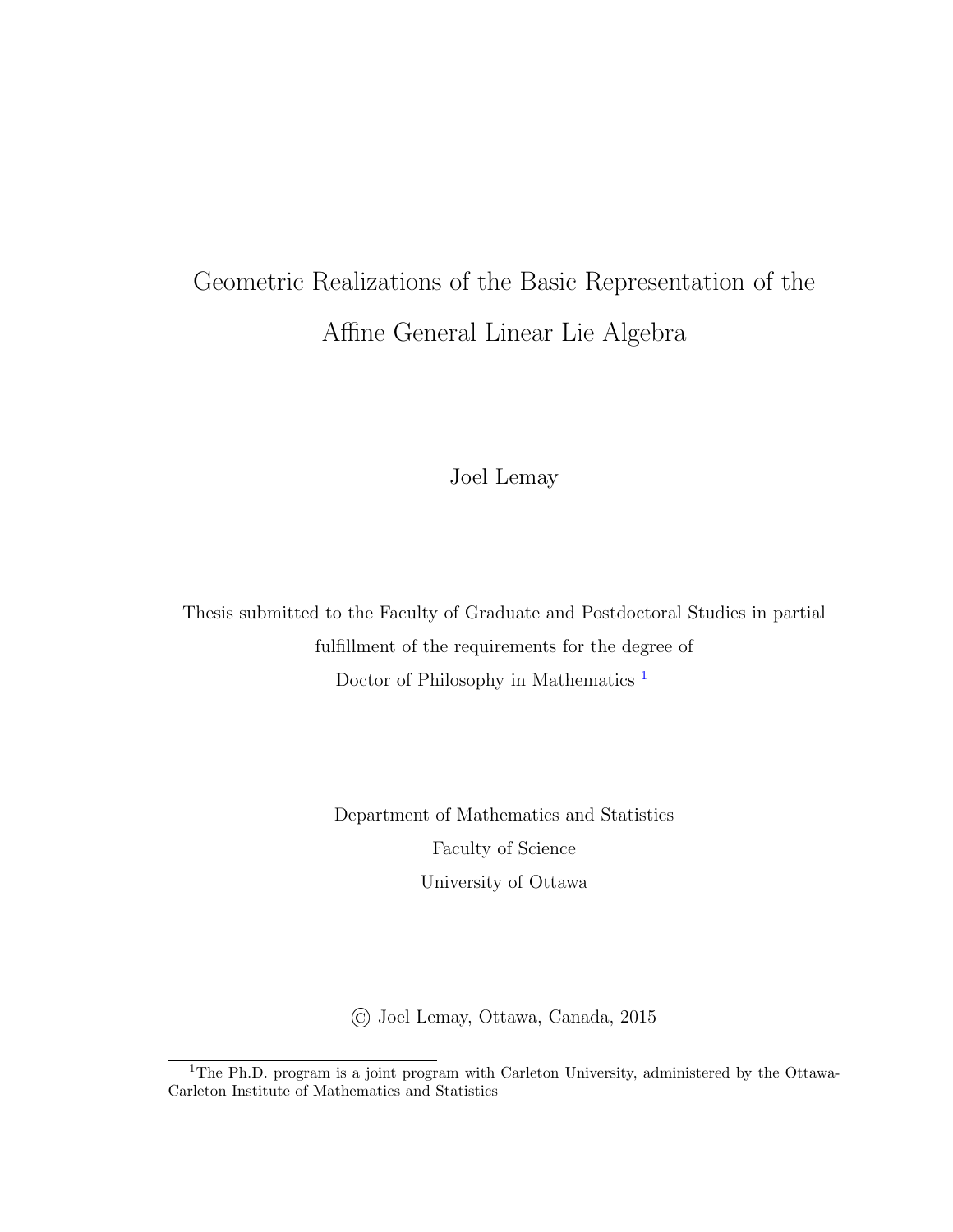#### Abstract

The realizations of the basic representation of  $\mathfrak{gl}_r$  are well-known to be parametrized by partitions of  $r$  and have an explicit description in terms of vertex operators on the bosonic/fermionic Fock space. In this thesis, we give a geometric interpretation of these realizations in terms of geometric operators acting on the equivariant cohomology of certain Nakajima quiver varieties.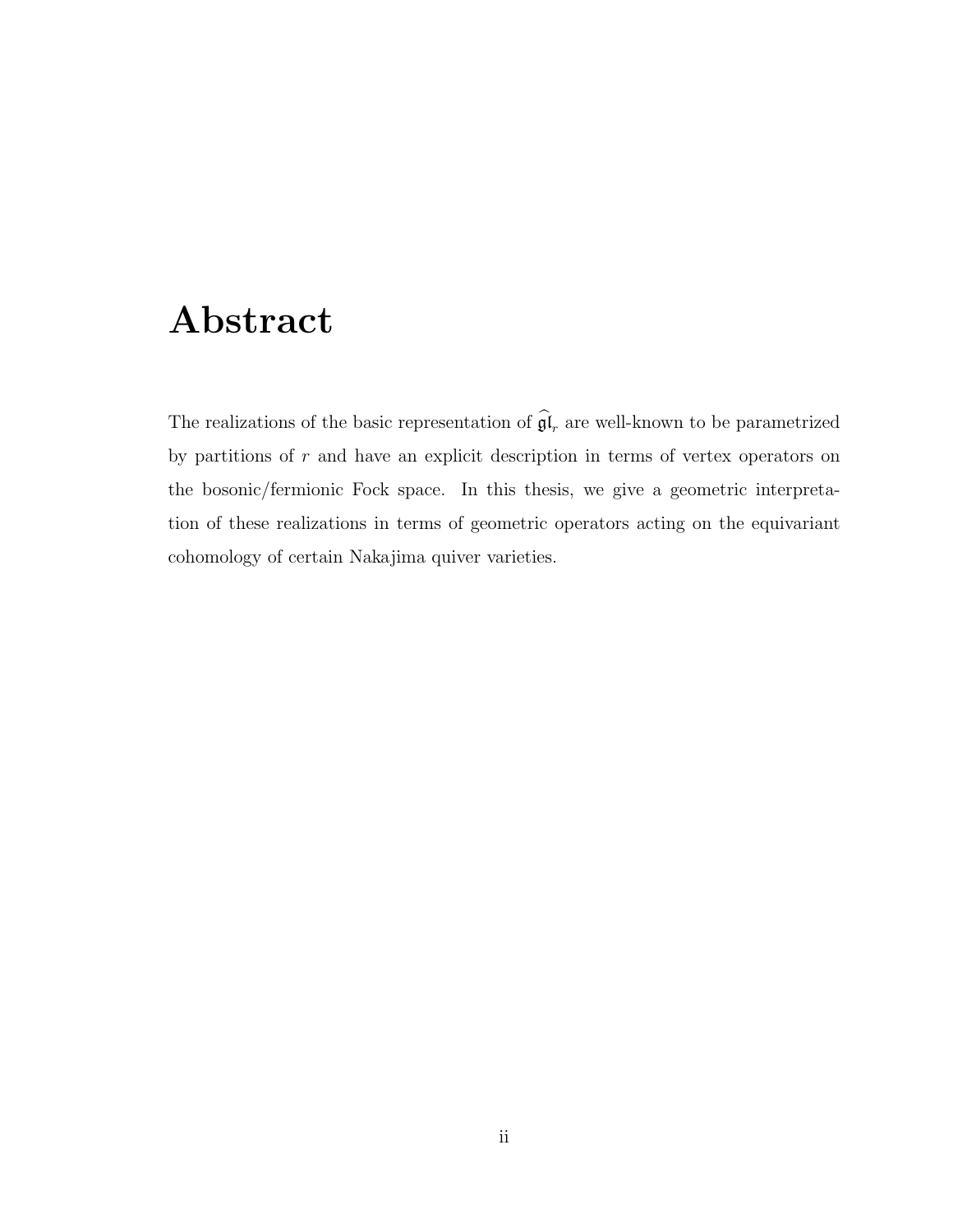# Résumé

Il est bien connu que les réalizations de la représentation de base de  $\mathfrak{gl}_r$  sont paramétrisés par les partitions de  $r$  et que chacune de ces réalization possède une description explicite en termes d'opérateurs de sommet qui agissent sur l'espace de Fock bosonique et fermionique. Dans cette thèse, nous donnons une interprétation géometrique de ces réalizations en termes d'opérateurs géometriques qui agissent sur la cohomologie équivariante des variétées de carquois de Nakajima.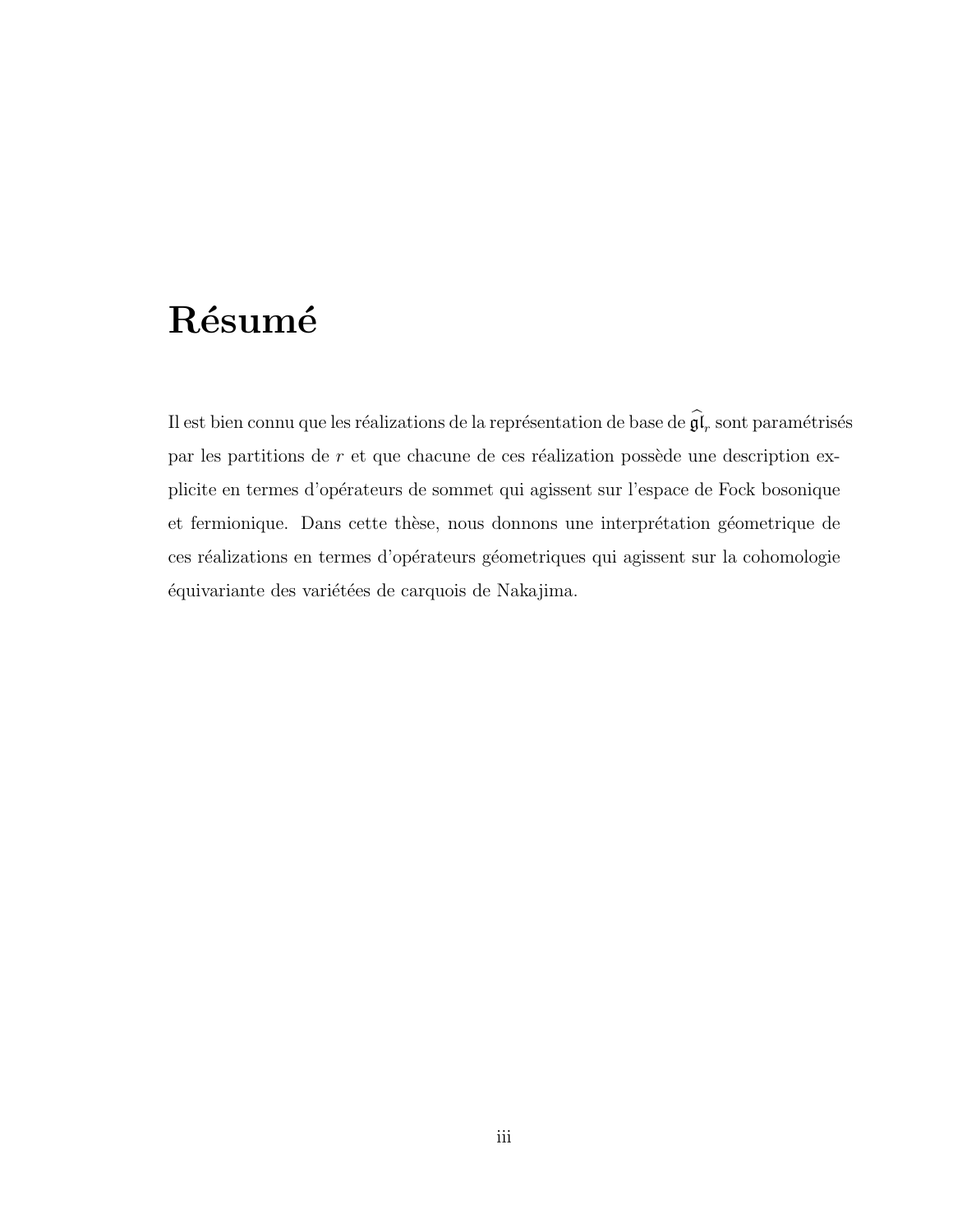### Acknowledgements

I would like to thank my mother and father for always being there for me and supporting me in all my endeavours. All my successes in life begin with you.

Moreover, I would like to thank Alistair Savage not only for his invaluable help throughout the writing of this thesis, but also for his guidance and encouragement throughout my graduate studies. I would also like to thank Yuly Billig for his helpful advice.

Finally, I thank the University of Ottawa, NSERC and OGS for their financial support during my Ph.D. studies.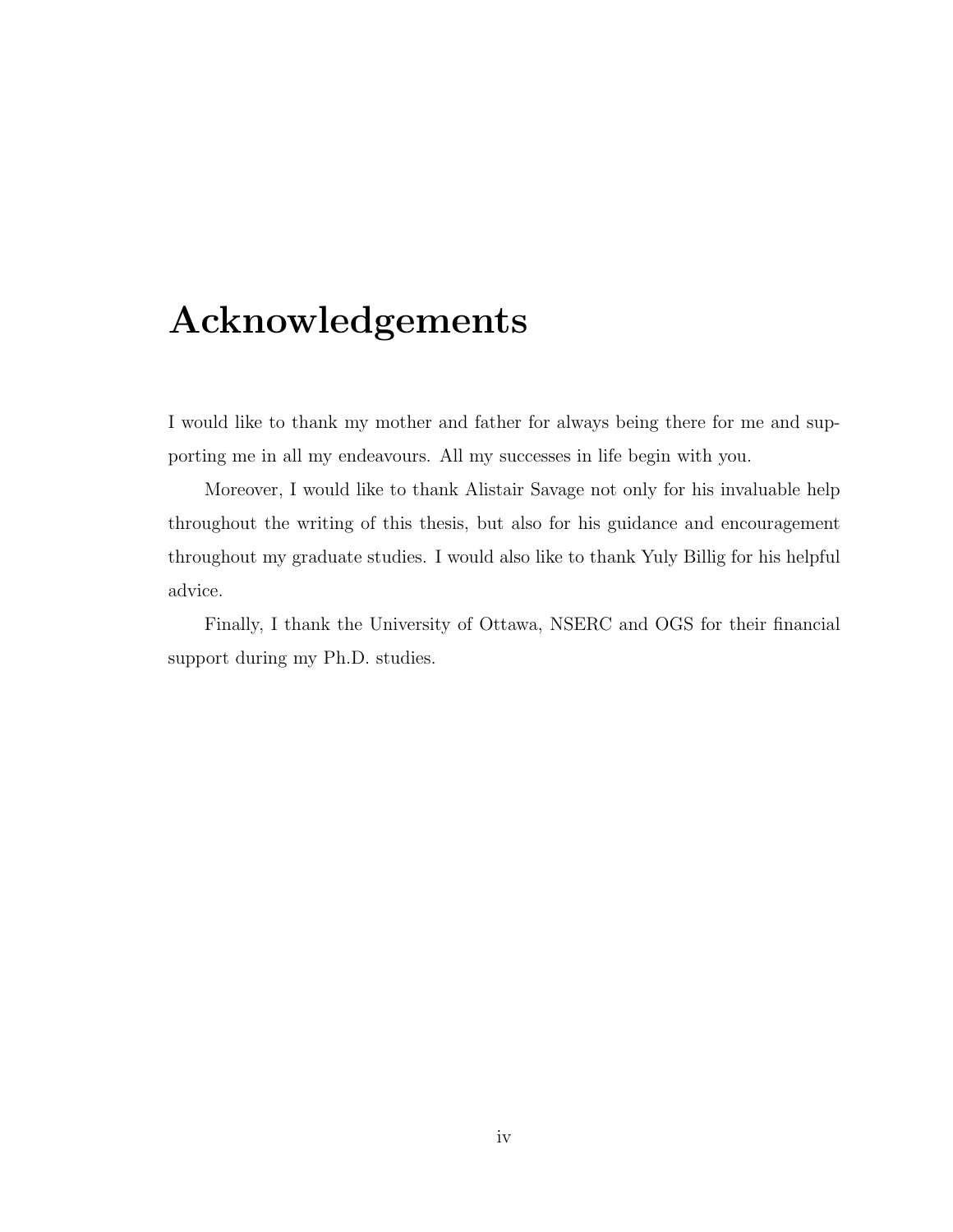# **Contents**

| 1 The Basic Representation of the Affine General Linear Lie Alge- |                  |
|-------------------------------------------------------------------|------------------|
| bra                                                               | $\boldsymbol{4}$ |
| 2 Geometric Invariant Theory                                      | 28               |
| <b>3</b> Quiver Varieties                                         | 42               |
| 4 Vector Bundles and Geometric Operators                          | 63               |
| 5 Geometric Realizations of the Basic Representation              | 83               |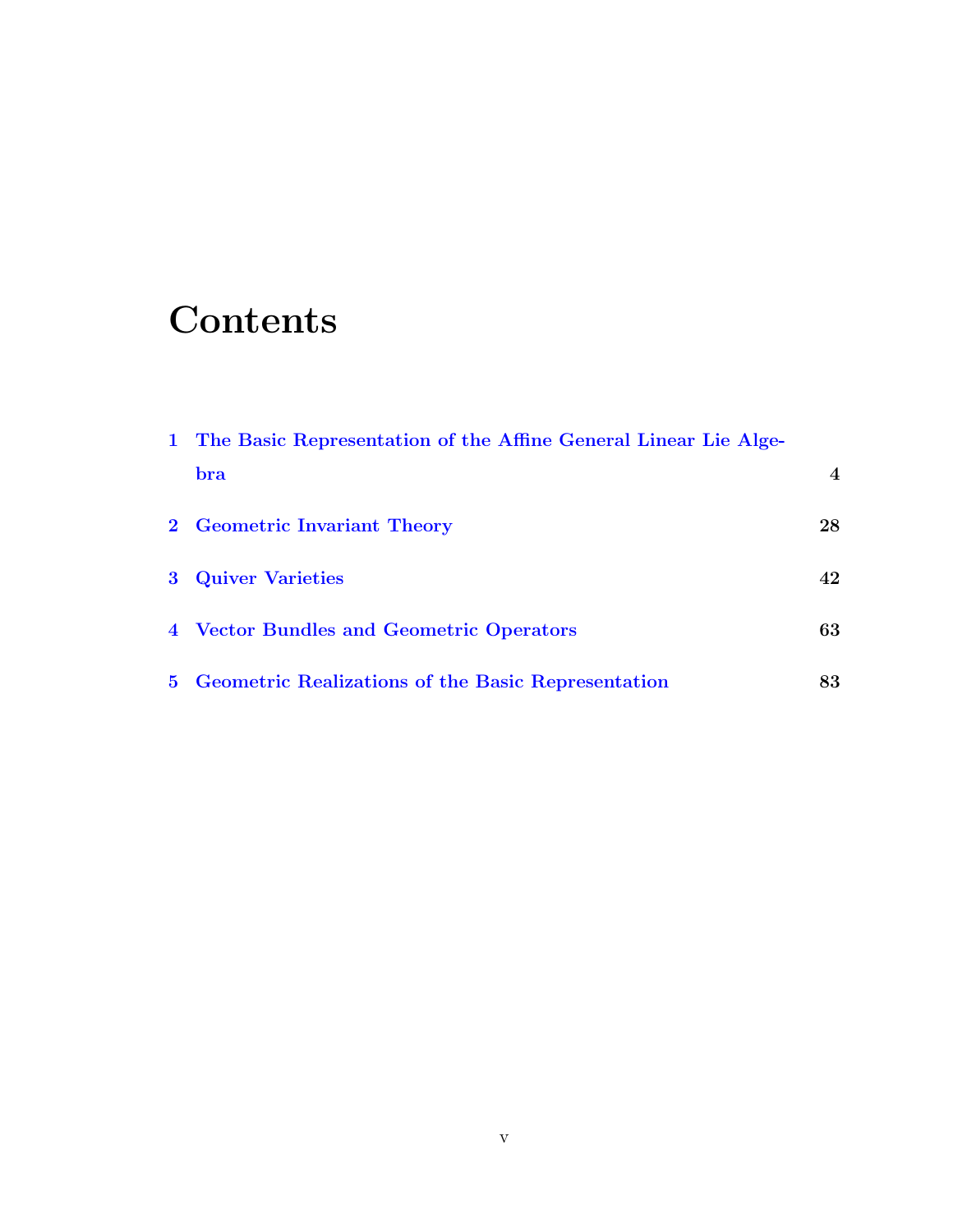#### Introduction

Let **g** be a semisimple Lie algebra and denote the corresponding untwisted affine Lie algebra by  $\hat{\mathfrak{g}}$ . The basic representation of  $\hat{\mathfrak{g}}$ , which we denote by  $V_{\text{basic}} = V_{\text{basic}}(\hat{\mathfrak{g}})$ , is the irreducible highest weight representation whose highest weight is the fundamental weight corresponding to the additional node of the affine Dynkin diagram (compared to the corresponding finite Dynkin diagram). The basic representation is so-named since it is, in a sense, the simplest nontrivial representation of  $\hat{\mathfrak{g}}$ . In the late 70's and early 80's mathematicians began constructing the first explicit realizations of  $V_{\text{basic}}$ . The first such realization was given by Lepowsky and Wilson in [\[14\]](#page-115-0) for  $V_{\text{basic}}(\mathfrak{sl}_2)$ . Their construction was later generalized to arbitrary simply-laced affine Lie algebras and twisted affine Lie algebras in [\[10\]](#page-115-1), and this construction became known as the *principal* realization of  $V_{\text{basic}}$ . However, Frenkel and Kac in [\[6\]](#page-114-0), and Segal in [\[25\]](#page-117-0), gave an entirely different realization of  $V_{\text{basic}}$ ; this construction was referred to as the homogeneous realization. While the principal and homogeneous realizations seemed completely unrelated, it was discovered by Kac and Peterson in [\[12\]](#page-115-2), and by Lepowsky in [\[13\]](#page-115-3), that the two realizations depend implicitly on the choice of a so-called maximal Heisenberg subalgebra of  $\hat{\mathfrak{g}}$ . Indeed, one can associate a realization of  $V_{\text{basic}}$  to each maximal Heisenberg subalgebra of  $\hat{\mathfrak{g}}$ .

In this thesis, we will focus on the case where  $\mathfrak{g} = \mathfrak{gl}_r$ . While  $\mathfrak{gl}_r$  is not semisimple, it is a one-dimensional central extension of the semisimple Lie algebra  $\mathfrak{sl}_r$ , and thus has a similar representation theory. Up to conjugacy under the adjoint action of the Kac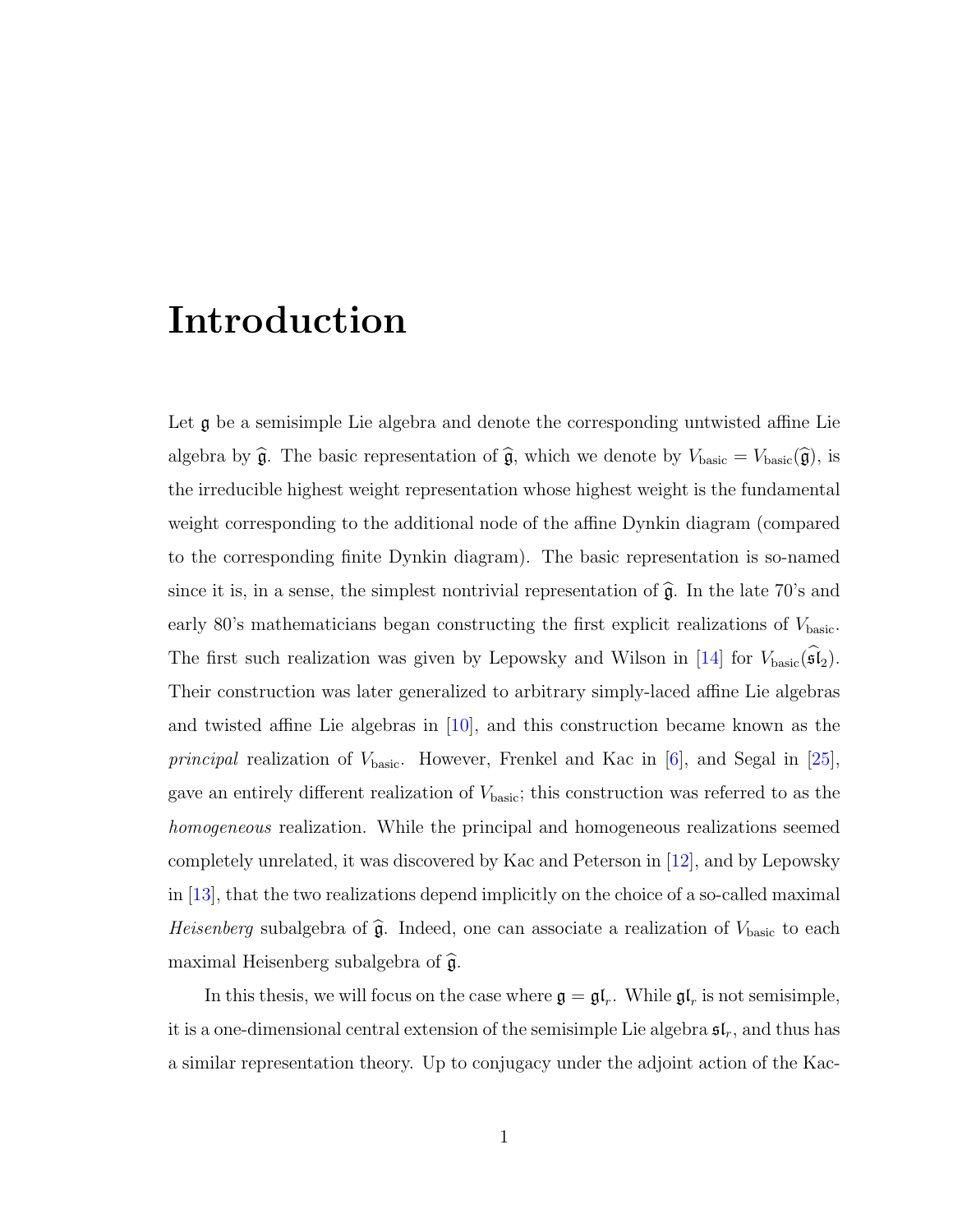Moody group, the maximal Heisenberg subalgebras of an affine Lie algebra are known to be parametrized by the conjugacy classes of the Weyl group of the corresponding finite-dimensional Lie algebra (see [\[12,](#page-115-2) Proposition of Section 9]). The Weyl group of  $\mathfrak{gl}_r$  is the symmetric group on r elements,  $S_r$ , and the conjugacy classes of  $S_r$  are in one-to-one correspondence with *partitions* of r, i.e. s-tuples  $(r_1, \ldots, r_s) \in (\mathbb{N}^+)^s$  such that

$$
r = r_1 + \cdots + r_s
$$
, and  $r_1 \leq \cdots \leq r_s$ .

Thus, there exists a realization of  $V_{\text{basic}}(\mathfrak{gl}_r)$  for each partition of r, the principal and homogeneous realizations corresponding to the two extreme partitions  $(r)$  and  $(1, \ldots, 1)$ , respectively. The realizations for every partition of r were described by ten Kroode and van de Leur in [\[26\]](#page-117-1) using vertex operators acting on bosonic Fock space (a representation of the Heisenberg algebra) and fermionic Fock space (a representation of the Clifford algebra). More precisely, for each partition of  $r$ , there exists a precise vector space isomorphism between bosonic Fock space and fermionic Fock space (known as the boson-fermion correspondence), and thus the Heisenberg and Clifford algebras may be thought of as operators acting on a common space. The construction in [\[26\]](#page-117-1) defines a representation of  $\mathfrak{gl}_r$  on bosonic/fermionic Fock space in terms of vertex operators (i.e. formal power series) of Heisenberg and Clifford algebra operators. The so-called "zero-charge" subspace of bosonic/fermionic Fock space is then shown to be isomorphic, as a  $\mathfrak{gl}_r$ -representation, to  $V_{\text{basic}}$ .

In this thesis, we give a geometric interpretation of these algebraic realizations of  $V_{\text{basic}}(\mathfrak{gl}_r)$ . Our general strategy is as follows. We fix a partition  $(r_1, \ldots, r_s)$  of r and consider the moduli space of framed torsion-free sheaves of rank r and second Chern class n,  $\mathcal{M}(s, n)$ . In [\[15\]](#page-115-4), Licata and Savage showed that, under a suitable torus action, the localized equivariant cohomology of (a disjoint union of infinitelymany copies) of  $\mathcal{M}(s, n)$  provides a suitable geometric analogue of bosonic/fermionic Fock space. This is accomplished by defining an action of the Heisenberg and Clifford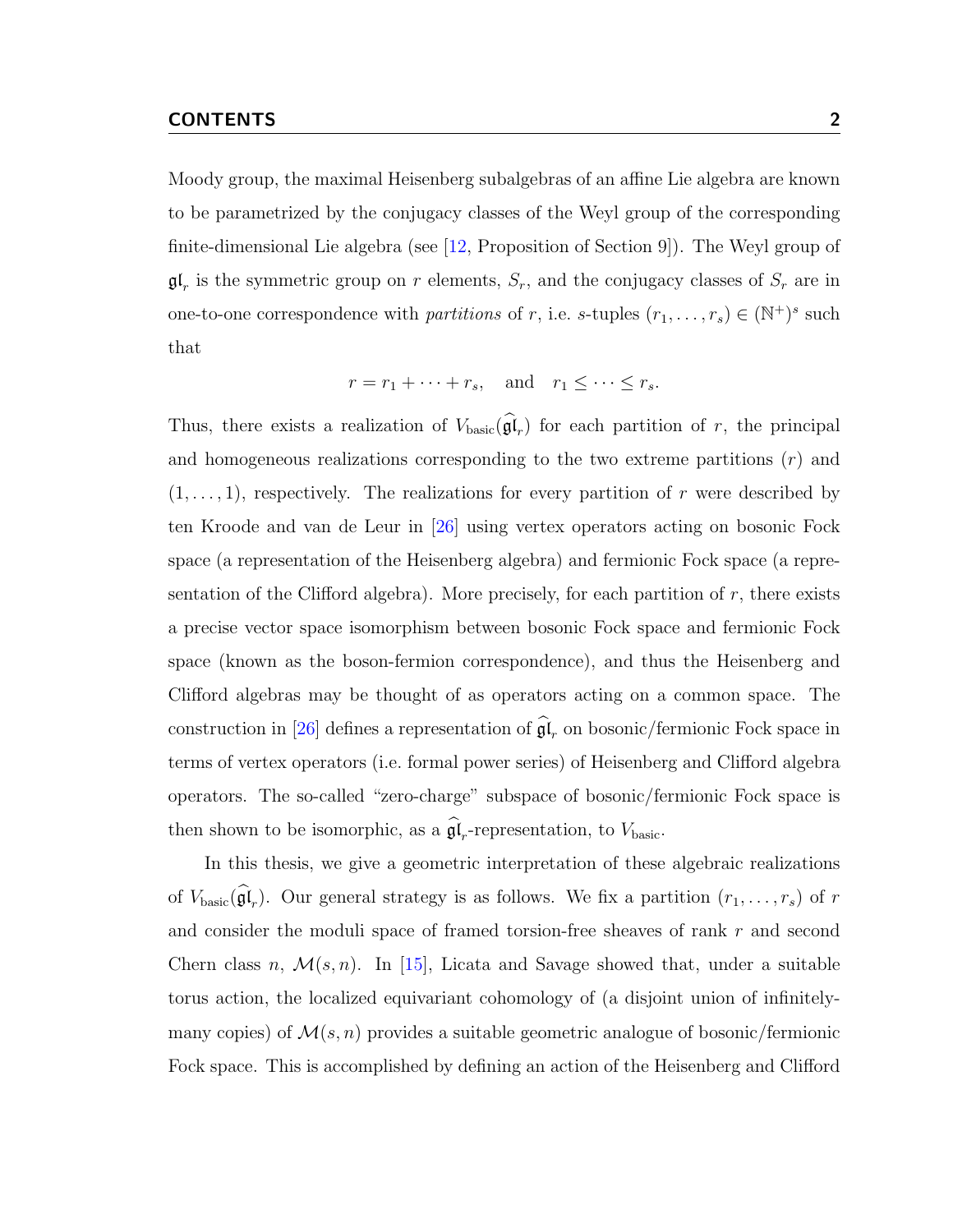algebras on this cohomology in terms of the top Chern classes of certain equivariant vector bundles on  $\mathcal{M}(s, n)$ . The construction given in [\[15\]](#page-115-4) naturally corresponds to the homogeneous realization in [\[26\]](#page-117-1), and thus we generalize their construction to an arbitrary partition. With this framework in place, we define a new set of operators using vector bundles on certain subvarieties of  $\mathcal{M}(s,n)$ . We then show that these operators may be expressed as vertex operators of our "geometric" Heisenberg and Clifford algebra operators, and that the formulas we obtain exactly match those found in the algebraic realizations of the representation of  $\mathfrak{gl}_r$  on  $V_{\text{basic}}$ , thus giving us geometric realizations of  $V_{\text{basic}}$ .

The paper is organized into 5 chapters. In Chapter [1,](#page-8-0) we review the Heisenberg and Clifford algebra representations on bosonic and fermionic Fock space. We also briefly summarize the various algebraic realizations of  $V_{\text{basic}}$  found in [\[26\]](#page-117-1). In Chapter [2,](#page-32-0) we recall some of the basic concepts from algebraic geometry, especially geometric invariant theory, that we will use in subsequent chapters. In Chapter [3,](#page-46-0) we will discuss our main geometric object of interest: Nakajima quiver varieties (of which the aforementioned moduli space  $\mathcal{M}(s, n)$  is a special case). Chapter [4](#page-67-0) will describe our method of constructing geometric operators on the localized equivariant cohomology of quiver varieties from equivariant vector bundles. Finally, in Chapter [5,](#page-87-0) we define our geometric analogues of the action of the Heisenberg algebra, Clifford algebra, and  $\mathfrak{gl}_r$  on bosonic and fermionic Fock space. We also present our main theorem (Theorem [5.21\)](#page-112-0), which is a geometric analogue of Theorem [1.20](#page-27-0) (the main theorem of [\[26\]](#page-117-1)).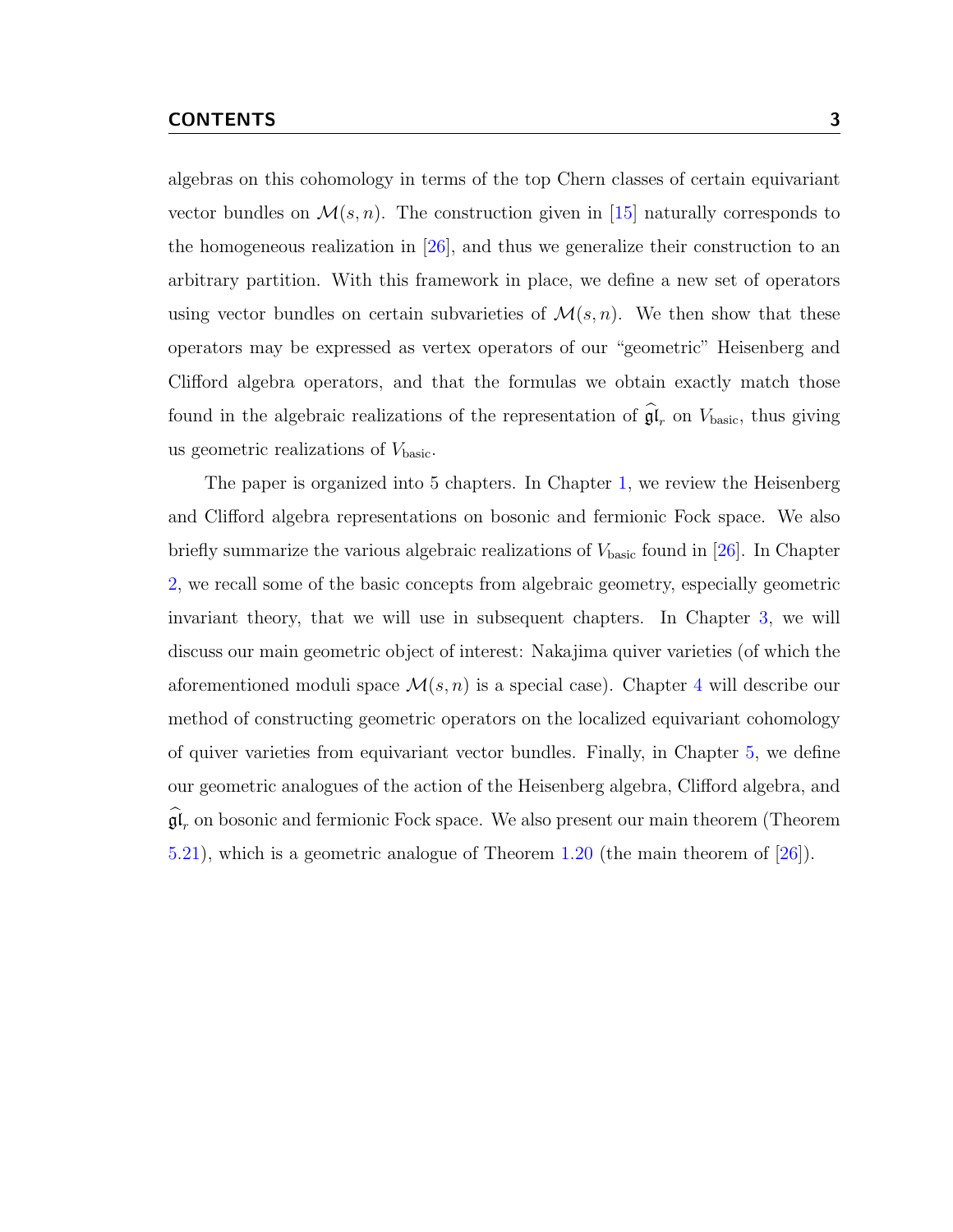#### <span id="page-8-0"></span>Chapter 1

# The Basic Representation of the Affine General Linear Lie Algebra

In this first chapter, we will summarize the known algebraic realizations of the basic representation of  $\mathfrak{gl}_r$ . In particular, the inequivalent realizations are parametrized by the different partitions of  $r$ . For a more in-depth treatment of this topic, the reader is encouraged to see  $[26]$  or  $[11]$ . The goal in the subsequent chapters will be to give a geometric construction of the representations presented here.

We begin with a description of the s-coloured oscillator algebra and s-coloured Clifford algebra, along with the associated s-coloured bosonic and fermionic Fock spaces.

<span id="page-8-1"></span>**Definition 1.1.** (s-coloured oscillator algebra) For  $s \in \mathbb{N}^+$ , the s-coloured oscillator algebra, s, is the complex Lie algebra

$$
\mathfrak{s} := \bigoplus_{\ell=1}^s \left( \bigoplus_{n \in \mathbb{Z}} \mathbb{C} P_{\ell}(n) \right) \oplus \mathbb{C} c,
$$

with the Lie bracket determined by

$$
[\mathfrak{s}, P_{\ell}(0)] = 0, \quad [P_{\ell}(n), P_{k}(m)] = \frac{1}{n} \delta_{\ell,k} \delta_{n+m,0} c, \quad n \neq 0,
$$

for all  $\ell, k = 1, \ldots, s$  and  $m, n \in \mathbb{Z}$ .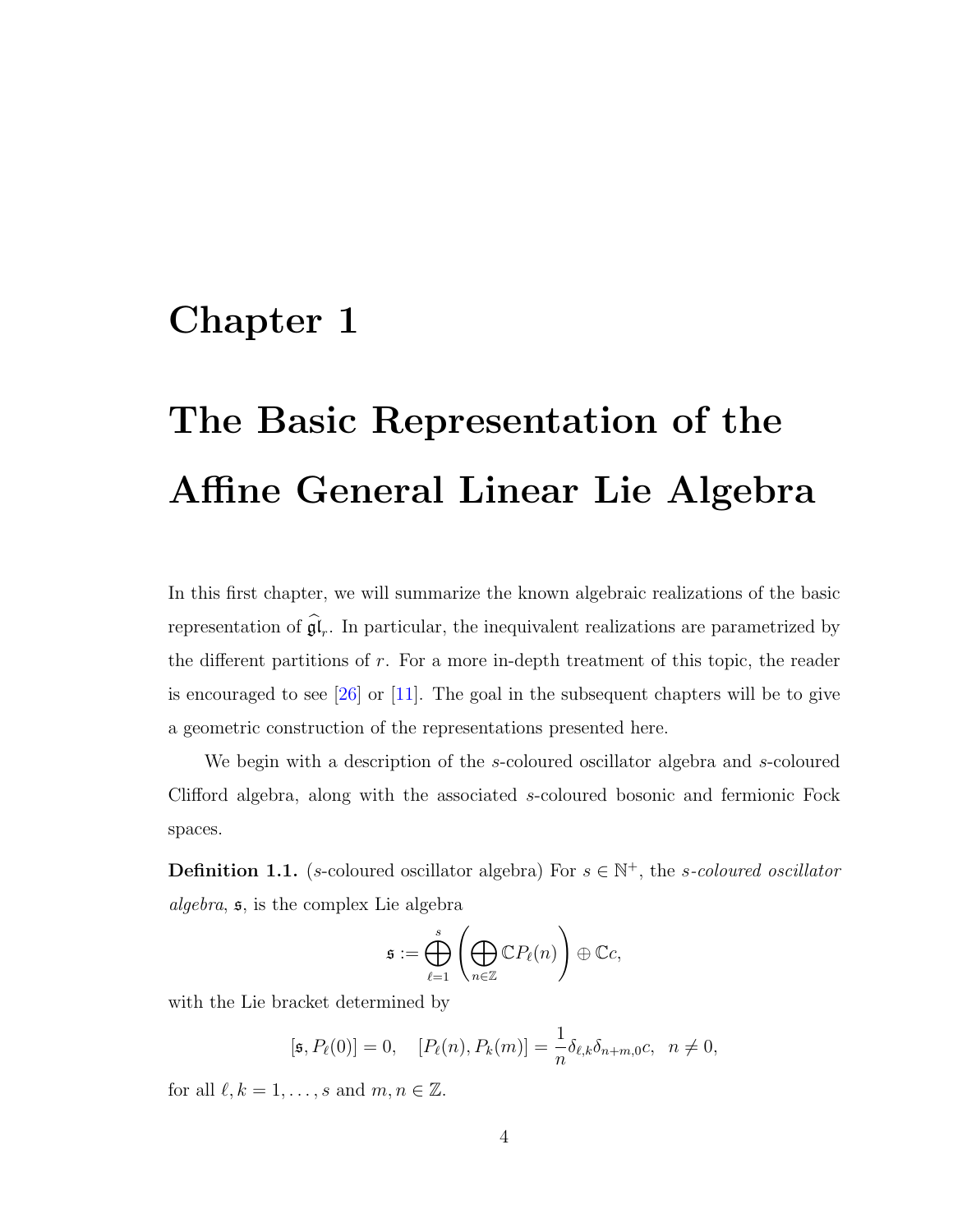<span id="page-9-0"></span>Remark 1.2. Our presentation of the s-coloured oscillator algebra differs slightly from the one sometimes found elsewhere in the literature. In particular, in [\[26,](#page-117-1) Section 1],  $\mathfrak s$  is defined as the complex Lie algebra with basis  $\{\alpha_\ell(n)\}_{n\in\mathbb Z,\ell=1,\ldots,s}\cup\{c\}$ and Lie bracket given by

$$
[\alpha_{\ell}(n), \alpha_{k}(m)] = n \delta_{\ell,k} \delta_{n+m,0} c.
$$

The connection between the two presentations is made by setting

$$
P_{\ell}(n) = \frac{1}{|n|} \alpha_{\ell}(n), \quad n \neq 0, \quad \text{and} \quad P_{\ell}(0) = \alpha_{\ell}(0).
$$

We favour the presentation given in Definition [1.1](#page-8-1) since this one turns out to be more natural from a geometric point of view.

Definition 1.3. (s-coloured Heisenberg algebra) The subalgebra

$$
\mathfrak{s}_0 = \bigoplus_{\ell=1}^s \left( \bigoplus_{n \in \mathbb{Z} - \{0\}} \mathbb{C}P_{\ell}(n) \right) \oplus \mathbb{C}c,
$$

of s is the so-called s-coloured Heisenberg algebra and, as we will see later, it serves as the main ingredient in the various realizations of the basic representation of  $\mathfrak{gl}_r$ .

Let  $\Lambda \subseteq \mathbb{C}[[t_1, t_2, \dots]]$  denote the ring of symmetric functions in infinitely many variables. It is well-known that

$$
\Lambda=\mathbb{C}[p_1,p_2,\ldots],
$$

where  $p_n$  is the *n*-th power sum

$$
p_n = \sum_{i=1}^{\infty} t_i^n.
$$

We define the *s-coloured bosonic Fock space* to be the space

$$
\mathbb{B} := B^{\otimes s}, \quad \text{where } B := \Lambda \otimes_{\mathbb{C}} \mathbb{C}[q, q^{-1}].
$$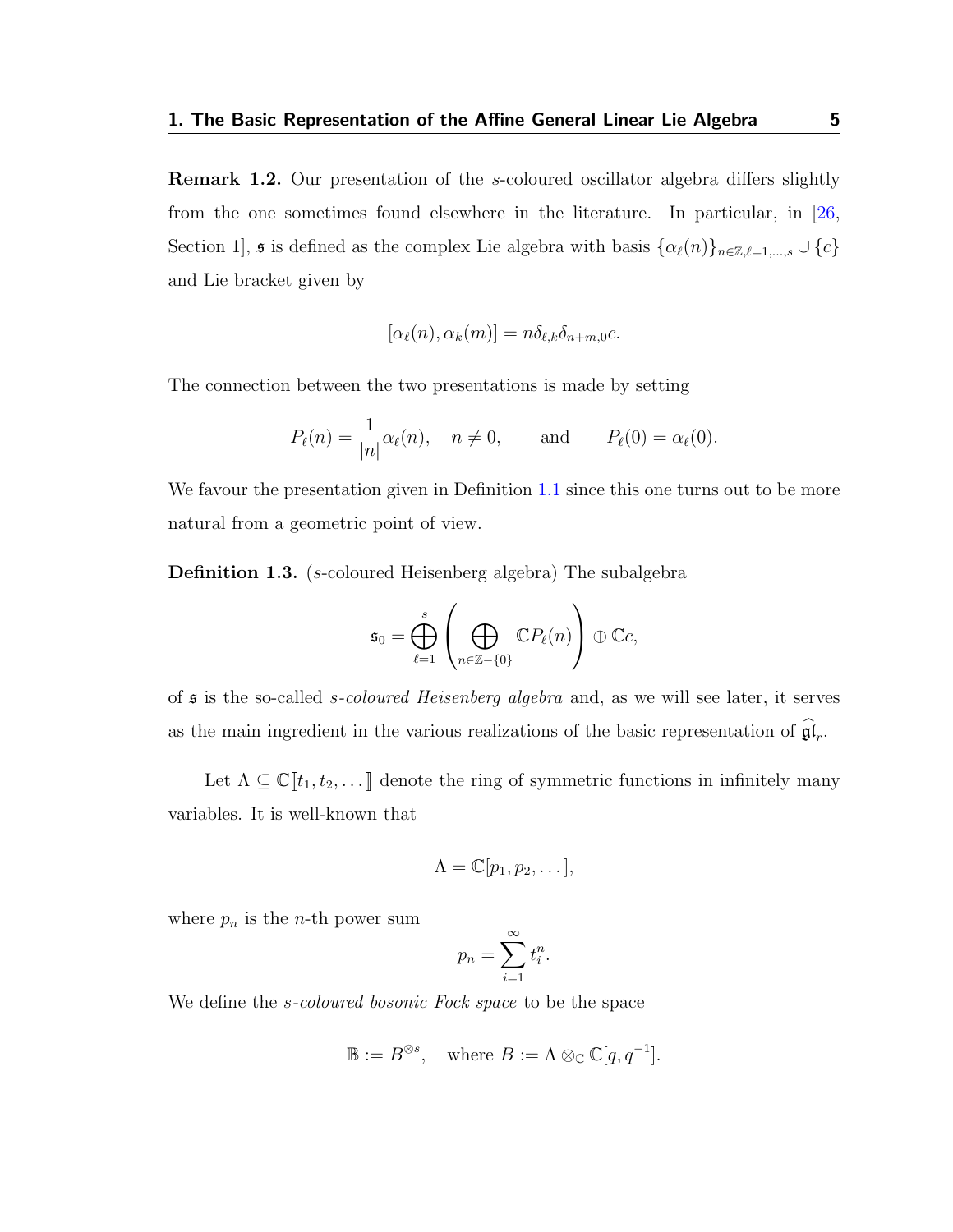We define a  $\mathbb{Z}$ -grading on B given by

$$
B=\bigoplus_{c\in\mathbb{Z}}B_c,\quad B_c:=\Lambda\otimes\mathbb{C}q^c.
$$

This induces a  $\mathbb{Z}^s$ -grading on  $\mathbb B$  given by

$$
\mathbb{B} = \bigoplus_{\mathbf{c} \in \mathbb{Z}^s} \mathbb{B}_{\mathbf{c}}, \quad \mathbb{B}_{\mathbf{c}} := B_{\mathbf{c}_1} \otimes \cdots \otimes B_{\mathbf{c}_s}.
$$

For  $\mathbf{c} = (\mathbf{c}_1, \dots, \mathbf{c}_s) \in \mathbb{Z}^s$ , we use the notation  $|\mathbf{c}| = \mathbf{c}_1 + \dots + \mathbf{c}_s$ . We then have a Z-grading on B given by

$$
\mathbb{B}=\bigoplus_{c\in\mathbb{Z}}\mathbb{B}(c),\quad \mathbb{B}(c)=\bigoplus_{|\mathbf{c}|=c}\mathbb{B}_{\mathbf{c}}.
$$

One can easily verify that the mapping

$$
P_{\ell}(n) \mapsto 1^{\otimes \ell - 1} \otimes \frac{\partial}{\partial p_n} \otimes 1^{\otimes s - \ell}, \quad n > 0,
$$
  

$$
P_{\ell}(-n) \mapsto 1^{\otimes \ell - 1} \otimes \frac{1}{n} p_n \otimes 1^{\otimes s - \ell}, \quad n > 0,
$$
  

$$
P_{\ell}(0) \mapsto 1^{\otimes \ell - 1} \otimes q \frac{\partial}{\partial q} \otimes 1^{\otimes s - \ell}, \quad c \mapsto 1,
$$

defines an irreducible representation of  $\mathfrak s$  on  $\mathbb B$ .

Remark 1.4. Again, our definition of s-coloured bosonic Fock space differs slightly from the definition sometimes found elsewhere in the literature. In particular, scoloured bosonic Fock space is often only considered as a representation of the scoloured Heisenberg algebra (rather than of the full oscillator algebra). The s-coloured Heisenberg subalgebra acts trivially on the  $\mathbb{C}[q, q^{-1}]$  factors of bosonic Fock space, and so, as an  $\mathfrak{s}_0$ -module,  $\mathbb B$  is isomorphic to a direct sum of infinitely many copies of  $\Lambda^{\otimes s}$ . In [\[26,](#page-117-1) Section 1], bosonic Fock space is defined as

$$
\mathbb{C}[x_1, x_2, \dots]^{\otimes s},
$$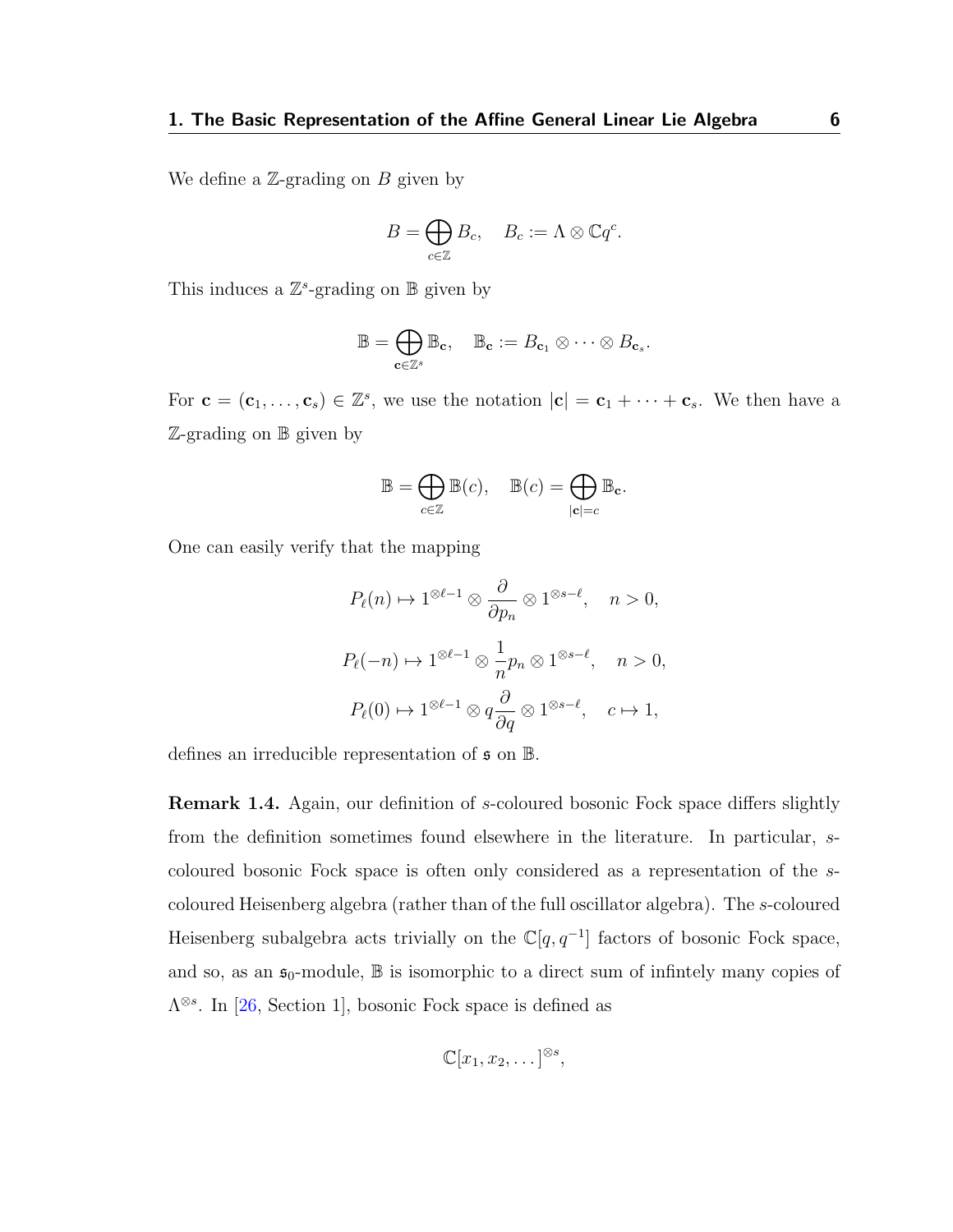with the action of the Heisenberg algebra given by

$$
\alpha_{\ell}(n) \mapsto 1^{\otimes \ell - 1} \otimes \frac{\partial}{\partial x_n} \otimes 1^{\otimes s - \ell}, \quad n > 0,
$$
  

$$
\alpha_{\ell}(-n) \mapsto 1^{\otimes \ell - 1} \otimes nx_n \otimes 1^{\otimes s - \ell}, \quad n > 0,
$$
  

$$
c \mapsto 1.
$$

However, one has an isomorphism (a priori, only of rings)  $\Lambda \to \mathbb{C}[x_1, x_2, \dots]$ , determined by the mapping  $p_n \mapsto nx_n$ . This in turn induces an isomorphism  $\Lambda^{\otimes s} \to$  $\mathbb{C}[x_1, x_2, \dots]^{\otimes s}$ . One easily checks that the diagram

$$
\Lambda^{\otimes s} \longrightarrow \mathbb{C}[x_1, x_2, \dots]^{\otimes s}
$$

$$
|n|P_{\ell}(n)\Big\downarrow \qquad \qquad \downarrow \alpha_{\ell}(n)
$$

$$
\Lambda^{\otimes s} \longrightarrow \mathbb{C}[x_1, x_2, \dots]^{\otimes s}
$$

commutes for all  $\ell = 1, \ldots, s$  and  $n \in \mathbb{Z} - \{0\}$  (this justifies the statement from Remark [1.2](#page-9-0) that  $P_\ell(n) = \frac{1}{|n|} \alpha_\ell(n)$ . Thus, the map  $\Lambda^{\otimes s} \to \mathbb{C}[x_1, x_2, \dots]^{\otimes s}$  is in fact an isomorphism of s-coloured Heisenberg algebra representations.

<span id="page-11-0"></span>**Remark 1.5.** Notice that the sets  $\{1, \ldots, s\} \times \mathbb{N}^+$  and  $\mathbb{N}^+$  are countable. Pick a bijection  $\varphi: \{1, \ldots, s\} \times \mathbb{N}^+ \to \mathbb{N}^+$ . Then the mapping

$$
P_{\ell}(k) \mapsto P(\varphi(\ell,k)), \quad P_{\ell}(-k) \mapsto \frac{\varphi(\ell,k)}{k} P(-\varphi(\ell,k)), \quad c \mapsto c,
$$

for all  $\ell \in \{1, \ldots, s\}$  and  $k \in \mathbb{N}^+$ , is an isomorphism from the s-coloured Heisenberg algebra to the 1-coloured Heisenberg algebra. Thus, we will often use the term "Heisenberg algebra" without specifying the number of colours. Moreover, one can show (see, for instance, [\[11,](#page-115-5) Lemma 14.4(a)]) that  $\Lambda^{\otimes s}$  and  $\Lambda$  are isomorphic as Heisenberg algebra modules. The reason for the s-coloured presentation of the Heisenberg algebra will become clear when we describe the various realizations of the basic representation of  $\mathfrak{gl}_r$ .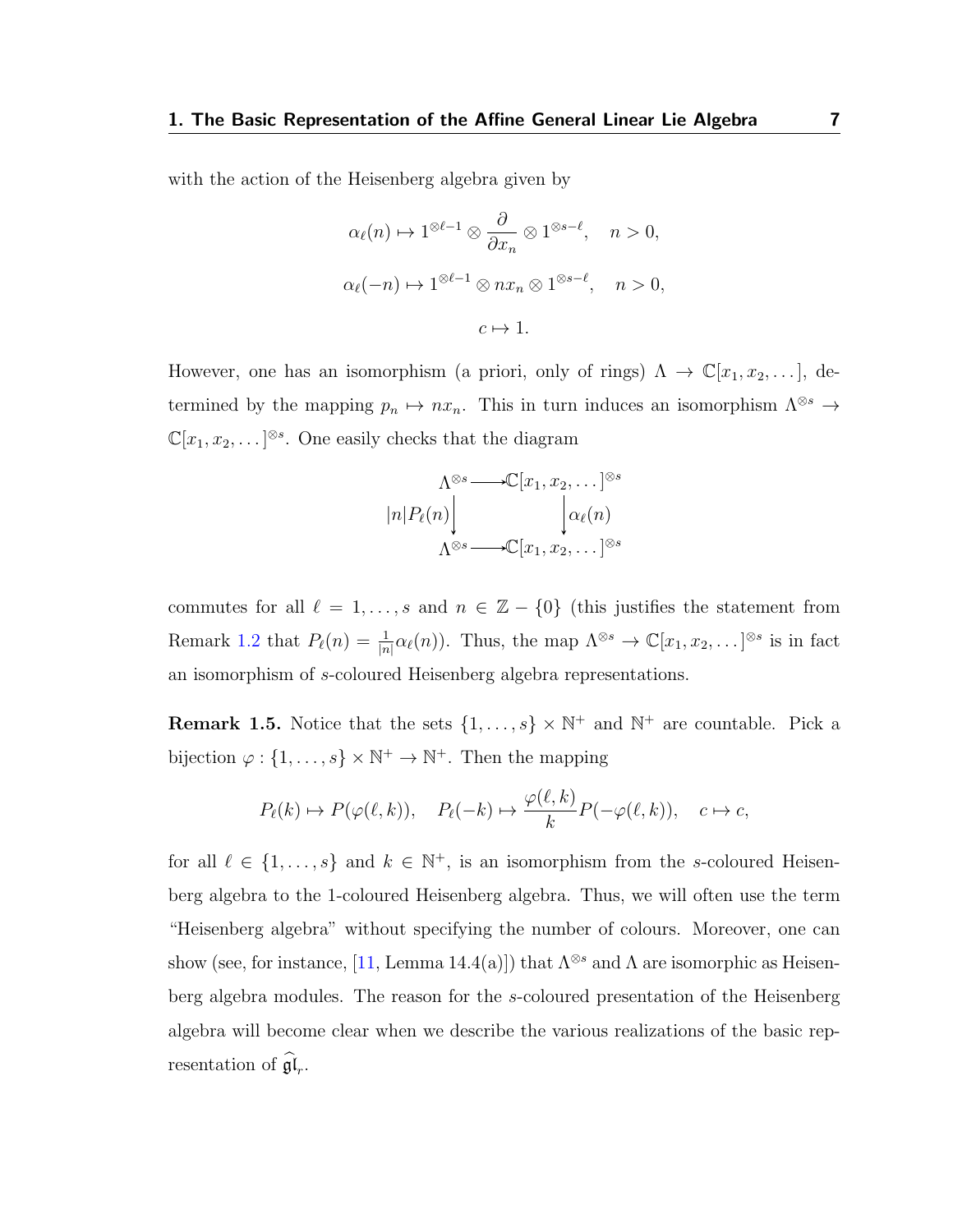Definition 1.6. (s-coloured Clifford algebra) The s-coloured Clifford algebra, Cl, is the complex associative algebra generated by elements  $\psi_{\ell}(i), \psi_{\ell}^{*}(i), \ell = 1, \ldots, s, i \in \mathbb{Z}$ , and relations

$$
\{\psi_{\ell}(i), \psi_k^*(j)\} = \delta_{ij}\delta_{\ell k}, \quad \{\psi_{\ell}(i), \psi_k(j)\} = \{\psi_{\ell}^*(i), \psi_k^*(j)\} = 0.
$$

where  $\{x, y\} = xy + yx$ .

A semi-infinite monomial is an expression of the form

$$
I = i_1 \wedge i_2 \wedge i_3 \wedge \cdots,
$$

where the  $i_n$  are integers such that

$$
i_1 > i_2 > i_3 > \dots
$$
,  $i_{n+1} = i_n - 1$ , for  $n \gg 0$ .

The *charge* of a semi-infinite monomial I is the integer  $c = c(I)$  such that

$$
i_n = c - n + 1
$$
, for all  $n \gg 0$ .

The energy of a semi-infinite monomial is

$$
\sum_{n \in \mathbb{N}^+} i_n - (c - n + 1).
$$

Let F be the complex vector space with basis the set of all semi-infinite monomials. The charge induces a grading on F:

$$
F=\bigoplus_{c\in\mathbb{Z}}F_c,
$$

where  $F_c$  is the subspace with basis the set of semi-infinite monomials of charge  $c$ . Define wedging and contracting operators  $\psi(i)$  and  $\psi^*(i)$ ,  $i \in \mathbb{Z}$ , on F by

$$
\psi(i)(i_1 \wedge i_2 \wedge \cdots) = \begin{cases}\n(-1)^k (i_1 \wedge \cdots \wedge i_k \wedge i \wedge i_{k+1} \wedge \cdots), & \text{if } i_k > i > i_{k+1}, \\
0, & \text{if } i = i_n, \text{ for some } n,\n\end{cases}
$$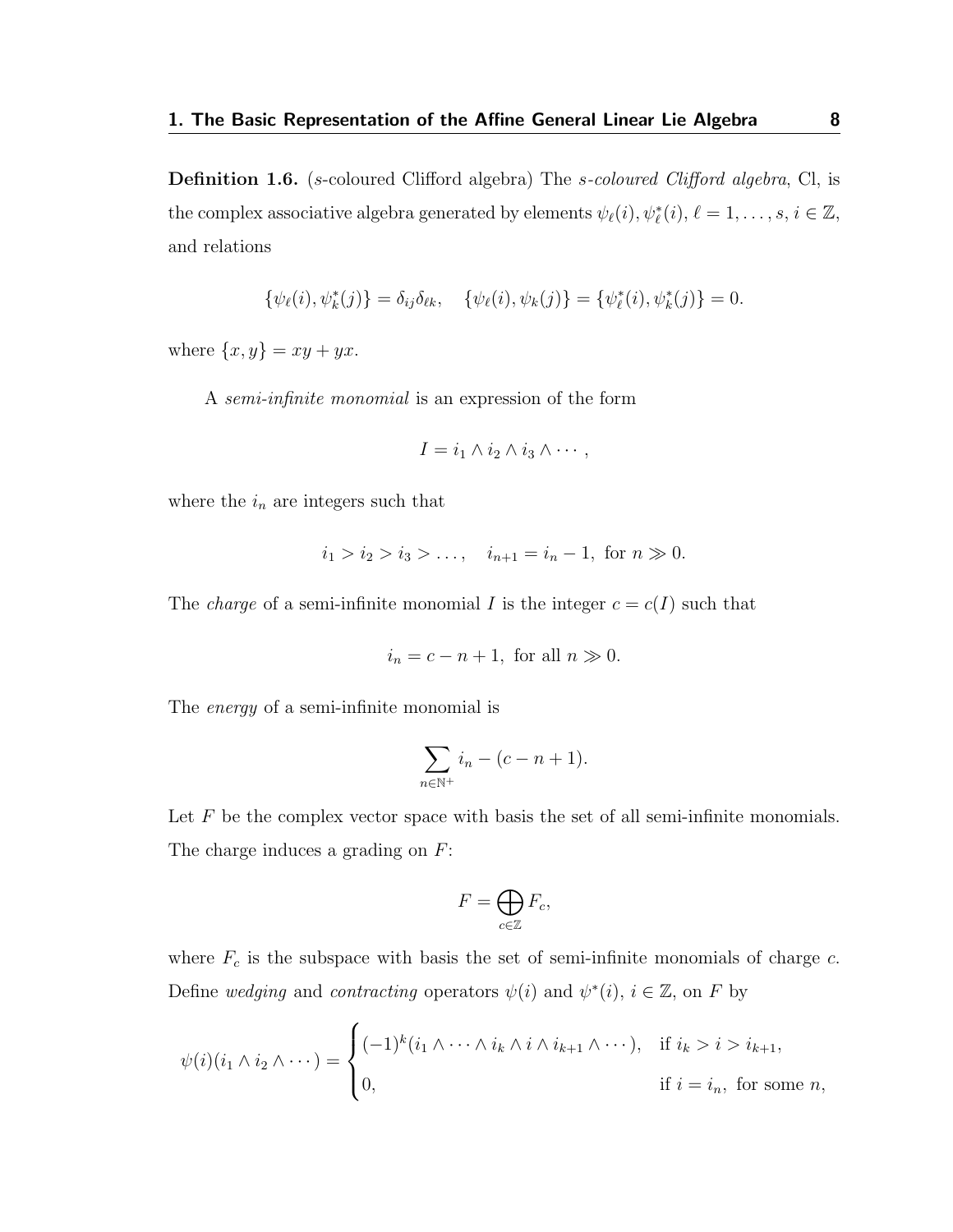$$
\psi^*(i)(i_1 \wedge i_2 \wedge \cdots) = \begin{cases}\n(-1)^{k-1}(i_1 \wedge \cdots \wedge i_{k-1} \wedge i_{k+1} \wedge \cdots), & \text{if } i = i_k, \\
0, & \text{if } i \neq i_n, \text{ for all } n.\n\end{cases}
$$

It is easy to see that, when they do not act as zero, the wedging and contracting operators raise and lower the charge of a semi-infinite monomial by 1, and so

$$
\psi(i): F_c \to F_{c+1}, \quad \psi^*(i): F_c \to F_{c-1},
$$

for all  $i, c \in \mathbb{Z}$ .

We define s-coloured fermionic Fock space to be

$$
\mathbb{F}:=F^{\otimes s}.
$$

By our decomposition of F in terms of the charge, we have a  $\mathbb{Z}^s$ -grading

$$
\mathbb{F} = \bigoplus_{\mathbf{c} \in \mathbb{Z}^s} \mathbb{F}_\mathbf{c}, \quad \mathbb{F}_\mathbf{c} := F_{\mathbf{c}_1} \otimes \cdots \otimes F_{\mathbf{c}_s}.
$$

This induces a  $\mathbb{Z}$ -grading on  $\mathbb F$  given by

$$
\mathbb{F} = \bigoplus_{c \in \mathbb{Z}} \mathbb{F}(c), \quad \mathbb{F}(c) := \bigoplus_{|\mathbf{c}| = c} \mathbb{F}_{\mathbf{c}}.
$$

One can show that we have a representation of Cl on  $\mathbb F$  given by:

$$
\psi_{\ell}(i)|_{\mathbb{F}_{\mathbf{c}}} \mapsto (-1)^{\mathbf{c}_1 + \dots + \mathbf{c}_{\ell-1}} \left( 1^{\otimes \ell - 1} \otimes \psi(i) \otimes 1^{\otimes s - \ell} \right),
$$
  

$$
\psi_{\ell}^{*}(i)|_{\mathbb{F}_{\mathbf{c}}} \mapsto (-1)^{\mathbf{c}_1 + \dots + \mathbf{c}_{\ell-1}} \left( 1^{\otimes \ell - 1} \otimes \psi^{*}(i) \otimes 1^{\otimes s - \ell} \right).
$$

One can also show that  $\mathbb F$  is a faithful, irreducible representation of Cl. In fact,  $\mathbb F$  is generated by the so-called *vacuum vector*,  $|0\rangle^{\otimes s}$ , where

$$
|0\rangle = 0 \wedge -1 \wedge -2 \wedge \cdots.
$$

Note that  $\mathbb F$  is referred to as the *spin module* in [\[26\]](#page-117-1).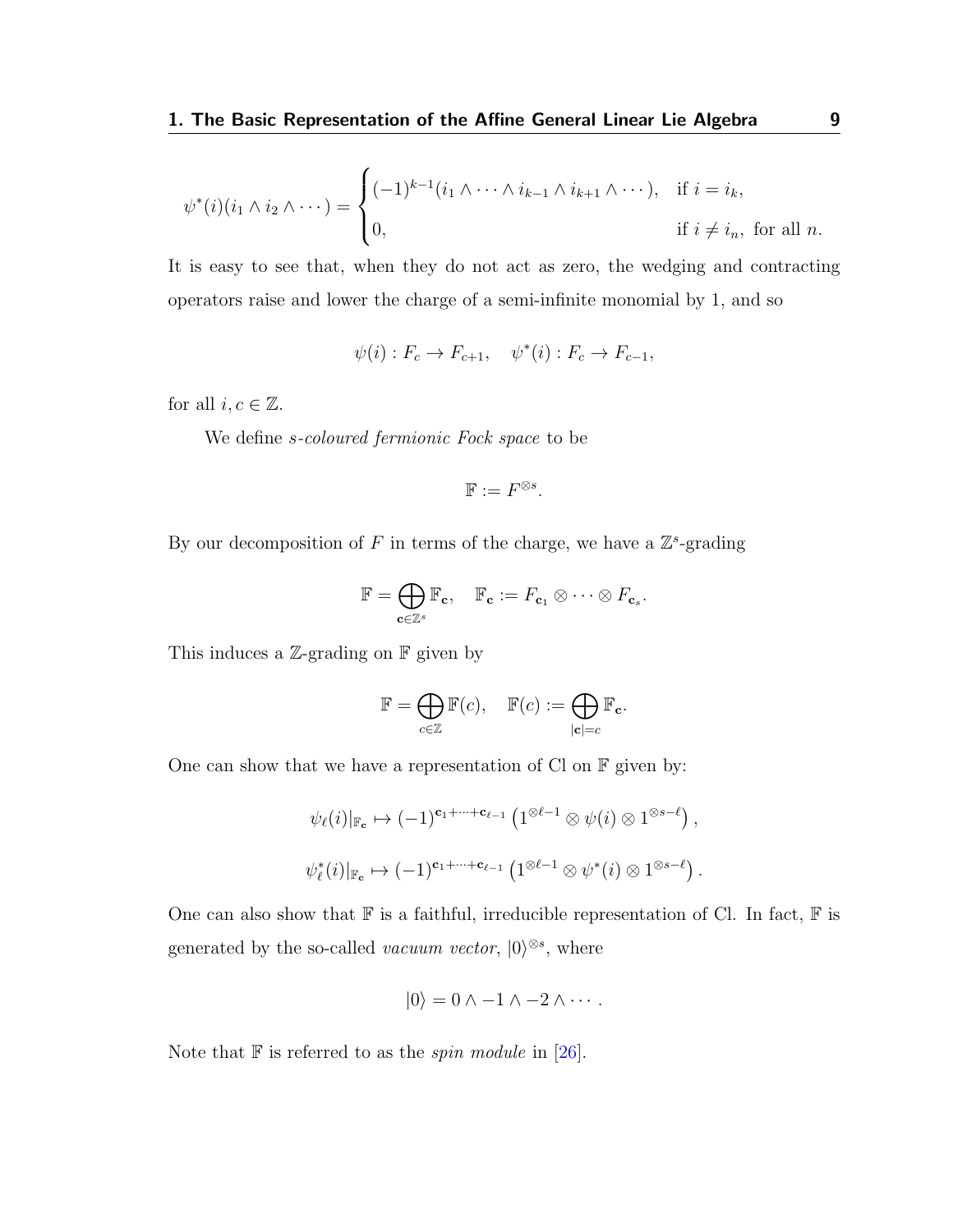Remark 1.7. We have used here the convention that Clifford algebra generators of different colours anti-commute. However, the Clifford algebra is sometimes defined by letting generators of different colours commute (see for example [\[15,](#page-115-4) Section 1.2]). In this case it is necessary to modify the action of  $Cl$  on  $\mathbb F$  to

$$
\psi_{\ell}(i)|_{\mathbb{F}_{c}} \mapsto 1^{\otimes \ell - 1} \otimes \psi(i) \otimes 1^{\otimes s - \ell},
$$
  

$$
\psi_{\ell}^{*}(i)|_{\mathbb{F}_{c}} \mapsto 1^{\otimes \ell - 1} \otimes \psi^{*}(i) \otimes 1^{\otimes s - \ell}.
$$

**Remark 1.8.** By an argument completely analogous to Remark [1.5,](#page-11-0) the s-coloured Clifford algebra is isomorphic to the 1-coloured algebra, and, by identifying the two algebras, s-coloured fermionic Fock space is isomorphic to 1-coloured fermionic Fock space. Thus, we will often refer to the Clifford algebra and fermionic Fock space without specifying the number of colours.

In the sequel, it will be useful to think of fermionic Fock space not only in terms of semi-infinite monomials, but also in terms of Young diagrams. Recall that a Young diagram is a finite collection of boxes arranged in rows and columns such that the number of boxes in the *i*-th row is greater than or equal to the number of boxes in the  $(i + 1)$ -st row. There are different conventions regarding the way to draw Young diagrams, but we will choose the English notation. That is, our rows will be leftjustified and subsequent rows are placed underneath the previous one, as illustrated in Figure [1.1.](#page-15-0) We say that a box is in the  $(i, j)$ -th *position* if it is in the *i*-th row and j-th column of the diagram. For example, in Figure [1.1,](#page-15-0) the box labelled with a " $\star$ " is in the  $(3, 2)$ -th position. We may thus view a Young diagram  $\lambda$  as being a subset of  $(N^+)^2$ , where  $(i, j) \in \lambda$  if and only if  $\lambda$  has a box in the  $(i, j)$ -th position. For any Young diagram  $\lambda$  and any  $k \in \mathbb{N}^+$ , let  $\lambda_k$  denote the number of boxes in its k-th row  $(\lambda_k = 0$  if there are no boxes in the k-th row). For any  $(i, j) \in (\mathbb{N}^+)^2$ , define the arm and *leg length* of  $(i, j)$  to be

$$
a_{\lambda}(i, j) := \lambda_i - j
$$
 and  $\ell_{\lambda}(i, j) := \max\{i' \in \mathbb{N}^+ \mid (i', j) \in \lambda\} - i$ ,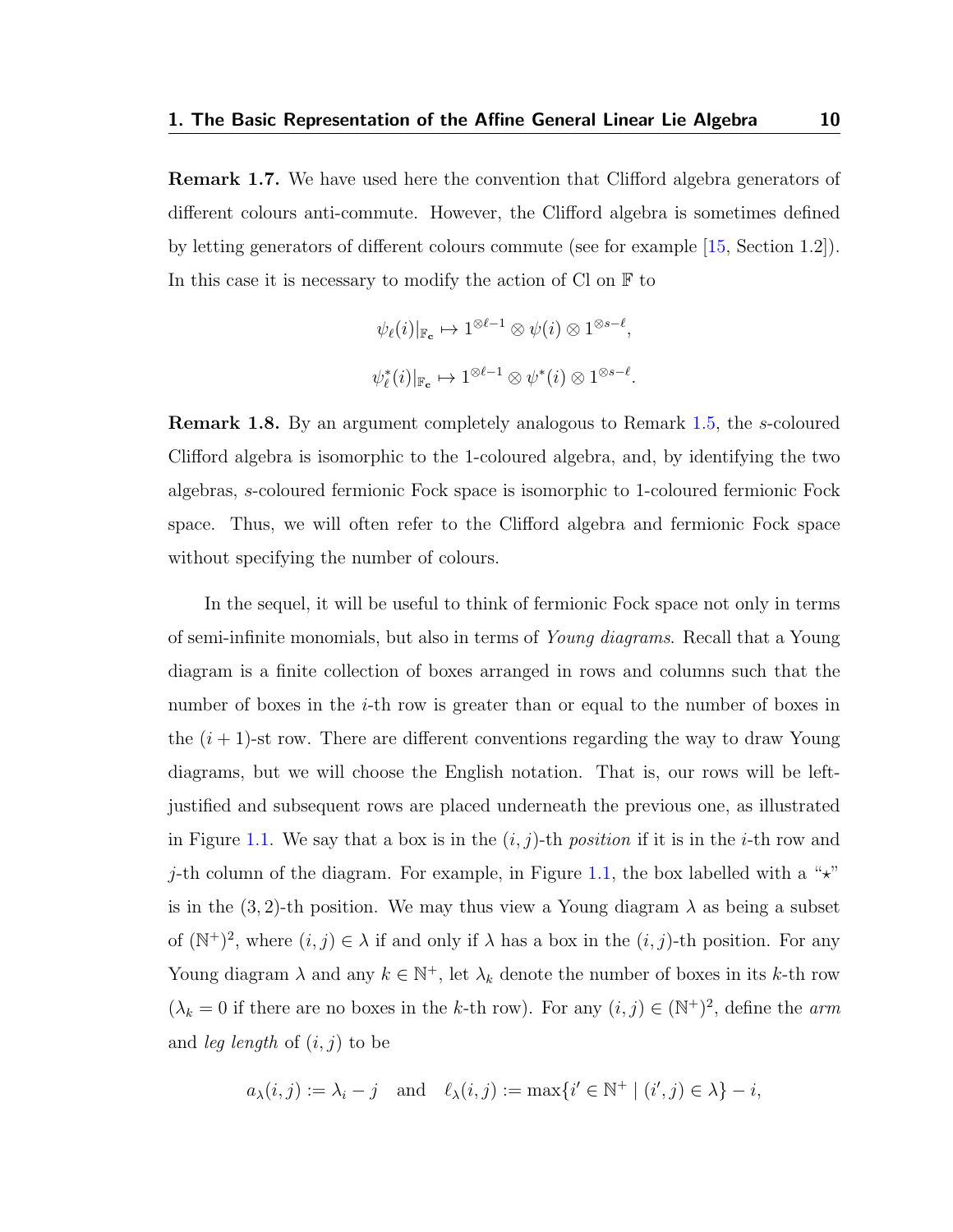<span id="page-15-0"></span>

Figure 1.1: Young diagram

respectively. Intuitively, for each  $(i, j) \in \lambda$ ,  $a_{\lambda}(i, j)$  and  $\ell_{\lambda}(i, j)$  count the number of boxes to the right of and below  $(i, j)$ , respectively. For two Young diagrams  $\lambda$  and  $\mu$ , we define the *relative hook length* of  $(i, j)$  to be

$$
h_{\lambda,\mu}(i,j) := a_{\lambda}(i,j) + \ell_{\mu}(i,j) + 1.
$$
\n(1.1)

If  $\lambda = \mu$ , we will simply write  $h_{\lambda}(i, j) := h_{\lambda, \lambda}(i, j)$ . Finally, we define the *residue* of box in the  $(i, j)$ -th position to be  $j - i$ .

Clearly, every weakly decreasing sequence of non-negative integers

$$
(\lambda_1, \lambda_2, \lambda_3, \dots),
$$

such that  $\lambda_k = 0$  for  $k \gg 0$  uniquely defines a Young diagram. Thus, one has a bijection between the set of semi-infinite monomials of a fixed charge and the set of Young diagrams. Indeed, suppose

$$
I = i_1 \wedge i_2 \wedge i_3 \wedge \cdots,
$$

is a semi-infinite monomial of charge c. Define  $\lambda(I)$  to be the Young diagram determined by

$$
\lambda(I)_k = i_k - c + k - 1. \tag{1.2}
$$

<span id="page-15-1"></span>**Lemma 1.9.** The mapping  $I \mapsto \lambda(I)$  is a bijection from the set of semi-infinite monomials of charge c to the set of Young diagrams. Moreover, if I is a semi-infinite monomial of energy n, then  $\lambda(I)$  consists of n boxes.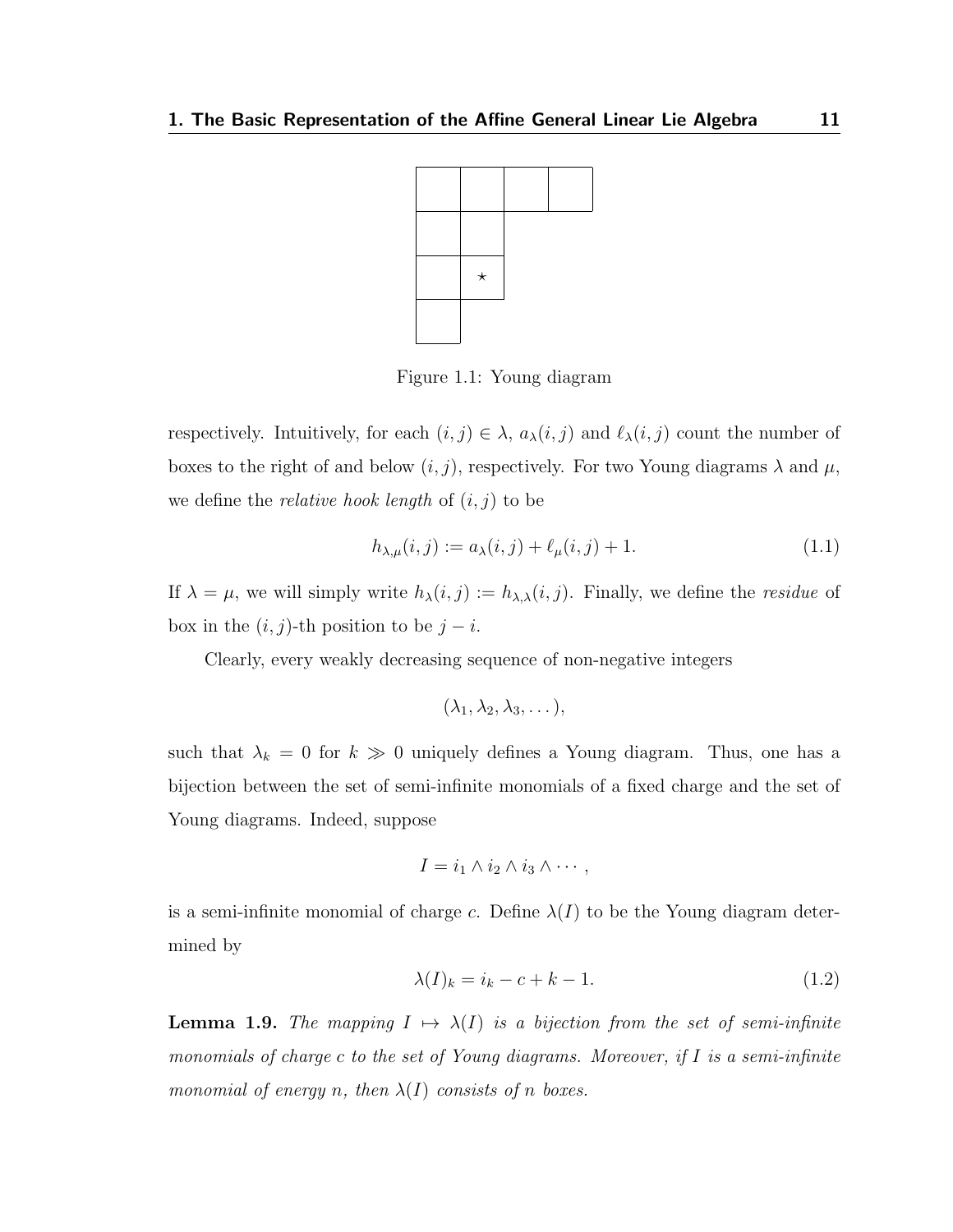Hence, by Lemma [1.9,](#page-15-1) we may think of  $F_c$  as the complex vector space with basis the set of all Young diagrams, thus giving us a Young diagram interpretation of fermionic Fock space.

The description of the realizations of the basic representation of  $\mathfrak{gl}_r$  will rely on the precise relationship between bosonic and fermionic Fock spaces known as the boson-fermion correspondence. It is well-known that the set of Schur functions  $\{s_{\lambda}\},$ where  $\lambda$  runs over all Young diagrams, is a basis of  $\Lambda$  (see statement (3.3) of [\[17\]](#page-116-0)). We then have a vector space isomorphism

<span id="page-16-1"></span>
$$
B_c \to F_c,
$$
  
\n
$$
\lambda \otimes q^c \mapsto \lambda,
$$
\n(1.3)

for each  $c \in \mathbb{Z}$ . This induces isomorphisms  $\mathbb{B}(c) \stackrel{\cong}{\to} \mathbb{F}(c)$  and  $\mathbb{B} \stackrel{\cong}{\to} \mathbb{F}$ .

 $\mathcal{S}_{\mathcal{A}}$ 

We turn our attention now to the representation theory of Lie algebras. Let  $\mathfrak g$ be a matrix Lie algebra and let  $\tilde{\mathfrak{g}} = \mathfrak{g} \otimes \mathbb{C}[t, t^{-1}]$  be the loop algebra on  $\mathfrak{g}$ . The affine Lie algebra of g is

$$
\widehat{\mathfrak{g}}:=\widetilde{\mathfrak{g}}\oplus \mathbb{C}c,
$$

with Lie bracket given by

<span id="page-16-0"></span>
$$
[\widehat{\mathfrak{g}},c] = 0, \quad [x \otimes t^n, y \otimes t^m] = [x,y] \otimes t^{n+m} + n\delta_{n+m,0} \operatorname{tr}(xy)c. \tag{1.4}
$$

Here we follow the conventions in  $[26,$  Equation  $(4.2.5)$  (note that the two-cocycle  $\mu$  in [\[26\]](#page-117-1) simplifies to a multiple of the trace map when restricted to elements of the form  $x \otimes t^n$ ).

**Remark 1.10.** In the literature, the Lie bracket on  $\hat{\mathfrak{g}}$  is usually defined as

$$
[x \otimes t^n, y \otimes t^m] = [x, y] \otimes t^{n+m} + n\delta_{n+m,0} \langle x|y \rangle c,
$$

where  $\langle x|y \rangle = \text{tr}(\text{ad } x \text{ ad } y)$  is the Killing form on g. For each of the classical Lie algebras, the Killing form is just a (nonzero) multiple of the trace map. In particular,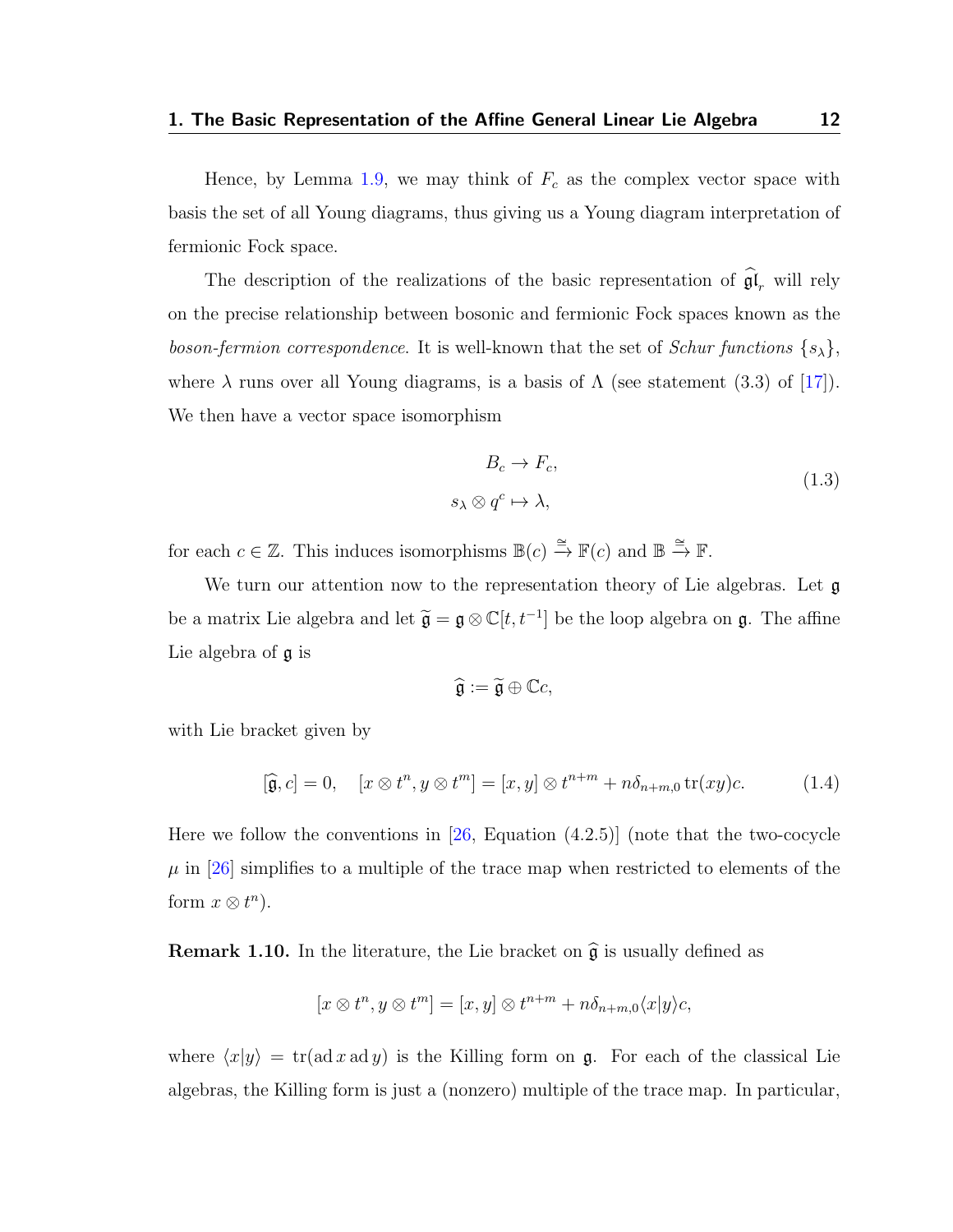for  $\mathfrak{sl}_r$ ,

$$
\langle x|y\rangle = 2r \operatorname{tr}(xy).
$$

Thus, up to a scaling factor on c, there is no difference between using the Killing form and the trace map. Meanwhile, on  $\mathfrak{gl}_r$ , the Killing form is degenerate since

$$
\langle I|x\rangle = 0,
$$

for all  $x \in \mathfrak{gl}_r$ , whereas the trace map is nondegenerate, making it a more appropriate choice. This is our motivation for defining the Lie bracket on  $\hat{\mathfrak{g}}$  by [\(1.4\)](#page-16-0).

**Remark 1.11.** The loop algebra  $\widetilde{\mathfrak{g}}$  is sometimes defined as

$$
\widetilde{\mathfrak{g}}=\bigoplus_{n\in\mathbb{Z}}e^{in\theta}\mathfrak{g},
$$

where  $\theta$  is a formal parameter. Of course, one has the obvious isomorphism of Lie algebras

$$
\bigoplus_{n\in\mathbb{Z}}e^{in\theta}\mathfrak{g}\to\mathfrak{g}\otimes\mathbb{C}[t,t^{-1}],
$$
  

$$
e^{in\theta}x\mapsto x\otimes t^n,
$$

and so both definitions are equivalent. We will use this alternative description when it is more convenient.

Next, we describe the *basic representation*,  $V_{\text{basic}} = V_{\text{basic}}(\hat{\mathfrak{g}})$ , of  $\hat{\mathfrak{g}}$  when  $\mathfrak{g} = \mathfrak{sl}_r$ or  $\mathfrak{gl}_r$ ,  $r \in \mathbb{N}^+$  (although the description applies to other Lie algebras as well). Let  ${E_{i,j}}_{1\leq i,j\leq r}$  be the standard basis of  $\mathfrak{gl}_r$ . That is  $E_{i,j}$  is the  $r \times r$  matrix with  $(i, j)$ -th entry 1 and zeros elsewhere. Recall that, for  $r \geq 2$ ,  $\widehat{\mathfrak{sl}}_r$  is generated by its *Chevalley* generators  $E_i, F_i, H_i, i = 0, 1, \ldots, r - 1$ , which are given by

$$
E_i = E_{i,i+1} \otimes 1, \quad F_i = E_{i+1,i} \otimes 1, \quad H_i = (E_{i,i} - E_{i+1,i+1}) \otimes 1, \quad i = 1, \dots, r-1,
$$
  

$$
E_0 = E_{r,1} \otimes t, \quad F_0 = E_{1,r} \otimes t^{-1}, \quad H_0 = ((E_{r,r} - E_{1,1}) \otimes 1) + c.
$$

The Chevalley generators of  $\widehat{\mathfrak{sl}}_r$  satisfy the well-known Kac-Moody relations (for  $\widehat{\mathfrak{sl}}_r$ ):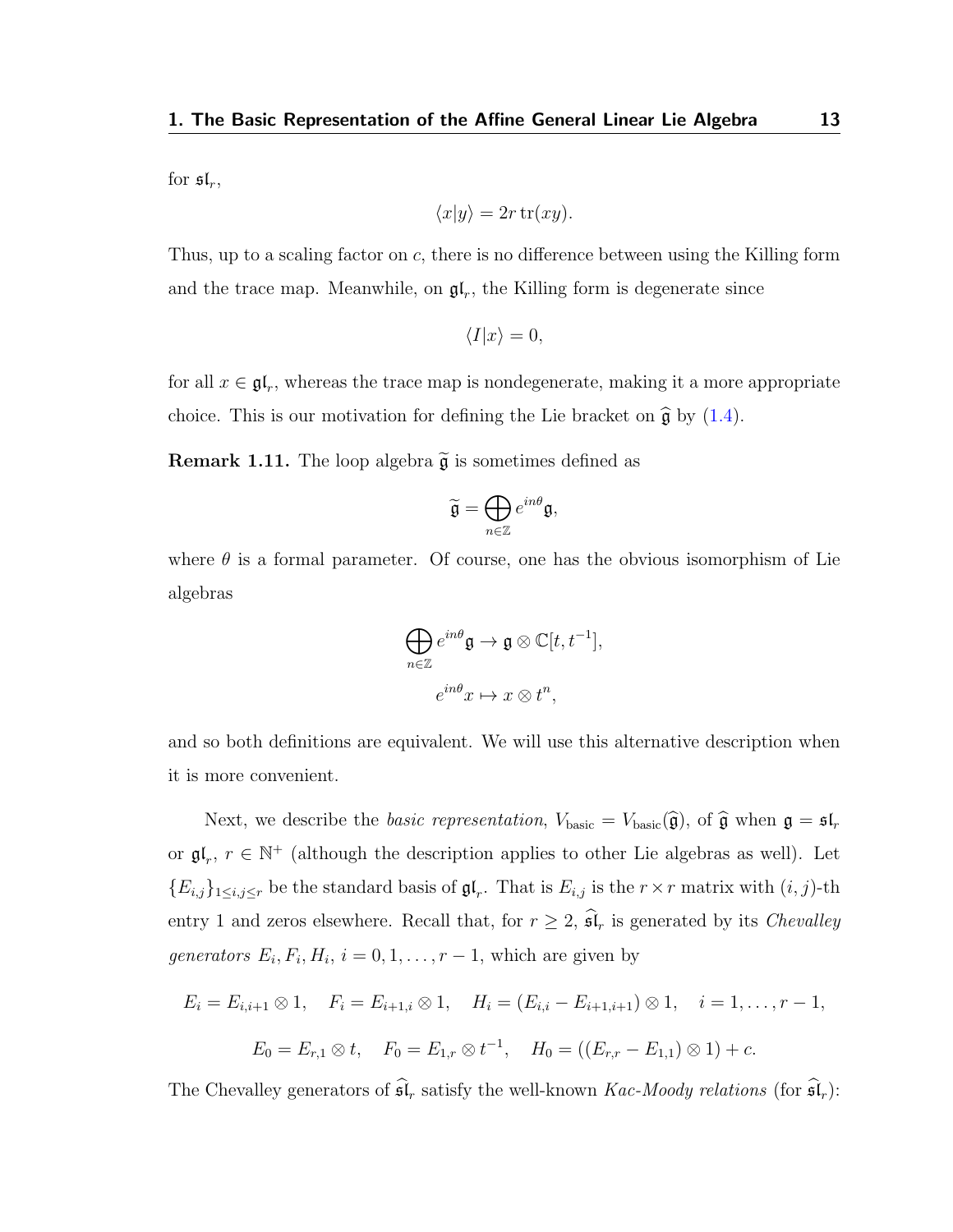- 1.  $[H_i, H_j] = 0,$
- 2.  $[E_i, F_j] = \delta_{ij} H_i,$
- 3.  $[H_i, E_j] = a_{ij} E_j,$
- 4.  $[H_i, F_j] = -a_{ij}F_j,$
- 5.  $(\text{ad } E_i)^{(1-a_{ij})}(E_j) = 0$ , for  $i \neq j$ ,

6. 
$$
(\text{ad } F_i)^{(1-a_{ij})}(F_j) = 0
$$
, for  $i \neq j$ ,

where

$$
a_{ij} = \begin{cases} 2, & \text{if } i = j, \\ -2, & \text{if } i \neq j, \end{cases} \quad \text{for } r = 2,
$$

$$
a_{ij} = \begin{cases} 2, & \text{if } i = j, \\ -1, & \text{if } |i - j| = 1, \quad \text{for } r > 2. \\ 0, & \text{otherwise,} \end{cases}
$$

Note that the  $r \times r$  matrix  $(a_{ij})$  is called the *generalized Cartan matrix* associated to  $\widehat{\mathfrak{sl}}_r$ . We define the *triangular decomposition* of  $\widehat{\mathfrak{sl}}_r$ :

$$
\widehat{\mathfrak{sl}}_r = \widehat{\mathfrak{sl}}_r^+ \oplus \mathfrak{h} \oplus \widehat{\mathfrak{sl}}_r^-,
$$

where  $\widehat{\mathfrak{sl}}_r^+$  $\mathbf{r}^+$  (resp.  $\widehat{\mathfrak{sl}_r}^ F_r$ ) is the subalgebra generated by the  $E_i$  (resp. the  $F_i$ ) and  $\mathfrak h$  is the abelian subalgebra with basis  $\{H_i\}$ . The subalgebra h is called a *Cartan subalgebra* of  $\widehat{\mathfrak{sl}}_r$ . Given  $\gamma = (\gamma_0, \gamma_1, \ldots, \gamma_{r-1}) \in \mathbb{Z}^r$ , a highest weight representation, V, of  $\mathfrak{sl}_r$  is a representation such that there exists a vector  $v_0 \in V$  satisfying

<span id="page-18-0"></span>
$$
E_i \cdot v_0 = 0, \quad \text{and} \quad H_i \cdot v_0 = \gamma_i v_0,\tag{1.5}
$$

for all  $i = 0, 1, \ldots, r - 1$ , and

$$
U(\mathfrak{sl}_r)\cdot v_0=V,
$$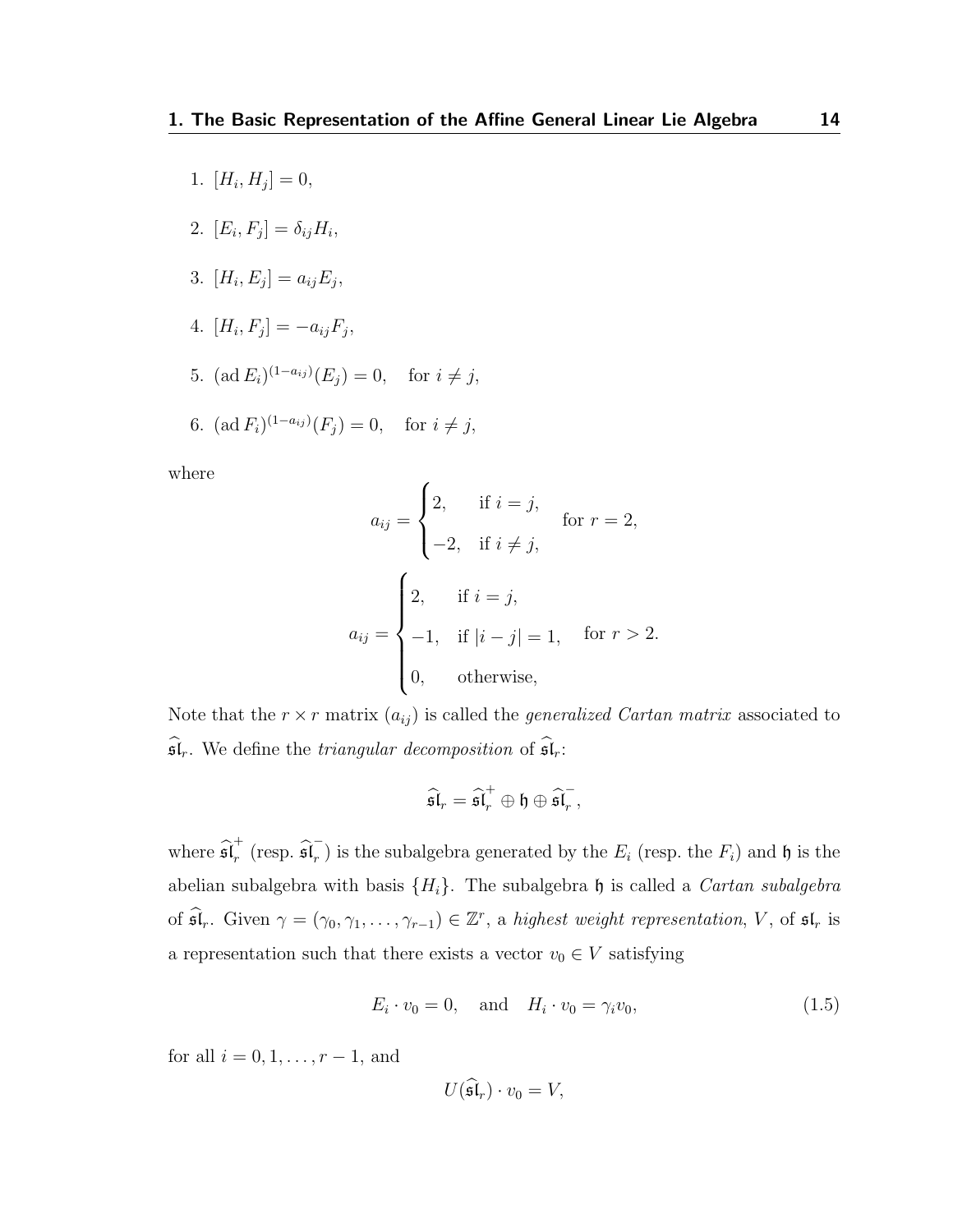where  $U(\widehat{\mathfrak{sl}}_r)$  is the universal enveloping algebra of  $\widehat{\mathfrak{sl}}_r$ . Note that, in terms of the triangular decomposition of  $\widehat{\mathfrak{sl}}_r$ , [\(1.5\)](#page-18-0) is equivalent to

$$
\widehat{\mathfrak{sl}}_r^+ \cdot v_0 = 0
$$
, and  $H_i \cdot v_0 = \gamma_i v_0$ .

The r-tuple  $\gamma$  is called the *highest weight* of V and the vector  $v_0$  is called a *highest* weight vector of  $V$ . If  $V$  is irreducible, one can show that any two highest weight vectors are proportional, thus, in this case, we will often abuse terminology and call  $v_0$  the highest weight vector of V. Given a highest weight representation V of highest weight  $\gamma$ , for each  $\beta \in \mathbb{Z}^r$ , define

$$
V_{\beta} := \left\{ v \in V \mid H_i \cdot v = \left( \gamma_i - \sum_{j=0}^{r-1} a_{ij} \beta_j \right) v \right\}.
$$

Clearly,  $v_0 \in V_0$ . Let  $\mathbf{1}_i$  denote the r-tuple with 1 in its *i*-th entry and zeros elsewhere. It follows from the Kac-Moody relations that, restricted to  $V_{\beta}$ ,

$$
E_i, F_i: V_{\beta} \to V_{\beta \mp \mathbf{1}_i},
$$

and so

<span id="page-19-0"></span>
$$
V = \bigoplus_{\beta \in \mathbb{Z}^r} V_{\beta}.\tag{1.6}
$$

We call the decomposition in  $(1.6)$  the *weight space decomposition* of V.

**Remark 1.12.** In our treatment of weights above, we are slightly abusing terminology. Given a semisimple Lie algebra  $\mathfrak g$  and a Cartan subalgebra  $\mathfrak h \subseteq \mathfrak g$ , a weight is defined to be a linear map

$$
\beta: \mathfrak{h} \to \mathbb{C},
$$

and the associated weight space decomposition of a representation V is

$$
V = \bigoplus_{\beta} V_{\beta}, \quad V_{\beta} = \{ v \in V \mid h \cdot v = \beta(h)v \text{ for all } h \in \mathfrak{h} \}.
$$

However, the Chevalley generators  $H_0, H_1, \cdots H_{r-1}$  form a basis of our Cartan subalgebra h and thus induce a basis of the vector space of weights. Our description merely identifies the weight with its coefficients with respect to this basis.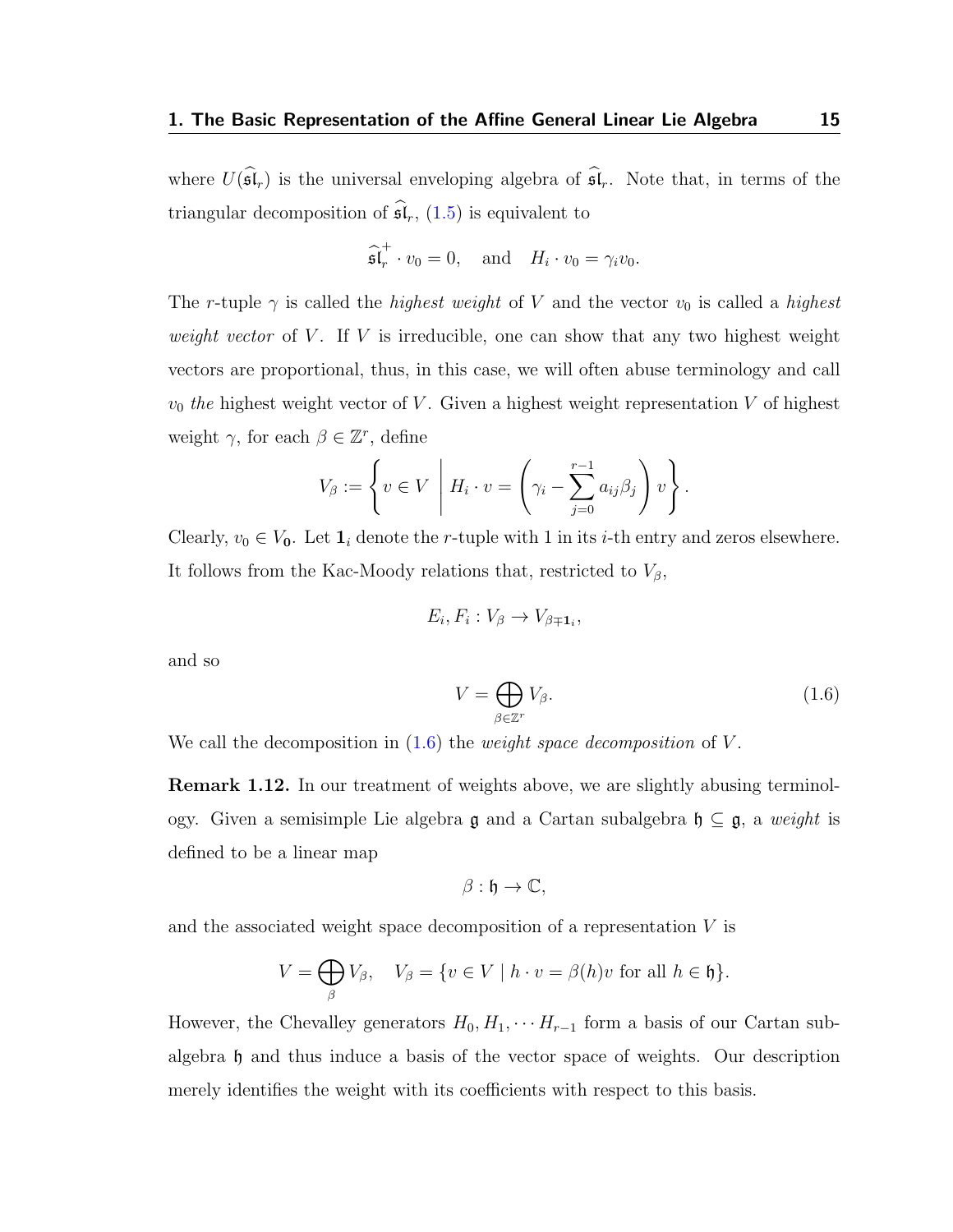<span id="page-20-0"></span>**Definition 1.13** (Basic representation of  $\widehat{\mathfrak{sl}}_r$ ). The basic representation of  $\widehat{\mathfrak{sl}}_r$ , which we denote  $V_{\text{basic}}(\widehat{\mathfrak{sl}}_r)$ , is the (unique) irreducible highest weight representation with highest weight  $\gamma = (1, 0, \ldots, 0)$ .

Remark 1.14. See [\[11,](#page-115-5) Proposition 9.3] for a proof that there is a unique irreducible highest weight representation of  $\widehat{\mathfrak{sl}}_r$  with highest weight  $\gamma = (1, 0, \ldots, 0)$ .

There is another way to describe  $V_{\text{basic}}(\widehat{\mathfrak{sl}}_r)$  that amounts to the same thing. Namely, one can define  $V_{\text{basic}}(\hat{\mathfrak{sl}}_r)$  to be the unique irreducible representation that admits a vector  $v_0$  satisfying

$$
(\mathfrak{sl}_r \otimes \mathbb{C}[t]) \cdot v_0 = 0
$$
, and  $c \cdot v_0 = v_0$ .

It is easy to check that this alternate description is equivalent to Definition [1.13](#page-20-0) and that  $v_0$  here plays the role of the highest weight vector. The advantage to this construction is that it naturally generalizes to  $\mathfrak{gl}_r$ .

**Definition 1.15** (Basic representation of  $\mathfrak{gl}_r$ ). The basic representation of  $\mathfrak{gl}_r$ , which we denote  $V_{\text{basic}}(\mathfrak{gl}_r)$ , is the (unique) irreducible representation that admits a vector  $v_0$  (highest weight vector) such that

$$
(\mathfrak{gl}_r \otimes \mathbb{C}[t]) \cdot v_0 = 0
$$
, and  $c \cdot v_0 = v_0$ .

From now on, unless otherwise specified,  $V_{\text{basic}}$  will always mean  $V_{\text{basic}}(\mathfrak{gl}_r)$ .

**Remark 1.16.** The proof that  $V_{\text{basic}}$  is unique is essentially the same as [\[11,](#page-115-5) Proposition 9.3].

**Remark 1.17.** There is a way to describe  $V_{\text{basic}}$  that is more akin to Definition [1.13](#page-20-0) by introducing a triangular decomposition of  $\mathfrak{gl}_r$ . Firstly, we observe that

$$
\mathfrak{gl}_r=\mathfrak{sl}_r\oplus \mathbb{C} I,
$$

and so

$$
\widehat{\mathfrak{gl}}_r = \widehat{\mathfrak{sl}}_r \oplus \left( I \otimes \mathbb{C}[t,t^{-1}] \right).
$$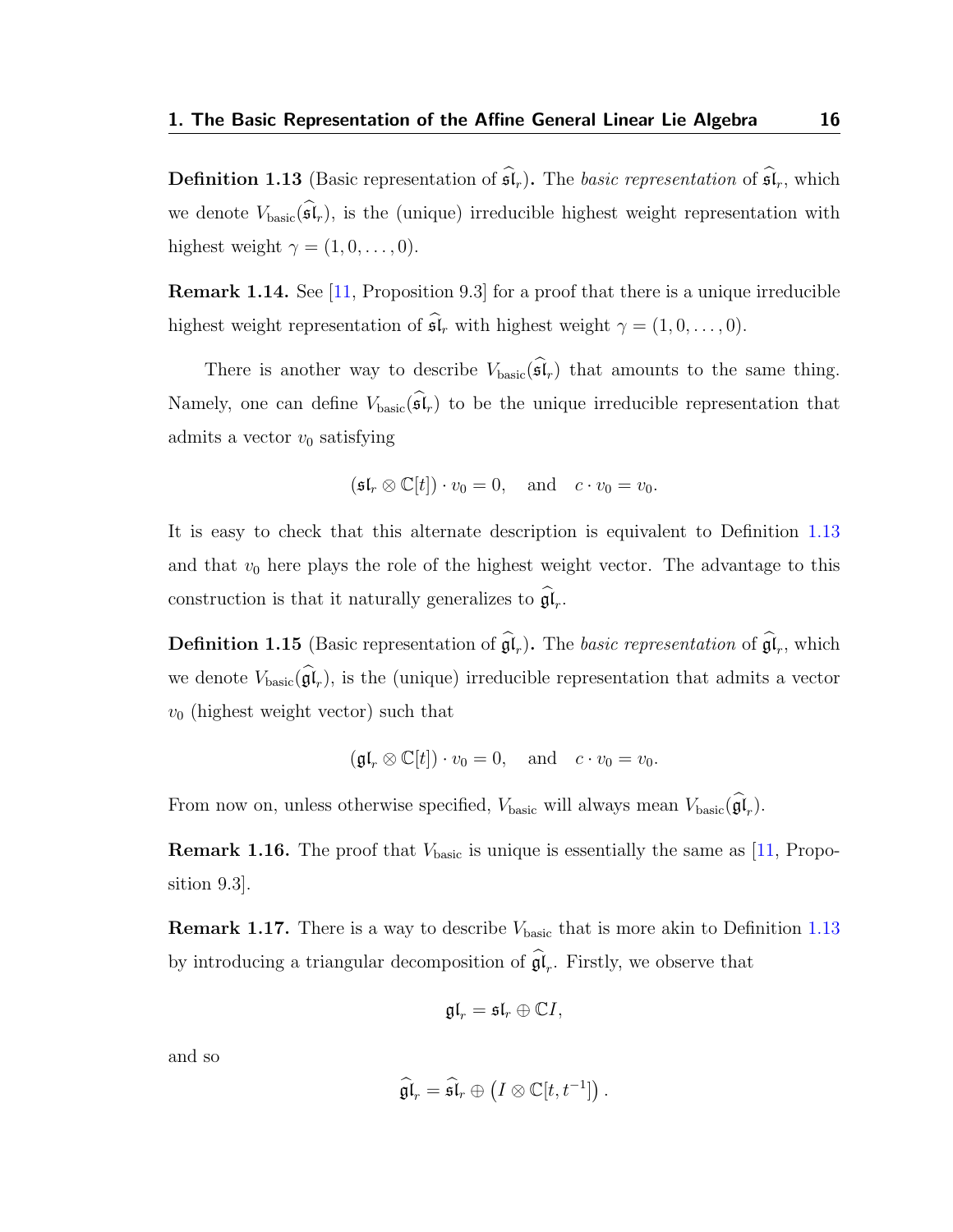Thus, we can define a triangular decomposition of  $\mathfrak{gl}_r$  by extending the triangular decomposition of  $\widehat{\mathfrak{sl}}_r$ . Namely, we write

$$
\widehat{\mathfrak{gl}}_r = \widehat{\mathfrak{gl}}_r^+ \oplus \mathfrak{h} \oplus \widehat{\mathfrak{gl}}_r^-,
$$

where

$$
\widehat{\mathfrak{gl}}_r^\pm:=\widehat{\mathfrak{sl}}_r^\pm\oplus\left(\bigoplus_{k\in\mathbb{N}^+}\mathbb{C}(I\otimes t^{\pm k})\right),
$$

and h is the Cartan subalgebra with basis  $\{H_0, H_1, \ldots, H_{r-1}, (I \otimes 1)\}\)$ . We can then define  $V_{\text{basic}}$  to be the unique irreducible representation that admits a vector  $v_0$  (highest weight vector) satisfying

$$
\widehat{\mathfrak{gl}}_r^+ \cdot v_0 = 0, \quad H_i \cdot v_0 = \delta_{i,0} v_0, \quad (I \otimes 1) \cdot v_0 = 0.
$$

Our next task is to describe the various vertex operator realizations of  $V_{\rm basic}$  as given in [\[26\]](#page-117-1). The motivation for these different realizations comes from the following proposition.

<span id="page-21-0"></span>**Proposition 1.18.** Let V be a representation of the 1-coloured Heisenberg algebra such that c acts as the identity and there exists an  $N \in \mathbb{N}$  such that

$$
\alpha(n_1)\cdots\alpha(n_k)\cdot v=0,
$$

for all  $v \in V$  and  $n_i \in \mathbb{N}^+$  such that  $n_1 + \cdots + n_k > N$ . Then V is isomorphic to a direct sum of copies of  $\Lambda$ .

**Proof:** This is [\[11,](#page-115-5) Lemma 14.4(b)] (where the fact that c acts as the identity implies  $a = 1$ . J.

Suppose that  $\widehat{\mathfrak{g}}$  is an affine Lie algebra with underlying finite dimensional Lie algebra g and V is a representation of  $\hat{\mathfrak{g}}$ . Furthermore, suppose that we have a (1coloured) Heisenberg subalgebra  $\mathfrak{s}_0 \subseteq \widehat{\mathfrak{g}}$  such that the restriction of V to  $\mathfrak{s}_0$  satisfies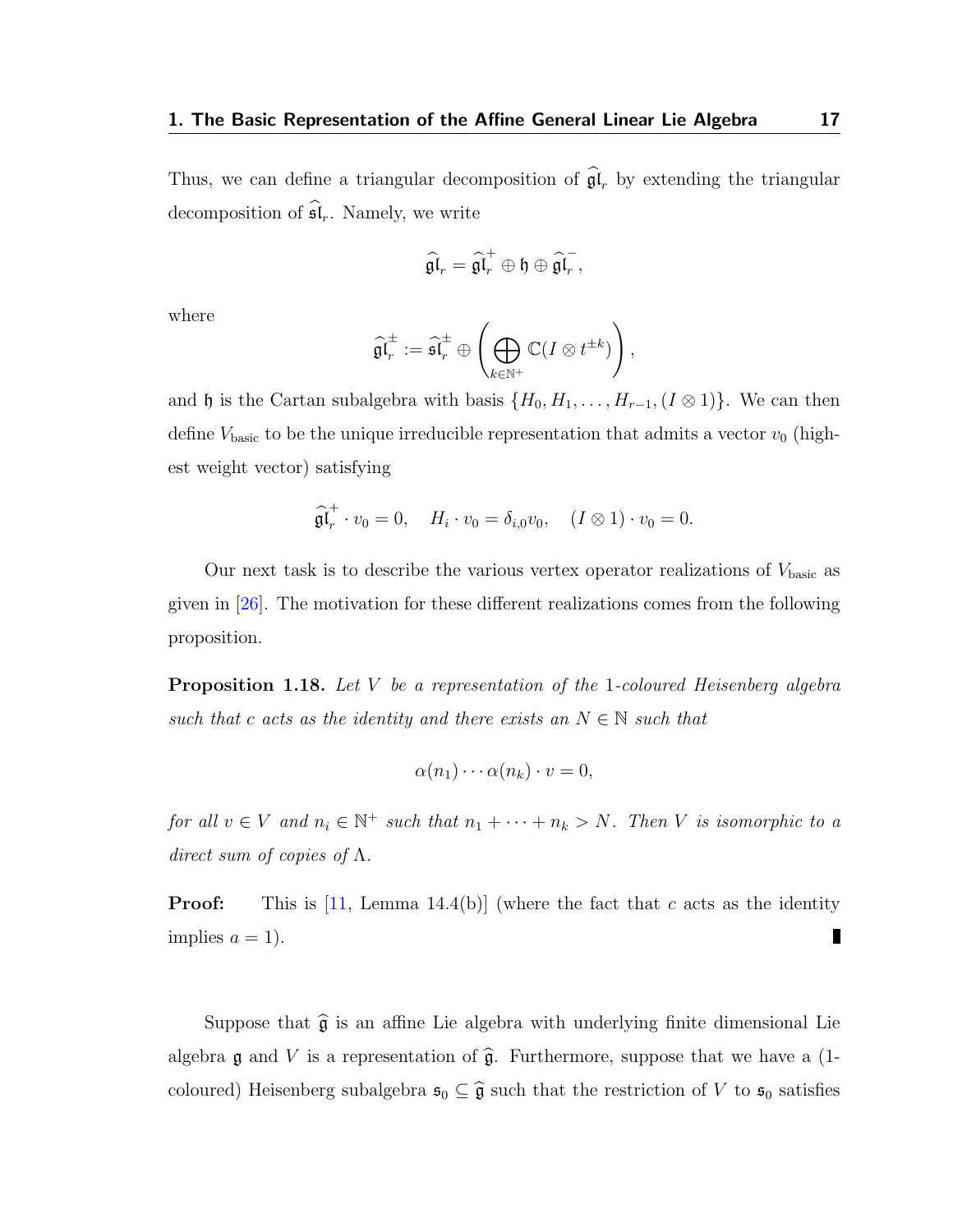the hypotheses of Proposition [1.18.](#page-21-0) Then, by Proposition [1.18,](#page-21-0) one can, in principle, give a realization of V completely in terms of (a direct sum of copies of)  $\Lambda$ . That is,

$$
V \cong \bigoplus_{i \in \mathcal{I}} \Lambda,
$$

as  $\mathfrak{s}_0$ -modules, for some indexing set  $\mathcal{I}$ . Define the vacuum space,  $\Omega = \Omega(V)$  to be the subspace

$$
\Omega := \left\{ v \in V \mid \alpha(k) \cdot v = 0 \text{ for all } k \in \mathbb{N}^+ \right\}.
$$

It is an easy exercise to see that  $\{1_i\}_{i\in\mathcal{I}}$  is a basis of  $\Omega\left(\bigoplus_{i\in\mathcal{I}}\Lambda\right)$ . Therefore,

$$
V \cong \Omega(V) \otimes \Lambda,
$$

as  $\mathfrak{s}_0$ -modules, where the action of  $\mathfrak{s}_0$  on  $\Omega(V) \otimes \Lambda$  is given by

$$
\alpha(k) \cdot (v \otimes f) = v \otimes \alpha(k) \cdot f,
$$

for all  $k \in \mathbb{Z} - \{0\}$  and  $v \otimes f \in \Omega(V) \otimes \Lambda$ . Of course, in general, one has many Heisenberg subalgebras of  $\widehat{\mathfrak{g}}$ , and so we naturally have several realizations of V. When  $\mathfrak g$  is semisimple, a complete classification of the Heisenberg subalgebras of  $\widehat{\mathfrak g}$  is given in [\[12,](#page-115-2) Section 9]. We briefly summarize the classification below.

Let W be the Weyl group of  $\mathfrak{g}$ . Fix a Cartan subalgebra  $\mathfrak{h} \subseteq \mathfrak{g}$  and an element  $w \in W$ . Let m be the order of w. Recall that there is an action of W on h induced by the action of  $W$  on the root space of  $\mathfrak{g}$ . Write

$$
\mathfrak{h} = \bigoplus_{k=0}^{m-1} \mathfrak{h}_k, \quad \mathfrak{h}_k := \{ h \in \mathfrak{h} \mid w \cdot h = e^{-2\pi i k/m} h \}.
$$

There exists an  $x \in \mathfrak{g}$  such that  $\text{Ad}(\exp 2\pi ix)|_{\mathfrak{h}} = w$  and  $[x, \mathfrak{h}_0] = 0$  (see, for instance, [\[8,](#page-115-6) Section 14.3] and [\[4,](#page-114-1) Theorem 2.5.5]). For each  $h = (h_0, h_1, \ldots, h_{m-1}) \in \mathfrak{h}$  and  $k \in \mathbb{Z}$ , define  $h(k)$  to be the loop

<span id="page-22-0"></span>
$$
h(k) = e^{i\theta k/m} \operatorname{Ad}(\exp i\theta x) h_{\bar{k}} \in \widetilde{\mathfrak{g}},\tag{1.7}
$$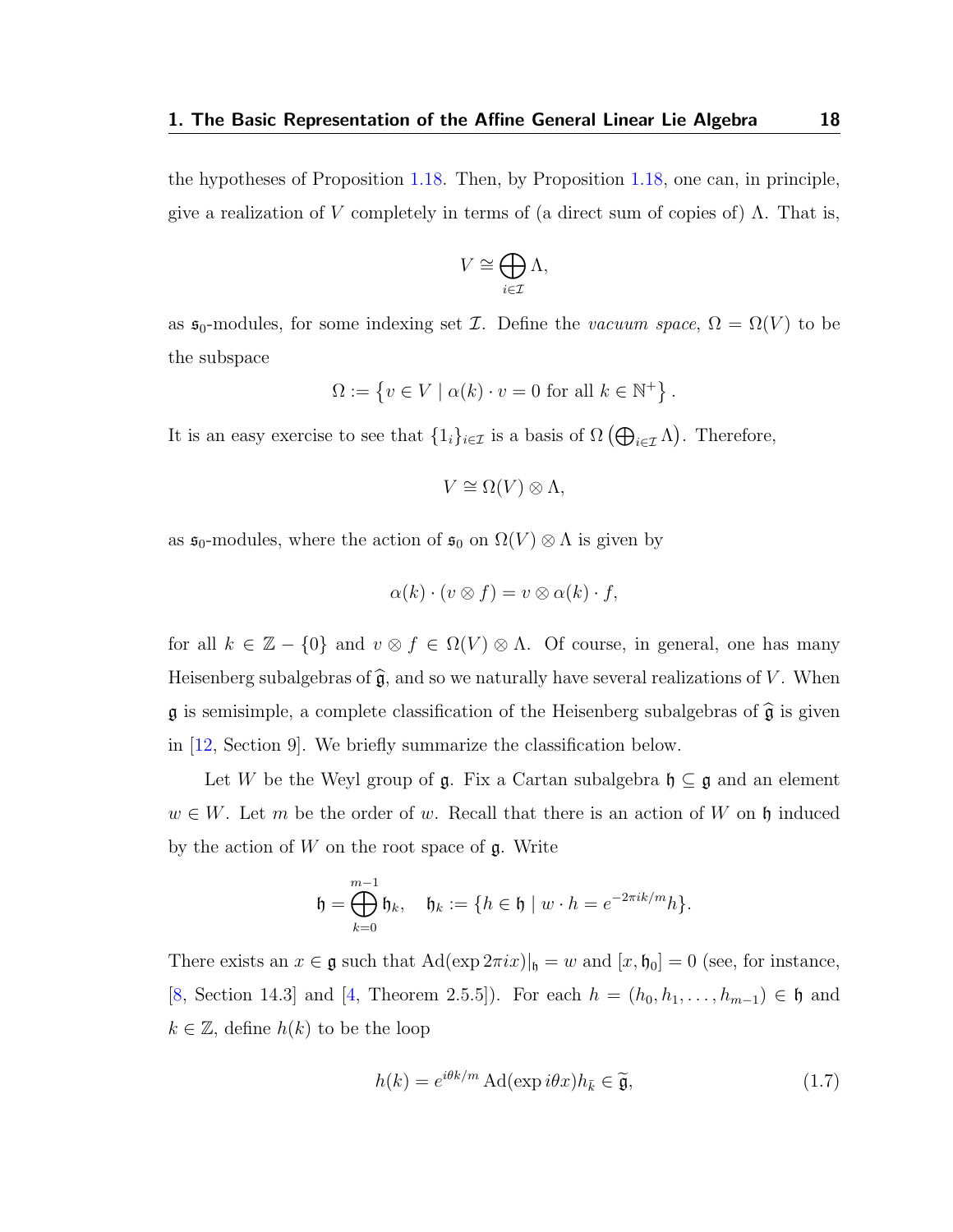where  $\bar{k}$  is the unique integer  $0 \leq \bar{k} \leq m-1$  such that  $\bar{k} \equiv k \mod m$ . Then

<span id="page-23-0"></span>
$$
\mathfrak{s}_0^w := \left(\bigoplus_{k \in \mathbb{Z}} \mathfrak{h}(k)\right) \oplus \mathbb{C}c,\tag{1.8}
$$

is a maximal Heisenberg subalgebra of  $\hat{\mathfrak{g}}$ . Let W' be a set of representatives of the conjugacy classes of W. Then the subalgebras  $\mathfrak{s}_{0}^{w}$ ,  $w \in W'$ , form a complete nonredundant list of maximal Heisenberg subalgebras of  $\hat{\mathfrak{g}}$ , up to conjugacy under the adjoint action of the Lie group of  $\widehat{\mathfrak{g}}$  (see [\[12,](#page-115-2) Proposition of Section 9]). Hence, the maximal Heisenberg subalgebras of  $\hat{\mathfrak{g}}$  are parametrized by the conjugacy classes of W.

Recall that the Weyl group of  $\mathfrak{sl}_r$  is the symmetric group  $S_r$ . Define a partition of r of length s to be an s-tuple of positive integers  $(r_1, \ldots, r_s)$  such that

$$
r_1 \geq \cdots \geq r_s, \quad r_1 + \cdots + r_s = r.
$$

Every  $\sigma \in S_r$  can be written as a product of disjoint cycles,  $\sigma = c_1 \cdots c_s$ , and so  $\sigma$ defines a partition of r by setting  $r_i$  equal to the length of the cycle  $c_i$  (reordering the  $c_i$  if necessary). Two elements in  $S_r$  are conjugate if and only if they define the same partition of r. Thus, conjugacy classes in  $S_r$ , and hence Heisenberg subalgebras of  $\mathfrak{sl}_r$ , are parametrized by partitions of r.

We can extend these ideas to  $\mathfrak{gl}_r$  (since the Weyl group of  $\mathfrak{gl}_r$  is also  $S_r$ ). That is, to each partition of r we associate a Heisenberg subalgebra of  $\mathfrak{gl}_r$  as in [\(1.7\)](#page-22-0) and [\(1.8\)](#page-23-0). The most well-known Heisenberg subalgebras of  $\mathfrak{gl}_r$  are the so-called *principal Heisen*berg subalgebra and the homogeneous Heisenberg subalgebra, which correspond to the partitions  $(r)$  and  $(1, 1, \ldots, 1)$ , respectively. The principal Heisenberg subalgebra is given by

$$
\alpha(n) = \begin{cases} (E_0 + E_1 + \dots + E_{r-1})^n, & \text{for } n > 0, \\ (F_0 + F_1 + \dots + F_{r-1})^{-n} & \text{for } n < 0, \end{cases}
$$

where the  $E_k$  and  $F_k$  are the Chevalley generators of  $\widehat{\mathfrak{sl}}_r$  (which, of course, is a subalgebra of  $\mathfrak{gl}_r$ ) and exponentiation is meant to be taken in the underlying associative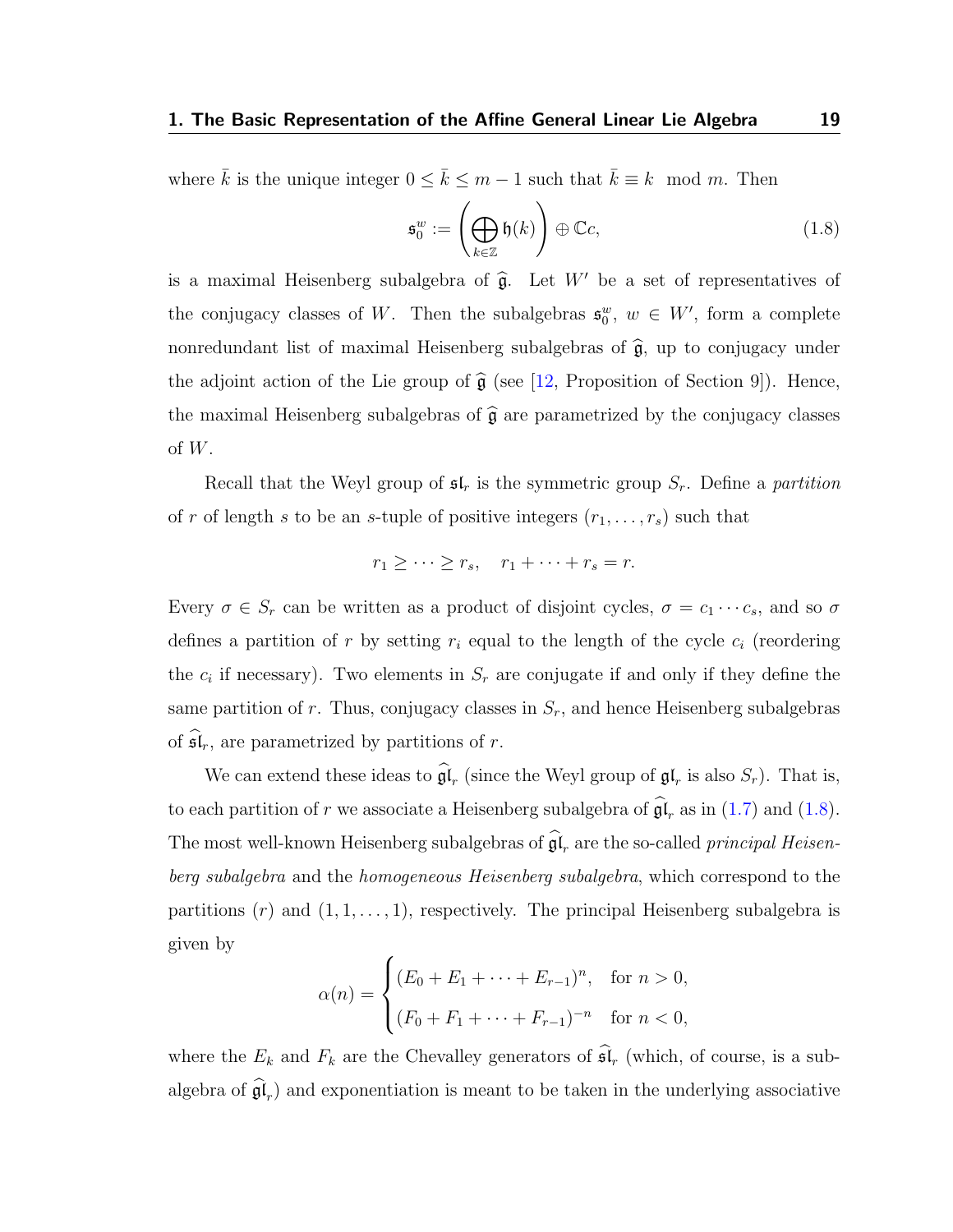algebra of  $\mathfrak{gl}_r$ . Setting

$$
\alpha(0) = I \otimes 1,
$$

the  $\alpha(n)$ ,  $n \in \mathbb{Z}$ , define a 1-coloured oscillator algebra. The homogeneous Heisenberg subalgebra, presented as an r-coloured algebra, is given by

$$
\alpha_{\ell}(n) = E_{\ell,\ell} \otimes t^n,
$$

for  $n \in \mathbb{Z} - \{0\}$  and  $\ell = 1, \ldots, r$ . Setting

$$
\alpha_{\ell}(0)=E_{\ell,\ell}\otimes 1,
$$

defines an r-coloured oscillator algebra. The Heisenberg subalgebras associated to the other partitions of  $r$  are "blends" of these two extremes. Namely, for an arbitrary partition  $(r_1, \ldots, r_s)$ , we divide matrices in  $\mathfrak{gl}_r$  into  $s^2$  blocks, with the  $(i, j)$ -th block of size  $r_i \times r_j$  for all  $i, j = 1, \ldots, s$ . The  $(\ell, \ell)$ -th diagonal block corresponds to the subalgebra  $\mathfrak{gl}_{r_\ell} \subseteq \mathfrak{gl}_r$ , and on the level of affine algebras,  $\widehat{\mathfrak{gl}}_{r_\ell} \subseteq \widehat{\mathfrak{gl}}_r$ . Let  $E_k^\ell, F_k^\ell, H_k^\ell$  be the Chevalley generators for  $\mathfrak{sl}_{r_\ell} \subseteq \mathfrak{gl}_{r_\ell}$ . The Heisenberg subalgebra corresponding to the partition  $(r_1, \ldots, r_s)$ , presented as an s-coloured algebra, is given by

$$
\alpha_{\ell}(n) = \begin{cases} (E_0^{\ell} + E_1^{\ell} + \dots + E_{r_{\ell}-1}^{\ell})^n, & \text{for } n > 0, \\ (F_0^{\ell} + F_1^{\ell} + \dots + F_{r_{\ell}-1}^{\ell})^{-n}, & \text{for } n < 0, \end{cases}
$$

for  $\ell = 1, \ldots, s$ . It is worth noting that, restricted to the  $\ell$ -th colour, the  $\alpha_{\ell}(n)$ determine the principal Heisenberg subalgebra of  $\mathfrak{gl}_{r_{\ell}}$ . Set

$$
\alpha_{\ell}(0)=I_{\ell}\otimes 1,
$$

where  $I_\ell$  is the identity matrix in  $\mathfrak{gl}_{r_\ell}$ . Then the  $\alpha_\ell(n)$  define an s-coloured oscillator algebra.

To each partition of  $r$ , we have associated a Heisenberg (and oscillator) subalgebra of  $\mathfrak{gl}_r$ , and, as mentioned before, each Heisenberg subalgebra gives rise to a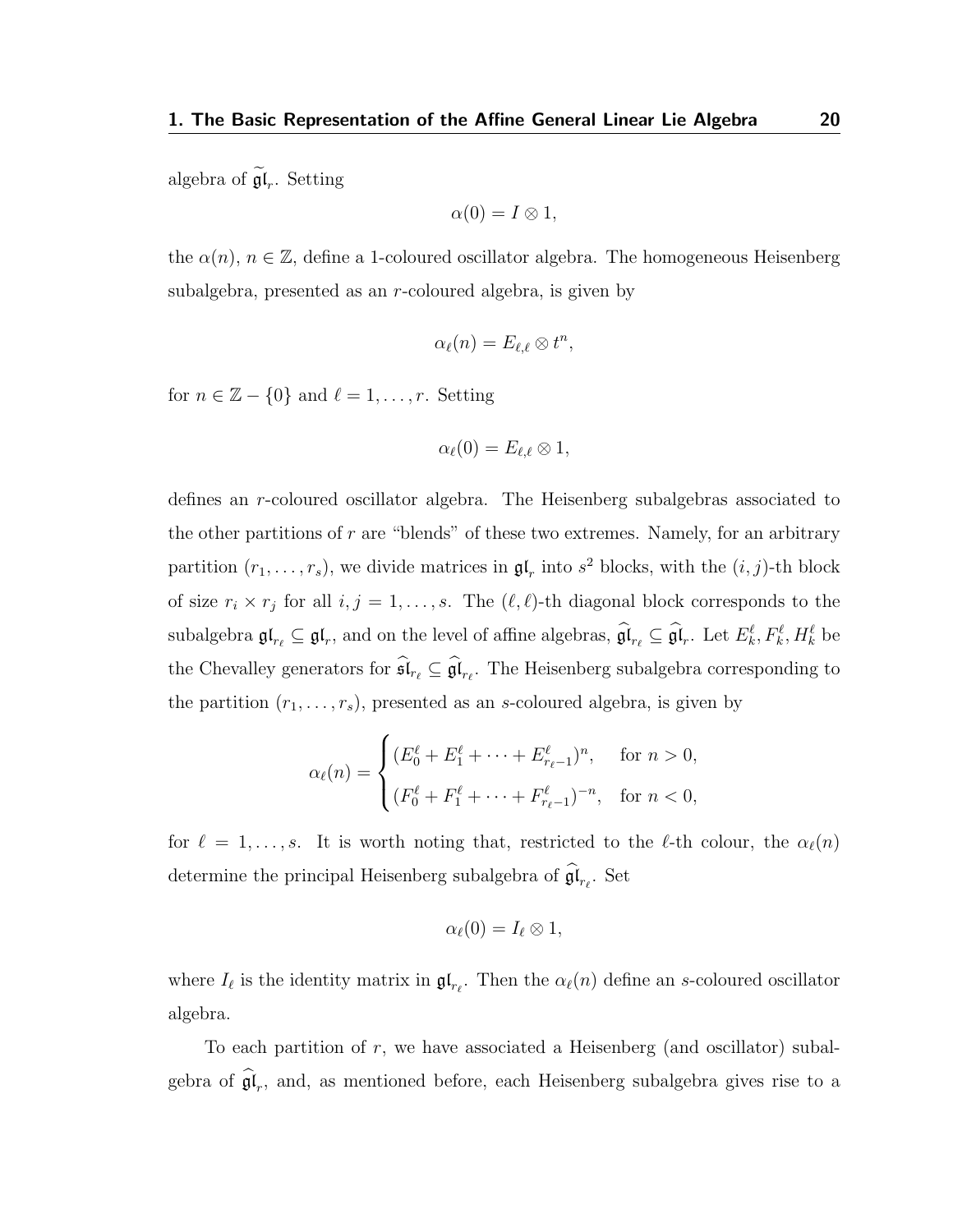realization of  $V_{\text{basic}}$ . These various realizations were described explicitly in [\[26\]](#page-117-1) in terms of vertex operators on bosonic and fermionic Fock space. We summarize the main theorem of that paper here.

Conceptually, it is easier to begin with the principal realization (corresponding to the partition  $(r)$ ) before generalizing to the realizations corresponding to arbitrary partitions of r. One begins by defining formal fermionic fields

$$
\psi(z) := \sum_{k \in \mathbb{Z}} \psi(k) z^k, \quad \psi^*(z) := \sum_{k \in \mathbb{Z}} \psi^*(k) z^{-k},
$$

where  $z$  is a formal variable. These are power series with coefficients in the  $(1$ coloured) Clifford algebra. Define the normal ordering on the Clifford algebra generators

$$
\therefore \psi(i)\psi^*(j) := \begin{cases} \psi(i)\psi^*(j), & \text{if } j > 0, \\ -\psi^*(j)\psi(i), & \text{if } j \le 0. \end{cases}
$$

We also define *formal bosonic fields* 

$$
\alpha(z):=:\psi(z)\psi(z):.
$$

Expanded as a Laurent series  $\alpha(z) = \sum_{k \in \mathbb{Z}} \alpha(k) z^{-k}$ , one finds

$$
\alpha(k) = \sum_{i \in \mathbb{Z}} : \psi(i)\psi^*(i+k) : .
$$

<span id="page-25-0"></span>**Theorem 1.19.** Let  $\omega = e^{2\pi i/r}$ . Then the homogeneous components of

$$
:\psi(\omega^p z)\psi^*(\omega^q z): -\frac{\omega^{p-q}}{1-\omega^{p-q}}, \quad 1\leq p,q\leq r, \ \ p\neq q,
$$

$$
:\psi(z)\psi^*(z):,
$$

together with the identity operator, span a Lie algebra of operators on  $\mathbb F$  (1-coloured fermionic Fock space) that is isomorphic to  $\mathfrak{gl}_r$ . Moreover, via this identification with  $\mathfrak{gl}_r$ ,

$$
\mathbb{F}(0) \cong V_{\text{basic}},
$$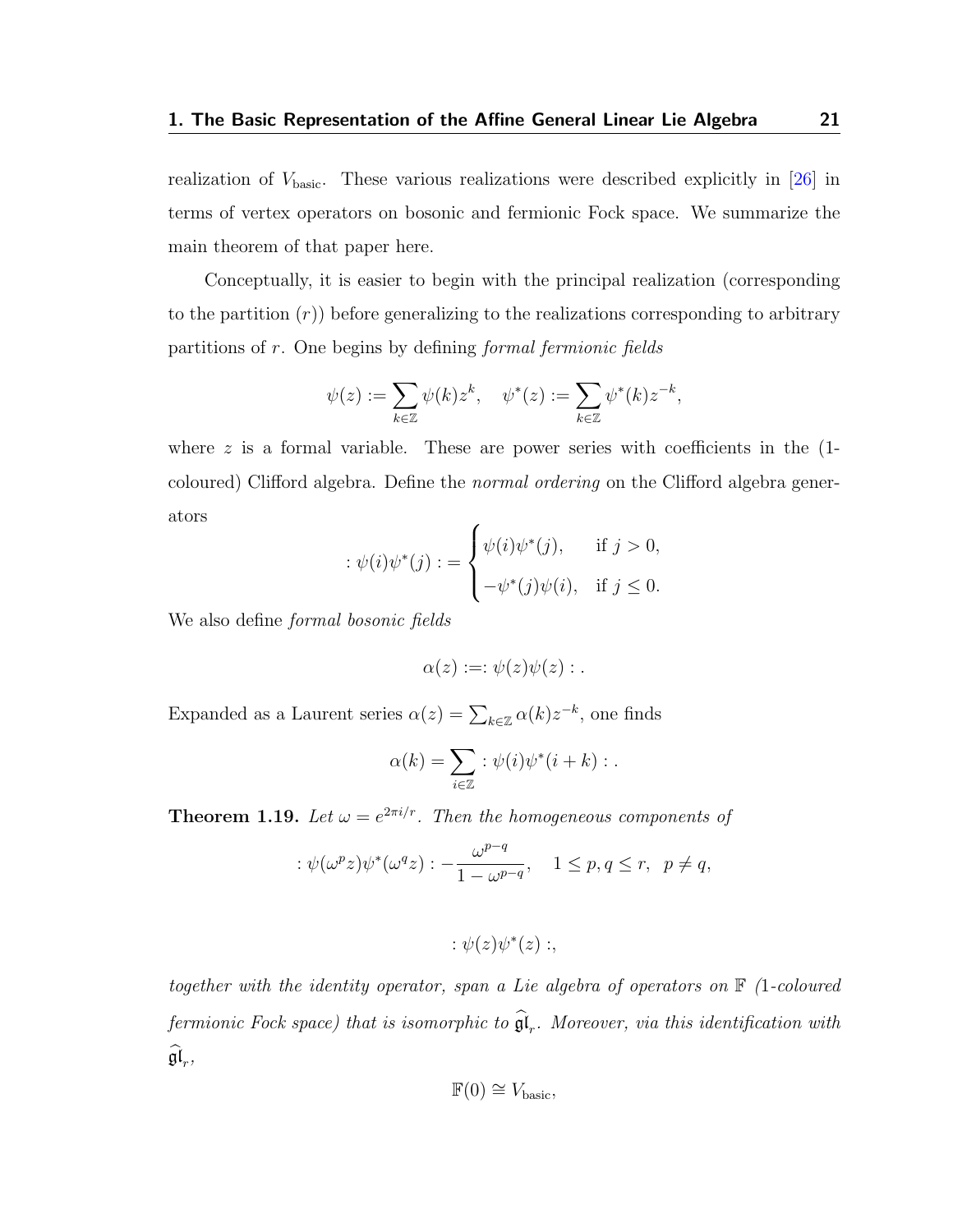as  $\widehat{\mathfrak{gl}}_r$ -modules and the  $\alpha(k)$ ,  $k \in \mathbb{Z} - \{0\}$  (resp.  $k \in \mathbb{Z}$ ), together with the identity operator, form a basis of the principal Heisenberg subalgebra (resp. oscillator subalgebra) of  $\mathfrak{gl}_r$ .

**Proof:** This is a special case of Theorem [1.20](#page-27-0) below.

Note that the isomorphism  $\mathbb{F}(0) \stackrel{\cong}{\to} V_{\text{basic}}$  in Theorem [1.19](#page-25-0) is determined by  $|0\rangle \mapsto v_0$ . Also, recall that the idea behind the realizations of  $V_{\text{basic}}$  was to describe  $V_{\text{basic}}$  in terms of  $\Lambda$  (or bosonic Fock space), whereas Theorem [1.19](#page-25-0) describes  $V_{\text{basic}}$ in terms of fermionic Fock space. However, via the boson-fermion correspondence (see [\(1.3\)](#page-16-1)),  $\mathbb{F}(0) \cong \mathbb{B}(0)$ , and so Theorem [1.19](#page-25-0) satisfies our goal of describing  $V_{\text{basic}}$  in terms of bosonic Fock space.

We would now like to generalize Theorem  $1.19$  to an arbitrary partition of r. We fix, once and for all, a partition,

$$
\underline{r}=(r_1,\ldots,r_s),
$$

of r. As with our construction of the Heisenberg subalgebra associated to  $\underline{r}$ , we divide matrices in  $\mathfrak{gl}_r$  into  $s^2$  blocks of size  $r_i \times r_j$ . The operators associated to the  $(\ell, \ell)$ -th diagonal blocks correspond to the subalgebra  $\mathfrak{gl}_{r_\ell}$  and the  $\ell\text{-th}$  colour of the Heisenberg subalgebra is the principal Heisenberg subalgebra of  $\mathfrak{gl}_{r_{\ell}}$ . Thus, we can simply take scopies of the principal realization above, which amounts to taking s-coloured versions of the Heisenberg and Clifford algebras as well as s-coloured versions of bosonic and fermionic Fock space. The operators associated to the off-diagonal blocks can be obtained by "mixing" Clifford algebra generators of different colours.

Let  $R' = \text{lcm}\lbrace r_1, \ldots, r_s \rbrace$  and define

$$
R = \begin{cases} R', & \text{if } R' \left( \frac{1}{r_i} + \frac{1}{r_j} \right) \in 2\mathbb{Z} \text{ for all } i, j, \\ 2R', & \text{if } R' \left( \frac{1}{r_i} + \frac{1}{r_j} \right) \notin 2\mathbb{Z} \text{ for some } i, j. \end{cases}
$$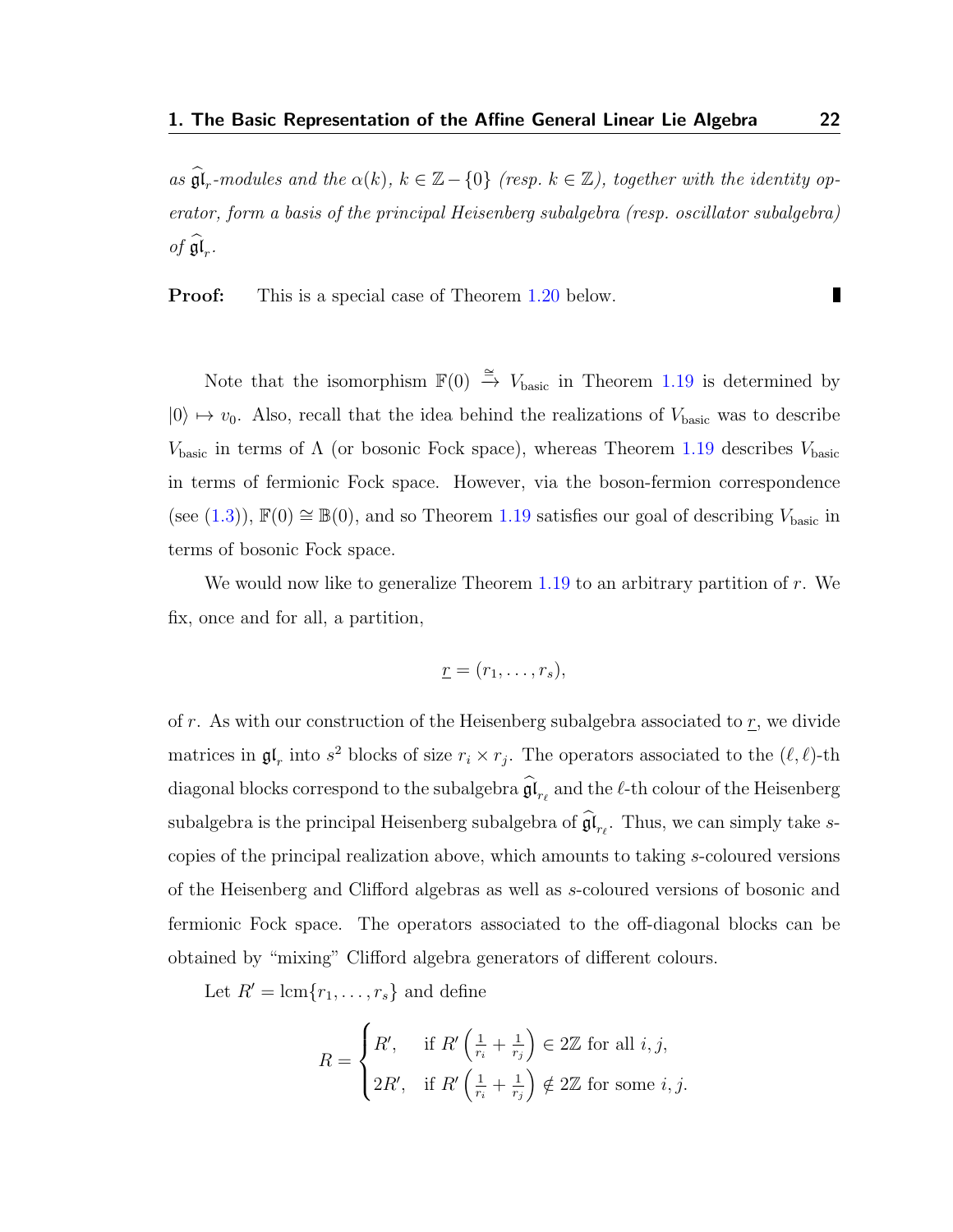Define the normal ordering on the s-coloured Clifford algebra generators

$$
\begin{aligned} \n\therefore \psi_{\ell}(i)\psi_k^*(j) &= \begin{cases} \n\psi_{\ell}(i)\psi_k^*(j), & \text{if } j > 0, \\ \n-\psi_k^*(j)\psi_{\ell}(i), & \text{if } j \leq 0. \n\end{cases} \n\end{aligned}
$$

We introduce the formal s-coloured fermionic and bosonic fields:

$$
\psi_{\ell}(z) := \sum_{k \in \mathbb{Z}} \psi_{\ell}(i) z^{(R/r_{\ell})k}, \quad \psi_{\ell}^{*}(z) := \sum_{k \in \mathbb{Z}} \psi_{\ell}^{*}(k) z^{-(R/r_{\ell})k},
$$

$$
\alpha_{\ell}(z) = \sum_{k \in \mathbb{Z}} \alpha_{\ell}(k) z^{-(R/r_{\ell})k} := \psi_{\ell}(z) \psi_{\ell}^{*}(z) ;
$$

This brings us to the main theorem of  $[26]$  (as stated at the end of the introduction).

<span id="page-27-0"></span>**Theorem 1.20.** Let  $\omega = e^{2\pi i/R}$ . Then the homogeneous components of

$$
\therefore \psi_{\ell}(\omega^p z)\psi_k^*(\omega^q z) : -\delta_{k\ell} \frac{\omega^{(R/r_{\ell})(p-q)}}{1-\omega^{(R/r_{\ell})(p-q)}}, \quad (\ell \neq k, 1 \leq p \leq r_{\ell}, 1 \leq q \leq r_k)
$$
  
or  $(\ell = k, 1 \leq p \neq q \leq r_{\ell}),$ 

$$
:\psi_{\ell}(z)\psi_{\ell}^*(z):,\quad 1\leq \ell\leq s,
$$

together with the identity operator, span a Lie algebra of operators on  $\mathbb F$  (s-coloured fermionic Fock space) that is isomorphic to  $\mathfrak{gl}_r$ . Moreover, via this identification with  $\mathfrak{gl}_r,$ 

$$
\mathbb{F}(0) \cong V_{\text{basic}},
$$

as  $\widehat{\mathfrak{gl}}_r$ -modules and the  $\alpha_\ell(k)$ ,  $k \in \mathbb{Z} - \{0\}$  (resp.  $k \in \mathbb{Z}$ ), together with the identity operator, give a basis of the Heisenberg subalgebra (resp. oscillator subalgebra) of  $\mathfrak{gl}_r$ associated to the partition r.

As was the case with Theorem [1.19,](#page-25-0) the isomorphism  $\mathbb{F}(0) \stackrel{\cong}{\to} V_{\text{basic}}$  in Theorem [1.20](#page-27-0) is determined by  $|0\rangle^{\otimes s} \mapsto v_0$ .

As stated at the outset, our goal is to give a geometric version of the various realizations of  $V_{\text{basic}}$ . Our strategy will be as follows. We first construct geometric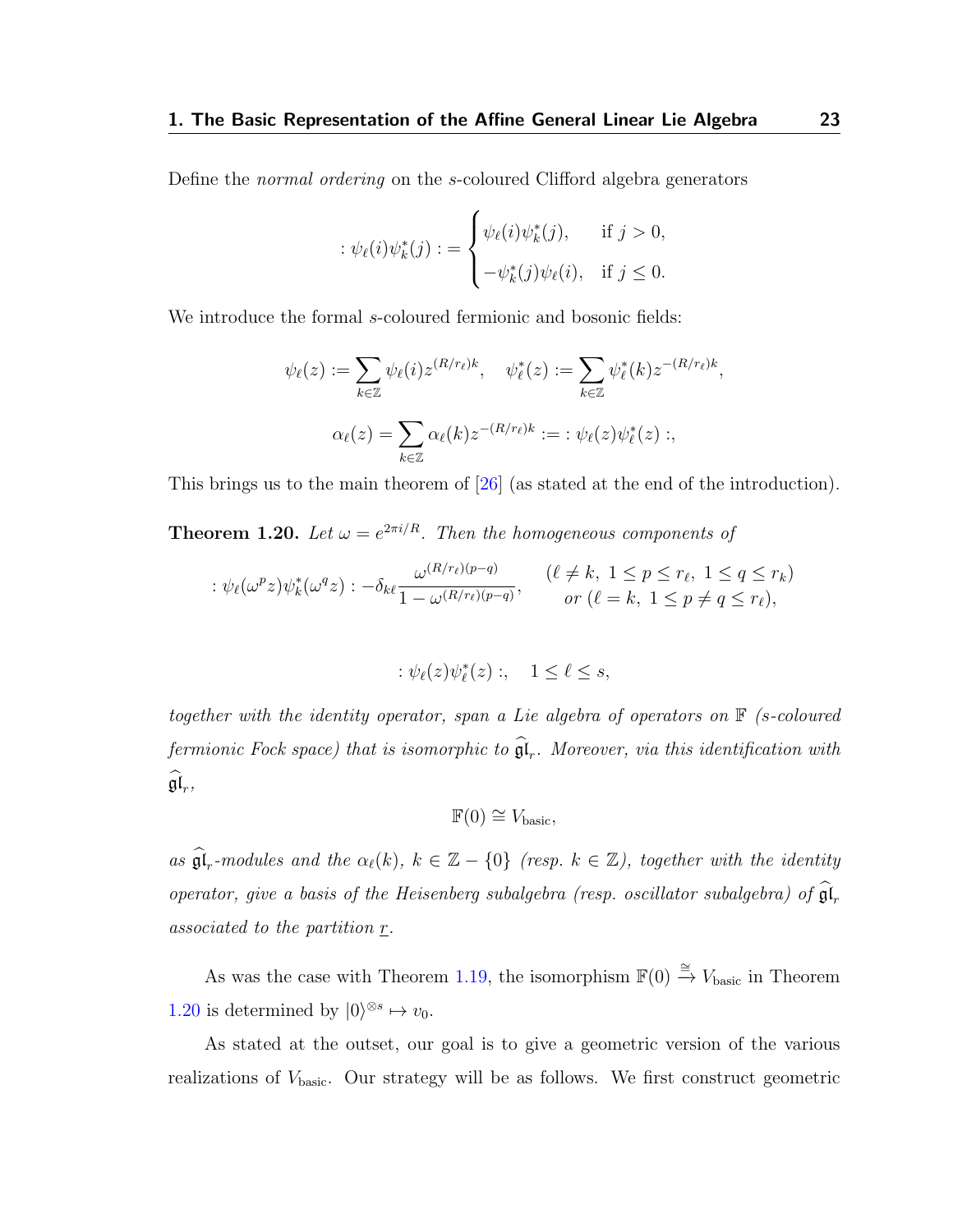analogues the oscillator and Clifford algebra representations on bosonic and fermionic Fock space. Our method for doing this will be similar to [\[15,](#page-115-4) Section 3]. Next, we would like to construct an action of  $\mathfrak{gl}_r$  on our geometric fermionic Fock space in the spirit of Theorem [1.20.](#page-27-0) To do this we recall a previous observation:

$$
\widehat{\mathfrak{gl}}_r = \widehat{\mathfrak{sl}}_r \oplus \left( I \otimes \mathbb{C}[t,t^{-1}] \right),
$$

and so  $\mathfrak{gl}_r$  is generated by the Chevalley generators  $E_k, F_k, H_k, k = 0, 1, \ldots, r - 1$ of  $\widehat{\mathfrak{sl}}_r$  and loops on the identity,  $I \otimes t^n$ ,  $n \in \mathbb{Z}$ . Thus, to define an action of  $\widehat{\mathfrak{gl}}_r$  on our geometric Fock space, it is enough to define the action of  $E_k, F_k, H_k$  and  $I \otimes t^n$ . Algebraically, the action of  $\mathfrak{gl}_r$  on fermionic Fock space is given by the homogeneous components of vertex operators as in Theorem [1.20.](#page-27-0) We explicitly describe the action of  $E_k$ ,  $F_k$  and  $I \otimes t^n$  in the following Lemma [1.21](#page-28-0) below (the action of  $H_k$  is determined by  $E_k$  and  $F_k$  since  $H_k = [E_k, F_k]$ . First, we observe that for each  $k = 0, 1, \ldots, r - 1$ , we can write

$$
k=r_1+\cdots+r_{\ell-1}+k',
$$

for unique  $1 \leq \ell \leq s$  and  $0 \leq k' < r_{\ell-1}$ .

<span id="page-28-0"></span>**Lemma 1.21.** The action of  $\widehat{\mathfrak{gl}}_r$  on  $\mathbb F$  from Theorem [1.20](#page-27-0) is given by the map  $\rho$ :  $\widehat{\mathfrak{gl}}_r \to \mathfrak{gl}(\mathbb{F})$ , described below. For each  $k = 0, 1, \ldots, r-1$ , write  $k = r_1 + \cdots + r_{\ell-1} + k'$ . If  $k' \neq 0$ , then

<span id="page-28-1"></span>
$$
\rho(E_k) = \sum_{i \in \mathbb{Z}} \psi_{\ell}(k' + ir_{\ell}) \psi_{\ell}^*(k' + ir_{\ell} + 1), \tag{1.9}
$$

$$
\rho(F_k) = \sum_{i \in \mathbb{Z}} \psi_{\ell}(k' + ir_{\ell} + 1)\psi_{\ell}^*(k' + ir_{\ell}). \tag{1.10}
$$

If  $k' = 0$  and  $\ell \neq 1$ ,

$$
\rho(E_k) = \sum_{i \in \mathbb{Z}} \psi_{\ell-1}((i+1)r_{\ell-1})\psi_{\ell}^*(ir_{\ell}+1), \tag{1.11}
$$

$$
\rho(F_k) = \sum_{i \in \mathbb{Z}} \psi_\ell(ir_\ell + 1)\psi_{\ell-1}^*((i+1)r_{\ell-1}).\tag{1.12}
$$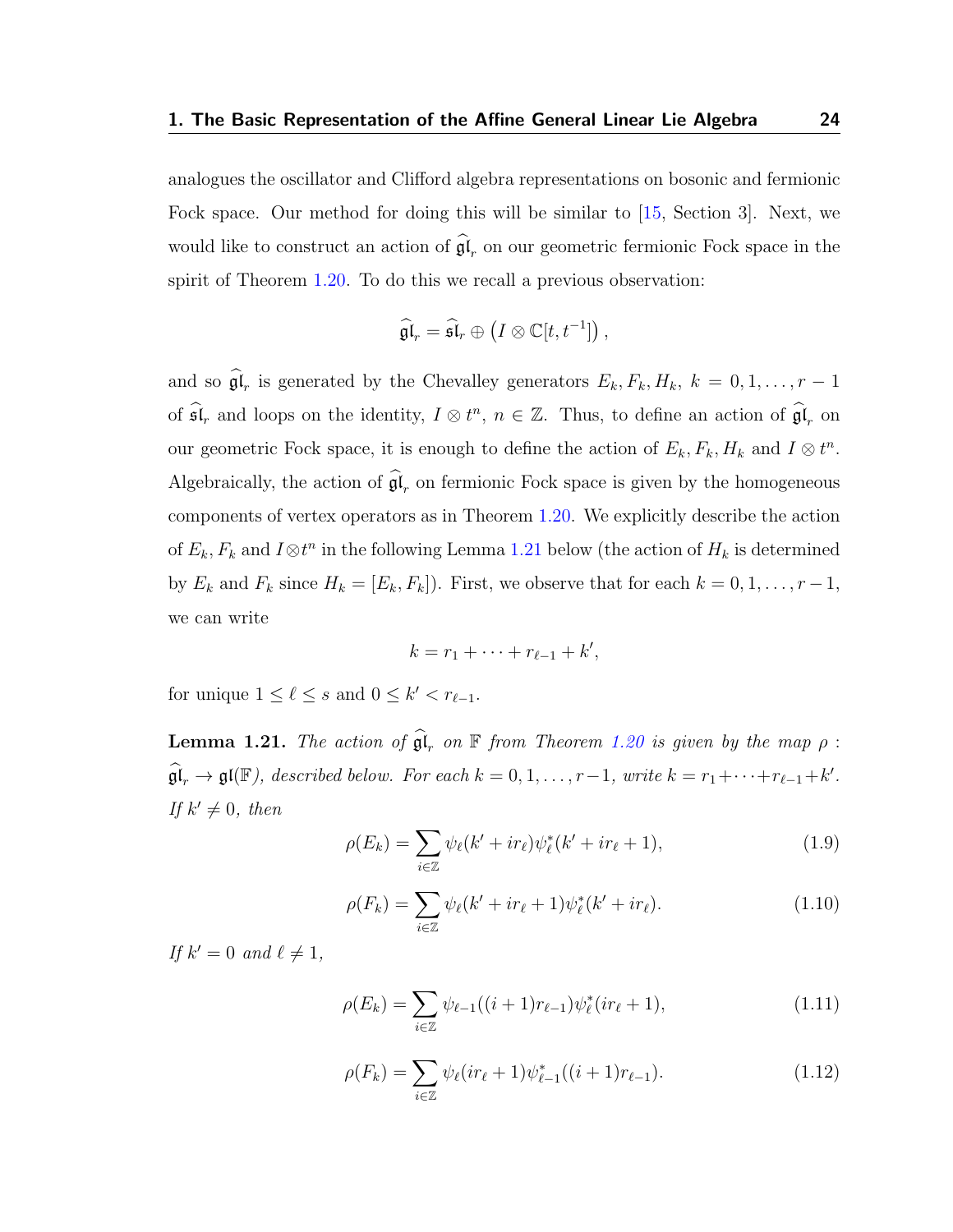If  $k' = 0$  and  $\ell = 1$ , (i.e.  $k = 0$ )

$$
\rho(E_0) = \sum_{i \in \mathbb{Z}} \psi_s(ir_s)\psi_1^*(ir_1 + 1),\tag{1.13}
$$

$$
\rho(F_0) = \sum_{i \in \mathbb{Z}} \psi_1(ir_1 + 1)\psi_s^*(ir_s). \tag{1.14}
$$

Finally,

$$
\rho(I \otimes t^n) = \sum_{\ell=1}^s \alpha_\ell(nr_\ell) = \begin{cases} |n| \sum_{\ell=1}^s r_\ell P_\ell(nr_\ell), & \text{if } n \neq 0, \\ \sum_{\ell=1}^s P_\ell(0), & \text{if } n = 0. \end{cases}
$$
(1.15)

**Proof:** We will prove Equation  $(1.9)$  and leave the remaining equations up to the reader since they can be derived in a similar manner. The proof simply requires picking out the appropriate components from the vertex operators constructed in [\[26\]](#page-117-1). As before, we decompose the  $r \times r$  matrices of  $\mathfrak{gl}_r$  into  $s^2$  blocks of size  $r_i \times r_j$ . For  $1 \leq i, j \leq s$  and  $1 \leq p \leq r_i, 1 \leq q \leq r_j$ , define  $E_{pq}^{ij}$  to be the matrix with 1 in the  $(p, q)$ -th entry of the  $(i, j)$ -th block and zeros elsewhere. Let  $\omega_j = e^{2\pi i/r_j}$  be an  $r_j$ -th root of unity. As in  $[26, Equation E(2.3.3)], define$  $[26, Equation E(2.3.3)], define$ 

$$
A_{pq}^{ij} := \frac{1}{\sqrt{r_i r_j}} \sum_{a=1}^{r_i} \sum_{b=1}^{r_j} \omega_i^{pa} \omega_j^{-qb} E_{ab}^{ij}.
$$

The  $A_{pq}^{ij}$ 's form a basis of  $\mathfrak{gl}_n$ . Thus, one can express the  $E_{pq}^{ij}$ 's in terms of the  $A_{pq}^{ij}$ 's by [\[26,](#page-117-1) Equation (2.3.7)],

<span id="page-29-0"></span>
$$
E_{pq}^{ij} = \frac{1}{\sqrt{r_i r_j}} \sum_{a=1}^{r_i} \sum_{b=1}^{r_j} \omega_i^{-pa} \omega_j^{qb} A_{ab}^{ij}.
$$
 (1.16)

Now, as in  $[26,$  Equation  $(3.3.4)$ , define

$$
h_{\underline{r}} = \sum_{\ell=1}^{s} \sum_{p=1}^{r_{\ell}} \frac{r_{\ell} - 2p + 1}{2r_{\ell}} E_{pp}^{\ell\ell}.
$$

The element  $h_{\underline{r}}$  induces a  $\mathbb{Z}_R$ -gradation of  $\mathfrak{gl}_r$ ,

$$
\mathfrak{gl}_r = \bigoplus_{\bar{n} \in \mathbb{Z}_R} \mathfrak{gl}_r^{(\bar{n})}, \quad \mathfrak{gl}_r^{(\bar{n})} := \{ x \in \mathfrak{gl}_r \mid [h_{\underline{r}}, x] = \frac{n + mR}{R} x \text{ for some } m \in \mathbb{Z} \},
$$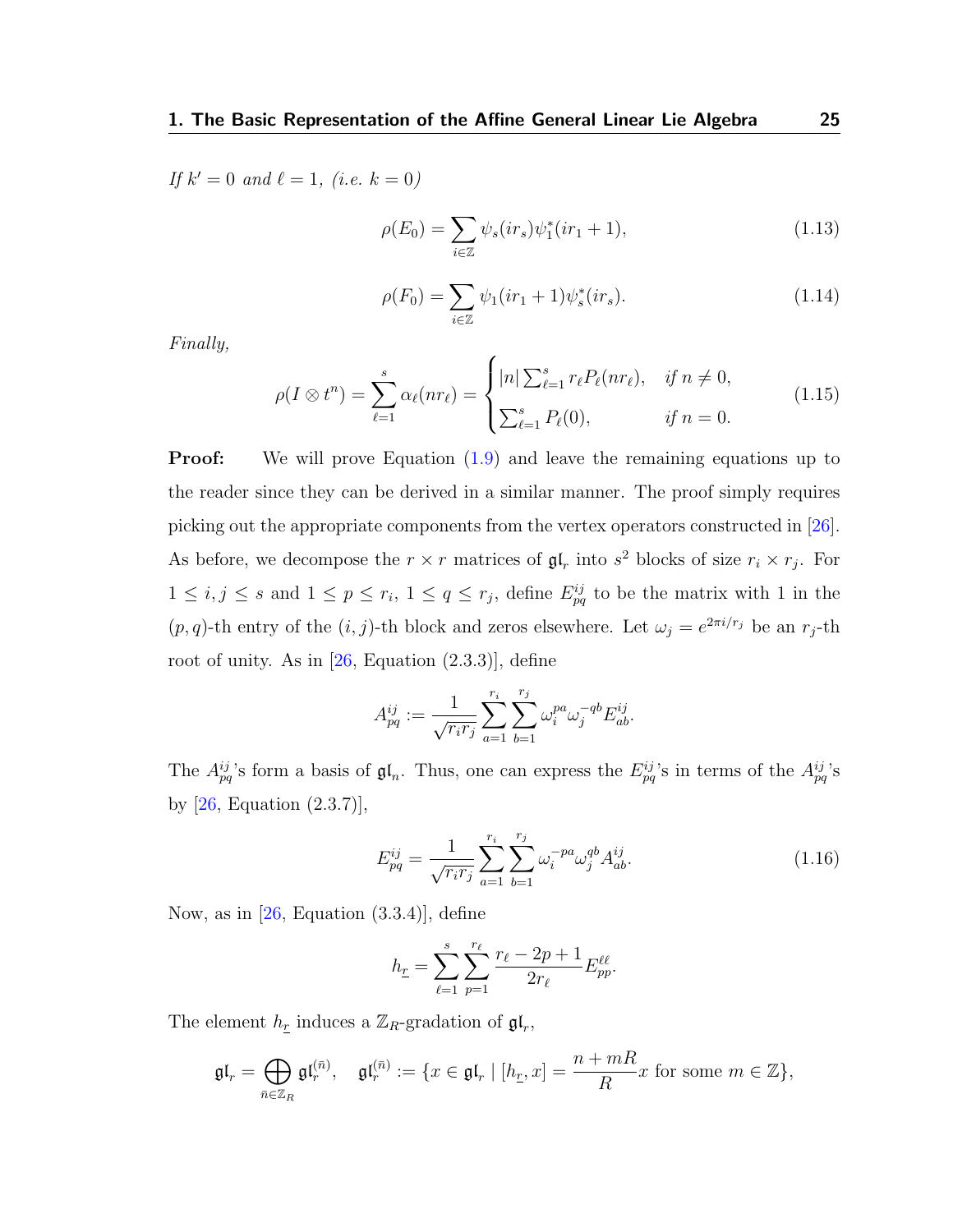where we use the notation  $\bar{n} = n \mod R$ . Then the elements

<span id="page-30-0"></span>
$$
x(n) := e^{-i\theta \operatorname{ad} h_{\underline{r}}} e^{i(n/R)\theta} x_{\bar{n}}, \quad x = (x_{\bar{n}}) \in \mathfrak{gl}_r, n \in \mathbb{Z}, \tag{1.17}
$$

form a spanning set of  $\widetilde{\mathfrak{gl}}_r$  (see [\[26,](#page-117-1) Equation (4.2.4)]). For each  $x \in \mathfrak{gl}_r$  and  $n \in \mathbb{Z}$ , define

<span id="page-30-1"></span>
$$
\widehat{x}(n) := x(n) - \delta_{n0} \operatorname{tr}(h_{\underline{r}} x)c,\tag{1.18}
$$

as in [\[26,](#page-117-1) Equation (4.2.9)]. The map  $\rho : \widehat{\mathfrak{gl}}_r \to \mathfrak{gl}(\mathbb{F})$  is given explicitly in terms of the elements  $\hat{A}^{ij}_{pq}(n)$ . Namely, we define the formal power series

$$
\widehat{A}^{ij}_{pq}(z) := \sum_{n \in \mathbb{Z}} \rho(\widehat{A}^{ij}_{pq}(n)) z^{-n},
$$

and let  $\rho$  be the map determined by setting

<span id="page-30-2"></span>
$$
\widehat{A}_{pq}^{ij}(z) = \frac{z^{(R/2)((1/r_j) - (1/r_i))}}{\sqrt{r_i r_j}} : \psi_i(\omega^p z) \psi_j^*(\omega^q z) : -\frac{1}{r_i} \delta_{ij} \frac{\omega^{(R/r_i)(p-q)}}{1 - \omega^{(R/r_i)(p-q)}}, \quad \text{if } p \neq q,
$$
\n(1.19)

<span id="page-30-3"></span>
$$
\widehat{A}_{pp}^{ij}(z) := \frac{z^{(R/2)((1/r_j) - (1/r_i))}}{\sqrt{r_i r_j}} : \psi_i(\omega^p z) \psi_j^*(\omega^p z) : .
$$
\n(1.20)

Note that our equations vary slightly from [\[26,](#page-117-1) Equation 5.5.4] since we do not "absorb" the  $z^{R/2r_i}$  terms into our definition of the fermionic fields.

Let  $k = r_1 + \cdots + r_{\ell-1} + k' \in \{0, 1, \ldots, r-1\}$  such that  $k' \neq 0$ . Then

$$
E_k = E_{k,k+1} = E_{k',k'+1}^{\ell\ell}.
$$

By [\[26,](#page-117-1) Equation (3.4.5)],

$$
[h_{\underline{r}}, E_{k',k'+1}^{\ell\ell}] = \left(\frac{k'+1}{r_{\ell}} - \frac{k'}{r_{\ell}} + \frac{1}{2r_{\ell}} - \frac{1}{2r_{\ell}}\right) E_{k',k'+1}^{\ell\ell} = \frac{1}{r_{\ell}} E_{k',k'+1}^{\ell\ell},
$$

and so  $E_{k',k'+1}^{\ell\ell} \in \mathfrak{gl}_r^{(R/r_{\ell})}$  and, by Equations [\(1.17\)](#page-30-0), [\(1.18\)](#page-30-1) and [\(1.16\)](#page-29-0),

$$
E_k = E_{k',k'+1}^{\ell\ell}(R/r_{\ell}) = \widehat{E}_{k',k'+1}^{\ell\ell}(R/r_{\ell}) = \frac{1}{r_{\ell}} \sum_{p,q=1}^{r_{\ell}} \omega_{\ell}^{-(p-q)k'+q} \widehat{A}_{pq}^{\ell\ell}(R/r_{\ell}).
$$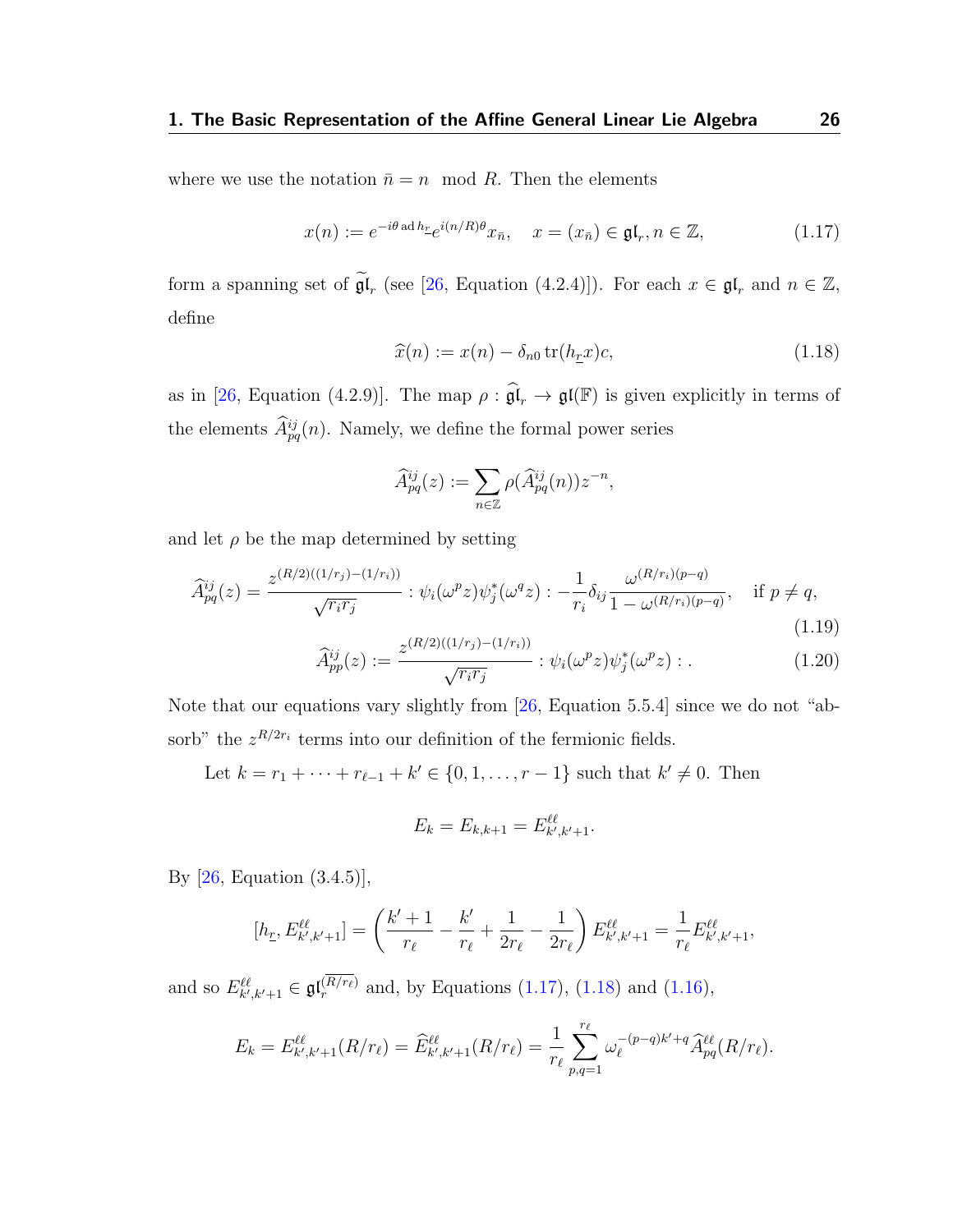Now,  $\rho(\hat{A}^{\ell\ell}_{pq}(R/r_{\ell}))$  is equal to the coefficient of  $z^{-R/r_{\ell}}$  in the vertex operators in Equations  $(1.19)$  and  $(1.20)$ . A quick calculation then reveals that

$$
\rho(\widehat{A}_{pq}^{\ell\ell}(R/r_{\ell})) = \frac{1}{r_{\ell}} \sum_{i \in \mathbb{Z}} \omega_{\ell}^{(p-q)i-q} \psi_{\ell}(i) \psi_{\ell}^{*}(i+1).
$$

Thus,

$$
\rho(E_k) = \frac{1}{r_\ell^2} \sum_{p,q=1}^{r_\ell} \sum_{i \in \mathbb{Z}} \omega_\ell^{(i-k')(p-q)} \psi_\ell(i) \psi_\ell^*(i+1) = \frac{1}{r_\ell} \sum_{i \in \mathbb{Z}} \sum_{(p-q)=0}^{r_\ell-1} \omega_\ell^{(i-k')(p-q)} \psi_\ell(i) \psi_\ell^*(i+1).
$$

Since,

$$
\sum_{(p-q)=0}^{r_{\ell}-1} \omega_{\ell}^{(i-k')(p-q)} = \begin{cases} r_{\ell}, & \text{if } r_{\ell} \mid (i-k'), \\ 0, & \text{otherwise,} \end{cases}
$$

one finds,

$$
\rho(E_k) = \sum_{r_{\ell} | (i - k')} \psi_{\ell}(i) \psi_{\ell}^*(i + 1) = \sum_{i \in \mathbb{Z}} \psi_{\ell}(k' + r_{\ell}i) \psi_{\ell}^*(k' + r_{\ell}i + 1).
$$

П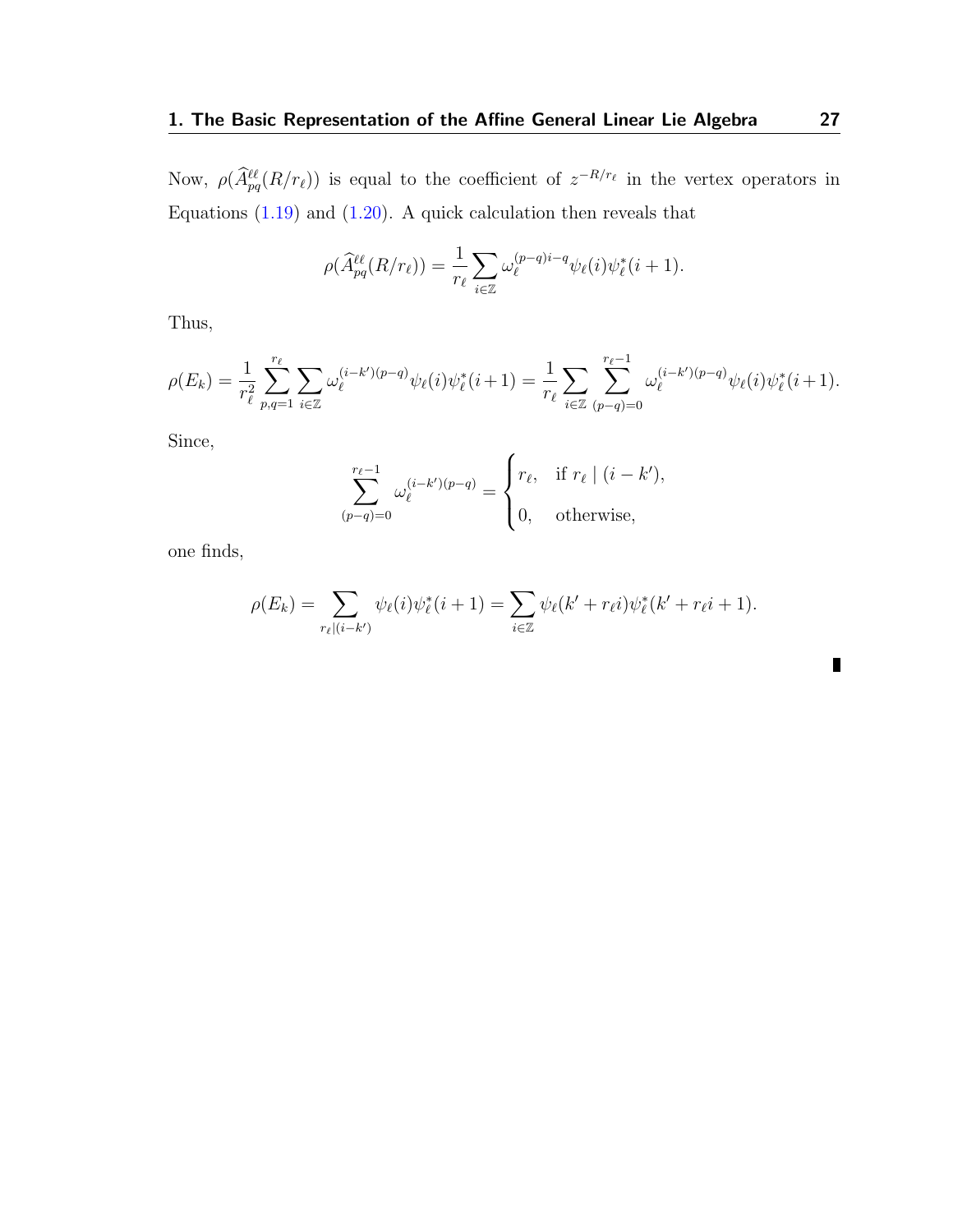#### <span id="page-32-0"></span>Chapter 2

#### Geometric Invariant Theory

Our main geometric objects of interest will be the so-called *Nakajima quiver varieties*, which are examples of *geometric (invariant)* quotients. The purpose of this chapter will be to review some of the basic results from geometric invariant theory that we will need before studying quiver varieties in the following chapter. The material in this chapter is based largely on [\[19\]](#page-116-1). However, while [\[19\]](#page-116-1) deals in full generality with schemes over an arbitrary field, we will deal exclusively with algebraic varieties over C.

Throughout this chapter and all subsequent chapters, whenever  $X$  is a set and G is a group acting on X, we will denote the set of G-fixed points of X by  $X^G$ .

Let X be an algebraic variety and let G an algebraic group acting on  $X$ , i.e. the group action

$$
\sigma: G \times X \to X,
$$

$$
(g, x) \mapsto g \cdot x,
$$

is a morphism of varieties. Then for any G-invariant open set  $U \subseteq X$ , we have an induced action of G on  $\mathcal{O}_X(U)$  given by

$$
(g \cdot f)(x) = f(g^{-1} \cdot x),
$$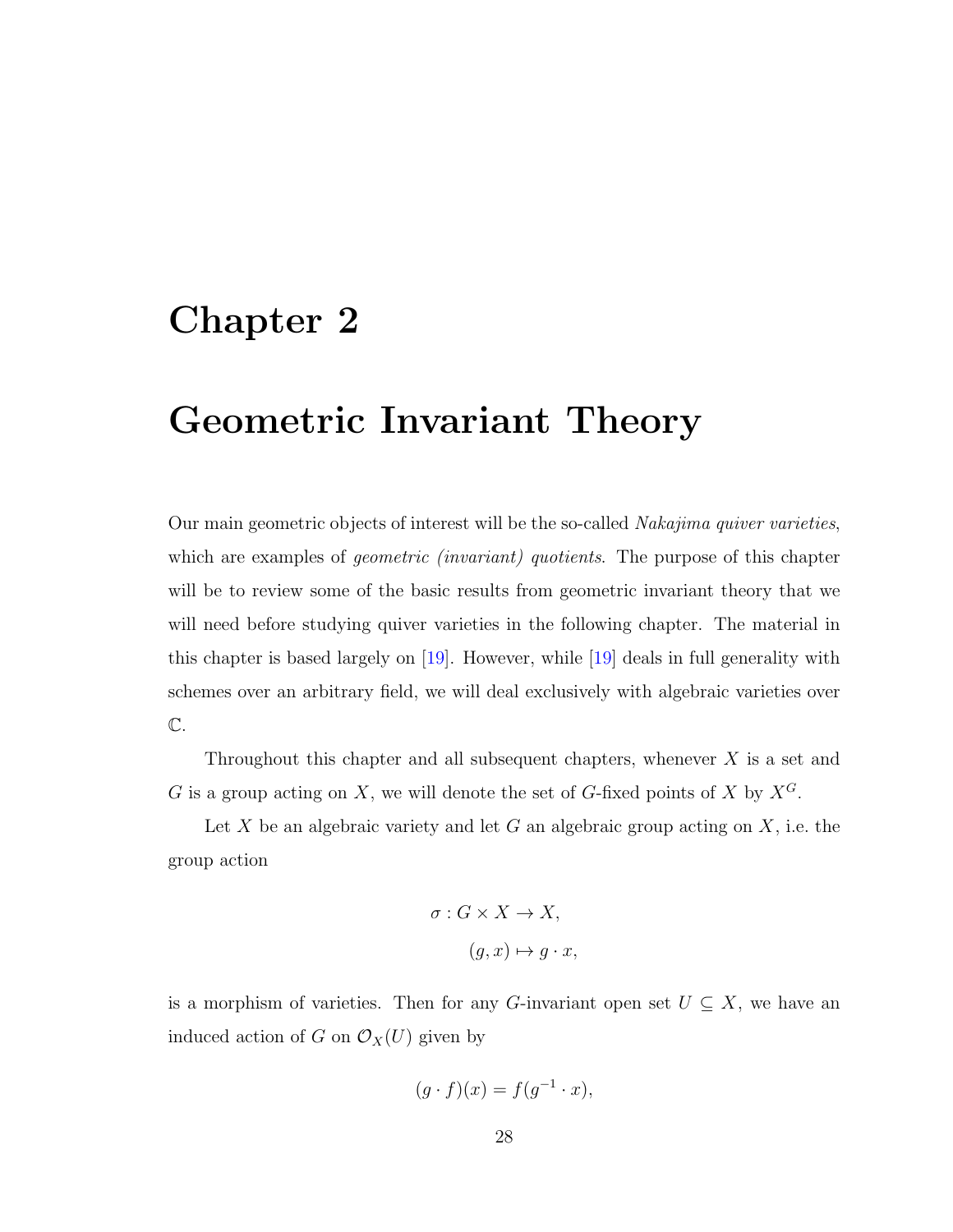for all  $g \in G$ ,  $f \in \mathcal{O}_X(U)$  and  $x \in U$ . Note that if  $f \in \mathcal{O}_X(U)^G$ , then f is constant on the orbit  $G \cdot x$  for each  $x \in U$ . Thus, f induces a well-defined function on the orbit space  $U/G$  given by

<span id="page-33-0"></span>
$$
\bar{f}: U/G \to \mathbb{C},
$$
  
\n
$$
G \cdot x \mapsto f(x).
$$
\n(2.1)

This leads us to the definition of a geometric quotient. Note that our definition is a slightly simplified version of [\[19,](#page-116-1) Definition 0.6].

<span id="page-33-3"></span>**Definition 2.1** (Geometric quotient). Let X be an algebraic variety and let G an algebraic group acting on X with group action  $\sigma : G \times X \to X$ . A pair  $(Y, \phi)$ , where  $Y$  is an algebraic variety and  $\phi: X \to Y$  is a morphism of varieties, is called a geometric quotient of X by G if the following conditions hold.

1. The diagram

$$
G \times X \xrightarrow{\sigma} X
$$
  
\n
$$
p \downarrow \qquad \qquad \downarrow \phi,
$$
  
\n
$$
X \xrightarrow{\phi} Y
$$

commutes, where the map  $p$  is the projection onto the second factor.

- <span id="page-33-1"></span>2. The map  $\phi$  is surjective and the fibres of  $\phi$  are precisely the G-orbits of X (i.e. for all  $y \in Y$ , there exists an  $x \in X$  such that  $\phi^{-1}(y) = G \cdot x$ .
- <span id="page-33-2"></span>3. The variety Y has the quotient topology induced by  $\phi$ .
- 4. The structure sheaf of Y is given by

$$
\mathcal{O}_Y(U) = \{ \bar{f} : U \to \mathbb{C} \mid f \in \mathcal{O}_X(\phi^{-1}(U))^G \},
$$

where  $\bar{f}$  is defined as in Equation [\(2.1\)](#page-33-0).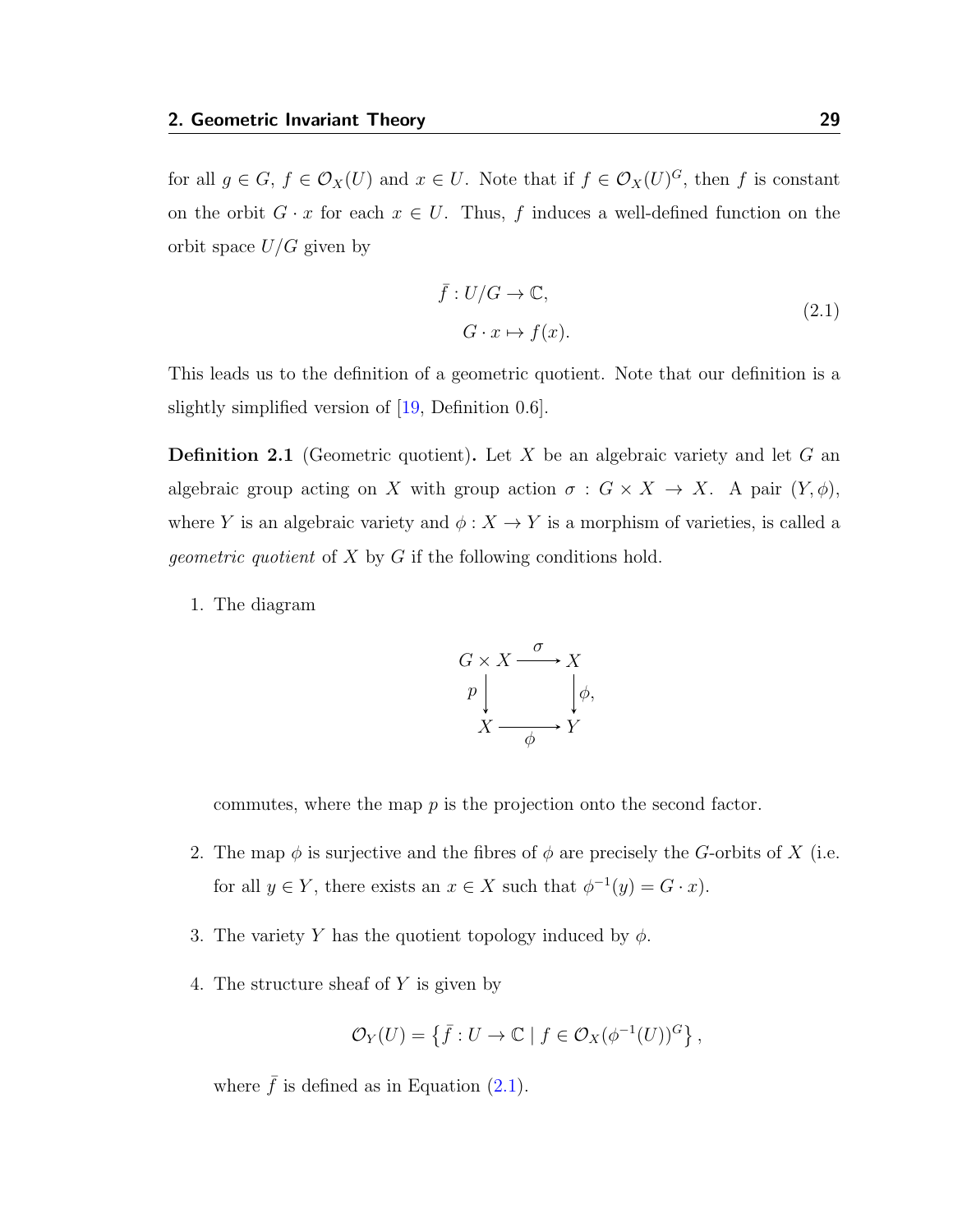Remark 2.2. Geometric quotients are not guaranteed to exist. However, if a geometric quotient  $(Y, \phi)$  of X by G does exist, then by [\(2\)](#page-33-1) and [\(3\)](#page-33-2) of Definition [2.1,](#page-33-3) it is clear that, topologically,  $Y \cong X/G$ . Hence, whenever a geometric quotient  $(Y, \phi)$ exists, we will identify it with  $(X/G, \pi)$ , where  $\pi : X \to X/G$  is the canonical projection. Moreover, by a slight abuse of notation, we will simply refer to  $X/G$  as the geometric quotient of X by G, leaving the map  $\pi$  implied.

We will, of course, also be interested in morphisms between geometric quotients. The next lemma will prove useful in constructing such morphisms.

**Lemma 2.3.** Let X and Y be algebraic varieties and let  $G_X$  and  $G_Y$  be algebraic groups acting on X and Y, respectively, such that  $X/G_X$  and  $Y/G_Y$  are geometric quotients. If  $\varphi: X \to Y$  is a morphism of varieties and  $\psi: G_X \to G_Y$  is a group homomorphism such that

<span id="page-34-0"></span>
$$
G_X \times X \longrightarrow X
$$
  
\n
$$
\psi \times \varphi \downarrow \qquad \qquad \varphi ,
$$
  
\n
$$
G_Y \times Y \longrightarrow Y
$$
\n(2.2)

commutes (where the horizontal arrows represent the group action), then the induced map

$$
\overline{\varphi}: X/G_X \to Y/G_Y,
$$
  

$$
G_X \cdot x \mapsto G_Y \cdot \varphi(x),
$$

is a well-defined morphism of varieties. Moreover, if  $\varphi$  and  $\psi$  are isomorphisms of varieties and groups, respectively, then  $\overline{\varphi}$  is an isomorphism of varieties.

**Proof:** The fact that  $\overline{\varphi}$  is well-defined follows directly from the commutativity of Diagram [\(2.2\)](#page-34-0). Clearly,  $\overline{\varphi}$  is continuous. Thus, to show that  $\overline{\varphi}$  is a morphism of varieties, it remains only to show that the mapping  $\bar{f} \mapsto \bar{f} \circ \overline{\varphi}$  is a pullback

$$
\mathcal{O}_{Y/G_Y}(U) \to \mathcal{O}_{X/G_X}(\overline{\varphi}^{-1}(U)),
$$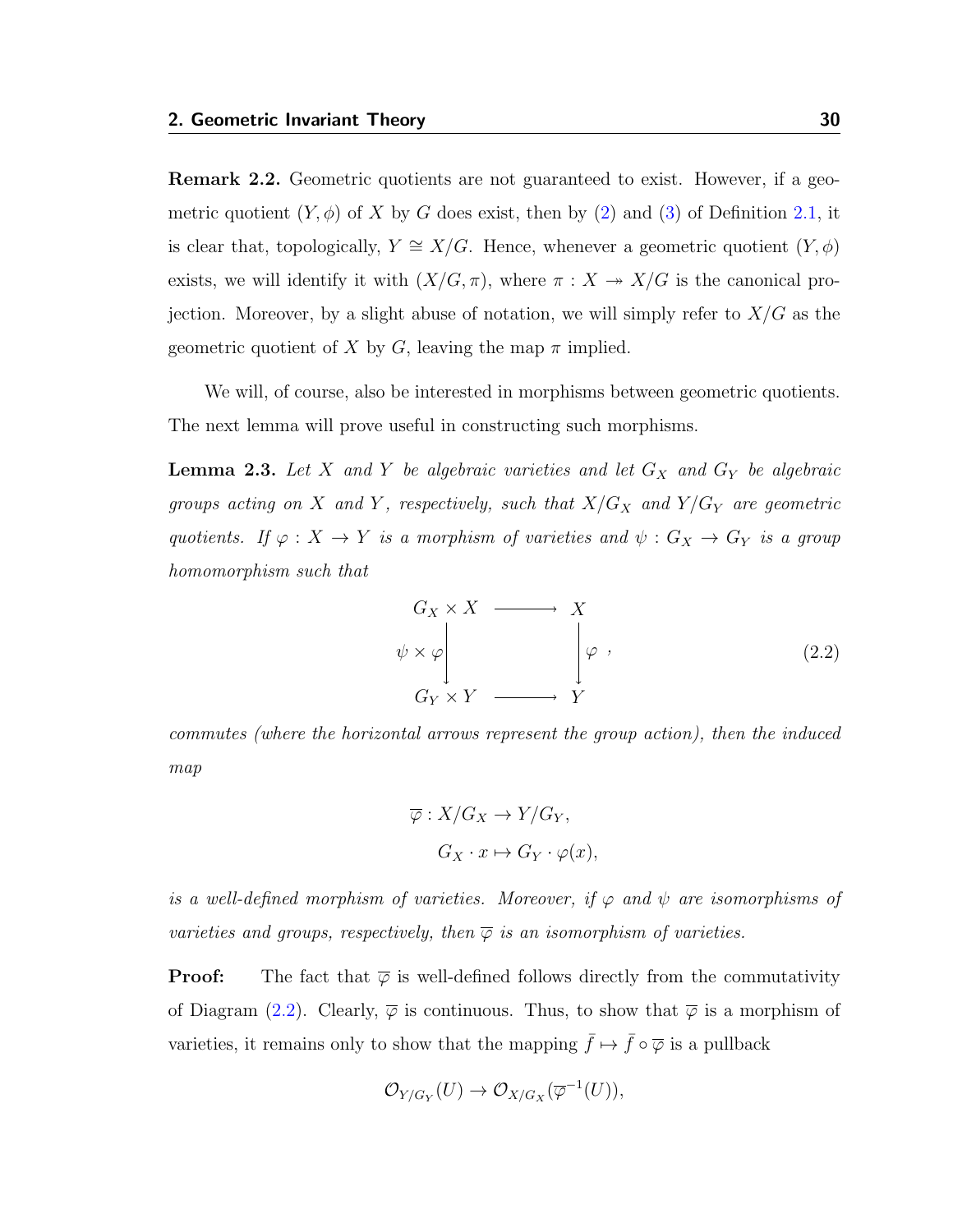for all open  $U \subseteq Y$ . Let  $\pi_X : X \to X/G_X$  and  $\pi_Y : Y \to Y/G_Y$  denote the canonical projections. By definition of geometric quotients, this is equivalent to showing that the mapping  $f \mapsto f \circ \varphi$  is a map

$$
\mathcal{O}_Y(\pi_Y^{-1}(U))^{G_Y} \to \mathcal{O}_X(\pi_X^{-1}(\overline{\varphi}^{-1}(U))^{G_X} = \mathcal{O}_X(\varphi^{-1}(\pi_Y^{-1}(U))^{G_X},
$$

for all open  $U \subseteq Y$ . For any  $f \in \mathcal{O}_Y(\pi_Y^{-1})$  $\tau_Y^{-1}(U)$ <sup>G</sup> $Y, x \in \pi_X^{-1}(\overline{\varphi}^{-1}(U))$  and  $g \in G_X$ ,

$$
(g \cdot (f \circ \varphi))(x) = f(\varphi(g^{-1} \cdot x)) = f(\psi(g^{-1}) \cdot \varphi(x)) = f(\varphi(x)) = (f \circ \varphi)(x),
$$

where the second equality follows from Diagram [\(2.2\)](#page-34-0) and the third equality follows from the fact that  $f \in \mathcal{O}_Y(\pi_Y^{-1})$  $(V_Y^{-1}(U))^{G_Y}$ . Therefore, we conclude that  $\overline{\varphi}$  is a morphism of varieties.

In the case that  $\varphi$  and  $\psi$  are isomorphisms, we have the following commutative diagram:



By repeating all the same arguments, we have a morphism of varieties

$$
\overline{\varphi^{-1}}: Y/G_Y \to X/G_X,
$$
  

$$
G_Y \cdot y \mapsto G_X \cdot \varphi^{-1}(y),
$$

which is the inverse of  $\overline{\varphi}$ . Thus,  $\overline{\varphi}$  is an isomorphism.

We now turn our attention to tangent spaces, as they offer a very useful means for studying the local behaviour of a variety. We begin by recalling the definition. Let X be an algebraic variety. Recall that the stalk of  $x \in X$  is

$$
\mathcal{O}_{X,x} := \lim_{\longrightarrow} \mathcal{O}_X(U) \qquad \text{(for open sets } U \ni x)
$$

П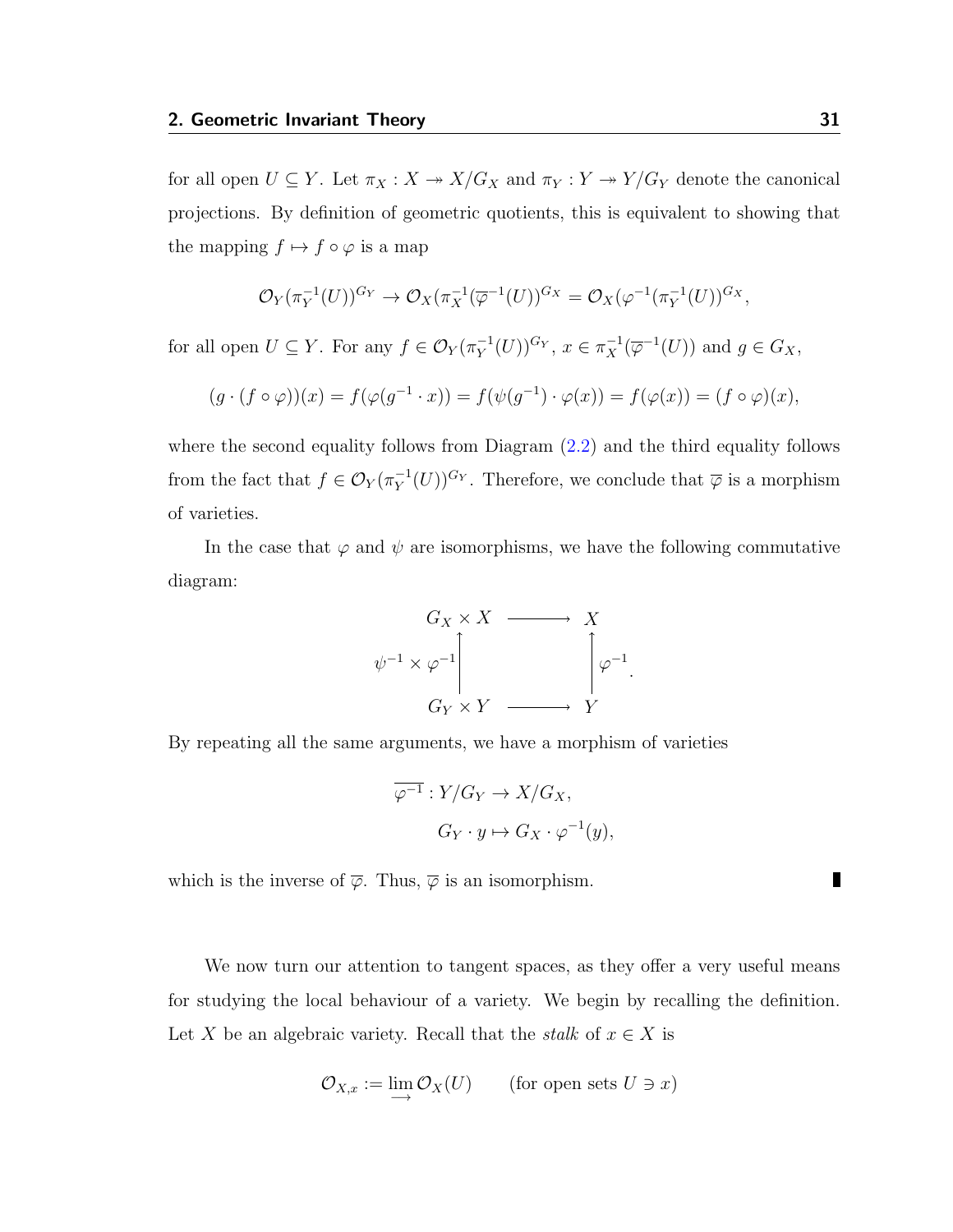$$
= \{ [f, U] \mid \text{open } U \ni x \text{ and } f \in \mathcal{O}_X(U) \},
$$

where  $[f, U]$  is the equivalence class of  $(f, U)$  under the equivalence relation  $(f, U) \sim$  $(f', U')$  if and only if there exists an open  $V \subseteq U \cap U'$  such that  $x \in V$  and  $f|_V = f'|_V$ . By a slight abuse of notation, we will denote  $[f, U]$  simply by f, leaving the open set U implied. A *derivation* of  $\mathcal{O}_{X,x}$  is a linear map  $\delta : \mathcal{O}_{X,x} \to \mathbb{C}$  such that

$$
\delta(fg) = \delta(f)g(x) + f(x)\delta(g),
$$

for all  $f, g \in \mathcal{O}_{X,x}$ .

**Definition 2.4.** (Tangent space) Let X be an algebraic variety. For  $x \in X$ , the tangent space of X at x is the set of derivations of  $\mathcal{O}_{X,x}$ , i.e.

$$
\mathcal{T}_x(X) := \{ \delta \in \text{Hom}_{\mathbb{C}}(\mathcal{O}_{X,x}, \mathbb{C}) \mid \delta(fg) = \delta(f)g(x) + f(x)\delta(g), \text{ for all } f, g \in \mathcal{O}_{X,x} \}.
$$

If X is an affine variety, we may define the tangent space in more global terms by replacing the stalk  $\mathcal{O}_{X,x}$  with the coordinate ring  $\mathbb{C}[X]$  of X, i.e.

$$
\mathcal{T}_x(X)=\{\delta\in \mathrm{Hom}_{\mathbb{C}}(\mathbb{C}[X],\mathbb{C})~|~ \delta(fg)=\delta(f)g(x)+f(x)\delta(g), \text{ for all } f,g\in \mathbb{C}[X]\}.
$$

If X and Y are algebraic varieties and  $\varphi: X \to Y$  is a morphism of varieties, then we have an induced map on the stalks

$$
\varphi^* : \mathcal{O}_{Y, \varphi(x)} \to \mathcal{O}_{X, x},
$$

$$
f \mapsto f \circ \varphi,
$$

for each  $x \in X$  (in the affine case, we may replace the stalks  $\mathcal{O}_{X,x}$  and  $\mathcal{O}_{Y,\varphi(x)}$  with the coordinate rings  $\mathbb{C}[X]$  and  $\mathbb{C}[Y]$ . This induces a map on the tangent spaces

$$
d\varphi : \mathcal{T}_x(X) \to \mathcal{T}_{\varphi(x)}(Y),
$$

$$
\delta \mapsto \delta \circ \varphi^*,
$$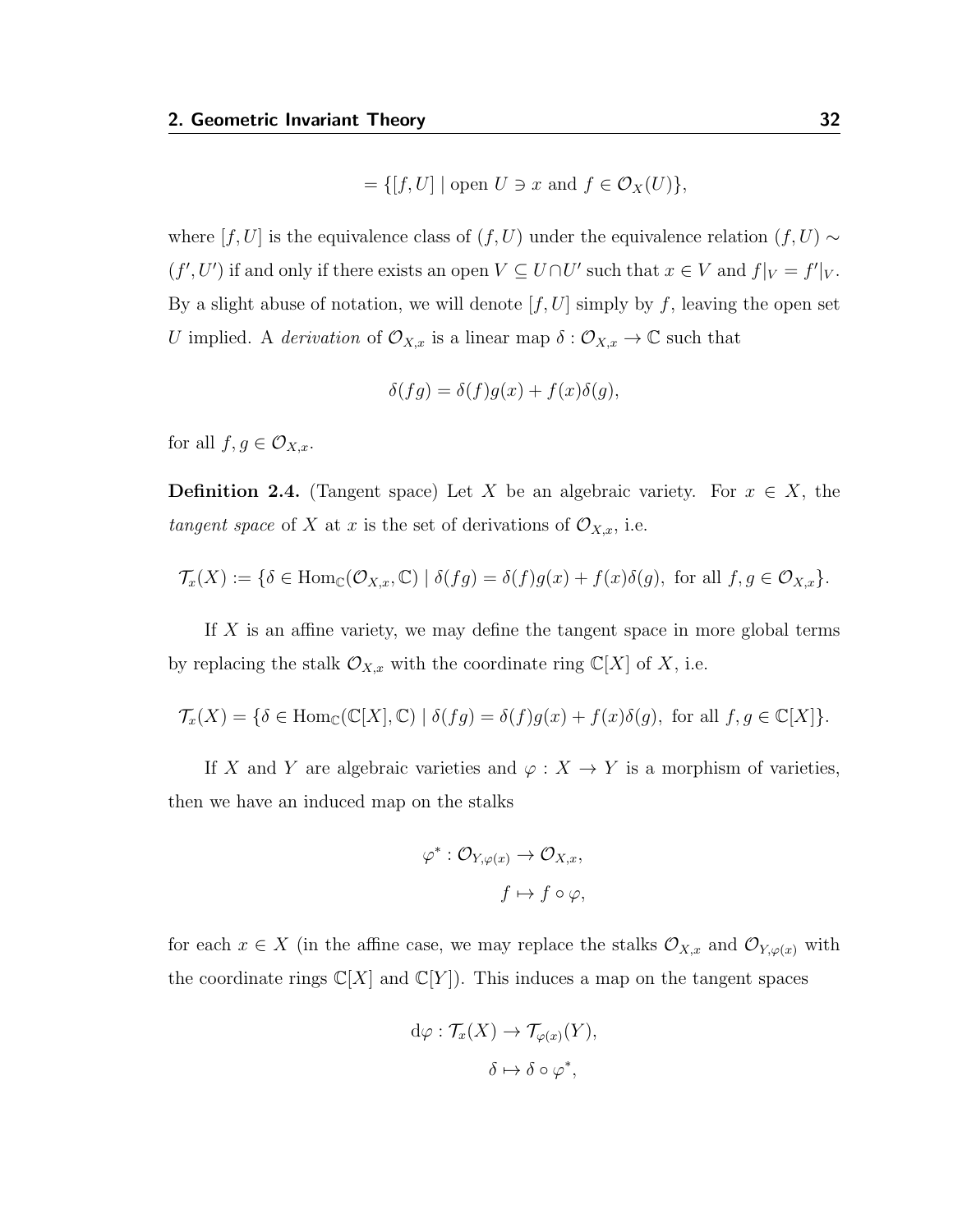called the differential of  $\varphi$  (at x). If X is smooth, then we say that  $\varphi$  is *étale* if d $\varphi$ is an isomorphism. Note that this is not the original definition of an étale morphism (see [\[7,](#page-115-0) Definition 17.3.1]), but rather an equivalent characterization in the setting of smooth varieties (see [\[7,](#page-115-0) Corollary 17.11.2]).

Let G be an algebraic group acting on X and let  $\sigma: G \times X \to X$  denote the group action. Define  $\sigma_g := \sigma(g, -) : X \to X$  and  $\sigma^x := \sigma(-, x) : G \to X$  for all  $g \in G$  and  $x \in X$ . We then have induced maps on the tangent spaces

$$
d\sigma_g: \mathcal{T}_x(X) \to \mathcal{T}_{g \cdot x}(X)
$$
 and  $d\sigma^x: \mathcal{T}_1(G) \to \mathcal{T}_x(X)$ .

For sufficiently nice varieties, the following lemma allows us to compute the tangent space of  $X/G$ .

<span id="page-37-0"></span>**Lemma 2.5.** Let X be a smooth algebraic variety and let G be a reductive algebraic group acting freely on X such that the geometric quotient  $X/G$  exists. Let  $\pi : X \rightarrow$  $X/G$  denote the canonical projection. Then, for all  $x \in X$ ,

$$
0 \to \mathcal{T}_1(G) \xrightarrow{\mathrm{d}\sigma^x} \mathcal{T}_x(X) \xrightarrow{\mathrm{d}\pi} \mathcal{T}_{G\cdot x}(X/G) \to 0,
$$

is a short exact sequence.

**Proof:** Luna's étale slice theorem (see [\[16,](#page-116-0) Section III, Théorème du slice étale]) implies that, for all  $x \in X$ , there exists a subvariety  $V \subseteq X$ , which we may assume to be smooth (see Remark 1 following the slice theorem in  $[16]$ ), containing x such that  $\sigma|_{G\times V}$  is étale (note that since G acts freely on X, the stabilizer  $G_x$  is trivial and the orbit  $G \cdot x$  is closed). Therefore,

$$
d\sigma : \mathcal{T}_{(1,x)}(G \times V) \to \mathcal{T}_x(X),
$$

is an isomorphism. Luna's étale slice theorem also implies that the morphism  $\bar{\sigma}$ , induced from the following commutative diagram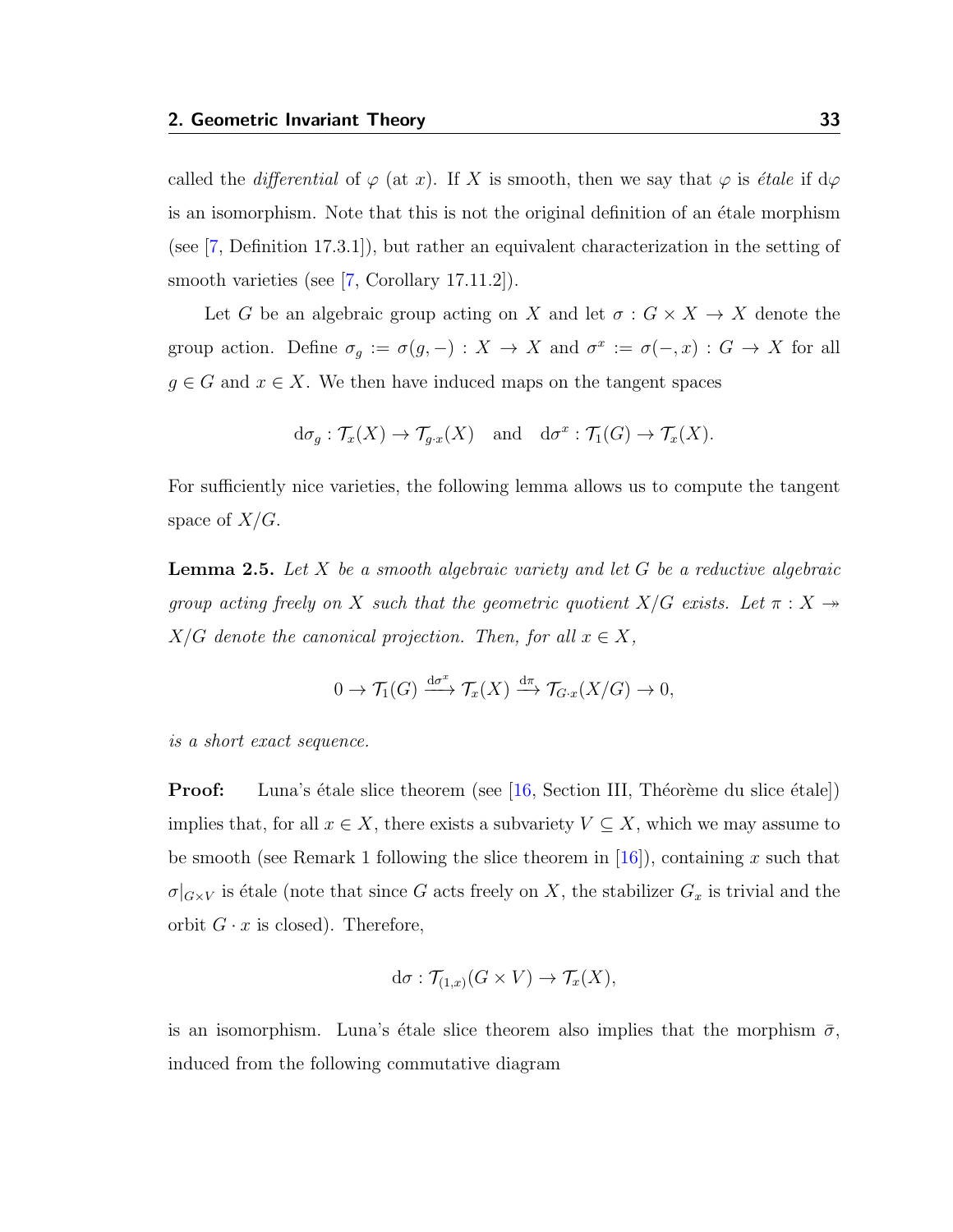$$
G \times V \xrightarrow{\sigma} X
$$
  
\n
$$
(G \times V)/G \cong V \xrightarrow{\sigma} X/G,
$$

where the vertical maps are the canonical projections, is étale. Thus,

$$
d\bar{\sigma}: T_{G\cdot(1,x)}((G \times V)/G \cong T_x(V) \to T_{G\cdot x}(X/G),
$$

is an isomorphism. Notice that we have a commutative diagram:

$$
\begin{array}{ccc}\nG & \xrightarrow{i_1} & G \times V & \xrightarrow{\pi \circ \sigma} & X/G \\
\downarrow{\text{id}} & & \sigma & & \downarrow{\text{id}} \\
G & \xrightarrow{\sigma^x} & X & \xrightarrow{\pi} & X/G,\n\end{array}
$$

where  $i_1(g) = (g, x)$  for all  $g \in G$ . This induces the following commutative diagram on the tangent spaces:

<span id="page-38-0"></span>
$$
0 \rightarrow \mathcal{T}_1(G) \xrightarrow{\operatorname{di}_1} \mathcal{T}_{(1,x)}(G \times V) \xrightarrow{\operatorname{d} \pi \circ \operatorname{d} \sigma} \mathcal{T}_{G \cdot x}(X/G) \rightarrow 0
$$
  
\n
$$
\operatorname{id} \downarrow \qquad \qquad \operatorname{d} \sigma \downarrow \qquad \qquad \operatorname{id} \downarrow \qquad \qquad \operatorname{id}
$$
  
\n
$$
0 \rightarrow \mathcal{T}_1(G) \xrightarrow{\operatorname{d} \sigma^x} \mathcal{T}_x(X) \xrightarrow{\operatorname{d} \pi} \mathcal{T}_{G \cdot x}(X/G) \rightarrow 0.
$$
  
\n(2.3)

Clearly, the first row of Diagram [\(2.3\)](#page-38-0) is a short exact sequence. Since the vertical arrows of Diagram [\(2.3\)](#page-38-0) are all isomorphisms, it follows that the second row is also a ▊ short exact sequence.

<span id="page-38-1"></span>**Corollary 2.6.** Let X and G be as in Lemma [2.5.](#page-37-0) Then, for all  $x \in X$ ,

$$
\mathcal{T}_{G\cdot x}(X/G) \cong \mathcal{T}_x(X)/\operatorname{im} d\sigma^x.
$$

**Proof:** By Lemma [2.5](#page-37-0) and the first isomorphism theorem,  $\mathcal{T}_{G\cdot x}(X/G) = \text{im } d\pi \cong$  $\mathcal{T}_x(X)/\ker \mathrm{d}\pi = \mathcal{T}_x(X)/\operatorname{im} \mathrm{d}\sigma^x.$ П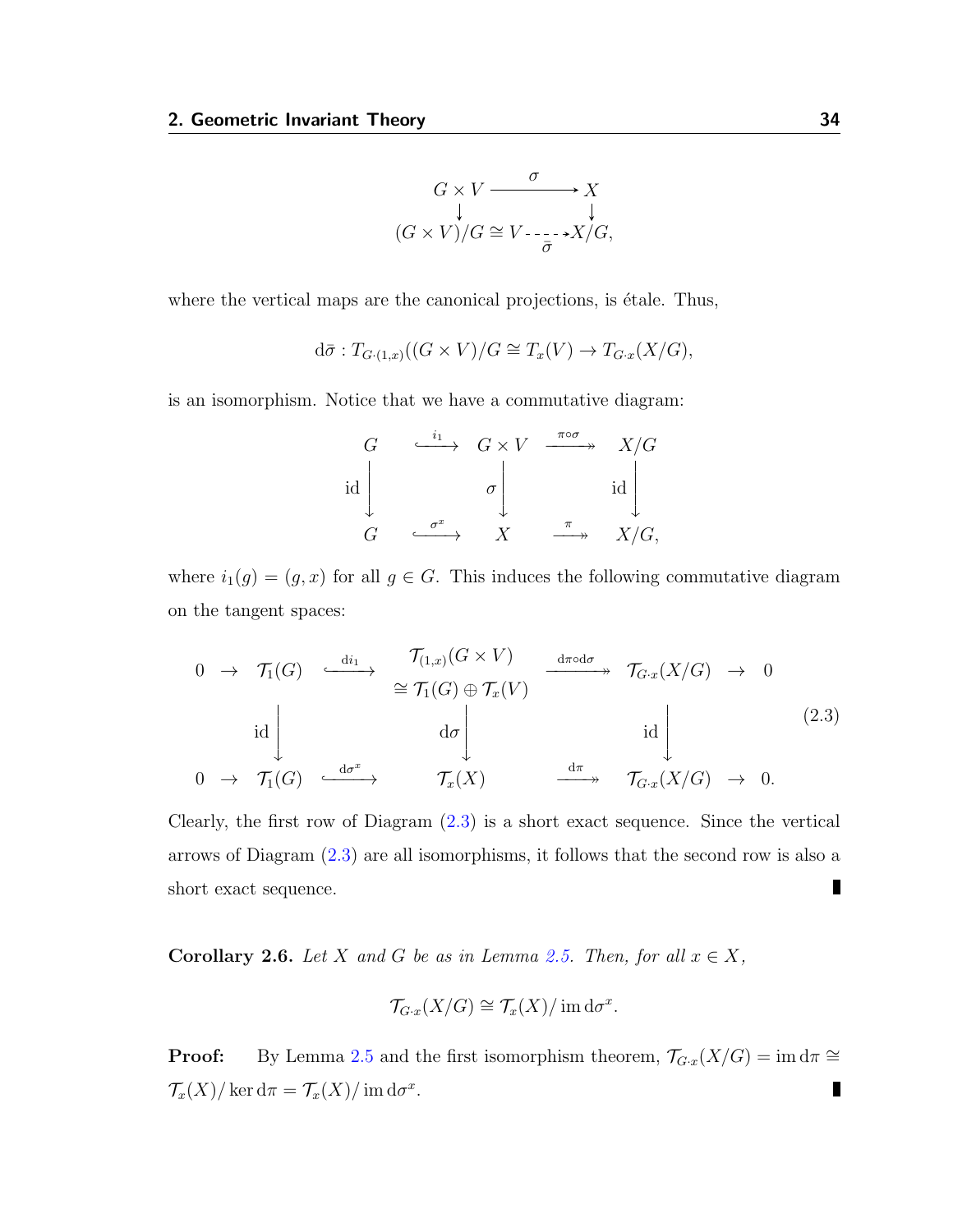Let us keep the assumptions of Lemma [2.5.](#page-37-0) Suppose  $\varphi : X \to X$  is a Gequivariant morphism of varieties. Then we have a well-defined morphism

$$
\overline{\varphi}: X/G \to X/G,
$$

$$
G \cdot x \mapsto G \cdot \varphi(x).
$$

Let  $x \in X$  such that  $G \cdot x \in X/G$  is a fixed point of  $\overline{\varphi}$ . Then, there exists a unique  $g \in G$  such that  $\varphi(x) = g^{-1} \cdot x$  and the map  $\overline{\varphi}$  induces a map on  $\mathcal{T}_{G \cdot x}(X/G)$ :

$$
d\overline{\varphi} : \mathcal{T}_{G\cdot x}(X/G) \to \mathcal{T}_{G\cdot x}(X/G).
$$

By Corollary [2.6,](#page-38-1) we may identify  $\mathcal{T}_{G\cdot x}(X/G)$  with  $\mathcal{T}_x(X)/\text{im}\,\mathrm{d}\sigma^x$ . Via this identification,  $d\overline{\varphi}$  induces a map on  $T_x(X)/\text{im } d\sigma^x$ , which we compute in the following lemma.

<span id="page-39-0"></span>**Lemma 2.7.** Let  $X$ ,  $G$ ,  $\varphi$ ,  $x$  and  $g$  be as above. Let

$$
\psi: T_{G\cdot x}(X/G) \to T_x(X)/\operatorname{im} d\sigma^x,
$$

be the isomorphism described in Corollary [2.6.](#page-38-1) Then we have well-defined maps

$$
\overline{\mathrm{d}\varphi} : \mathcal{T}_x(X) / \operatorname{im} \mathrm{d}\sigma^x \to \mathcal{T}_{\varphi(x)}(X) / \operatorname{im} \mathrm{d}\sigma^{\varphi(x)},
$$

$$
\delta + \operatorname{im} \mathrm{d}\sigma^x \mapsto \mathrm{d}\varphi(\delta) + \operatorname{im} \mathrm{d}\sigma^{\varphi(x)},
$$

and

$$
\overline{\mathrm{d}\sigma_g} : \mathcal{T}_{\varphi(x)}(X) / \mathrm{im} \,\mathrm{d}\sigma^{\varphi(x)} \to \mathcal{T}_x(X) / \mathrm{im} \,\mathrm{d}\sigma^x,
$$

$$
\delta + \mathrm{im} \,\mathrm{d}\sigma^{\varphi(x)} \mapsto \mathrm{d}\sigma_g(\delta) + \mathrm{im} \,\mathrm{d}\sigma^x.
$$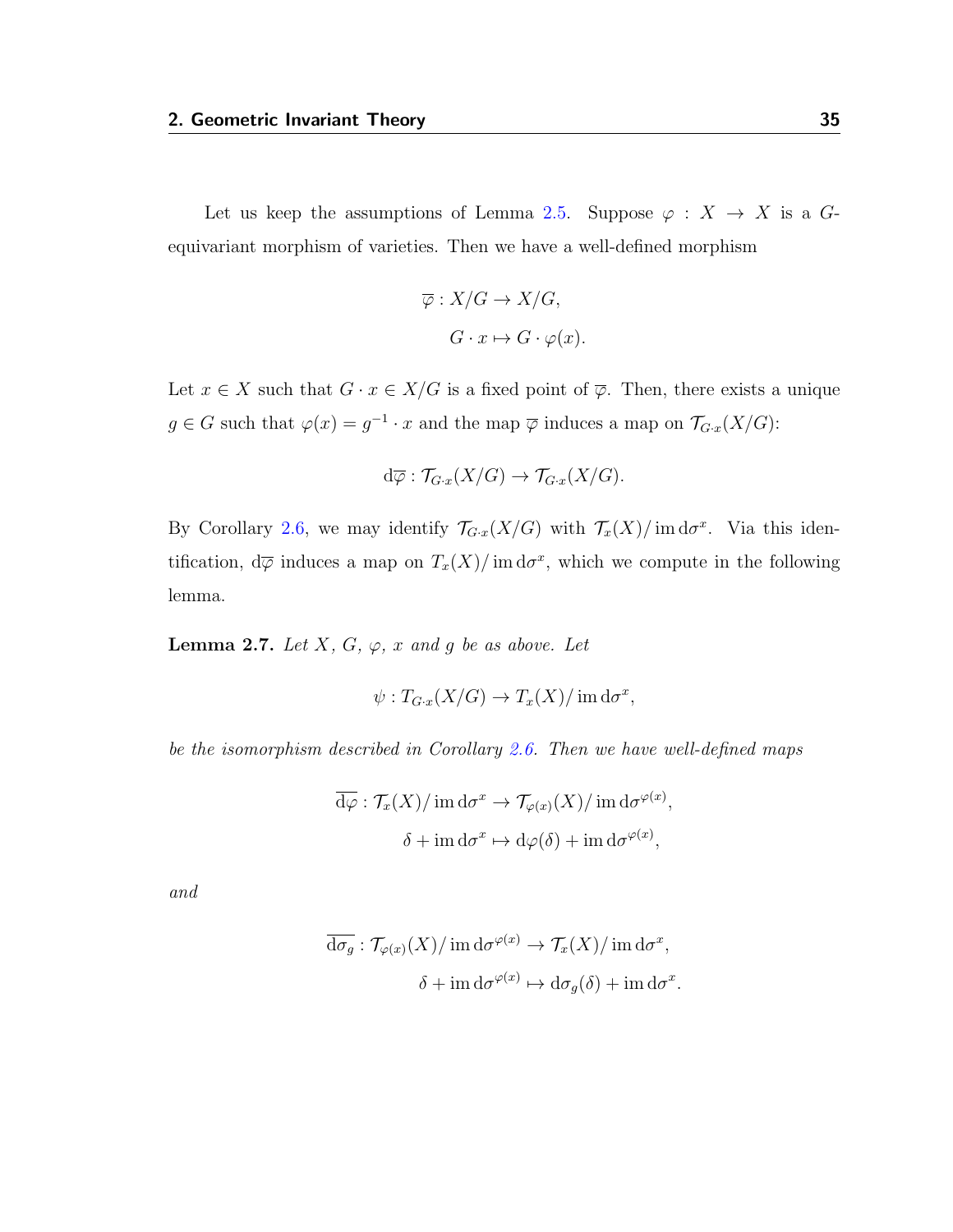Moreover, the following diagram commutes.

<span id="page-40-0"></span>
$$
\mathcal{T}_{G\cdot x}(X/G) \xrightarrow{\mathrm{d}\overline{\varphi}} \mathcal{T}_{G\cdot x}(X/G)
$$
\n
$$
\psi \downarrow \qquad \qquad \downarrow \psi
$$
\n
$$
\mathcal{T}_x(X) / \operatorname{im} \mathrm{d}\sigma^x \longrightarrow \mathcal{T}_x(X) / \operatorname{im} \mathrm{d}\sigma^x
$$
\n
$$
\overline{\mathrm{d}\varphi} \qquad \qquad \qquad \downarrow \overline{\mathrm{d}\sigma_g}
$$
\n
$$
\mathcal{T}_{\varphi(x)}(X) / \operatorname{im} \mathrm{d}\sigma^{\varphi(x)}
$$
\n(2.4)

In particular, the induced action of  $d\overline{\varphi}$  on  $\mathcal{T}_x(X)/\mathrm{im}\,d\sigma^x$  is given by the dashed line in Diagram [\(2.4\)](#page-40-0)

**Proof:** Let  $\tau_g$ :  $G \to G$  be the map  $\tau_g(h) = ghg^{-1}$ . Note that  $\tau_g$  is a morphism of varieties. We have the following commutative digram:

$$
\begin{array}{ccc}\nG & \xrightarrow{\sigma^x} & X & \xrightarrow{\pi} & X/G \\
\downarrow{\rm id} & & \varphi & & \varphi \\
G & \xrightarrow{\sigma^{\varphi(x)}} & X & \xrightarrow{\pi} & X/G \\
\tau_g & & & \sigma_g & & \downarrow{\rm id} \\
G & \xrightarrow{\sigma^x} & X & \xrightarrow{\pi} & X/G,\n\end{array}
$$

which induces the following commutative diagram on the tangent spaces:

$$
0 \rightarrow \mathcal{T}_1(G) \xrightarrow{d\sigma^x} \mathcal{T}_x(X) \xrightarrow{d\pi} \mathcal{T}_{G\cdot x}(X/G) \rightarrow 0
$$
  
\n
$$
0 \rightarrow \mathcal{T}_1(G) \xrightarrow{d\sigma^{\varphi(x)}} \mathcal{T}_{\varphi(x)}(X) \xrightarrow{d\pi} \mathcal{T}_{G\cdot x}(X/G) \rightarrow 0
$$
  
\n
$$
0 \rightarrow \mathcal{T}_1(G) \xrightarrow{d\sigma^x} \mathcal{T}_{\varphi(X)} \xrightarrow{d\pi} \mathcal{T}_{G\cdot x}(X/G) \rightarrow 0
$$
  
\n
$$
0 \rightarrow \mathcal{T}_1(G) \xrightarrow{d\sigma^x} \mathcal{T}_x(X) \xrightarrow{d\pi} \mathcal{T}_{G\cdot x}(X/G) \rightarrow 0,
$$

where every row is a short exact sequence by Lemma [2.5.](#page-37-0) Therefore,  $d\varphi(\text{im }d\sigma^x) \subseteq$  $\dim \mathrm{d}\sigma^{\varphi(x)}$  and  $\mathrm{d}\sigma_g(\mathrm{im} \mathrm{d}\sigma^{\varphi(x)}) \subseteq \mathrm{im} \mathrm{d}\sigma^x$ , thus proving that  $\overline{\mathrm{d}\varphi}$  and  $\overline{\mathrm{d}\sigma_g}$  are well-defined.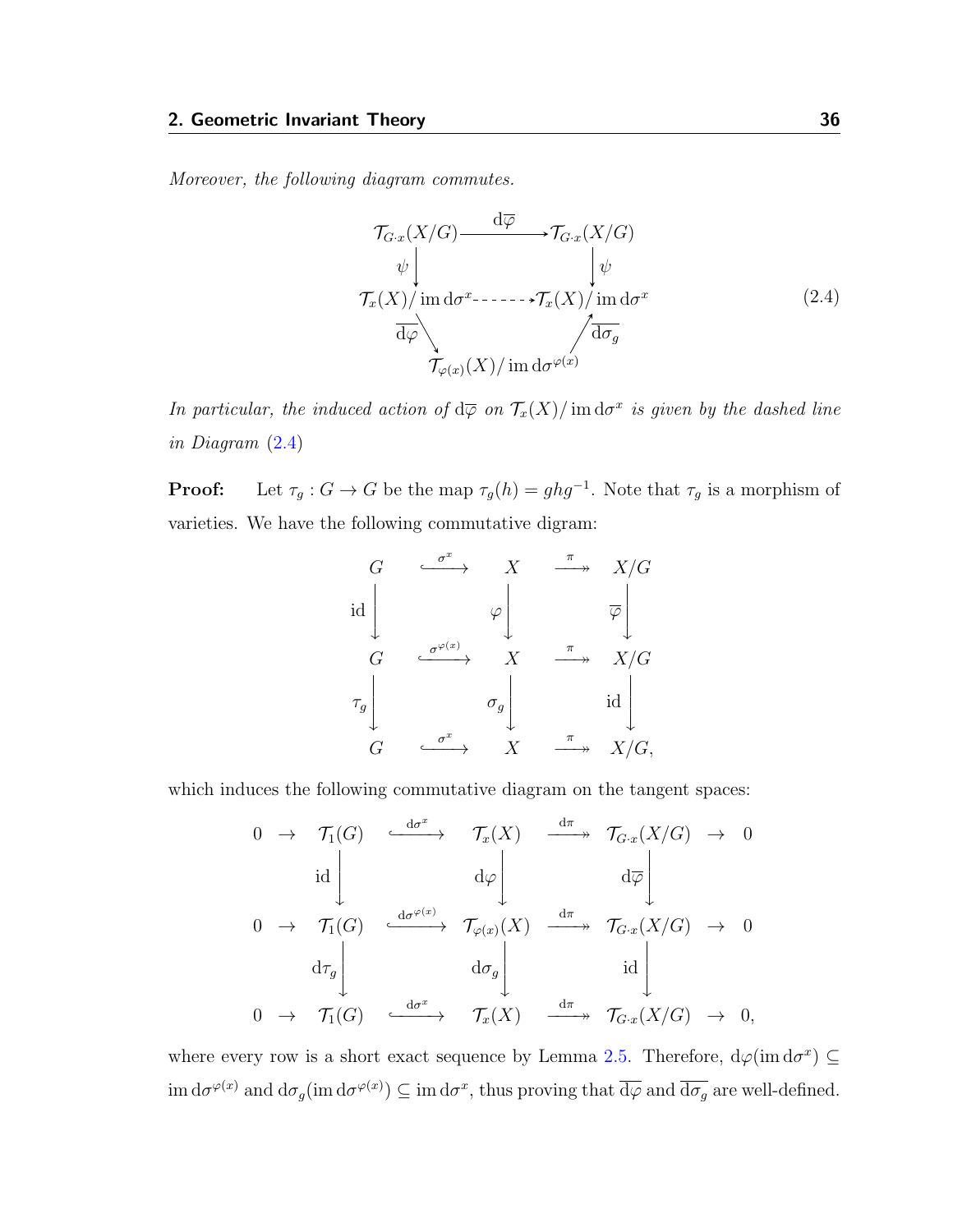П One then easily verifies the commutativity of Diagram [\(2.4\)](#page-40-0).

<span id="page-41-0"></span>**Remark 2.8.** Let X and G be as in Lemma [2.7](#page-39-0) and let H be an algebraic group acting on X such that the G and H actions commute. Then each  $h \in H$  induces a G-equivariant morphism of varieties  $\varphi_h : X \to X$ , given by  $x \mapsto h \cdot x$ . Let  $x \in X$ such that  $G \cdot x \in (X/G)^H$ . Then H acts on  $\mathcal{T}_{G \cdot x}(X/G)$  by

$$
h \cdot \delta = d\varphi_h(\delta),
$$

for all  $h \in H$  and  $\delta \in \mathcal{T}_{G\cdot x}(X/G)$ . By Corollary [2.6,](#page-38-1) we may identify  $\mathcal{T}_{G\cdot x}(X/G)$  with  $\mathcal{T}_x(X)/\text{ im }\mathrm{d}\sigma^x$ . For each  $h \in H$ , let  $g(h) \in G$  be the element such that  $h \cdot x = g(h)^{-1} \cdot x$ . By Lemma [2.7,](#page-39-0) the induced action of H on  $\mathcal{T}_x(X)/\text{im}\,\mathrm{d}\sigma^x$  is given by

$$
h \cdot (\delta + \operatorname{im} d\sigma^x) = (\overline{d\sigma_{g(h)}} \circ \overline{d\varphi_h})(\delta + \operatorname{im} d\sigma^x) = (d\sigma_{g(h)} \circ d\varphi_h)(\delta) + \operatorname{im} d\sigma^x,
$$

for all  $h \in H$  and  $\delta + \text{im } d\sigma^x \in \mathcal{T}_x(X)/\text{ im } d\sigma^x$ .

Let  $X$  be an algebraic variety (not necessarily smooth) and  $G$  an algebraic group (not necessarily reductive) acting on X. Let  $g \in G$  and consider the morphism

$$
\phi_g: X \to X \times X,
$$

$$
x \mapsto (x, g \cdot x).
$$

By definition of a variety, the diagonal

$$
\Delta(X) = \{(x, x) \in X \times X\},\
$$

is a closed subset  $X \times X$ . Therefore,

$$
\phi_g^{-1}(\Delta(X)) = X^g,
$$

is closed in  $X$ . Hence,

$$
X^G = \bigcap_{g \in G} X^g,
$$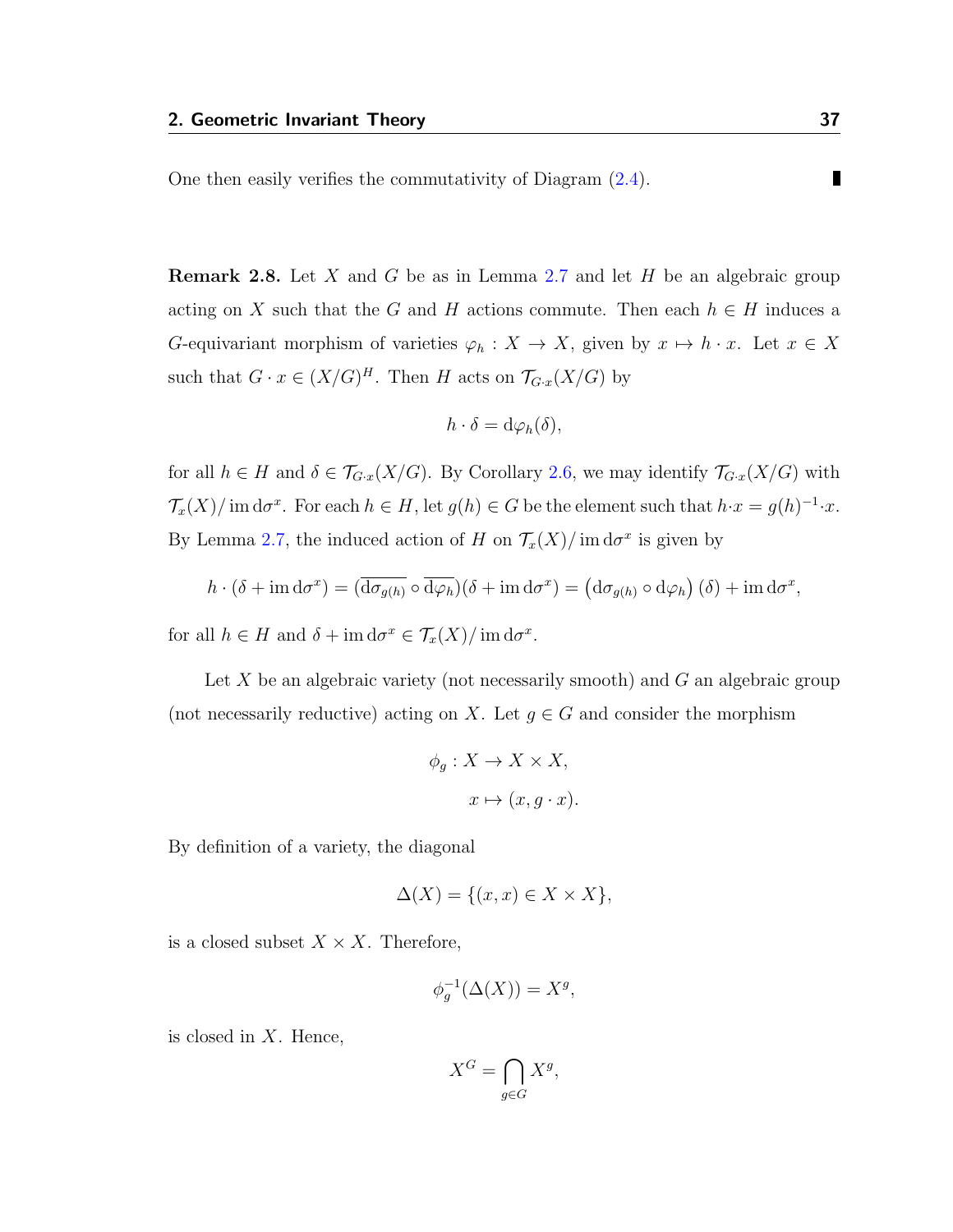is a closed subvariety of X. For each  $g \in G$ , let

$$
\varphi_g: X \to X,
$$

$$
x \mapsto g \cdot x.
$$

Recall that, for each  $x \in X^G$ , the group G acts on  $\mathcal{T}_x(X)$  via

$$
g \cdot \delta = d\varphi_g(\delta),
$$

for all  $g \in G$  and  $\delta \in \mathcal{T}_x(X)$ . The following lemma shows that we may naturally identify  $\mathcal{T}_x(X^G)$  with  $\mathcal{T}_x(X)^G$ .

<span id="page-42-0"></span>**Lemma 2.9.** Let X be an algebraic variety and let G be an algebraic group acting on X. Let

$$
i: X^G \hookrightarrow X,
$$

be the inclusion map. Then, for all  $x \in X$ , the differential di maps  $\mathcal{T}_x(X^G)$  isomorphically onto  $\mathcal{T}_x(X)^G$ .

**Proof:** Without loss of generality, we may assume that  $X$  is affine. Suppose  $X \subseteq \mathbb{A}^n$  and let  $\mathbb{C}[X]$  and  $\mathbb{C}[X^G]$  be the coordinate rings of X and  $X^G$ , respectively. Both  $\mathbb{C}[X]$  and  $\mathbb{C}[X^G]$  are quotients of the polynomial ring  $\mathbb{C}[t_1, \ldots, t_n]$ . For each  $g \in G$ , we may consider the morphism  $\varphi_g$  to be an *n*-tuple  $(\varphi_g^1, \dots, \varphi_g^n)$  of polynomials in  $\mathbb{C}[X]$ . Then

$$
\mathbb{C}[X^G] \cong \mathbb{C}[X]/J,
$$

where *J* is the radical of the ideal generated by the set  $\{\varphi_g^i - t_i \mid g \in G, i = 1, \ldots, n\}.$ In particular,  $\varphi_g^i + J = t_i + J$  in  $\mathbb{C}[X^G]$  and so,  $\varphi_g^*(f) + J = f + J$  for all  $f + J \in \mathbb{C}[X^G]$ . The pullback of  $i$  is the map

$$
i^* : \mathbb{C}[X] \to \mathbb{C}[X^G],
$$
  

$$
f \mapsto f + J.
$$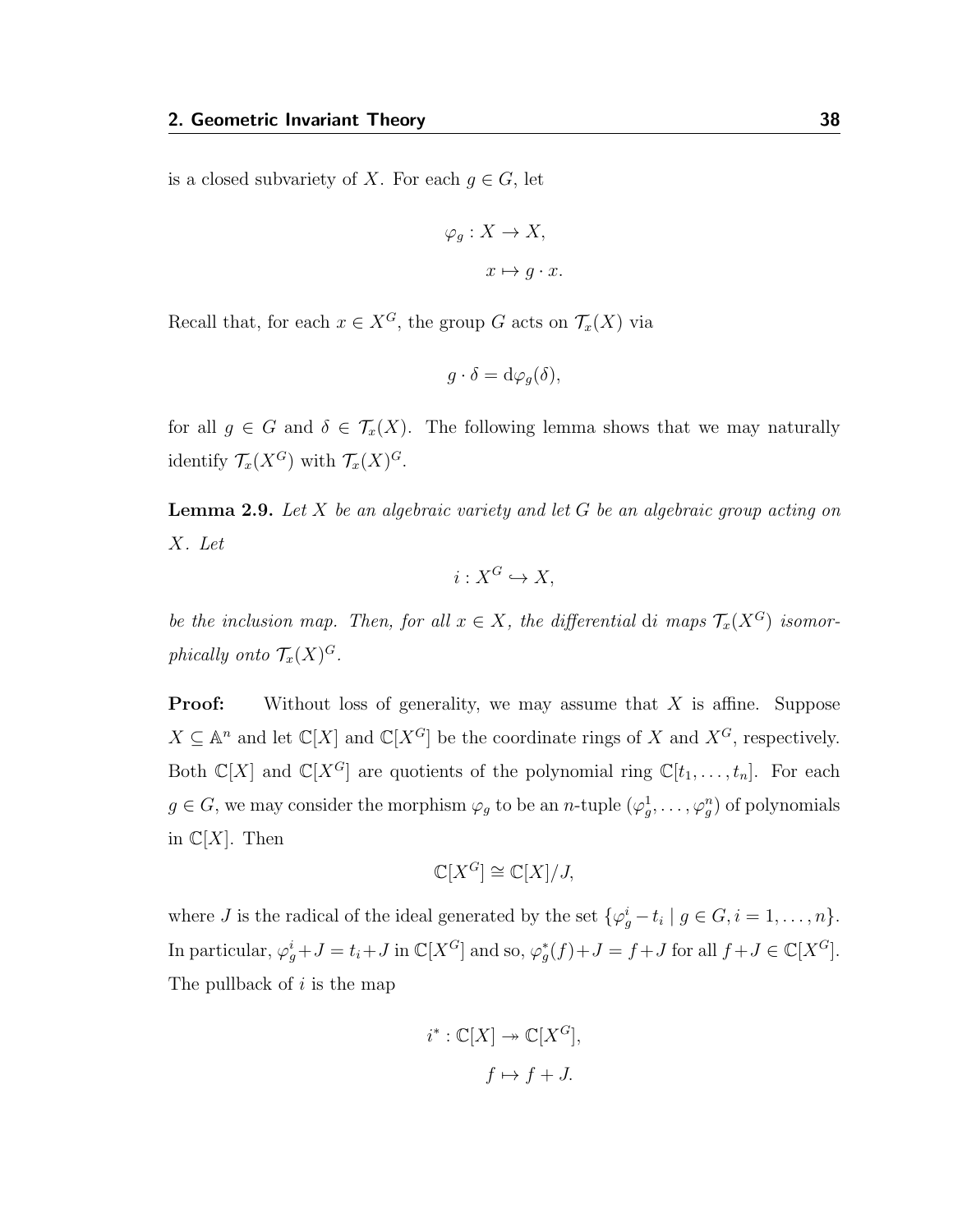Now, we consider the differential  $di : \mathcal{T}_x(X^G) \to \mathcal{T}_x(X)$ . Since  $i^*$  is surjective, it is clear that di is injective. Thus, it remains only to show that  $di(\mathcal{T}_x(X^G)) = \mathcal{T}_x(X)^G$ .

Let  $\delta \in \mathcal{T}_x(X^G)$ . Then for any  $g \in G$  and  $f \in \mathbb{C}[X]$ ,

$$
(g \cdot (\mathrm{d}i(\delta)))(f) = \delta(\varphi_g^*(f) + J) = \delta(f + J) = (\mathrm{d}i(\delta))(f).
$$

Thus,  $di(\delta) \in \mathcal{T}_x(X)^G$  and so,  $di(\mathcal{T}_x(X^G)) \subseteq \mathcal{T}_x(X)^G$ . Conversely, let  $\varepsilon \in \mathcal{T}_x(X)^G$ . Notice that, for all  $g \in G$  and  $i \in \{1, \ldots, n\},\$ 

$$
\varepsilon(\varphi_g^i - t_i) = \varepsilon(\varphi_g^i) - \varepsilon(t_i) = (g \cdot \varepsilon)(t_i) - \varepsilon(t_i) = \varepsilon(t_i) - \varepsilon(t_i) = 0.
$$

Thus,  $\varepsilon$  vanishes on the generators of J. Moreover, the generators of J vanish on x, and so  $\varepsilon(J) = 0$ . Hence, we have a well-defined derivation

$$
\delta : \mathbb{C}[X^G] \to \mathbb{C},
$$
  

$$
f + J \mapsto \varepsilon(f),
$$

and  $di(\delta) = \varepsilon$ . Therefore,  $\mathcal{T}_x(X)^G \subseteq di(\mathcal{T}_x(X^G))$ , completing the proof.

In the following chapters, we will commonly identify the tangent space of varieties with the middle cohomology of certain complexes. In light of the previous lemma, it will be useful for us to compute the fixed points of the middle cohomology of complexes.

<span id="page-43-0"></span>**Lemma 2.10.** Let G be a finite-dimensional torus or a finite group and let

$$
X \xrightarrow{\alpha} Y \xrightarrow{\beta} Z
$$

be a complex of of G-modules such that  $\alpha$  is injective and  $\beta$  is surjective. Let  $\alpha_G =$  $\alpha|_{X^G}$  and  $\beta_G = \beta|_{Y^G}$ . Then ker  $\beta_G / \text{im } \alpha_G \cong (\text{ker } \beta / \text{im } \alpha)^G$  as  $G$ -modules.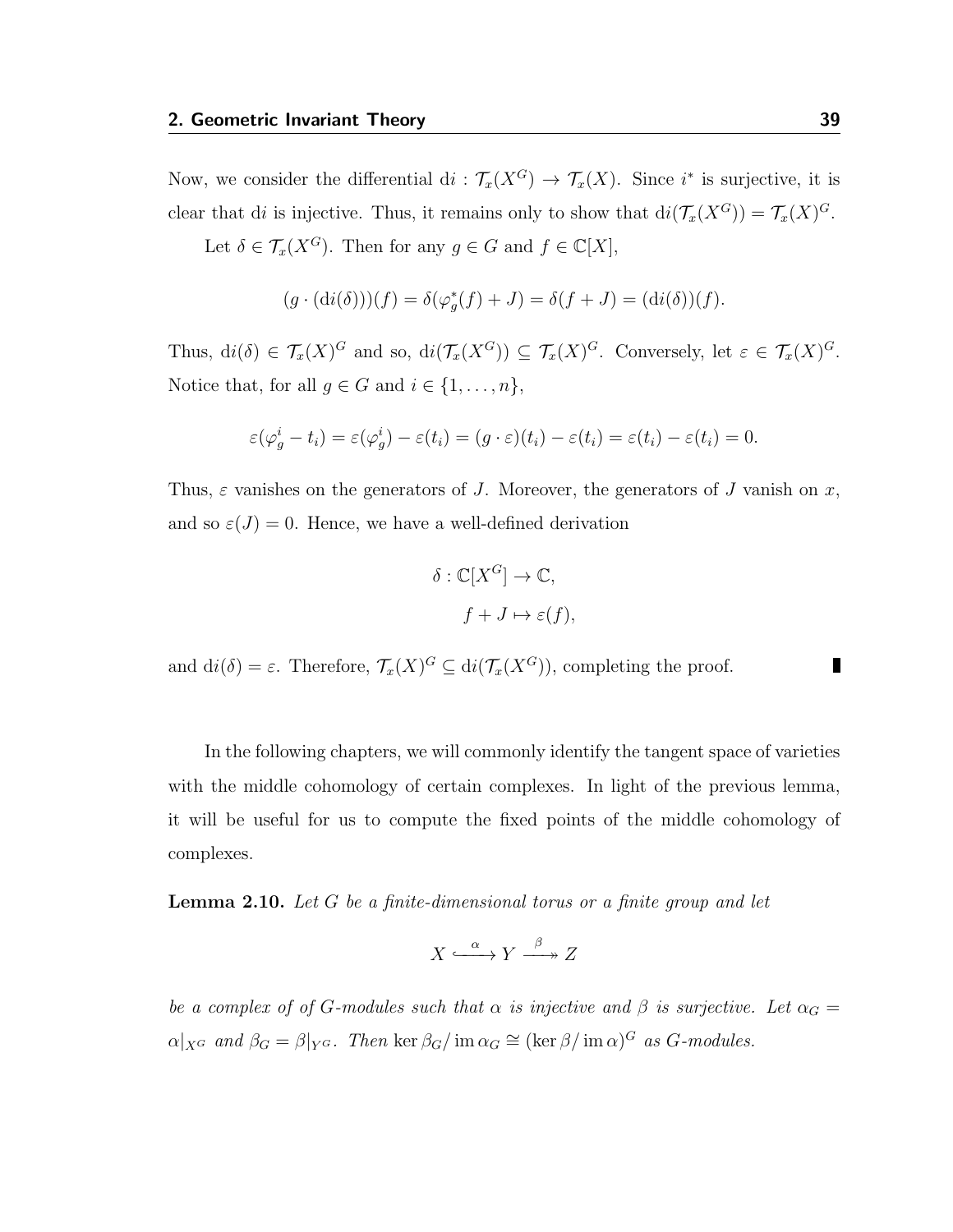**Proof:** We have the following commutative diagram

$$
X^{G} \xrightarrow{\alpha_{G}} Y^{G} \xrightarrow{\beta_{G}} Z^{G}
$$
  

$$
\downarrow \qquad i \downarrow \qquad \downarrow
$$
  

$$
X \xrightarrow{\alpha} Y \xrightarrow{\beta} Z,
$$

where the vertical arrows represent the inclusion maps. Note that the restrictions  $\alpha_G$  and  $\beta_G$  remain injective and surjective, respectively. By commutativity of the diagram, i induces a G-module morphism

$$
i_* : \ker \beta_G / \operatorname{im} \alpha_G \to \ker \beta / \operatorname{im} \alpha,
$$
  

$$
y + \operatorname{im} \alpha_G \mapsto i(y) + \operatorname{im} \alpha = y + \operatorname{im} \alpha.
$$

Suppose  $y+\text{im }\alpha_G \in \text{ker } i_*$ . This implies that  $y \in \text{im }\alpha$ , and so we have a (unique)  $x \in X$  such that  $\alpha(x) = y$ . Because  $y \in Y^G$ , for every  $g \in G$  we have

$$
\alpha(g \cdot x) = g \cdot \alpha(x) = g \cdot y = y = \alpha(x).
$$

Since  $\alpha$  is injective, we have that  $q \cdot x = x$ . Therefore,  $x \in X^G$  and so  $y \in \text{im } \alpha_G$ . Thus ker  $i_* = 0$  and  $i_*$  is injective. Hence, by the First Isomorphism Theorem,  $\ker \beta_G / \text{im } \alpha_G \cong \text{im } i_*$ .

We claim that  $\lim i_*= (\ker \beta / \mathrm{im} \alpha)^G$ , which would complete the proof of the lemma. Clearly,  $\text{im } i_* \subseteq (\ker \beta / \text{im } \alpha)^G$ , thus it remains only to check the reverse inclusion. If  $G = (\mathbb{C}^*)^d$  is a d-dimensional torus, then we have a weight space decomposition of  $X$ :

$$
X = \bigoplus_{\mathbf{k} \in \mathbb{Z}^d} X_{\mathbf{k}}, \quad X_{\mathbf{k}} := \{ x \in X \mid (g_1, \dots, g_d) \cdot x = g_1^{\mathbf{k}_1} \cdots g_d^{\mathbf{k}_d} x, \text{ for all } (g_1, \dots, g_d) \in G \}.
$$

We also have a weight space decomposition  $Y = \bigoplus_{\mathbf{k} \in \mathbb{Z}^d} Y_{\mathbf{k}}$ , where the  $Y_{\mathbf{k}}$  are defined in the same way as the  $X_{\mathbf{k}}$ . Suppose  $y = (y_{\mathbf{k}}) \in \ker \beta$  such that  $y + \mathrm{im} \alpha \in (\ker \beta / \mathrm{im} \alpha)^{G}$ . Thus, for every  $g \in G$ , we have  $(g \cdot y) - y \in \text{im } \alpha$ . Moreover, since  $\alpha$  is a morphism of G-modules,  $\alpha|_{X_{\mathbf{k}}} : X_{\mathbf{k}} \hookrightarrow Y_{\mathbf{k}}$ , and so

$$
((g \cdot y) - y)_k = (g_1^{k_1} \cdots g_d^{k_d} - 1)y_k \in \text{im } \alpha,
$$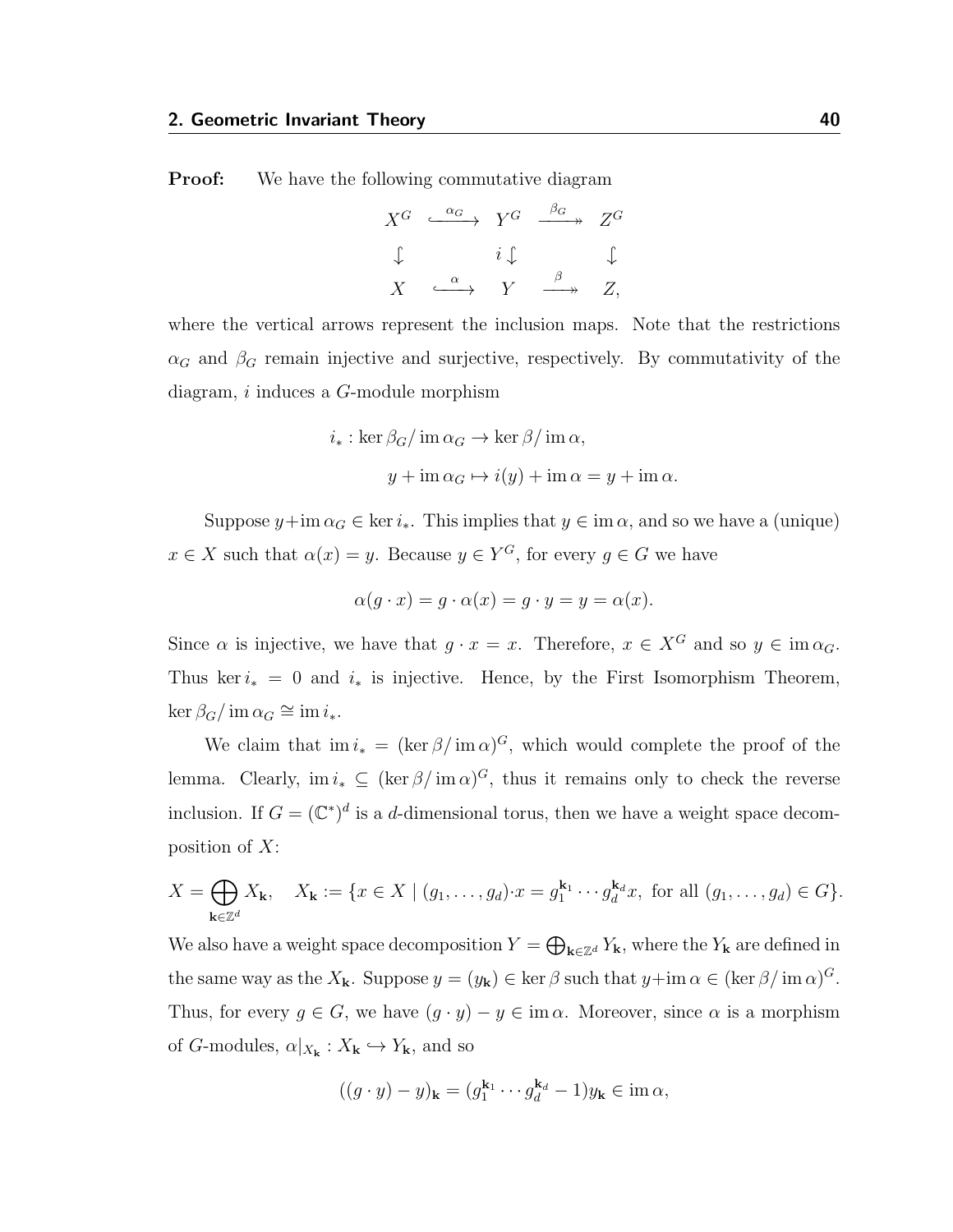for all  $\mathbf{k} \in \mathbb{Z}^d$  and  $g = (g_1, \ldots, g_d) \in G$ . For each  $\mathbf{k} \neq \mathbf{0}$ , we may choose a  $g =$  $(g_1, \ldots, g_d) \in G$  such that  $g^{\mathbf{k}_1} \cdots g^{\mathbf{k}_d} \neq 1$ , and thus  $y_{\mathbf{k}} \in \text{im } \alpha$ . Therefore,

$$
y + \operatorname{im} \alpha = y_0 + \operatorname{im} \alpha \in \operatorname{im} i_*,
$$

since  $y_0 \in Y^G$ .

If G is a finite group, we again suppose  $y \in \ker \beta$  such that  $y+\mathrm{im}\,\alpha \in (\ker \beta / \mathrm{im}\,\alpha)^G$ , i.e.  $(g \cdot y) - y \in \text{im } \alpha \text{ for all } g \in G$ . Thus,

$$
\frac{1}{|G|} \sum_{g \in G} (g \cdot y - y) = \left(\frac{1}{|G|} \sum_{g \in G} g \cdot y\right) - y \in \text{im } \alpha,
$$

and so

$$
y + \operatorname{im} \alpha = \frac{1}{|G|} \sum_{g \in G} g \cdot y + \operatorname{im} \alpha \in \operatorname{im} i_*,
$$

since  $\frac{1}{|G|} \sum_{g \in G} g \cdot y \in Y^G$ .

We end this chapter with the following lemma, which gives a sufficient set of conditions to determine when a morphism of varieties is an isomorphism.

<span id="page-45-0"></span>**Lemma 2.11.** Let X and Y be smooth algebraic varieties and let  $\varphi: X \to Y$  be a bijective étale morphism. Then  $\varphi$  is an isomorphism (of varieties).

**Proof:** The Inverse Function Theorem found in [\[18,](#page-116-1) Theorem 5.31] implies that  $\varphi$ is birational. Then, since  $\varphi$  is bijective and Y is smooth (in particular, Y is normal), by a version of Zariski's Main Theorem (see [\[20,](#page-116-2) Chapter III, Section 9, Theorem I]), П it follows that  $\varphi$  is an isomorphism.

П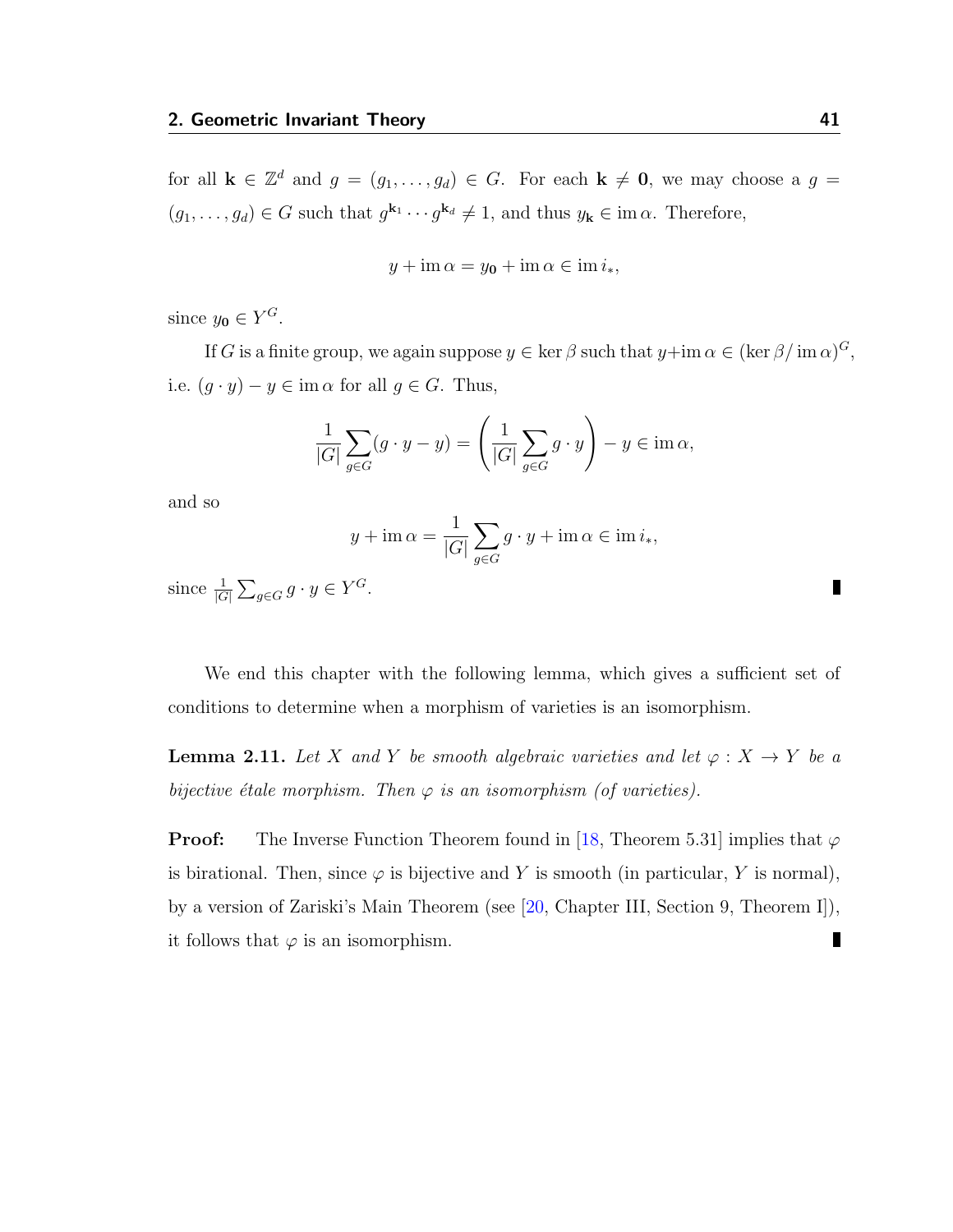# Chapter 3

# Quiver Varieties

The key result of this chapter is Theorem [3.20,](#page-64-0) in which we show that the  $\mathbb{Z}_m$ -fixed point set of certain Nakajima quiver varieties is isomorphic to a disjoint union of Nakajima quiver varieties of type  $\widehat{A}_{m-1}$ . In Chapter [5,](#page-87-0) we will see that the equivariant cohomology of these varieties will provide us with a suitable geometric analogue of  $V_{\text{basic}}$ .

Let  $Q = (Q_0, Q_1)$  be a quiver. For all  $\rho \in Q_1$ , write  $t(\rho)$  and  $h(\rho)$  for the tail and the head of  $\rho$ , respectively. Let  $\widetilde{Q} = (\widetilde{Q}_0, \widetilde{Q}_1)$  be the double quiver of  $Q$ . That is,

$$
\widetilde{Q}_0 = Q_0
$$
, and  $\widetilde{Q}_1 = Q_1 \cup \overline{Q}_1$ ,

where  $Q_1$  is the set of arrows in  $Q_1$  with orientation reversed. We then have a natural involution  $\bar{Q}_1 \rightarrow \tilde{Q}_1$ , which sends every arrow in  $Q_1$  to its corresponding reverse arrow in  $\overline{Q}_1$  and vice versa. We define the function  $\varepsilon : \widetilde{Q}_1 \to {\pm 1}$  by

$$
\varepsilon(\rho) = \begin{cases} 1, & \text{if } \rho \in Q_1, \\ -1, & \text{if } \rho \in \overline{Q}_1. \end{cases}
$$

Let  $V = \bigoplus_{k \in \tilde{Q}_0} V_k$  and  $W = \bigoplus_{k \in \tilde{Q}_0} W_k$  be  $Q_0$ -graded complex vector spaces and let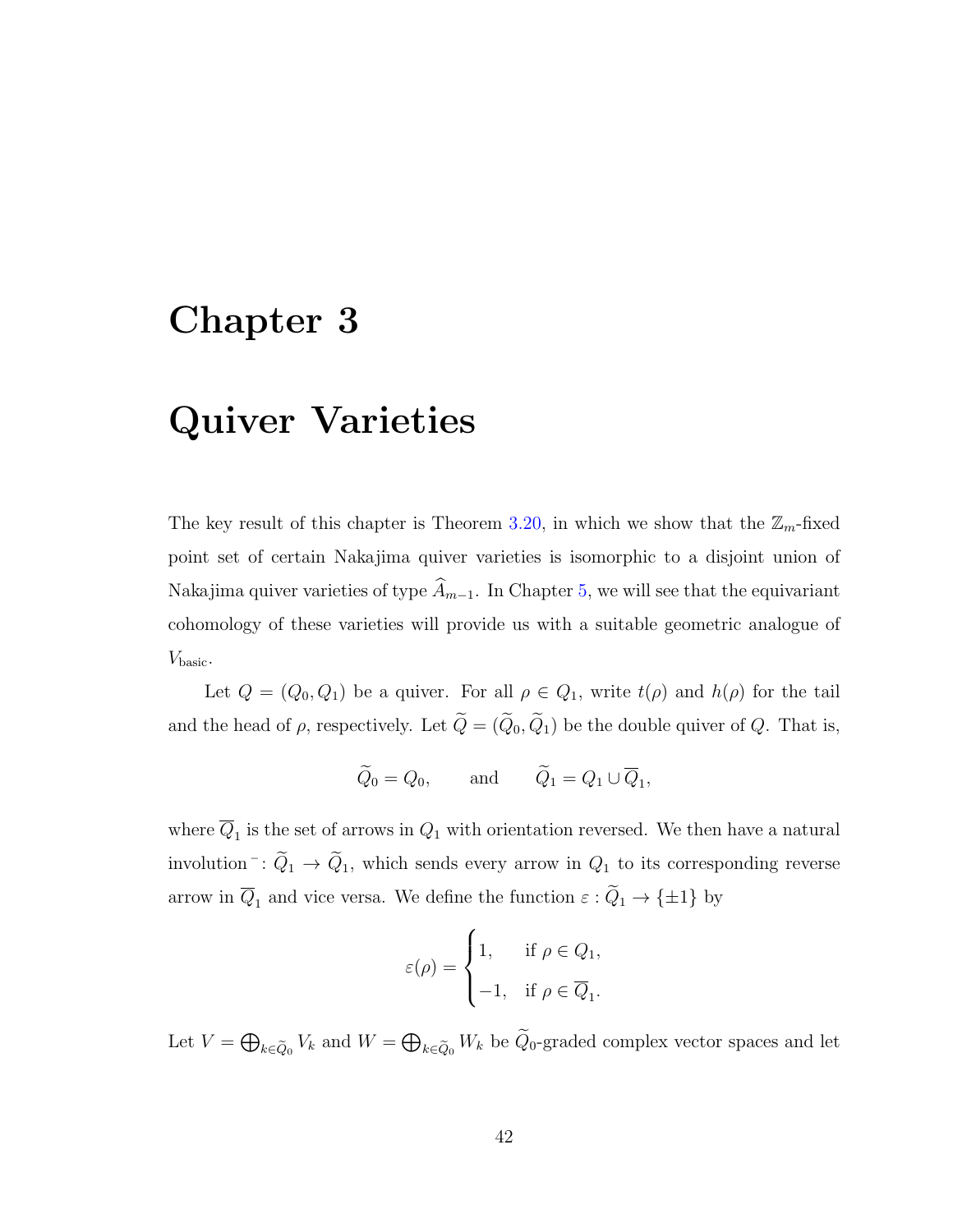$n = \dim V$  and  $s = \dim W$ . Define

$$
E_V = \bigoplus_{\rho \in \widetilde{Q}_1} \text{Hom}(V_{t(\rho)}, V_{h(\rho)}), \qquad L_{V,W} = \bigoplus_{k \in \widetilde{Q}_0} \text{Hom}(V_k, W_k).
$$

We define a "multiplication"  $E_V \times E_V \rightarrow L_{V,V}$  given by

$$
(AB)_k = \sum_{\rho \in \widetilde{Q}_1, t(\rho) = k} A_{\bar{\rho}} B_{\rho},
$$

for all  $A = (A_{\rho}), B = (B_{\rho}) \in E_V$ . We then define

$$
\mathbf{M} = \mathbf{M}(V, W) = E_V \oplus L_{W, V} \oplus L_{V, W}.
$$

The function  $\varepsilon : \widetilde{Q}_1 \to {\{\pm 1\}}$  induces a function  $\varepsilon : E_V \to E_V$  given by

$$
\varepsilon(C)_{\rho} = \varepsilon(\rho)C_{\rho}.
$$

We have a symplectic form  $\omega$  on **M** given by

$$
\omega((C_1,i_1,j_1),(C_2,i_2,j_2)) = \text{tr}(\varepsilon(C_1)C_2) + \text{tr}(i_1j_2 - i_2j_1).
$$

Let  $G_V = \prod_{k \in \tilde{Q}_0} GL(V_k)$ . Then  $G_V$  acts on **M** via

$$
g \cdot (C, i, j) = (gCg^{-1}, gi, jg^{-1}),
$$

for all  $g \in G_V$  and  $(C, i, j) \in M$ . Then  $G_V$  is an algebraic group whose action on M preserves the symplectic form  $\omega$ . The moment map vanishing at the origin is given by

$$
\mu : \mathbf{M} \to L_{V,V},
$$
  

$$
(C, i, j) \mapsto \varepsilon(C)C + ij,
$$

where the Lie algebra  $L_{V,V}$  of  $G_V$  is identified with its dual via the trace.

**Remark 3.1.** Note that the set M and the map  $\mu$  do not depend on the orientation of the quiver Q. Thus, our construction above, as well as the definition of quiver varieties below, depend only on the underlying (undirected) graph of Q.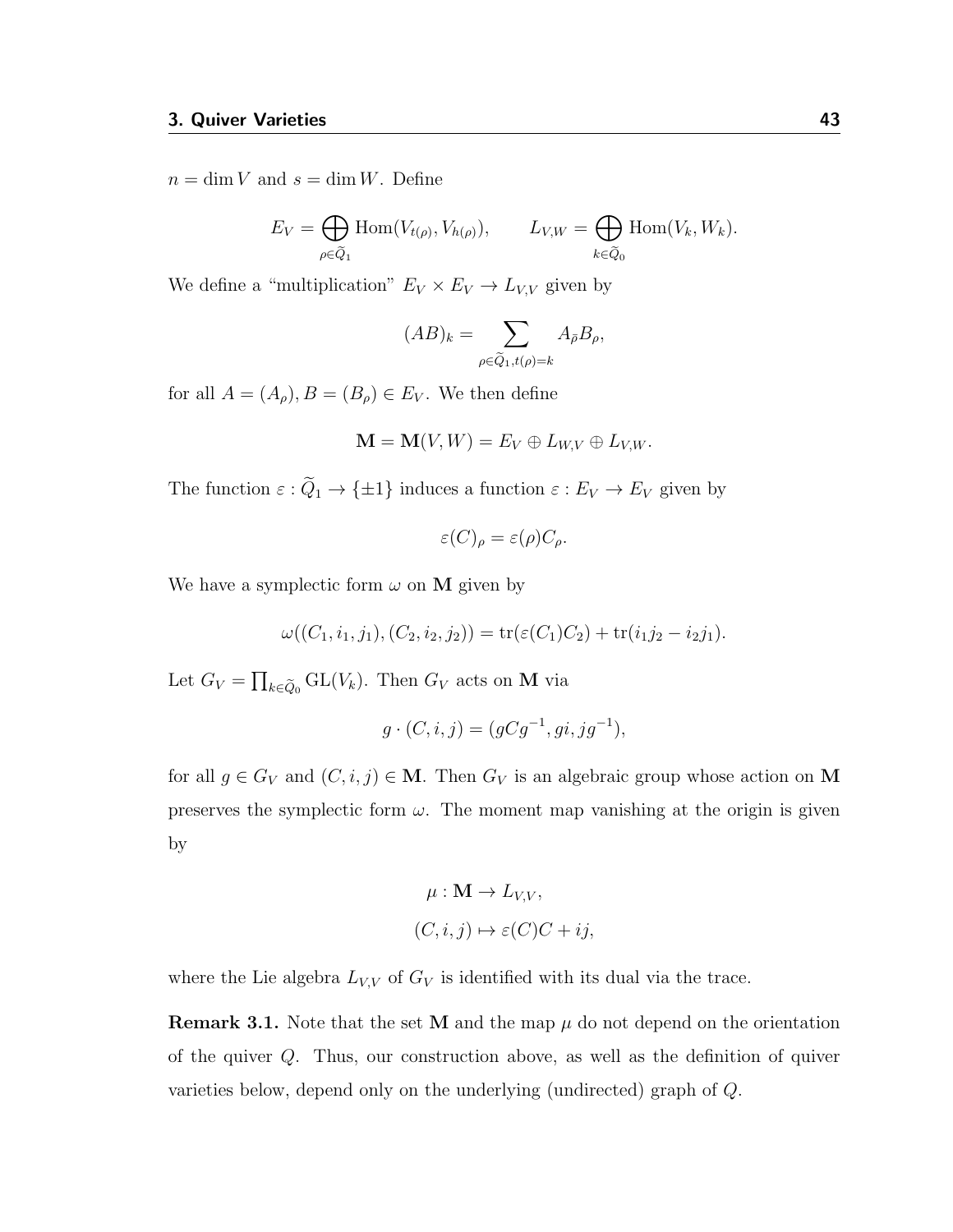<span id="page-48-2"></span>**Definition 3.2** (Invariant, Stable). Let  $S = \bigoplus_{k \in \tilde{Q}_0} S_k$ , where each  $S_k$  is a subspace of  $V_k$ . For  $C \in E_V$ , we say that S is C-invariant if  $C_\rho(S_{t(\rho)}) \subseteq S_{h(\rho)}$  for all  $\rho \in Q_1$ .

An element  $(C, i, j) \in \mathbf{M}$  is called *stable* if the following condition holds: if S is a  $\tilde{Q}_0$ -graded subspace of V such that S is C-invariant and im $(i) \subseteq S$ , then  $S = V$ . We denote by  $M^{\text{st}}$  the set of stable points of M.

<span id="page-48-0"></span>**Remark 3.3.** Recall that a path (of length  $\ell$ ) in a quiver is a sequence of arrows  $\rho_{\ell} \cdots \rho_2 \rho_1$  such that  $h(\rho_k) = t(\rho_{k+1})$ . For any path  $p = \rho_{\ell} \cdots \rho_2 \rho_1$  and any  $C \in E_V$ , let  $C^{(p)} := C_{\rho_\ell} \circ \cdots \circ C_{\rho_2} \circ C_{\rho_1}$ , which is a linear map  $V_{t(\rho_1)} \to V_{h(\rho_\ell)}$ . For  $(C, i, j) \in \mathbf{M}$ , define

$$
S(C, i, j) := \text{span}\left\{C^{(p)}i(x_k) \mid p \text{ is a path starting at } k, x_k \in W_k, k \in \widetilde{Q}_0\right\}.
$$

Notice that  $(C, i, j)$  is stable if and only if  $S(C, i, j) = V$ . Indeed, suppose  $(C, i, j)$  is stable. We have that  $S(C, i, j)$  is a  $\widetilde{Q}_0$ -graded subspace with k-th component  $S_k :=$  $S(C, i, j) \cap V_k$  for all  $k \in \tilde{Q}_0$ . Moreover,  $S(C, i, j)$  is C-invariant and  $\text{im}(i) \subseteq S(C, i, j)$ , thus  $S(C, i, j) = V$ .

Conversely, suppose  $S(C, i, j) = V$ . Let T be a C-invariant  $\widetilde{Q}_0$ -graded subspace of V with  $\text{im}(i) \subseteq T$ . Then we have  $S(C, i, j) \subseteq T$ , and so  $T = V$ . Thus,  $(C, i, j)$  is stable.

#### <span id="page-48-1"></span>**Lemma 3.4.** The set  $\mathbf{M}_0^{\text{st}} := \mu^{-1}(0) \cap \mathbf{M}^{\text{st}}$  is a quasi-affine algebraic variety.

**Proof:** We will show that  $M^{st}$  (resp.  $\mu^{-1}(0)$ ) is a Zariski open (resp. closed) subset of M. By choosing bases for  $V_k$  and  $W_k$  for each  $k \in \tilde{Q}_0$ , we may identify M with a direct sum of matrix vector spaces, which can then be identified with affine space. Via this identification, it is clear that  $\mu^{-1}(0)$  is the vanishing set of a set of polynomials whose variables are the entries of the matrices defined by C, i and j, and thus  $\mu^{-1}(0)$ is a Zariski closed set.

By Remark [3.3,](#page-48-0)

$$
\mathbf{M}^{\text{st}} = \{ (C, i, j) \in \mathbf{M} \mid S(C, i, j) = V \}.
$$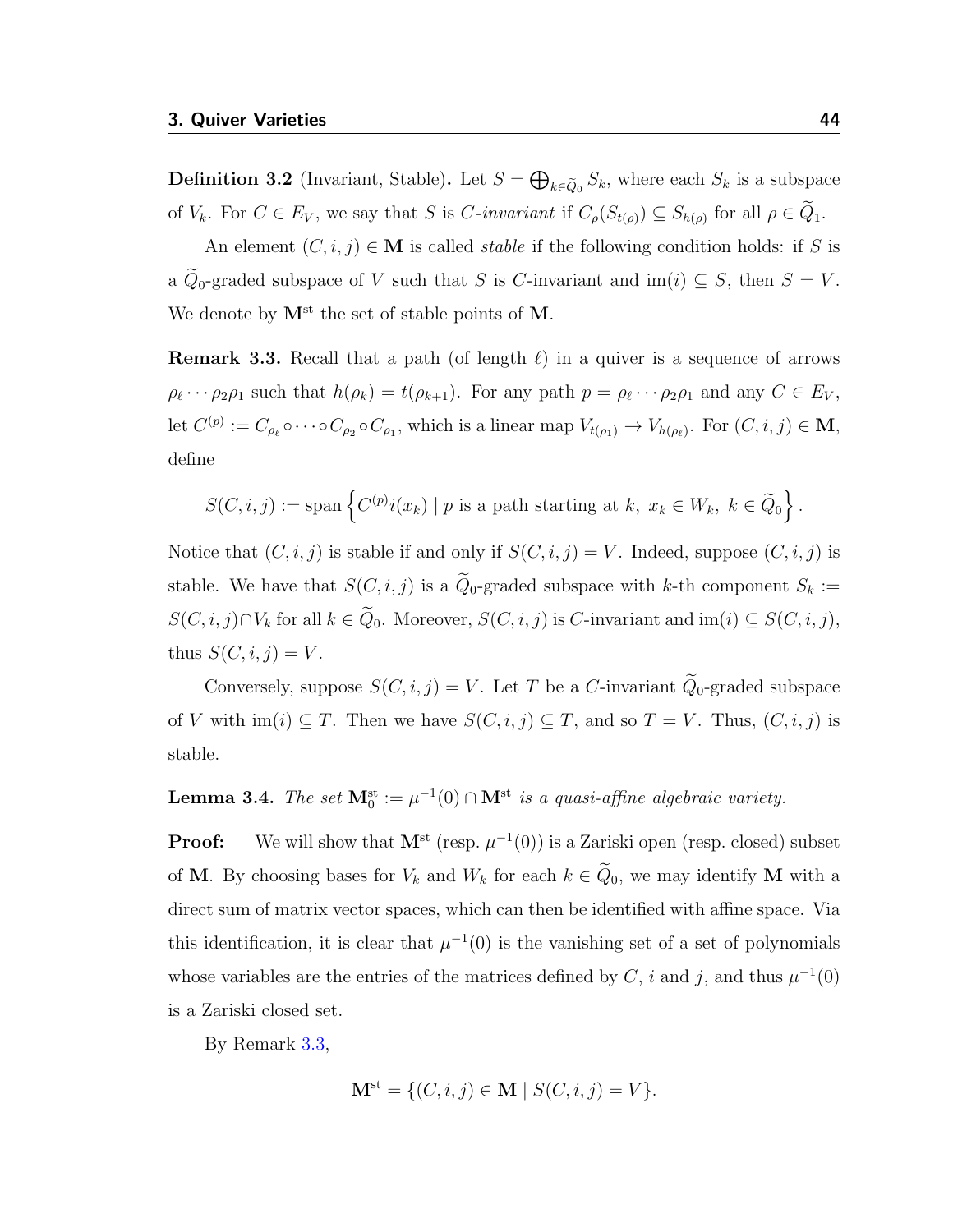Suppose  $x \in W_k$ , for some  $k \in \tilde{Q}_0$ , such that  $i(x) \neq 0$ , and  $p = \rho_m \cdots \rho_2 \rho_1$  is a path in Q starting at k with  $m \ge n = \dim V$ . Let  $p_\ell = \rho_\ell \cdots \rho_2 \rho_1$ , for all  $1 \le \ell \le m$ . Choose  $\ell$  minimal such that  $\{i(x), C^{(p_1)}i(x), \ldots, C^{(p_\ell)}i(x)\}$  is linearly dependent. Then

$$
C^{(p_\ell)}i(x) = a_0i(x) + a_1C^{(p_1)}i(x) + \cdots + a_{\ell-1}C^{(p_{\ell-1})}i(x),
$$

for some  $a_q \in \mathbb{C}$ ,  $q = 0, 1, \ldots, \ell - 1$ , where we may choose  $a_q = 0$  if  $h(\rho_q) \neq h(\rho_\ell)$ . Therefore,

$$
C^{(p)}i(x) = (C_{\rho_m} \circ \cdots \circ C_{\rho_{\ell+1}})(a_0i(x) + a_1C^{(p_1)}i(x) + \cdots + a_{\ell-1}C^{(p_{\ell-1})}i(x)),
$$

and so  $C^{(p)}i(x) \in \text{span}\{C^{(p')i}(x) \mid p' \text{ is a path of length smaller than } m\}.$  Thus, by induction,

$$
S(C, i, j) = \text{span}\{C^{(p)}i(x_k) \mid p \text{ is a path starting at } k
$$
  
of length less than  $n, x_k \in W_k, k \in \tilde{Q}_0\}.$ 

For each  $k \in \widetilde{Q}_0$  let  $i_{\ell}^{(k)}$  $\ell^{(k)}$ ,  $1 \leq \ell \leq \dim W_k$ , denote the images under i of the basis elements of  $W_k$ . Let  $X(C, i, j)$  be the matrix whose columns are  $C^{(p_k)}i_{\ell_k}^{(k)}$  $\binom{k}{k}$ , where we take all the paths  $p_k$  starting at k of length less that  $n, 1 \leq \ell_k \leq \dim W_k, k \in \tilde{Q}_0$ . By the above argument,  $S(C, i, j)$  is the column space of  $X(C, i, j)$ , and so, by basic linear algebra,  $S(C, i, j) = V$  if and only if  $rk(X(C, i, j)) = n$ . The rank of a matrix may be defined as the size of the largest (square) submatrix with nonzero determinant. Hence,  $M^{\text{st}}$  may be described as

 $\mathbf{M}^{\text{st}} = \{ (C, i, j) \in \mathbf{M} \mid \text{there is an } n \times n \text{ submatrix of } X(C, i, j) \text{ with det } \neq 0 \}.$ 

The complement of  $M^{st}$ , which we denote  $M^{unst}$  (the set of unstable points), is thus

 $\mathbf{M}^{\text{unst}} = \{ (C, i, j) \in \mathbf{M} \mid \text{every } n \times n \text{ submatrix of } X(C, i, j) \text{ has det } = 0 \}.$ 

Under our identification with affine space, the determinant of a submatrix yields a polynomial whose variables are the entries of the submatrix, hence  $M<sup>unst</sup>$  is a vanishing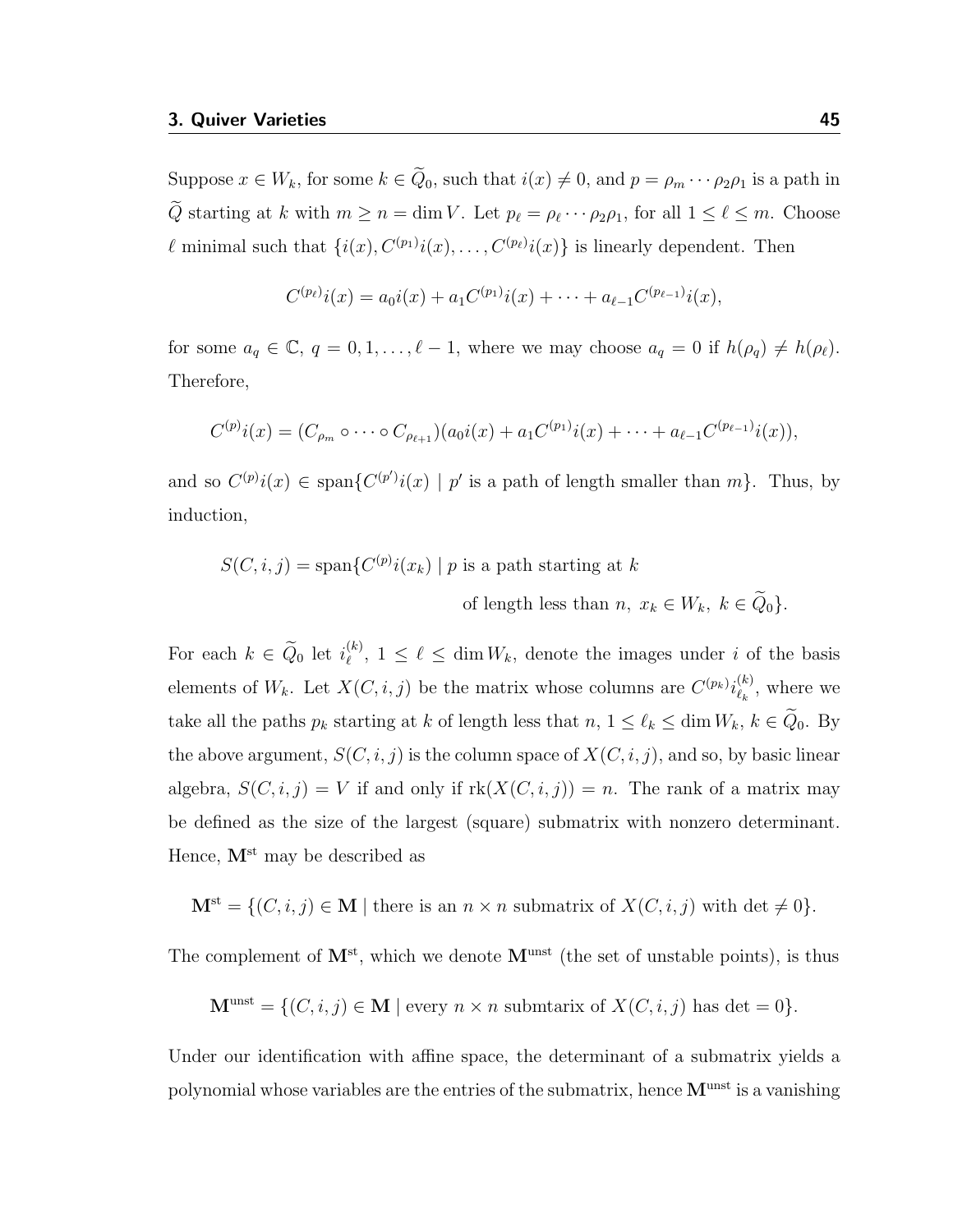set of polynomials, and thus a Zariski closed set. Therefore,  $M^{st}$  is a Zariski open set.

Therefore, since  $\mathbf{M}_{0}^{\text{st}}$  is the intersection of an open subset and a closed subset of M, it is a quasi-affine variety. П

<span id="page-50-1"></span>**Lemma 3.5.** The group  $G_V$  acts freely on  $M^{\text{st}}$ .

**Proof:** Let  $(C, i, j) \in \mathbf{M}^{st}$ . Suppose  $g = (g_k) \in G_V$  such that  $g \cdot (C, i, j) = (C, i, j)$ (i.e.  $gCg^{-1} = C$ ,  $gi = i$ , and  $jg^{-1} = j$ ) and let  $v \in V$ . By Remark [3.3,](#page-48-0)  $S(C, i, j) = V$ , thus we may write  $v$  as a finite sum:

$$
v = \sum_{q} c_q C^{(p_q)} i(x_{k_q}),
$$

where  $c_q \in \mathbb{C}$ ,  $p_q$  is a path in  $\widetilde{Q}$  starting at  $k_q$ ,  $x_{k_q} \in W_{k_q}$ , and  $k_q \in \widetilde{Q}_0$ , for each q. Applying  $g$  to  $v$  we get

$$
g(v) = g\left(\sum_{q} c_q C^{(p_q)} i(x_{k_q})\right) = \sum_{q} c_q g C^{(p_q)} i(x_{k_q}) = \sum_{q} c_q C^{(p_q)} g i(x_{k_q})
$$

$$
= \sum_{q} c_q C^{(p_q)} i(x_{k_q}) = v.
$$

Therefore,  $g = 1$  and thus  $G_V$  acts freely on  $\mathbf{M}^{\text{st}}$ .

<span id="page-50-0"></span>Definition 3.6 (Nakajima Quiver Variety). The Nakajima quiver variety (associated to Q) is the geometric quotient

$$
\mathfrak{M} = \mathfrak{M}(V, W) := \mathbf{M}_0^{\mathrm{st}}(V, W) / G_V.
$$

We will write  $[C, i, j]_{G_V}$  (or simply  $[C, i, j]$  when there is no risk of confusion) to denote the  $G_V$ -orbit of a point  $(C, i, j) \in M_0^{\text{st}}$ .

п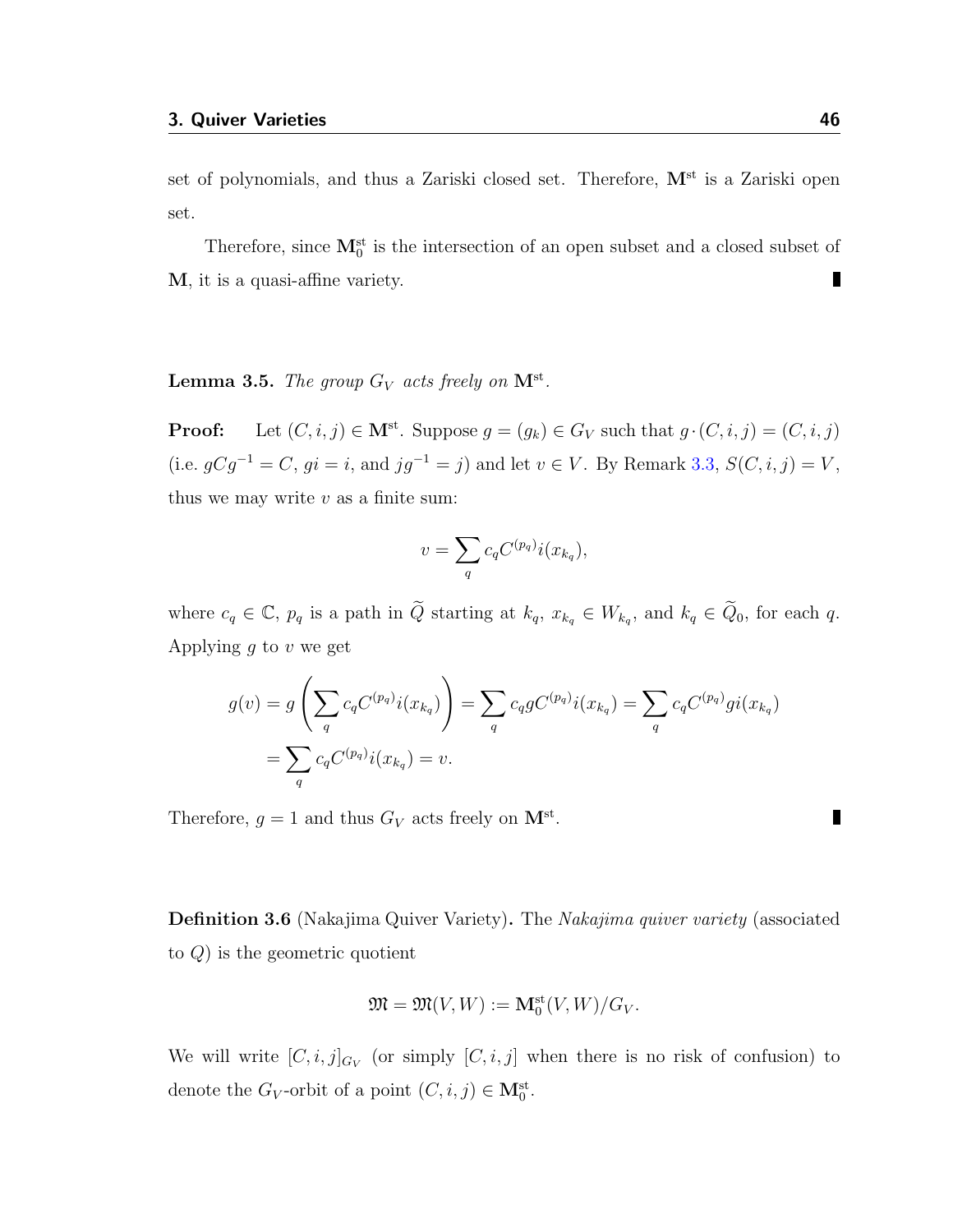As stated in Remark [2.2,](#page-34-0) geometric quotients are not guaranteed to exist, thus Defintion [3.6](#page-50-0) requires some justification. The fact that there exists a geometric quotient of  $\mathbf{M}_{0}^{\text{st}}$  by  $G_V$  is essentially proved by Nakajima in [\[21,](#page-116-3) Corollary 3.12], though our definition of quiver varieties in Definition [3.6](#page-50-0) is seemingly different from Nakajima's definition in [\[21,](#page-116-3) Section 3.ii]. For convenience, we make precise the relation between the two definitions.

<span id="page-51-0"></span>**Definition 3.7** (Costable). An element  $(C, i, j) \in M$  is *costable* if whenever a  $Q_0$ graded C-invariant subspace  $S \subseteq V$  satisfies  $j(S) = 0$ , then  $S = 0$ . Denote by  $\mathbf{M}^{\text{cost}}$ the set of costable points of **M** and by  $M_0^{\text{cost}}$  the intersection  $M^{\text{cost}} \cap \mu^{-1}(0)$ .

Remark 3.8. Using arguments completely analogous to Lemmas [3.4](#page-48-1) and Lemma [3.5,](#page-50-1) one can easily show that  $M_0^{\text{cost}}$  is a quasi-affine variety and  $G_V$  acts freely on  $\mathbf{M}_0^{\text{cost}}.$ 

<span id="page-51-1"></span>**Definition 3.9** (Dual Nakajima quiver variety). The *dual Nakajima quiver variety* (associated to  $Q$ ) is the quotient

$$
\mathfrak{M}^* = \mathfrak{M}^*(V, W) := \mathbf{M}_0^{\text{cost}}(V, W) / G_V.
$$

Remark 3.10. Note that in [\[21,](#page-116-3) Definition 3.9], Definition [3.7](#page-51-0) is used as the definition of stability. By [\[21,](#page-116-3) Corollary 3.12], the Nakajima quiver variety defined in [\[21,](#page-116-3) Section 3.ii] corresponds to our definition of the dual Nakajima quiver variety in Definition [3.9.](#page-51-1) However the conditions of stability (in Definition [3.2\)](#page-48-2) and costability (in Definition [3.7\)](#page-51-0) are merely duals of each other, which yields an isomorphism of varieties between  $\mathbf{M}_{0}^{\text{st}}$  and  $\mathbf{M}_{0}^{\text{cost}}$ . This in turn will allow us to naturally identify  $\mathfrak{M}$  with  $\mathfrak{M}^*$ .

<span id="page-51-2"></span>**Lemma 3.11.** There exists an isomorphism of varieties  $M_0^{\text{st}}(V, W) \to M_0^{\text{cost}}(V^*, W^*)$ and a group isomorphism  $G_V \to G_{V^*}$  such that the following diagram commutes: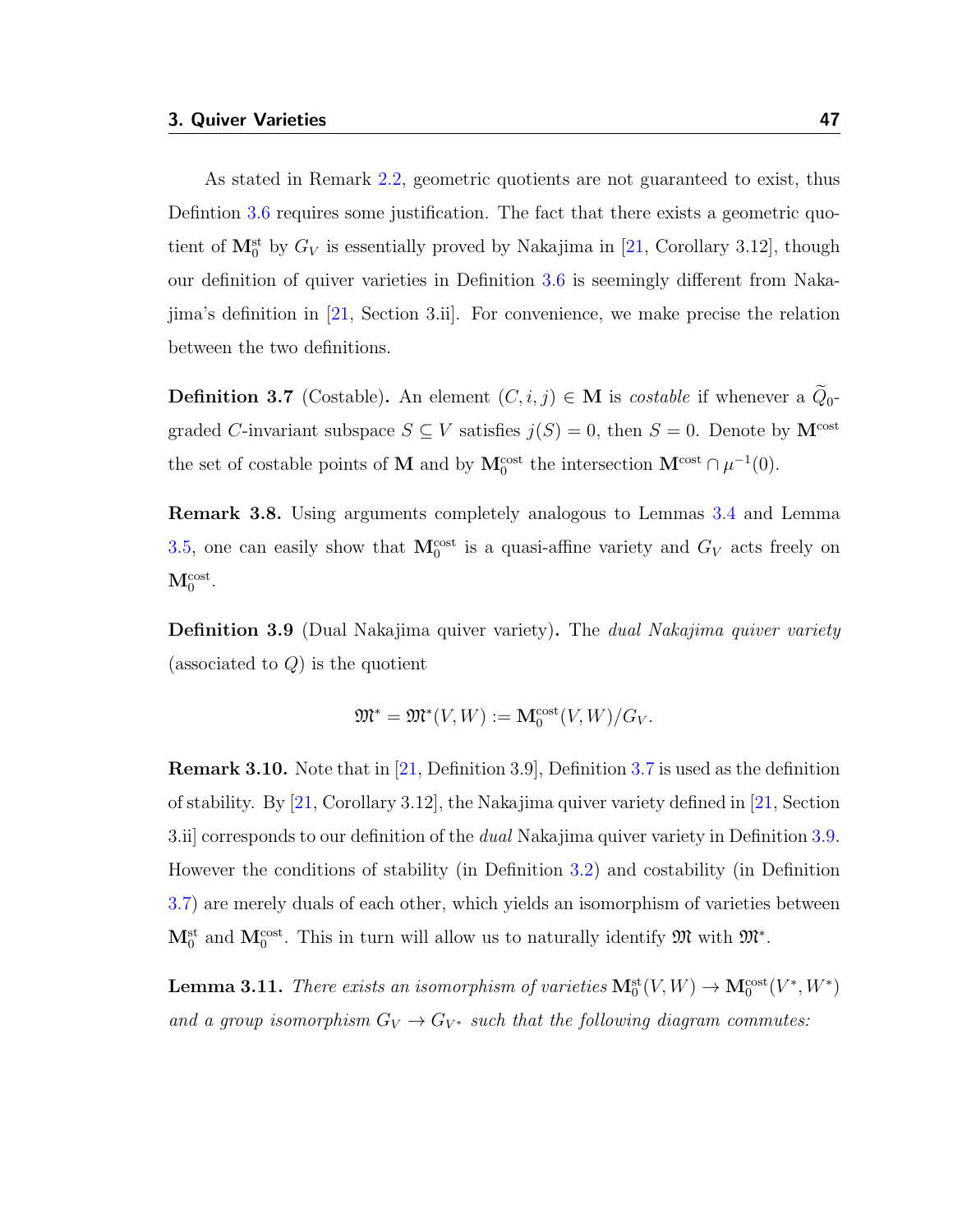

where the horizontal arrows represent the group action.

**Proof:** Let  $(C, i, j) \in M$ . For each  $C_{\rho} \in \text{Hom}(V_{t(\rho)}, V_{h(\rho)})$ , we have the transpose map  $(C_\rho)^* \in \text{Hom}(V_{h(\rho)}^*, V_{t(\rho)}^*)$ , so we have a mapping  $E_V \to E_{V^*}$  given by  $C \to C^*$ , where

<span id="page-52-0"></span>
$$
(C^*)_\rho = (C_{\bar\rho})^*,
$$

for every  $\rho \in \tilde{Q}_1$ . Moreover, since  $i \in L_{W,V}$  and  $j \in L_{V,W}$ , we have  $i^* \in L_{V^*,W^*}$  and  $j^* \in L_{W^*,V^*}$ . Hence, we have a map

$$
\mathbf{M}(V, W) \to \mathbf{M}(V^*, W^*),
$$
  
(C, i, j) \mapsto (C^\*, j^\*, i^\*). (3.1)

We claim that above mapping induces a map  $\mathfrak{M}(V, W) \to \mathfrak{M}^*(V^*, W^*)$ . First, let  $(C, i, j) \in M_0^{\text{st}}$ . Note that  $\varepsilon(C^*)C^* = C^* \varepsilon(C)^*$ . Indeed, for every  $\rho \in \tilde{Q}_1$ ,

$$
\varepsilon(C^*)_{\bar{\rho}}(C^*)_{\rho} = \varepsilon(\bar{\rho})(C^*)_{\bar{\rho}}(C^*)_{\rho} = \varepsilon(\bar{\rho})(C_{\rho})^*(C_{\bar{\rho}})^* = (C_{\rho})^*(\varepsilon(C)_{\bar{\rho}})^* = (C^*)_{\bar{\rho}}(\varepsilon(C)^*)_{\rho}.
$$

Thus, for each  $k \in \mathbb{Q}_0$ , the  $\text{Hom}(V_k^*, V_k^*)$  component of  $\varepsilon(C^*)C^*$  is

$$
(\varepsilon(C^*)C^*)_k = \sum_{\rho \in \widetilde{Q}_1, t(\rho) = k} \varepsilon(C^*)_{\bar{\rho}}(C^*)_{\rho} = \sum_{\rho \in \widetilde{Q}_1, t(\rho) = k} (C^*)_{\bar{\rho}}(\varepsilon(C)^*)_{\rho} = (C^* \varepsilon(C)^*)_k.
$$

Hence, applying the moment map to  $(C^*, j^*, i^*)$  gives

$$
\mu(C^*, j^*, i^*) = \varepsilon(C^*)C^* + j^*i^* = C^*\varepsilon(C)^* + j^*i^* = (\varepsilon(C)C + ij)^* = \mu(C, i, j)^* = 0,
$$

where the final equality holds because  $(C, i, j) \in \mu^{-1}(0)$ . Next we show that  $(C^*, j^*, i^*)$ is costable. Indeed, suppose  $S = \bigoplus_{k \in \tilde{Q}_0} S_k \subseteq V^*$  such that S is C<sup>\*</sup>-invariant and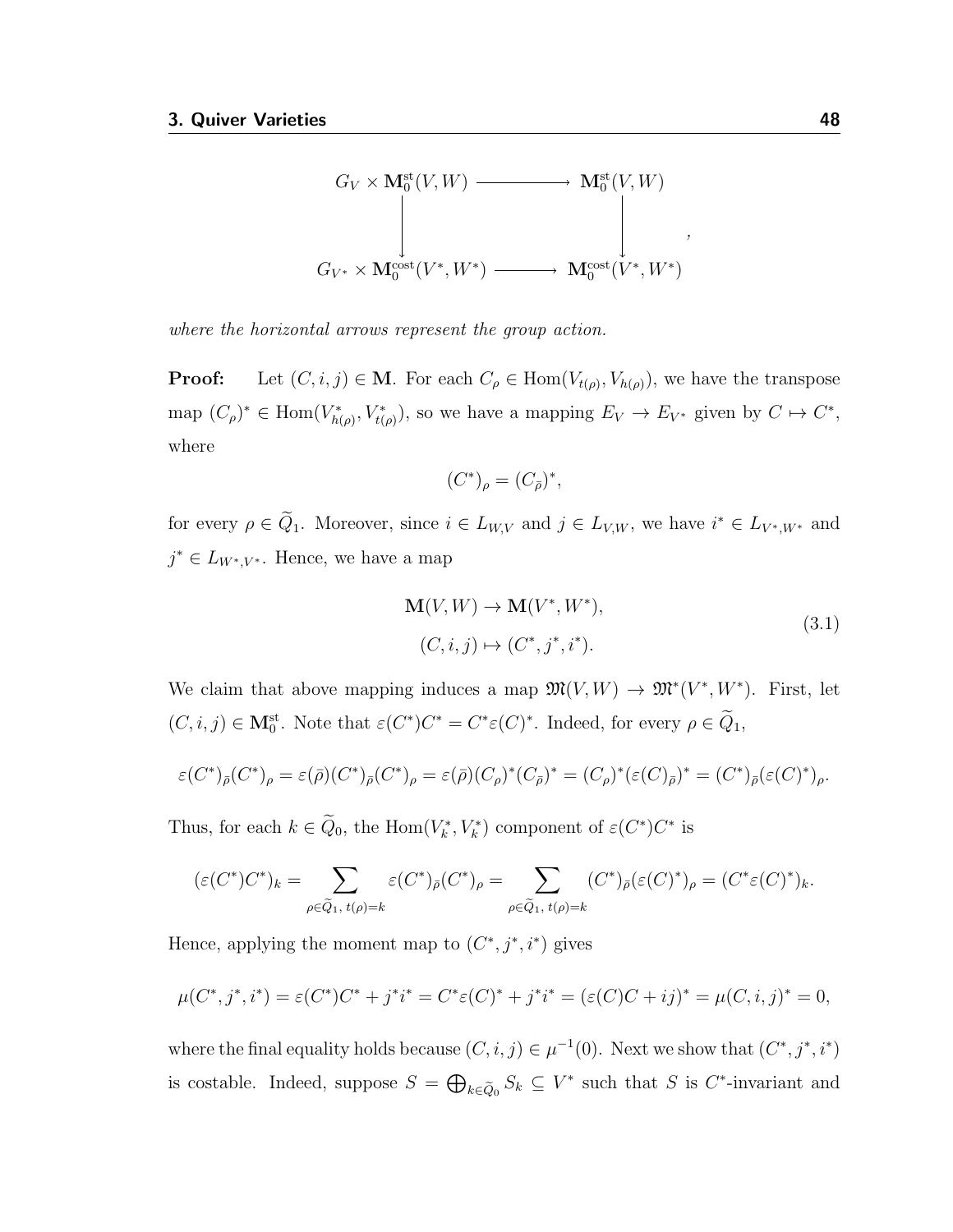$i^*(S) = 0$ . For each  $k \in \tilde{Q}_0$ , let  $U_k = \{v \in V_k \mid \varphi(v) = 0$  for all  $\varphi \in S_k\}$  and set  $U = \bigoplus_{k \in \tilde{Q}_0} U_k$ . For any  $\rho \in Q_1$ ,  $u \in U_{t(\rho)}$  and  $\varphi \in S_{h(\rho)}$  we have

$$
\varphi(C_{\rho}(u)) = (C_{\rho})^*(\varphi)(u) = \underbrace{(C^*)_{\bar{\rho}}(\varphi)}_{\in S_{t(\rho)}}(u) = 0.
$$

Therefore,  $C_{\rho}(u) \in U_{h(\rho)}$ , and so U is C-invariant. Moreover, for any  $i(x) \in \text{im}(i)$ and  $\varphi \in S$ ,

$$
\varphi(i(x)) = \underbrace{i^*(\varphi)}_{=0}(x) = 0.
$$

Thus,  $i(x) \in U$ , and so im(i)  $\subseteq U$ . Because  $(C, i, j)$  is stable, we have that  $U = V$ . By construction of  $U, \varphi(V) = \varphi(U) = 0$  for every  $\varphi \in S$ , which means  $S = 0$ . Hence,  $(C^*, j^*, i^*)$  is costable.

Therefore, the mapping  $(C, i, j) \mapsto (C^*, j^*, i^*)$  is a mapping

$$
\mathbf{M}_0^{\mathrm{st}}(V,W) \to \mathbf{M}_0^{\mathrm{cost}}(V^*,W^*).
$$

Note that this mapping is a morphism of varieties (since by identifying  $M$  with affine space, this map corresponds to permuting coordinates and is thus a regular map). Furthermore, by a similar argument, one can show that the mapping

<span id="page-53-0"></span>
$$
\mathbf{M}_0^{\text{cost}}(V^*, W^*) \to \mathbf{M}_0^{\text{st}}(V^{**}, W^{**}),
$$
  
(C, i, j) \mapsto (C^\*, j^\*, i^\*), (3.2)

is also a morphism of varieties. Via the canonical isomorphisms  $V^{**} \cong V$  and  $W^{**} \cong$ W, one has a natural isomorphism of varieties

<span id="page-53-1"></span>
$$
\mathbf{M}_0^{\mathrm{st}}(V^{**}, W^{**}) \xrightarrow{\cong} \mathbf{M}_0^{\mathrm{st}}(V, W). \tag{3.3}
$$

The composition of the maps  $(3.2)$  and  $(3.3)$  is the inverse of map  $(3.1)$ . Thus, the map [\(3.1\)](#page-52-0) is an isomorphism of varieties  $M_0^{\text{st}}(V, W) \stackrel{\cong}{\to} M_0^{\text{cost}}(V^*, W^*)$ . Note also that under this mapping

$$
g \cdot (C, i, j) = (gCg^{-1}, gi, jg^{-1}) \mapsto ((gCg^{-1})^*, (jg^{-1})^*, (gi)^*)
$$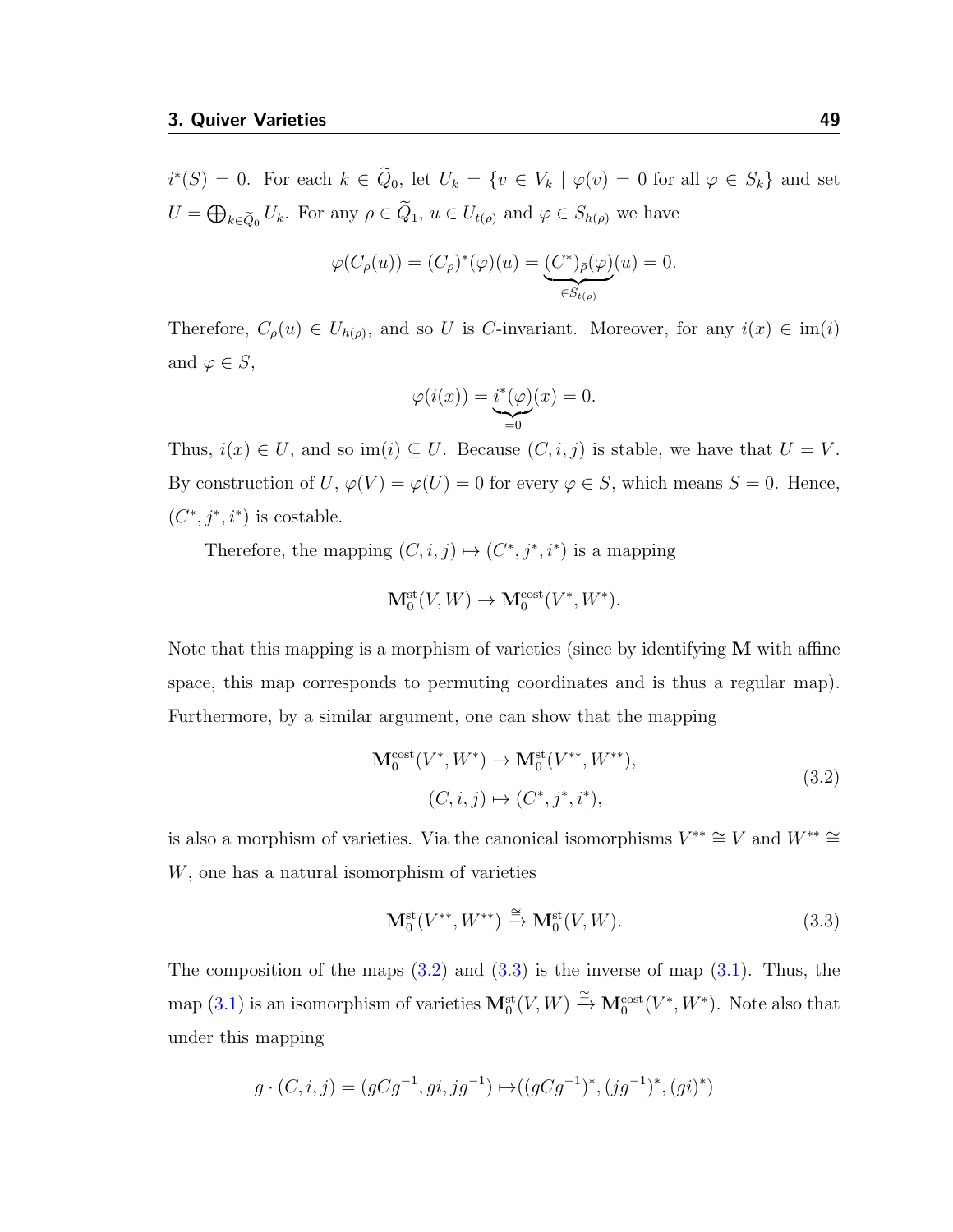$$
= ((g^*)^{-1}C^*g^*, (g^*)^{-1}j^*, i^*g^*)
$$
  
= 
$$
(g^*)^{-1} \cdot (C^*, j^*, i^*)
$$

for all  $g \in G_V$  and  $(C, i, j) \in M_0^{\text{st}}(V, W)$ . Hence, we have a commutative diagram

$$
G_V \times \mathbf{M}_0^{\mathrm{st}}(V, W) \longrightarrow \mathbf{M}_0^{\mathrm{st}}(V, W)
$$
  
\n
$$
\downarrow \qquad \qquad \downarrow \qquad \qquad \downarrow
$$
  
\n
$$
G_{V^*} \times \mathbf{M}_0^{\mathrm{cost}}(V^*, W^*) \longrightarrow \mathbf{M}_0^{\mathrm{cost}}(V^*, W^*)
$$

where the horizontal arrows represent the group action and the mapping  $G_V \times$  $\mathbf{M}_0^{\text{st}}(V,W) \to G_{V^*} \times \mathbf{M}_0^{\text{cost}}(V^*,W^*)$  is given by  $(g,(C,i,j)) \mapsto ((g^*)^{-1}, (C^*,j^*,i^*)).$ 

<span id="page-54-0"></span>Corollary 3.12. The varieties  $\mathfrak{M}(V, W)$  and  $\mathfrak{M}^*(V^*, W^*)$  are isomorphic (as varieties).

**Proof:** This follows from Lemma [3.11](#page-51-2) and Lemma [2.3.](#page-34-1)

Corollary 3.13. The varietes  $M_0^{\text{st}}$  and  $\mathfrak{M}$  are smooth.

**Proof:** By Corollary [\[21,](#page-116-3) Lemma 3.10, Corollary 3.12], we have that  $M_0^{\text{cost}}$  and  $\mathfrak{M}^*$  are smooth varieties. Thus, by Lemma [3.11](#page-51-2) and Corollary [3.12,](#page-54-0)  $\mathbf{M}_0^{\text{st}}$  and  $\mathfrak{M}$  are П also smooth varieties.

Let  $(C, i, j) \in \mathbf{M}_{0}^{\text{st}}$ . The tangent space of  $\mathbf{M}_{0}^{\text{st}}$  at  $(C, i, j)$  is

$$
\mathcal{T}_{(C,i,j)}(\mathbf{M}_0^{\mathrm{st}}) = \mathcal{T}_{(C,i,j)}(\mu^{-1}(0)) = \ker d\mu,
$$

П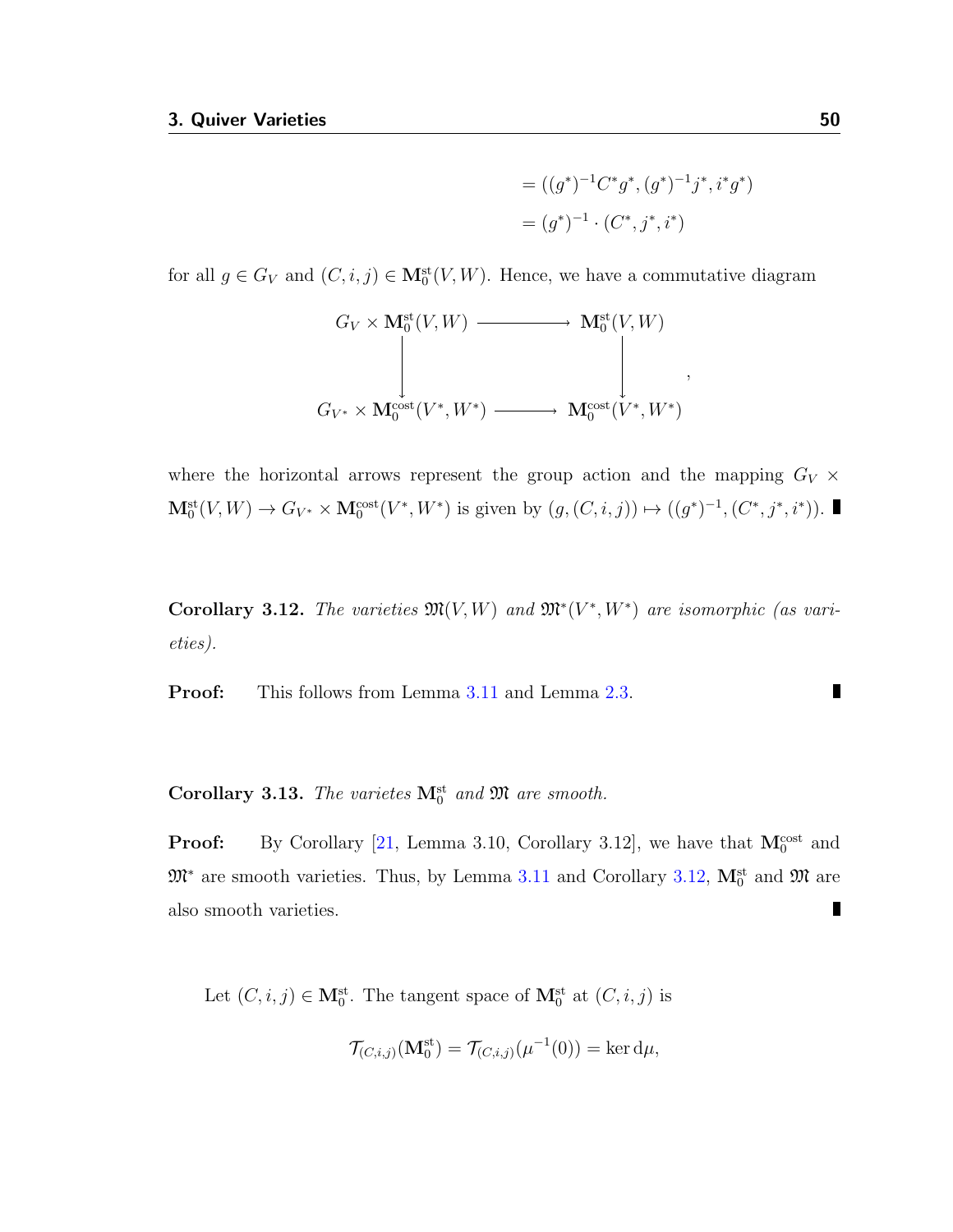and one can easily check that the differential of the moment map  $\mu$  at  $(C, i, j)$  is

$$
d\mu : \mathbf{M} \to L_{V,V},
$$
  

$$
(D, a, b) \mapsto \varepsilon(C)D + \varepsilon(D)C + ib + aj.
$$

By Corollary [2.6,](#page-38-1) the tangent space  $\mathcal{T}_{[C,i,j]}(\mathfrak{M})$  can then be identified with the quotient ker  $d\mu / \text{im } d\sigma^{(C,i,j)}$ . Here,  $\sigma^{(C,i,j)}$ :  $G_V \rightarrow \mathbf{M}_0^{\text{st}}$  is the map given by  $g \mapsto$  $(gCg^{-1}, gi, jg^{-1})$ , and so

$$
d\sigma^{(C,i,j)}: L_{V,V} \to \mathcal{T}_{(C,i,j)}(\mathbf{M}_0^{\text{st}}) = \ker d\mu,
$$
  

$$
X \mapsto (XC - CX, Xi, -jX).
$$

<span id="page-55-1"></span>**Lemma 3.14.** Let  $(C, i, j) \in M_0^{\text{st}}$ . Then

- 1.  $d\sigma^{(C,i,j)}$  is injective and  $d\mu$  (at  $(C,i,j)$ ) is surjective, and
- 2. the tangent space of  $\mathfrak{M}$  at  $[C, i, j]$  may be identified with the middle cohomology of the following complex:

<span id="page-55-0"></span>
$$
L_{V,V} \xrightarrow{\mathrm{d}\sigma^{(C,i,j)}} E_V \oplus L_{W,V} \oplus L_{V,W} \xrightarrow{\mathrm{d}\mu} L_{V,V}. \tag{3.4}
$$

**Proof:** The proof of (1) is completely analogous to  $[15, \text{Lemma } 3.2]$  $[15, \text{Lemma } 3.2]$ . Part (2), as above, simply follows from Corollary [2.6.](#page-38-1)

It is worth noting that, up to isomorphism, the varieties  $\mathbf{M}_0^{\text{st}}(V,W)$  and  $\mathfrak{M}(V,W)$ are parametrized by the graded dimensions of V and W. Indeed, let  $\mathbf{v} = (\mathbf{v}_k)$ ,  $\mathbf{w} =$  $(\mathbf{w}_k) \in \mathbb{N}^{\tilde{Q}_0}$  and, for  $i = 1, 2$ , let  $V^i$ ,  $W^i$  be  $\tilde{Q}_0$ -graded vector spaces such that  $\dim V_k^i = \mathbf{v}_k$  and  $\dim W_k^i = \mathbf{w}_k$  for all  $k \in \tilde{Q}_0$ . Fix  $\tilde{Q}_0$ -graded vector space isomorphisms  $f: V^1 \to V^2$  and  $h: W^1 \to W^2$ . Then we define maps

$$
\mathbf{M}_0^{\mathrm{st}}(V^1, W^1) \to \mathbf{M}_0^{\mathrm{st}}(V^2, W^2),
$$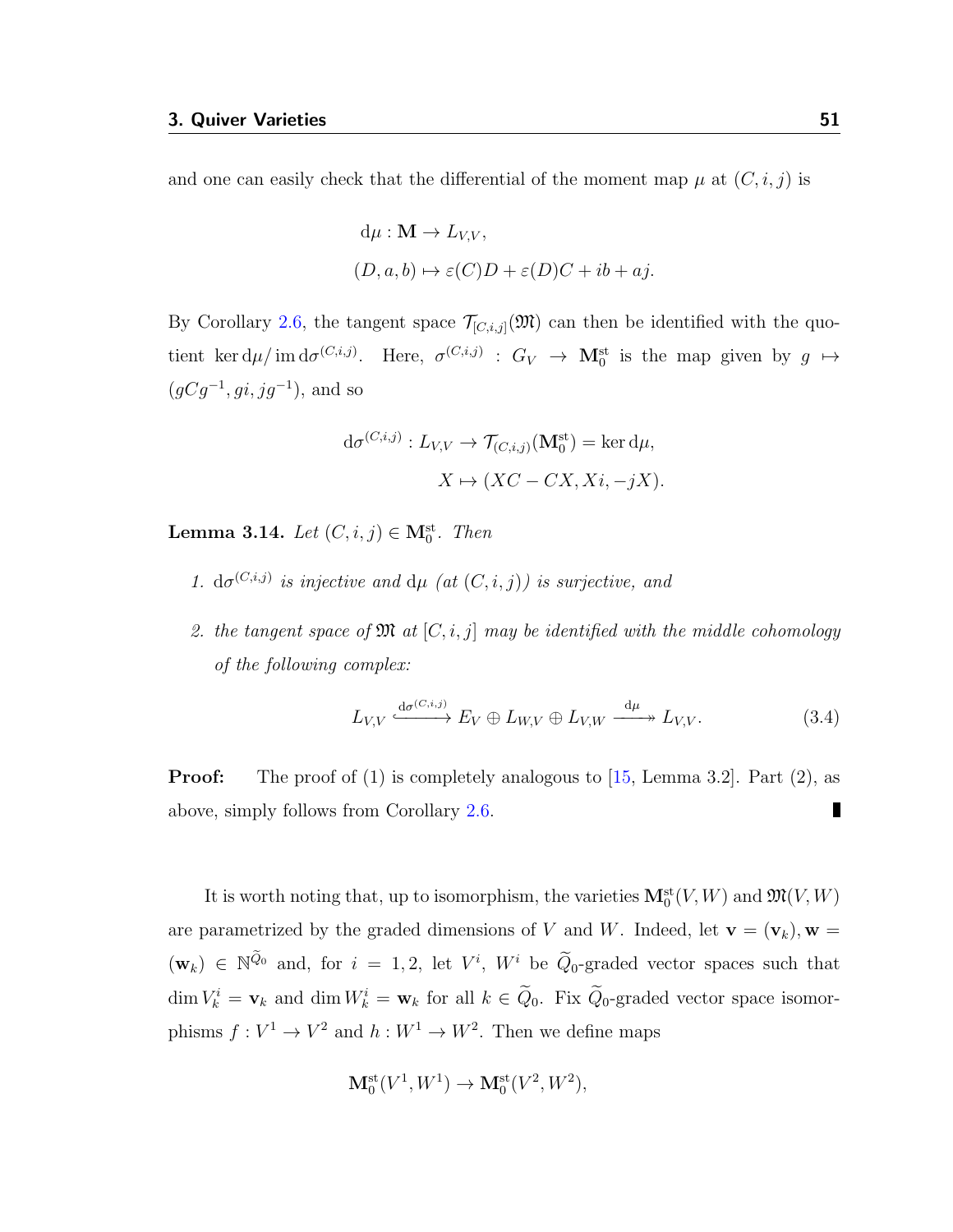$$
(C,i,j)\mapsto (fCf^{-1},fih^{-1},hif^{-1}),
$$

and

$$
G_{V^1} \to G_{V^2},
$$
  

$$
g \mapsto fgf^{-1}.
$$

One can easily check that these maps are isomorphisms of varieties and groups, respectively. Thus,  $\mathbf{M}_0^{\text{st}}(V^1, W^1) \cong \mathbf{M}_0^{\text{st}}(V^2, W^2)$  and, by Lemma [2.3,](#page-34-1)  $\mathfrak{M}(V^1, W^1) \cong$  $\mathfrak{M}(V^2, W^2)$ . Hence, we define one standard representative for each isomorphism class:

$$
\mathbf{M}_0^{\mathrm{st}}(\mathbf{v},\mathbf{w}) := \mathbf{M}_0^{\mathrm{st}}\left(\bigoplus_{k\in \widetilde{Q}_0}\mathbb{C}^{\mathbf{v}_k},\bigoplus_{k\in \widetilde{Q}_0}\mathbb{C}^{\mathbf{w}_k}\right),
$$

and

$$
\mathfrak{M}(\mathbf{v},\mathbf{w}) := \mathfrak{M}\left(\bigoplus_{k\in \widetilde{Q}_0}\mathbb{C}^{\mathbf{v}_k},\bigoplus_{k\in \widetilde{Q}_0}\mathbb{C}^{\mathbf{w}_k}\right) = \mathbf{M}_0^{\mathrm{st}}(\mathbf{v},\mathbf{w})/G_{\mathbf{v}},
$$

where  $G_{\mathbf{v}} = \prod_{k \in \tilde{Q}_0} GL_{\mathbf{v}_k}(\mathbb{C}).$ 

From now on, we restrict ourselves to the case where Q is a quiver of type  $\widehat{A}_{m-1}$ ,  $m \in \mathbb{N}^+$  (with the case  $m = 1$  corresponding to the quiver consisting of one vertex and one loop). We label the vertices of  $Q$  by  $\{0, 1, \ldots, m-1\}$ , and hence we can identify  $Q_0 = \widetilde{Q}_0$  with  $\mathbb{Z}_m$ . In this case, we have that  $\widetilde{Q}$  is the quiver:



We denote by  $\mathbf{M}(m; \mathbf{v}, \mathbf{w})$  (resp.  $\mathfrak{M}(m; \mathbf{v}, \mathbf{w})$ ) the variety  $\mathbf{M}(\mathbf{v}, \mathbf{w})$  (resp.  $\mathfrak{M}(\mathbf{v}, \mathbf{w})$ ) corresponding to a quiver of type  $\widehat{A}_{m-1}$  (recall that these varieties do not depend on the orientation of Q, thus  $\mathbf{M}(m; \mathbf{v}, \mathbf{w})$  and  $\mathfrak{M}(m; \mathbf{v}, \mathbf{w})$  are well-defined). Of particular interest to us will be the case  $m = 1$ , for which we introduce the special notation:

$$
M(s, n) := \mathbf{M}(1; (n), (s)), \quad \mathcal{M}(s, n) := \mathfrak{M}(1; (n), (s)).
$$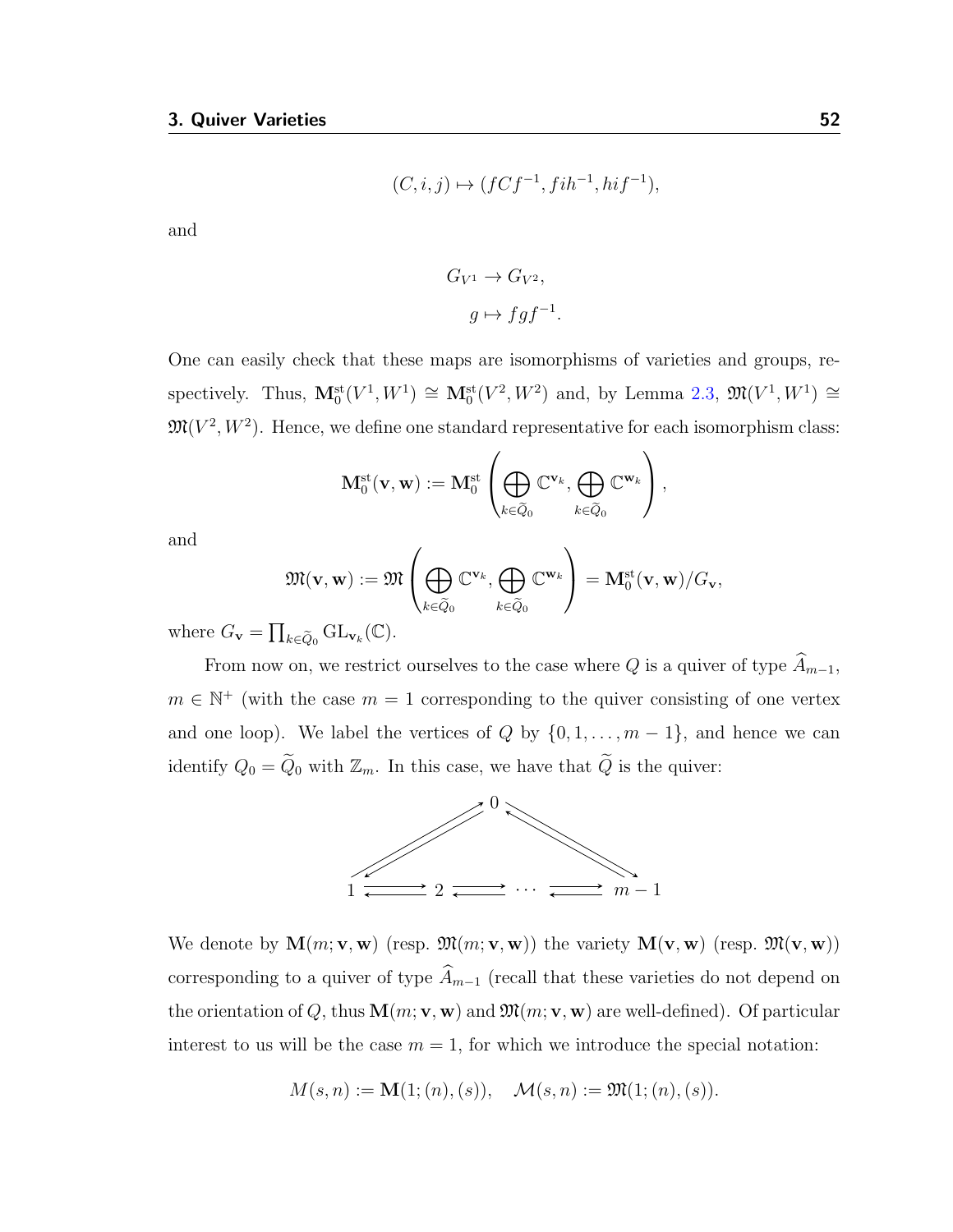Note that in this case

$$
M(s,n) = \text{Hom}(\mathbb{C}^n, \mathbb{C}^n) \oplus \text{Hom}(\mathbb{C}^n, \mathbb{C}^n) \oplus \text{Hom}(\mathbb{C}^s, \mathbb{C}^n) \oplus \text{Hom}(\mathbb{C}^n, \mathbb{C}^s),
$$

and so we will denote elements of  $M(s, n)$  by  $(A, B, i, j)$  and the elements of  $\mathcal{M}(s, n)$ by  $[A, B, i, j]$ , where, by convention, A represents the linear map associated to the loop in  $Q_1$  and B the linear map associated to the loop in  $\overline{Q}_1$ . The moment map  $\mu$ then simplifies to

$$
\mu(A, B, i, j) = [A, B] + ij.
$$

Thus, by [\[22,](#page-116-4) Theorem 2.1],  $\mathcal{M}(s, n)$  is isomorphic to the moduli space of framed torsion-free sheaves on  $\mathbb{P}^2$  with rank s and second Chern class  $c_2 = n$ .

Fix an  $(s + 1)$ -dimensional torus

$$
T = (\mathbb{C}^*)^s \times \mathbb{C}^*,
$$

and denote elements of T by  $(e, t)$ , where  $e = (e_1, \ldots, e_s) \in (\mathbb{C}^*)^s$  and  $t \in \mathbb{C}^*$ . We have a natural action of  $(\mathbb{C}^*)^s$  on  $\mathbb{C}^s$  given by

$$
e\cdot (w_1,\ldots,w_s)=(e_1w_1,\ldots,e_sw_s),
$$

for all  $e \in (\mathbb{C}^*)^s$  and  $(w_1, \ldots, w_s) \in \mathbb{C}^s$ . For each  $\mathbf{c} \in \mathbb{Z}^s$ , we have an action of T on  $M(s, n)$  given by

$$
(e, t) \cdot (A, B, i, j) = (tA, t^{-1}B, ie^{-1}t^{-c}, et^c j),
$$

where

$$
t^{\mathbf{c}} := (t^{\mathbf{c}_1}, \dots, t^{\mathbf{c}_s}).
$$

The torus action preserves the space  $M_0^{\text{st}}(s,n)$  and commutes with the action of  $GL_n(\mathbb{C})$ , thus we have a well-defined action on  $\mathcal{M}(s,n)$ :

<span id="page-57-0"></span>
$$
(e,t) \cdot [A,B,i,j] = [tA, t^{-1}B, ie^{-1}t^{-c}, et^{c}j]. \tag{3.5}
$$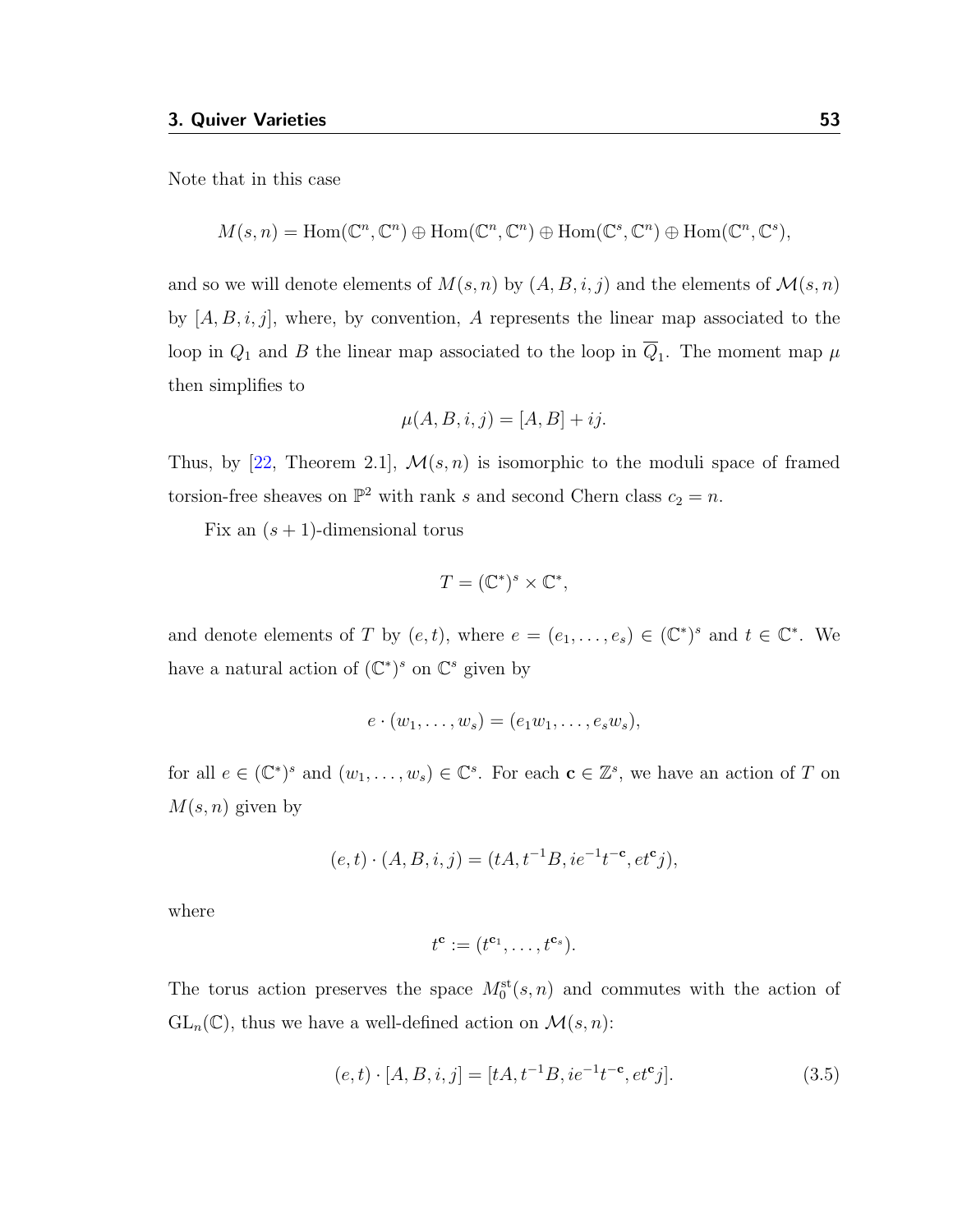Let  $\mathcal{M}_c(s, n)$  denote the moduli space  $\mathcal{M}(s, n)$  with the torus action given by Equation [\(3.5\)](#page-57-0).

We restrict our focus for now to the case  $s = 1$ . It is known that  $(A, B, i, j) \in$  $M_0^{\text{st}}(1,n) \implies j=0$  (see [\[22,](#page-116-4) Proposition 2.7]), thus we will simply write  $(A, B, i)$ for an element  $(A, B, i, 0) \in M_0^{\text{st}}(1, n)$ . Let  $\omega := e^{2\pi\sqrt{-1}/m}$ . The finite cyclic group of order m acts on  $\mathcal{M}_c(1,n)$  via the embedding

$$
\mathbb{Z}_m \hookrightarrow T,
$$
  
\n
$$
k \mapsto (1, \omega^k).
$$
\n(3.6)

That is

$$
k \cdot [A, B, i] = [\omega^k A, \omega^{-k} B, \omega^{-k} i],
$$

for all  $k \in \mathbb{Z}_m$  and  $[A, B, i] \in \mathcal{M}_c(1,n)$ . Recall that the fixed point set  $\mathcal{M}_c(1,n)^{\mathbb{Z}_m}$  is a closed subvariety of  $\mathcal{M}_c(1,n)$  (see the discussion preceding Lemma [2.9\)](#page-42-0). The goal for the remainder of this chapter will be to describe  $\mathcal{M}_c(1,n)^{\mathbb{Z}_m}$  in terms of quiver varieties of type  $\widehat{A}_{m-1}$ .

<span id="page-58-1"></span>Remark 3.15. Let

$$
F_c(n) := \left\{ (A, B, i) \in M_0^{\text{st}}(1, n) \mid [A, B, i] \in \mathcal{M}_c(1, n)^{\mathbb{Z}_m} \right\},\
$$

i.e. we let  $F_c(n)$  be the preimage of  $\mathcal{M}_c(1,n)^{\mathbb{Z}_m}$  under the projection  $M_0^{\text{st}}(1,n) \to$  $\mathcal{M}_c(1,n)$ . Thus,  $F_c(n)$  is a closed subvariety of  $M_0^{\text{st}}(1,n)$ . We have that  $(A, B, i) \in$  $F_c(n)$  if and only if there exists a  $g \in GL_n(\mathbb{C})$  such that

<span id="page-58-0"></span>
$$
\omega A = g^{-1} A g,
$$
  
\n
$$
\omega^{-1} B = g^{-1} B g,
$$
\n
$$
\omega^{-c} i = g^{-1} i.
$$
\n(3.7)

Note that since  $GL_n(\mathbb{C})$  acts freely on  $M_0^{\text{st}}$ , such a g, if it exists, is unique. Assume that  $(A, B, i) \in F_c(n)$ . By Remark [3.3,](#page-48-0) every  $v \in V$  may be written as a finite sum

$$
v = \sum_{p,q} \lambda_{pq} A^p B^q i,
$$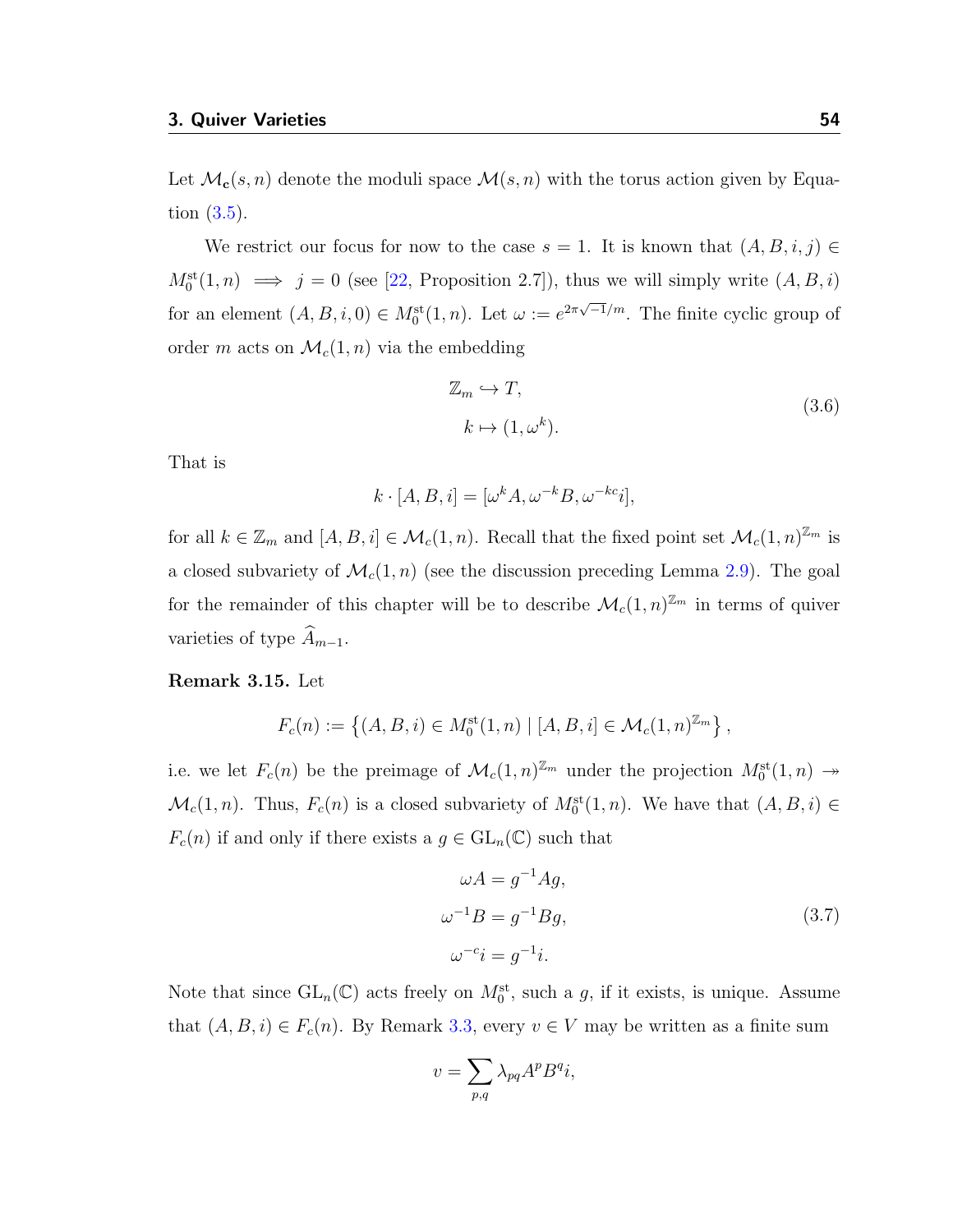where  $\lambda_{pq} \in \mathbb{C}$  (note that A and B commute since the moment map implies that  $[A, B] = 0$  and we identify the map  $i : \mathbb{C} \to \mathbb{C}^n$  with  $i(1)$ . For any p and q,

$$
g(\lambda_{pq}A^p B^q i) = \omega^{-p} \lambda_{pq} A^p g B^q i = \omega^{q-p} \lambda_{pq} A^p B^q g i = \omega^{q-p+c} \lambda_{pq} A^p B^q i.
$$

Thus, we have a weight space decomposition

$$
\mathbb{C}^n = \bigoplus_{k \in \mathbb{Z}_m} V_k(A, B, i), \quad V_k(A, B, i) := \{ v \in \mathbb{C}^n \mid gv = \omega^k v \}.
$$

Note that by the above calculation, it is easily seen that

$$
V_k(A, B, i) = \text{span}\{A^p B^q i \mid (q - p) \equiv (k - c) \mod m\}.
$$
 (3.8)

We observe that  $i \in V_{\bar{c}}$  (where  $\bar{c}$  is the equivalency class of c in  $\mathbb{Z}_m$ ) and the restrictions of  $A$  and  $B$  to  $V_k$  yield maps

$$
A|_{V_k(A,B,i)}: V_k(A,B,i) \to V_{k-1}(A,B,i)
$$
 and  $B|_{V_k(A,B,i)}: V_k(A,B,i) \to V_{k+1}(A,B,i)$ .

Conversely, suppose we have a weight space decomposition  $\mathbb{C}^n = \bigoplus_{k \in \mathbb{Z}_m} V_k$  such that  $A|_{V_k}: V_k \to V_{k-1}$  and  $B|_{V_k}: V_k \to V_{k+1}$  and  $i \in V_{\bar{c}}$ . Set

$$
g = \prod_{k \in \mathbb{Z}_m} \omega^k \operatorname{id}_{V_k}.
$$

Then  $g^{-1}Ag = \omega A$ ,  $g^{-1}Bg = \omega^{-1}B$  and  $g^{-1}i = \omega^{-c}i$ , and so  $(A, B, i) \in F_c(n)$ . Moreover,  $V_k(A, B, i) = V_k$  for each  $k \in \mathbb{Z}_m$ .

<span id="page-59-0"></span>**Lemma 3.16.** Let  $(A, B, i) \in F_c(n)$  and  $h \in GL_n(\mathbb{C})$ . Then

$$
V_k(h \cdot (A, B, i)) = hV_k(A, B, i),
$$

for all  $k \in \mathbb{Z}_m$ .

Proof: Write

$$
(A', B', i') = h \cdot (A, B, i) = (hAh^{-1}, hBh^{-1}, hi).
$$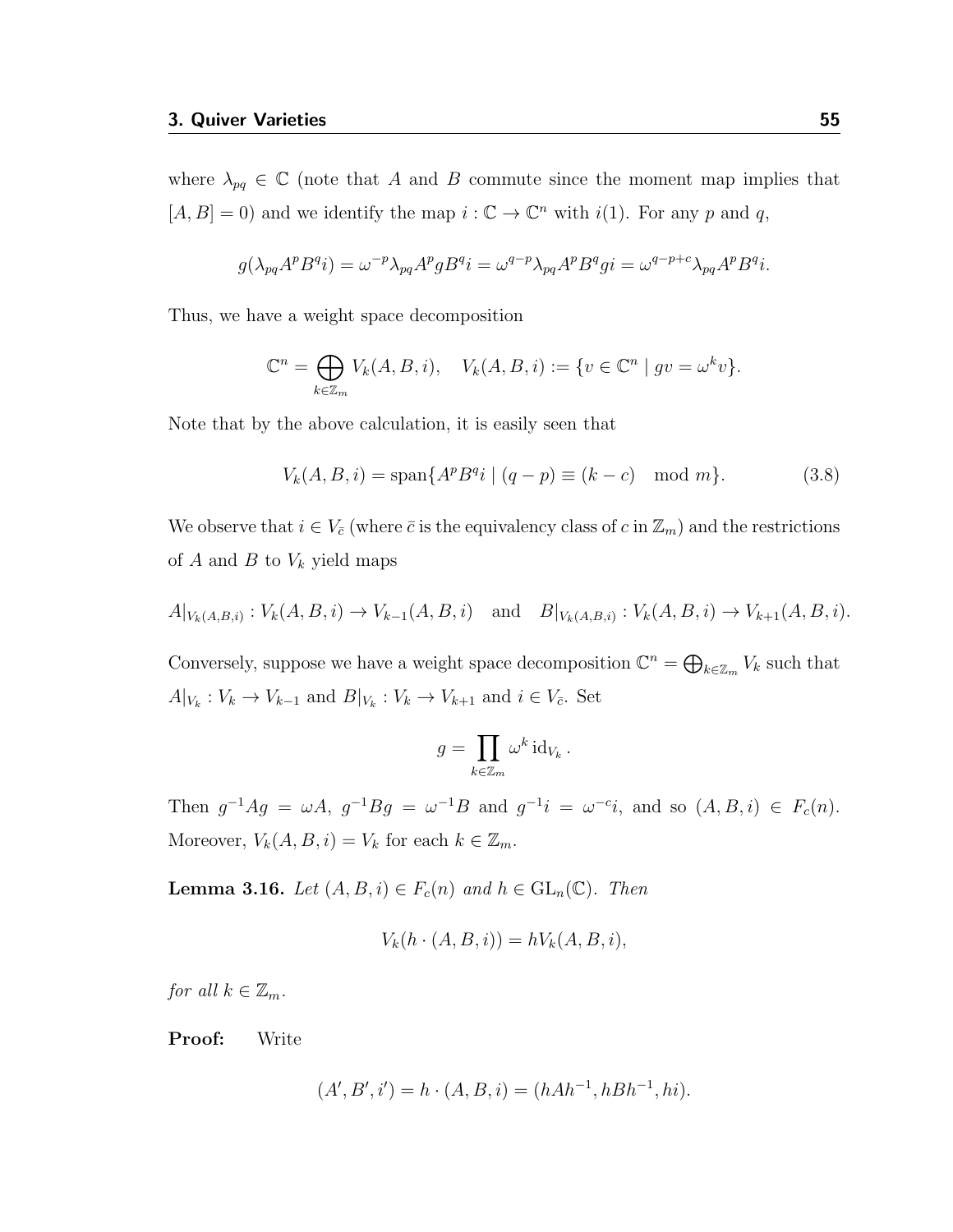Let  $g \in GL_n(\mathbb{C})$  be the (unique) element satisfying [\(3.7\)](#page-58-0) for  $(A, B, i)$ . Let  $g' = hgh^{-1}$ . Then

$$
(g')^{-1}A'g' = (hg^{-1}h^{-1})(hAh^{-1})(hg^{-1}h^{-1}) = h(g^{-1}Ag)h^{-1} = \omega(hAh^{-1}) = \omega A'.
$$

Similarly,  $(g')^{-1}B'g' = \omega^{-1}B'$ . Moreover,

$$
(g')^{-1}i' = (hg^{-1}h^{-1})(hi) = h(g^{-1}i) = \omega^{-c}hi = \omega^{-c}i'.
$$

Hence, g' is the unique element in  $GL_n(\mathbb{C})$  satisfying  $(3.7)$  for  $(A', B', i')$ . Thus,

$$
V_k(A, B, i) = \{ v \in \mathbb{C}^n \mid gv = \omega^k v \}, \text{ and } V_k(A', B', i') = \{ v \in \mathbb{C}^n \mid g'v = \omega^k v \}.
$$

For each  $v \in V_k(A, B, i)$ ,

$$
g'(hv) = (hgh^{-1})(hv) = h(gv) = \omega^k(hv),
$$

and so  $hv \in V_k(A', B', i')$ . Thus, h is a linear map  $V_k(A, B, i) \to V_k(A', B', i')$ . Since h is invertible,  $V_k(A', B', i') = hV_k(A, B, i)$ .

**Lemma 3.17.** 1. The variety  $\mathcal{M}_c(1,n)^{\mathbb{Z}_m}$  is smooth.

2. The tangent space of  $\mathcal{M}_c(1,n)^{\mathbb{Z}_m}$  at  $[A, B, i]$  may be identified with the middle cohomology of the following complex:

<span id="page-60-0"></span>
$$
L \xrightarrow{\mathrm{d}\sigma^{(A,B,i)}} E^- \oplus E^+ \oplus \mathrm{Hom}(\mathbb{C}, V_{\bar{c}}) \oplus \mathrm{Hom}(V_{\bar{c}}, \mathbb{C}) \xrightarrow{\mathrm{d}\mu} L, \tag{3.9}
$$

where  $L = \bigoplus_{k \in \mathbb{Z}_m} \text{Hom}(V_k, V_k)$  and  $E^{\pm} = \bigoplus_{k \in \mathbb{Z}_m} \text{Hom}(V_k, V_{k\pm 1})$ .

**Proof:** For Part  $(1)$ , note that  $\mathbb{Z}_m$  is a compact Lie group, and thus, the category of finite-dimensional linear representations of  $\mathbb{Z}_m$  is semisimple. Therefore, by [\[9,](#page-115-2) Proposition 1.3,  $\mathcal{M}_c(1,n)^{\mathbb{Z}_m}$  is smooth. For Part (2), we first note that the tangent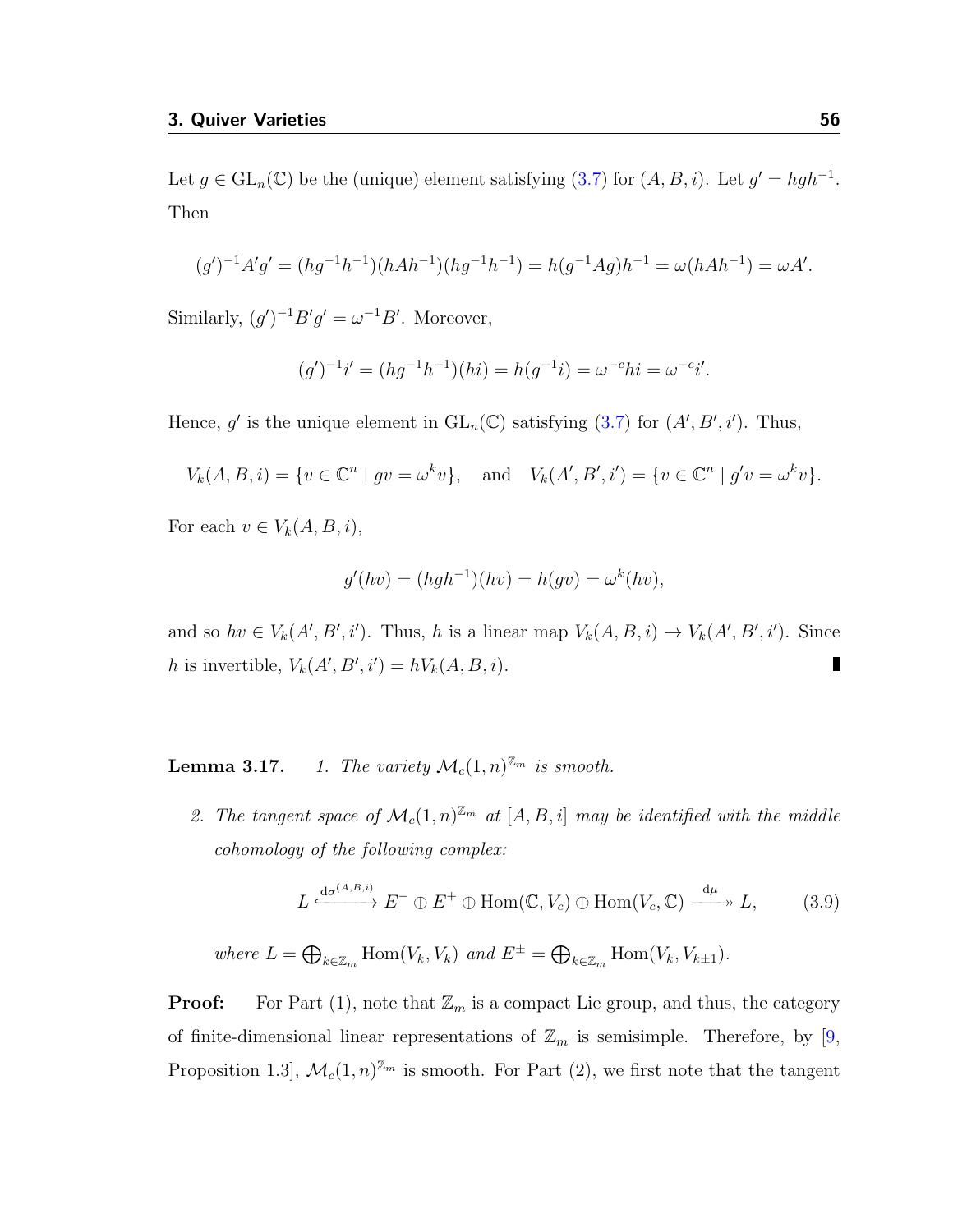space of  $\mathcal{M}_c(1,n)$  is obtained by setting  $V = \mathbb{C}^n$  and  $W = \mathbb{C}$  in Complex [\(3.4\)](#page-55-0), i.e. the tangent space of  $\mathcal{M}_c(1,n)$  is the middle cohomology of

<span id="page-61-0"></span>
$$
\text{Hom}(\mathbb{C}^n, \mathbb{C}^n) \xrightarrow{\text{d}\sigma^{(A,B,i)}} \text{Hom}(\mathbb{C}^n, \mathbb{C}^n) \oplus \text{Hom}(\mathbb{C}^n, \mathbb{C}^n) \xrightarrow{\text{d}\mu} \text{Hom}(\mathbb{C}^n, \mathbb{C}^n). \tag{3.10}
$$
\n
$$
\text{Hom}(\mathbb{C}, \mathbb{C}^n) \oplus \text{Hom}(\mathbb{C}^n, \mathbb{C})
$$

Therefore, by Lemma [2.9,](#page-42-0) the tangent space of  $\mathcal{M}_c(1,n)^{\mathbb{Z}_m} \cong (\ker d\mu / \operatorname{im} d\sigma^{(A,B,i)})^{\mathbb{Z}_m}$ . Let  $\mathbb{Z}_m$  act on  $\mathbb{C}^n$  by

$$
\omega \cdot v = gv,
$$

for all  $v \in V$ , where g is the element in  $GL_n(\mathbb{C})$  satisfying properties  $(3.7)$  for  $(A, B, i)$ . Likewise, let  $\mathbb{Z}_m$  act on  $\mathbb C$  by

$$
\omega \cdot u = \omega^c u,
$$

for all  $u \in \mathbb{C}$ . Then  $\text{Hom}(\mathbb{C}^n, \mathbb{C}^n)$ ,  $\text{Hom}(\mathbb{C}, \mathbb{C}^n)$  and  $\text{Hom}(\mathbb{C}^n, \mathbb{C})$  naturally become  $\mathbb{Z}_m$ -modules. In order for  $d\sigma^{(A,B,i)}$  and  $d\mu$  to be  $\mathbb{Z}_m$ -module maps, we introduce the one-dimensional modules  $\omega$  and  $\omega^{-1}$ , (on which  $\omega$  acts by multiplication by  $\omega$  and  $\omega^{-1}$ , respectively), and modify Complex [\(3.10\)](#page-61-0) to

$$
\text{Hom}(\mathbb{C}^n, \mathbb{C}^n) \xrightarrow{\text{d}\sigma^{(A,B,i)}} \mathbb{G} \longrightarrow \text{Hom}(\mathbb{C}^n, \mathbb{C}^n) \oplus \mathbb{G} \longrightarrow \text{Hom}(\mathbb{C}^n, \mathbb{C}^n) \longrightarrow \text{Hom}(\mathbb{C}^n, \mathbb{C}^n),
$$
  

$$
\text{Hom}(\mathbb{C}, \mathbb{C}^n) \oplus \text{Hom}(\mathbb{C}^n, \mathbb{C})
$$

where we use juxtaposition to indicate the tensor product. One checks that the action of  $\mathbb{Z}_m$  on ker  $d\mu$  im  $d\sigma^{(A,B,i)}$  induced by the action on  $\mathbb{C}^n$  and  $\mathbb{C}$  matches the action described in Remark [2.8.](#page-41-0) Thus, by Lemma [2.10,](#page-43-0)  $(\ker d\mu / \mathrm{im} d\sigma^{(A,B,i)})^{\mathbb{Z}_m} \cong$  $\ker \mathrm{d}\mu_{\mathbb{Z}_m}/\operatorname{im} \mathrm{d}\sigma_{\mathbb{Z}_m}^{(A,B,i)}$ , where  $\mathrm{d}\mu_{\mathbb{Z}_m}$  and  $\mathrm{d}\sigma_{\mathbb{Z}_m}^{(A,B,i)}$  are the restrictions of  $\mathrm{d}\mu$  and  $\mathrm{d}\sigma^{(A,B,i)}$ to the fixed points of their respective domains. Now,  $f \in \text{Hom}(\mathbb{C}^n, \mathbb{C}^n)^{\mathbb{Z}_m}$  if and only if  $f = gfg^{-1}$ , which occurs if and only if  $f|_{V_k}: V_k \to V_k$ . Therefore,

$$
\mathrm{Hom}(\mathbb{C}^n, \mathbb{C}^n)^{\mathbb{Z}_m} \cong \bigoplus_{k \in \mathbb{Z}_m} \mathrm{Hom}(V_k, V_k).
$$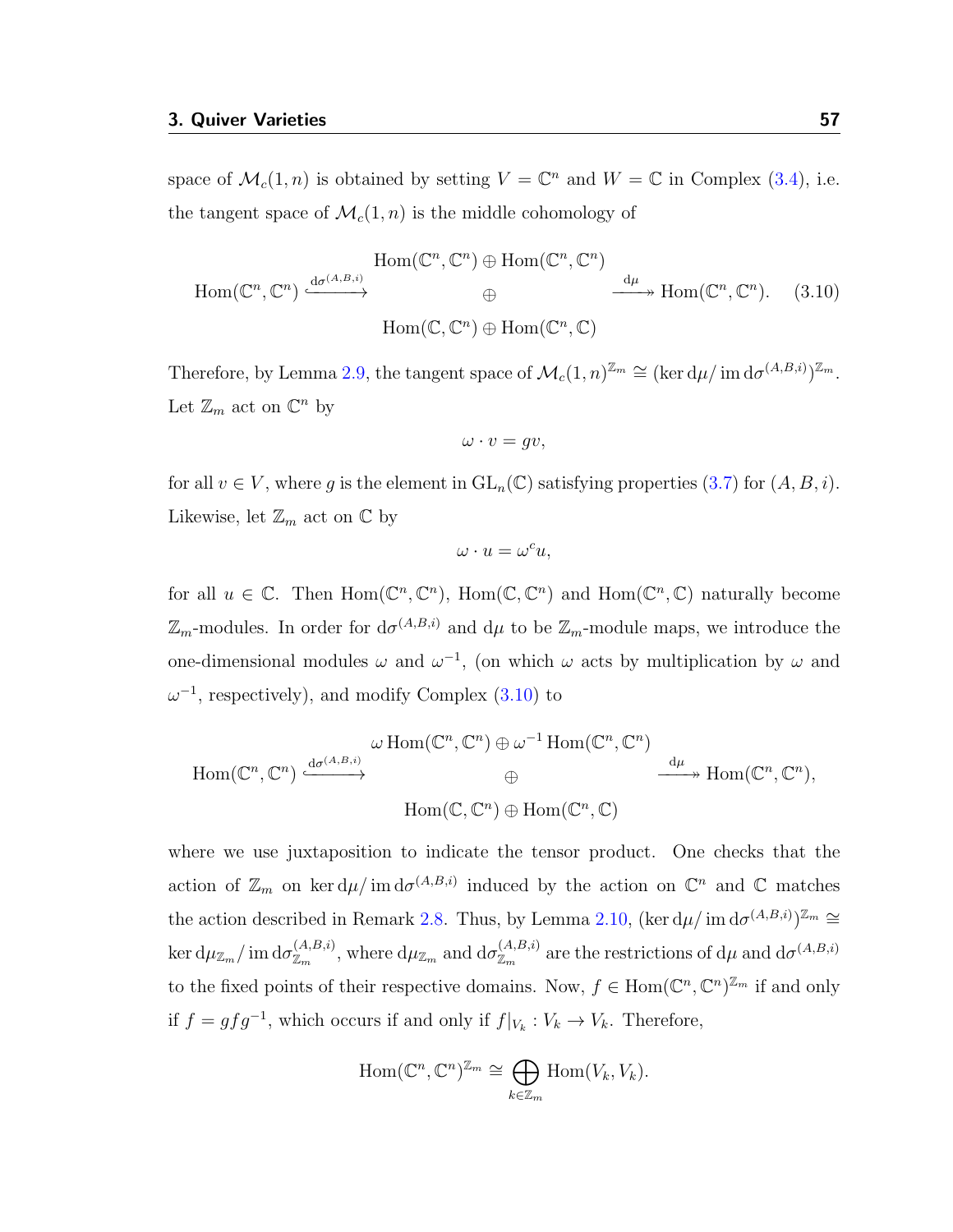Similarly, one can show that

$$
(\omega^{\pm 1} \operatorname{Hom}(\mathbb{C}^n, \mathbb{C}^n))^{\mathbb{Z}_m} \cong \bigoplus_{k \in \mathbb{Z}_m} \operatorname{Hom}(V_k, V_{k+1}), \quad \operatorname{Hom}(\mathbb{C}, \mathbb{C}^n)^{\mathbb{Z}_m} \cong \operatorname{Hom}(\mathbb{C}, V_{\bar{c}}),
$$
  
and 
$$
\operatorname{Hom}(\mathbb{C}^n, \mathbb{C})^{\mathbb{Z}_m} \cong \operatorname{Hom}(V_{\bar{c}}, \mathbb{C}),
$$

which completes the proof.

Let  $(C, i, j) \in \mathbf{M}(m; \mathbf{v}, \mathbf{1}_{\bar{c}})$ . We identify  $\bigoplus_{k \in \mathbb{Z}_m} \mathbb{C}^{\mathbf{v}_k}$  with  $\mathbb{C}^{|\mathbf{v}|}$  by identifying  $\mathbf{1}_{\ell}^k$ with  $\mathbf{1}_{\mathbf{v}_0+\cdots+\mathbf{v}_{k-1}+\ell}$ , where  $\{\mathbf{1}_\ell^k\}_{\ell=1}^{\mathbf{v}_k}$  and  $\{\mathbf{1}_\ell\}_{\ell=1}^{|\mathbf{v}|}$  denote the standard bases of  $\mathbb{C}^{\mathbf{v}_k}$  and  $\mathbb{C}^{|\mathbf{v}|}$ , respectively. Let  $A_C, B_C \in \text{Hom}(\mathbb{C}^{|\mathbf{v}|}, \mathbb{C}^{|\mathbf{v}|})$  be the maps determined by

<span id="page-62-1"></span>
$$
(A_C)|_{\mathbb{C}^{\mathbf{v}_k}} = \varepsilon(\rho)C_{\rho} \quad \text{and} \quad (B_C)|_{\mathbb{C}^{\mathbf{v}_k}} = C_{\tau}, \tag{3.11}
$$

for each  $k \in \mathbb{Z}_m$ ,  $\rho : k \to k-1$  in  $\tilde{Q}_1$  and  $\tau : k \to k+1$  in  $\tilde{Q}_1$  (note that in the  $m=2$ case, we simply make a choice as to which arrow of  $Q_1$  corresponds to  $k \to k+1$  and which one corresponds to  $k \to k - 1$ ). We thus have a mapping

$$
\mathbf{M}(m; \mathbf{v}, \mathbf{1}_{\bar{c}}) \to M(1, |\mathbf{v}|),
$$
  
(C, i, j) \mapsto (A\_C, B\_C, i, j). (3.12)

Suppose that  $\mu(C, i, j) = 0$ . For every vertex  $k \in \tilde{Q}_0$ , we have four arrows incident to  $k$  as in the following diagram.

<span id="page-62-2"></span>
$$
k - 1 \xrightarrow{\bar{\alpha}} k \xrightarrow{\bar{\beta}} k + 1 \tag{3.13}
$$

Thus, the Hom $(\mathbb{C}^{\mathbf{v}_k}, \mathbb{C}^{\mathbf{v}_k})$  component of  $\varepsilon(C)C$  is

$$
(\varepsilon(C)C)_k = \varepsilon(\bar{\alpha})C_{\bar{\alpha}}C_{\alpha} + \varepsilon(\beta)C_{\beta}C_{\bar{\beta}} = -C_{\bar{\alpha}}(\varepsilon(\alpha)C_{\alpha}) + (\varepsilon(\beta)C_{\beta})C_{\bar{\beta}} = [A_C, B_C]|_{\mathbb{C}^{\mathbf{v}_k}}.
$$

Hence,  $\varepsilon(C)C = [A_C, B_C]$ . Therefore,

$$
[A_C, B_C] + ij = \varepsilon(C)C + ij = \mu(C, i, j) = 0.
$$

<span id="page-62-0"></span>П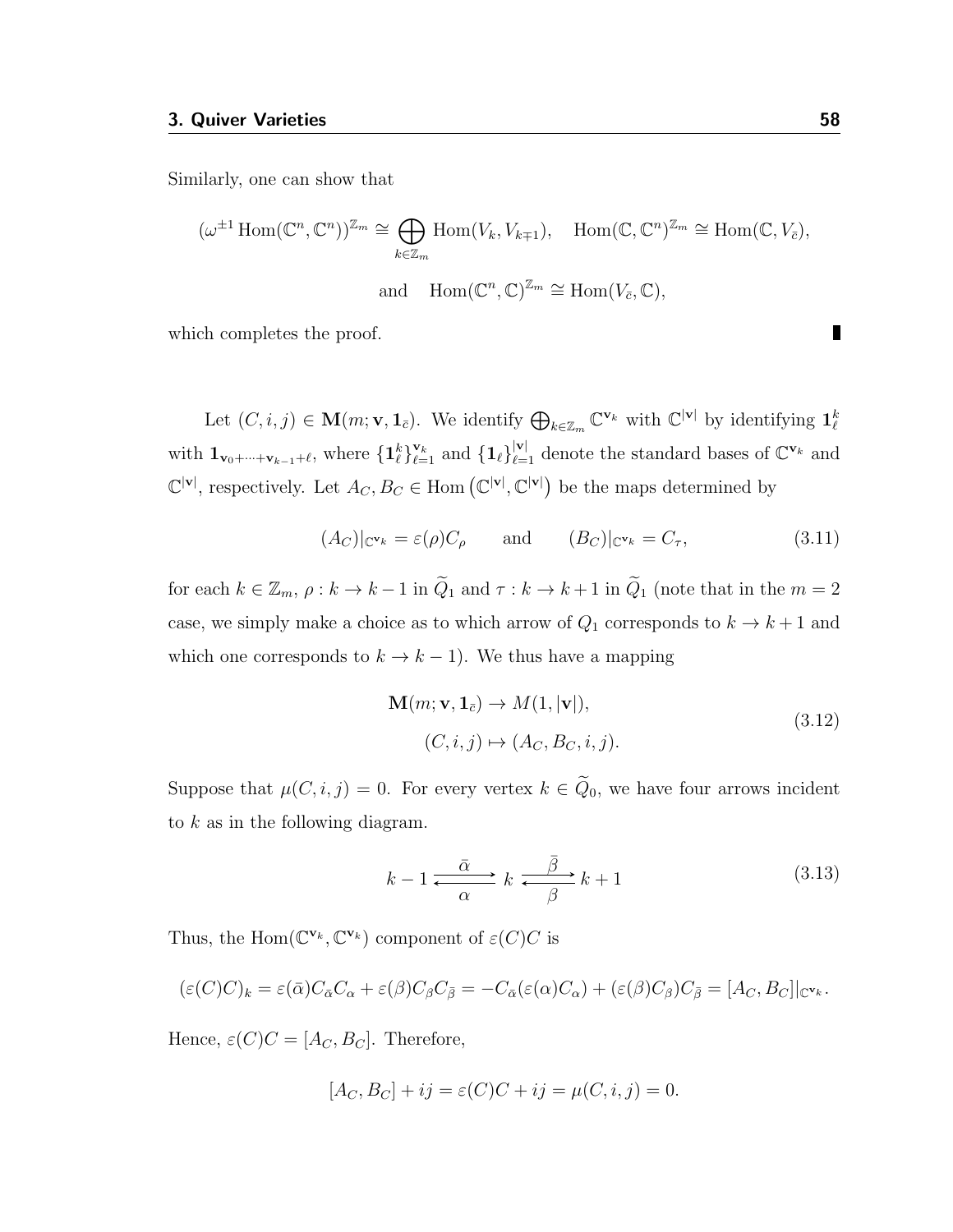Now, suppose  $(C, i, j)$  is stable. Furthermore, suppose S is a subspace of  $\mathbb{C}^{|\mathbf{v}|}$  such that  $A_C(S) \subseteq S$ ,  $B_C(S) \subseteq S$  and  $\text{im}(i) \subseteq S$ . For each  $k \in \mathbb{Z}_m$ , let  $S_k$  be the vector space spanned by elements of the form:

$$
D_{\ell_1}D_{\ell_2}\cdots D_{\ell_p}i(1),
$$

where each  $\ell_i \in \{1, 2\}, p \in \mathbb{N}, D_1 = A_C, D_2 = B_C$  and

$$
\#\{\ell_i \mid \ell_i = 2\} - \#\{\ell_i \mid \ell_i = 1\} \equiv k - c \mod m.
$$

Then  $S = \bigoplus_{k \in \mathbb{Z}_m} S_k$  and, by construction, S is thus a C-invariant subspace of  $\mathbb{C}^{|\mathbf{v}|}$ . Since  $(C, i, j)$  is stable,  $S = \mathbb{C}^{|\mathbf{v}|}$ . Therefore,  $(A_C, B_C, i, j)$  is stable. In particular, this means that if  $(C, i, j) \in M_0^{\text{st}}(m; v, \mathbf{1}_{\bar{c}})$ , then  $(A_C, B_C, i, j) \in M_0^{\text{st}}(1, |\mathbf{v}|)$ . In particular, by [\[22,](#page-116-4) Proposition 2.7], this implies  $j = 0$ . Since this fact turns out to be rather important, we highlight it with the following lemma.

<span id="page-63-0"></span>**Lemma 3.18.** If  $(C, i, j) \in M_0^{st}(m; v, w)$  with  $|w| = 1$ , then  $j = 0$ .

By the discussion above, the mapping  $(3.12)$  maps  $\mathbf{M}_0^{\text{st}} \to M_0^{\text{st}}$ . Thus, by Equation [\(3.11\)](#page-62-1), Lemma [3.18](#page-63-0) and Remark [3.15,](#page-58-1) we may define a morphism of varieties

$$
\varphi_{\mathbf{v}} : \mathbf{M}_0^{\mathrm{st}}(m; \mathbf{v}, \mathbf{1}_{\bar{c}}) \to F_c(|\mathbf{v}|),
$$
  

$$
(C, i, 0) \mapsto (A_C, B_C, i).
$$

<span id="page-63-1"></span>**Lemma 3.19.** The map  $\varphi_{\mathbf{v}}$  induces a morphism of varieties

$$
\overline{\varphi}_{\mathbf{v}} : \mathfrak{M}(m; \mathbf{v}, \mathbf{1}_{\overline{c}}) \to \mathcal{M}_c(1, |\mathbf{v}|)^{\mathbb{Z}_m},
$$
  

$$
[C, i, 0] \mapsto [A_C, B_C, i].
$$

In particular, one has a morphism of varieties  $\overline{\varphi} : \coprod_{|\mathbf{v}|=n} \mathfrak{M}(m; \mathbf{v}, \mathbf{1}_{\overline{c}}) \to \mathcal{M}_c(1,n)^{\mathbb{Z}_m}$ , given by  $\overline{\varphi} = \coprod_{|\mathbf{v}| = n} \overline{\varphi}_{\mathbf{v}}$ .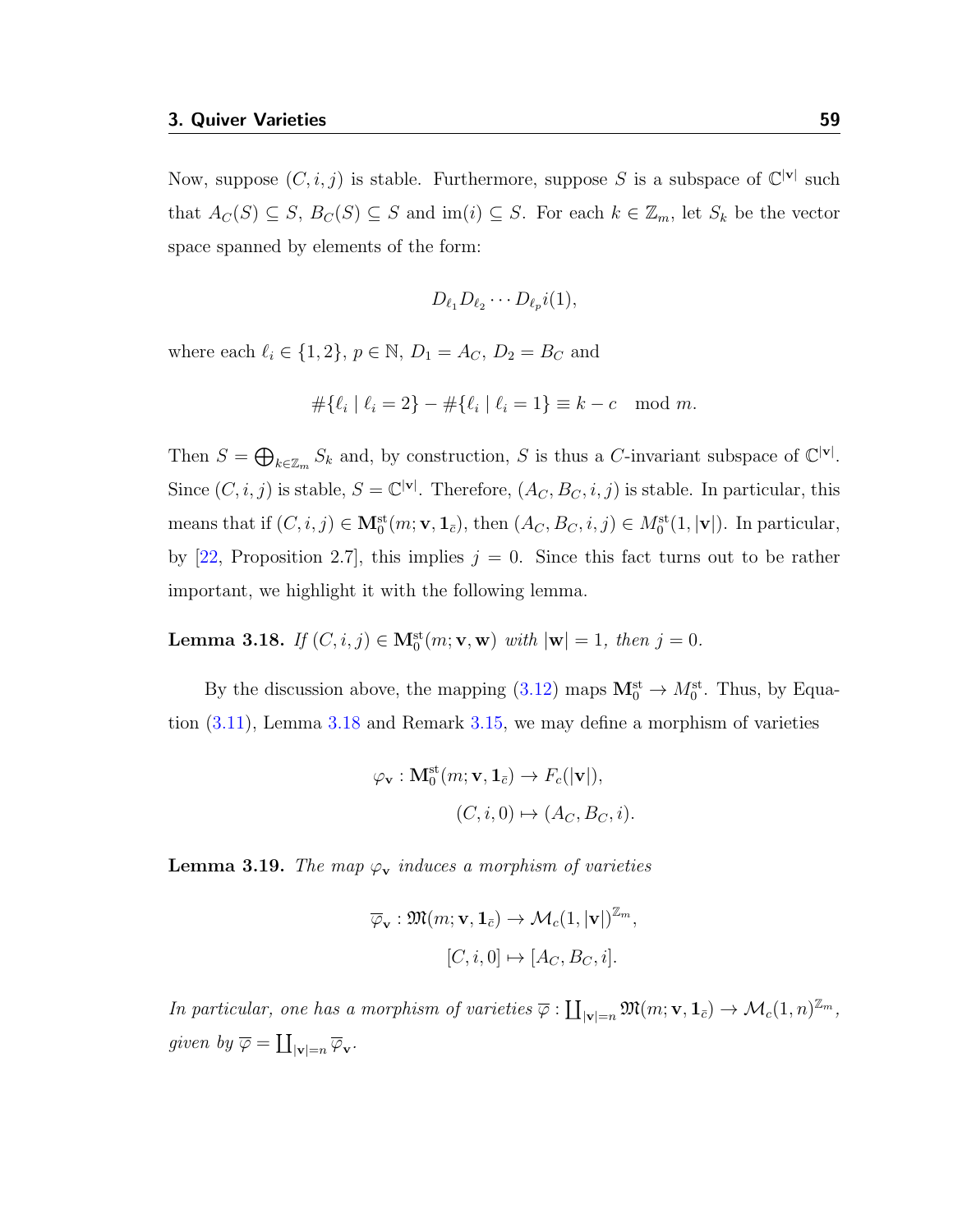**Proof:** Let  $\psi : G_{\mathbf{v}} \to GL_{|\mathbf{v}|}(\mathbb{C})$  be the group homomorphism induced by our identification of  $\bigoplus_{k\in\mathbb{Z}_m}\mathbb{C}^{\mathbf{v}_k}$  with  $\mathbb{C}^{|\mathbf{v}|}$ , i.e. partitioning  $\mathrm{GL}_{|\mathbf{v}|}(\mathbb{C})$  into  $m^2$  blocks of size  $\mathbf{v}_i \times \mathbf{v}_j$ ,  $i, j = 0, 1, \ldots, m-1$ , we embed  $\mathrm{GL}_{\mathbf{v}_k}(\mathbb{C})$  into the  $(k, k)$ -th diagonal block of  $GL_{|\mathbf{v}|}(\mathbb{C})$ , for each  $k = 0, 1, ..., m-1$ . One then has the following commutative diagram:

$$
G_{\mathbf{v}} \times \mathbf{M}_0^{\mathrm{st}}(m; \mathbf{v}, \mathbf{1}_{\bar{c}}) \longrightarrow \mathbf{M}_0^{\mathrm{st}}(m; \mathbf{v}, \mathbf{1}_{\bar{c}})
$$
  
\n
$$
\psi \times \varphi \downarrow \qquad \qquad \downarrow \varphi
$$
  
\n
$$
GL_{|\mathbf{v}|}(\mathbb{C}) \times F_c(|\mathbf{v}|) \longrightarrow F_c(|\mathbf{v}|),
$$

where the horizontal arrows represent the group action. The result then follows by Lemma [2.3.](#page-34-1)

<span id="page-64-0"></span>**Theorem 3.20.** The map  $\overline{\varphi}$  from Lemma [3.19](#page-63-1) is an isomorphism. Therefore,

$$
\mathcal{M}_c(1,n)^{\mathbb{Z}_m} \cong \coprod_{|\mathbf{v}|=n} \mathfrak{M}(m; \mathbf{v}, \mathbf{1}_{\bar{c}}),
$$

as varieties.

**Proof:** We first begin by showing that  $\overline{\varphi}$  is bijective. Suppose that  $(C, i, 0) \in$  $\mathbf{M}_0^{\text{st}}(m; \mathbf{v}, \mathbf{1}_{\bar{c}})$  and  $(D, a, 0) \in \mathbf{M}_0^{\text{st}}(m; \mathbf{u}, \mathbf{1}_{\bar{c}})$ , with  $|\mathbf{v}| = |\mathbf{u}| = n$ , are such that

$$
\overline{\varphi}[C, i, 0] = \overline{\varphi}[D, a, 0],
$$

i.e.  $[A_C, B_C, i] = [A_D, B_D, a]$ . Then there exists  $g \in GL_n(\mathbb{C})$  such that  $(A_C, B_C, i)$  $g \cdot (A_D, B_D, a)$ . For each  $k \in \mathbb{Z}_m$ ,

$$
\mathbb{C}^{\mathbf{v}_k} = V_k(A_C, B_C, i) = g(V_k(A_D, B_D, a)) = g(\mathbb{C}^{\mathbf{u}_k}),
$$

where the second equality follows from Lemma [3.16.](#page-59-0) In particular,  $v = u$ . Moreover, since  $g|_{\mathbb{C}^{\mathbf{v}_k}} : \mathbb{C}^{\mathbf{v}_k} \to \mathbb{C}^{\mathbf{v}_k}$ , we may view g as an element of  $G_{\mathbf{v}}$ . One then easily verifies that  $(C, i, 0) = g \cdot (D, a, 0)$ . Thus,  $[C, i, 0] = [D, a, 0]$ , and so  $\overline{\varphi}$  is injective.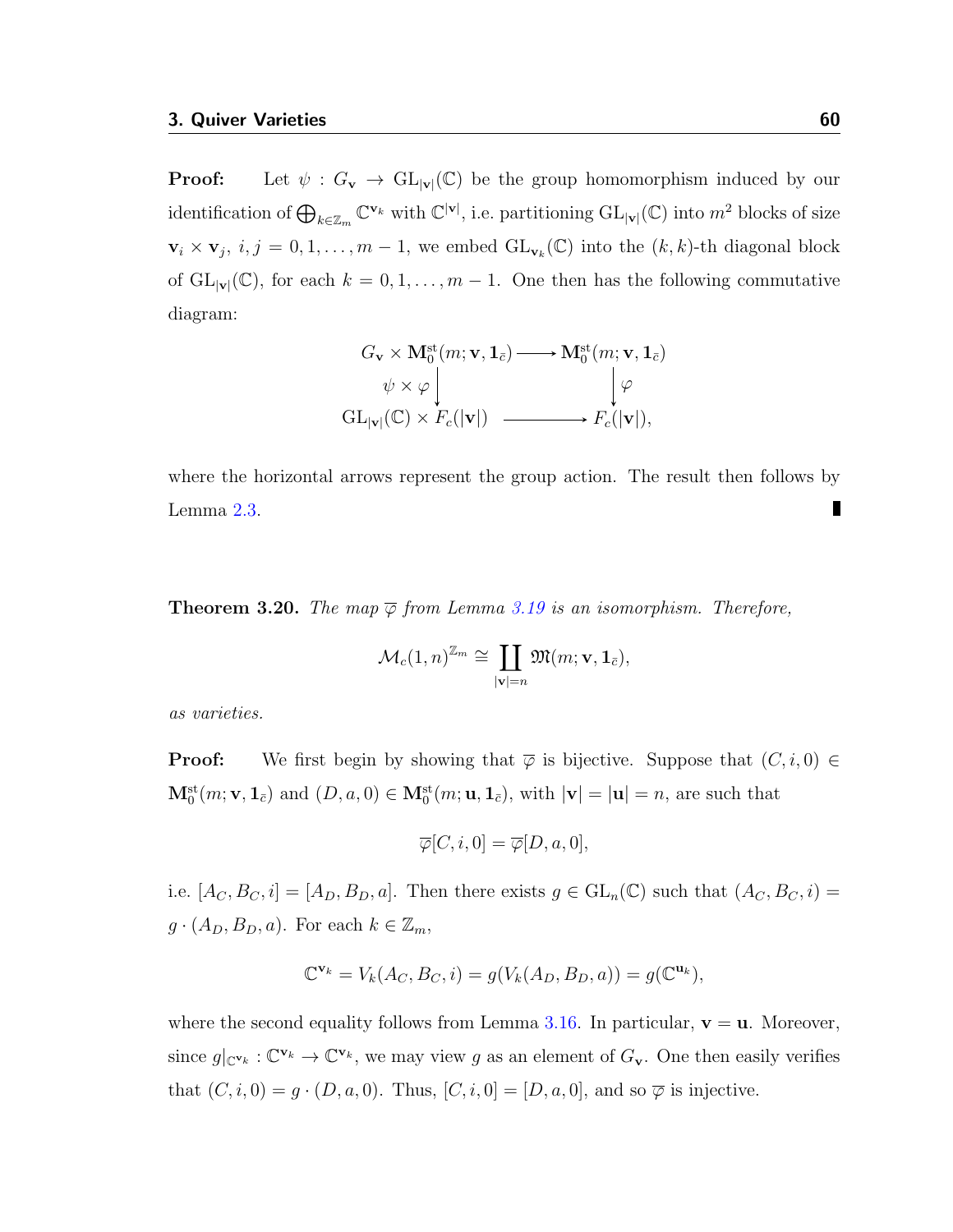Now, let  $(A, B, i) \in F_c(n)$ . Set  $\mathbf{v}_k = \dim V_k(A, B, i)$  and choose a graded linear isomorphism

$$
f: \bigoplus_{k \in \mathbb{Z}_m} V_k(A, B, i) \to \bigoplus_{k \in \mathbb{Z}_m} \mathbb{C}^{\mathbf{v}_k}.
$$

Then  $[A, B, i] = [fAf^{-1}, fBf^{-1}, fi]$ . Define  $(C, a, 0) \in M(m; v, 1_{\bar{c}})$  by

$$
C_{\rho} = \begin{cases} \varepsilon(\rho)(fAf^{-1})|_{\mathbb{C}^{\mathbf{v}_k}}, & \text{if } \rho : k \to k-1, \\ (fBf^{-1})|_{\mathbb{C}^{\mathbf{v}_k}}, & \text{if } \rho : k \to k+1, \end{cases} \text{ and } a = fi,
$$

for all  $\rho \in \tilde{Q}_1$ . We claim that  $(C, a, 0) \in M_0^{\text{st}}(m; \mathbf{v}, \mathbf{1}_{\bar{c}})$ . To show that  $\mu(C, a, 0) = 0$ , recall that for each  $k \in \mathbb{Z}_m$ , one has 4 arrows incident to k as in Diagram [\(3.13\)](#page-62-2). Thus, the Hom $(\mathbb{C}^{\mathbf{v}_k}, \mathbb{C}^{\mathbf{v}_k})$ -component of  $\varepsilon(C)C$  is

$$
\begin{aligned} (\varepsilon(C)C)_k &= \varepsilon(\bar{\alpha})C_{\bar{\alpha}}C_{\alpha} + \varepsilon(\beta)C_{\beta}C_{\bar{\beta}} \\ &= \varepsilon(\bar{\alpha})\varepsilon(\alpha)(fBf^{-1})|_{\mathbb{C}^{\mathbf{v}_{k-1}}}(fAf^{-1})|_{\mathbb{C}^{\mathbf{v}_k}} + \varepsilon(\beta)^2(fAf^{-1})|_{\mathbb{C}^{\mathbf{v}_{k+1}}}(fBf^{-1})|_{\mathbb{C}^{\mathbf{v}_k}} \\ &= [fAf^{-1}, fBf^{-1}]|_{\mathbb{C}^{\mathbf{v}_k}}. \end{aligned}
$$

Thus, applying the moment map to  $(C, a, 0)$ ,

$$
\mu(C, a, 0) = \varepsilon(C)C = [fAf^{-1}, fBf^{-1}] = f[A, B]f^{-1} = 0,
$$

where the last equality follows from the fact that  $\mu(A, B, i) = 0$ . Therefore,  $(C, a, 0) \in$  $\mu^{-1}(0)$ . To show that  $(C, a, 0)$  is stable, suppose that  $S = \bigoplus_{k \in \mathbb{Z}_m} S_k$  is a C-invariant subspace of  $\bigoplus_{k\in\mathbb{Z}_m}\mathbb{C}^{\mathbf{v}_k}$  with  $a\in S$ . Then by construction,  $A(f^{-1}(S)), B(f^{-1}(S))\subseteq$  $f^{-1}(S)$  and  $i \in f^{-1}(S)$ . Since  $(A, B, i)$  is stable,  $f^{-1}(S) = \bigoplus_{k \in \mathbb{Z}_m} V_k$ , and thus  $S = \bigoplus_{k \in \mathbb{Z}_m} \mathbb{C}^{\mathbf{v}_k}$ . Hence,  $(C, a, 0)$  is stable. Therefore,  $(C, a, 0) \in \mathbf{M}_0^{\mathrm{st}}(m; \mathbf{v}, \mathbf{1}_{\bar{c}})$  and

$$
\overline{\varphi}[C, a, 0] = [fAf^{-1}, fBf^{-1}, fi] = [A, B, i].
$$

Hence,  $\overline{\varphi}$  is surjective.

Next, we show that  $\overline{\varphi}$  is an étale morphism. Recall that we identify the tangent spaces of  $\mathfrak{M}$  and  $\mathcal{M}^{\mathbb{Z}_m}$  with the middle cohomologies of Complex [\(3.4\)](#page-55-0) and Complex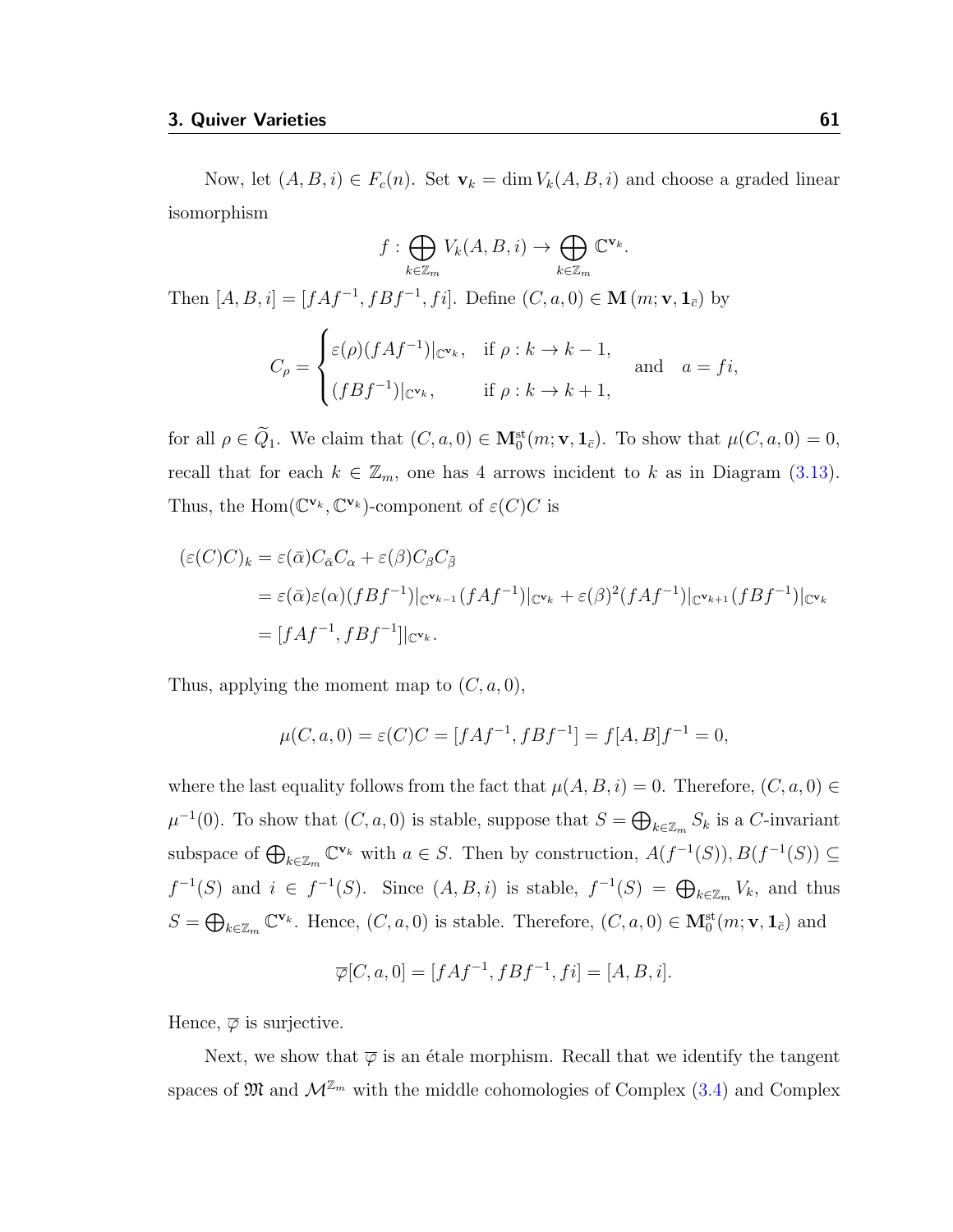[\(3.9\)](#page-60-0), respectively. By construction of  $\overline{\varphi}$ , the induced map  $d\overline{\varphi}$  on the tangent spaces is

$$
d\overline{\varphi}: \mathcal{T}_{[C,i,0]}(\mathfrak{M}) \to \mathcal{T}_{[A_C,B_C,i]}(\mathcal{M}^{\mathbb{Z}_m}),
$$
  

$$
(D,a,b) + \text{im } d\sigma^{(C,i,j)} \mapsto (D^-, D^+, a, b) + \text{im } d\sigma^{(A_C,B_C,i)},
$$

where  $(D^-)_k = \varepsilon(\rho)D_{\rho:k\to k-1}$  and  $(D^+)_k = D_{\rho:k\to k+1}$  for all  $k \in \mathbb{Z}_m$ . Clearly,  $d\overline{\varphi}$  is injective. Moreover, by Lemma [3.14](#page-55-1) and Lemma [3.17,](#page-0-0)  $\mathcal{T}_{[C,i,0]}(\mathfrak{M})$  and  $\mathcal{T}_{[A_C,B_C,i]}(\mathcal{M}^{\mathbb{Z}_m})$ have the same dimension, and hence  $d\overline{\varphi}$  is an isomorphism. By Lemma [2.11,](#page-45-0)  $\overline{\varphi}$  is an  $\blacksquare$ isomorphism.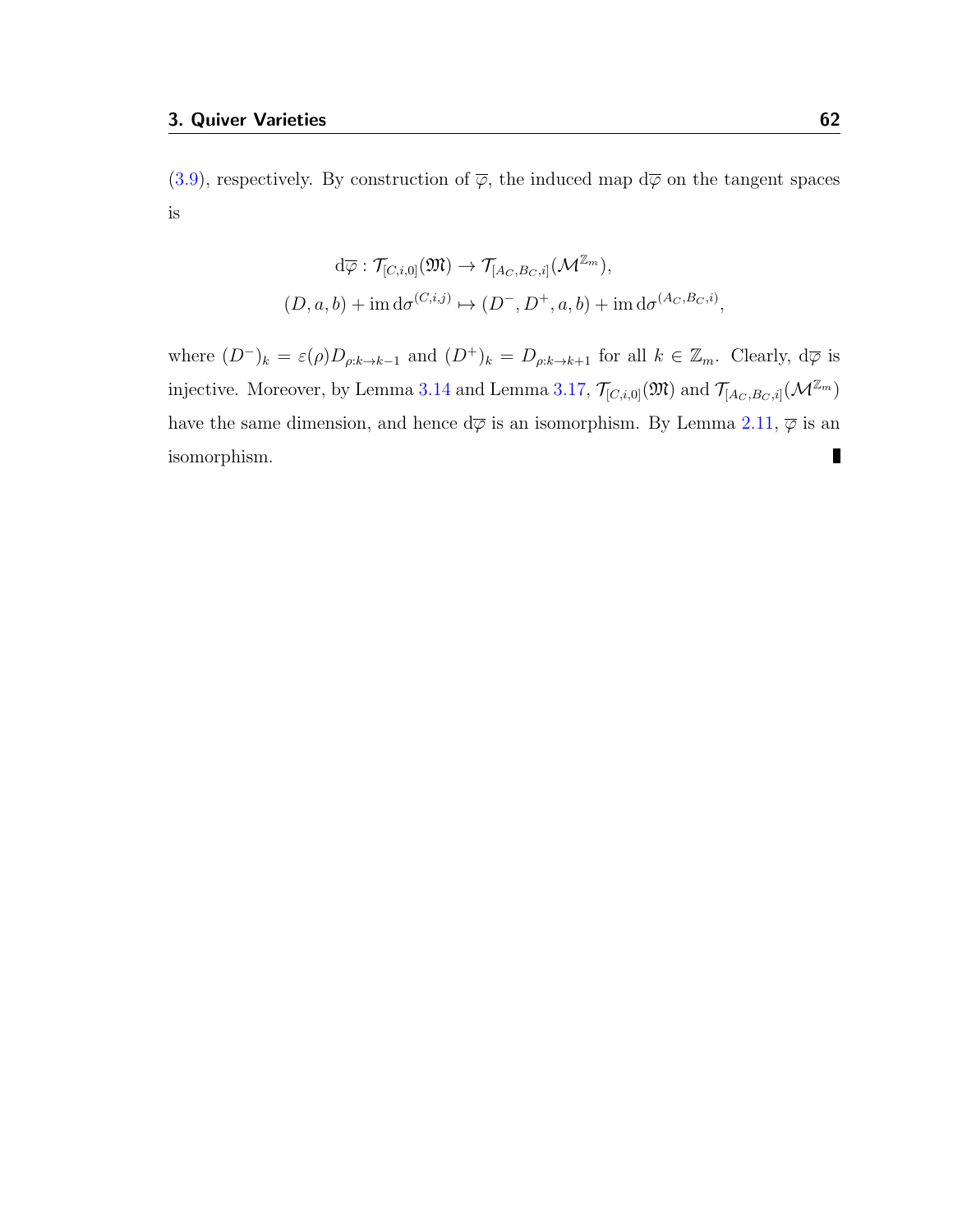# Chapter 4

# Vector Bundles and Geometric **Operators**

In this chapter, we describe how to obtain so-called "geometric operators" on the (localized) equivariant cohomology of smooth algebraic varieties; this method was first introduced in [\[3\]](#page-114-0) . The methods outlined in this chapter will serve as our main tool for constructing our geometric versions of the Clifford, Heisenberg and Chevalley operators in the next chapter. We do not review equivarient cohomology theory here, but instead refer the reader to such expository papers as [\[27\]](#page-117-0) or [\[2\]](#page-114-1). Our constructions rely heavily on the Localization Theorem (see Theorem [4.1\)](#page-68-0). The reader may wish to consult [\[1,](#page-114-2) Appendix to Chapter 6] for more information on localization.

Let  $G = (\mathbb{C}^*)^d$  be a d-dimensional torus and, for each  $j = 1, \ldots, d$ , we denote the 1-dimensional G-module

$$
(g_1,\ldots,g_d)\mapsto g_j,
$$

by  $g_j$ . Let pt denote the space consisting of a single point equipped with the trivial action of the torus  $G$ . Let  $t_j$  denote the first Chern class of

$$
g_j \to \text{pt},
$$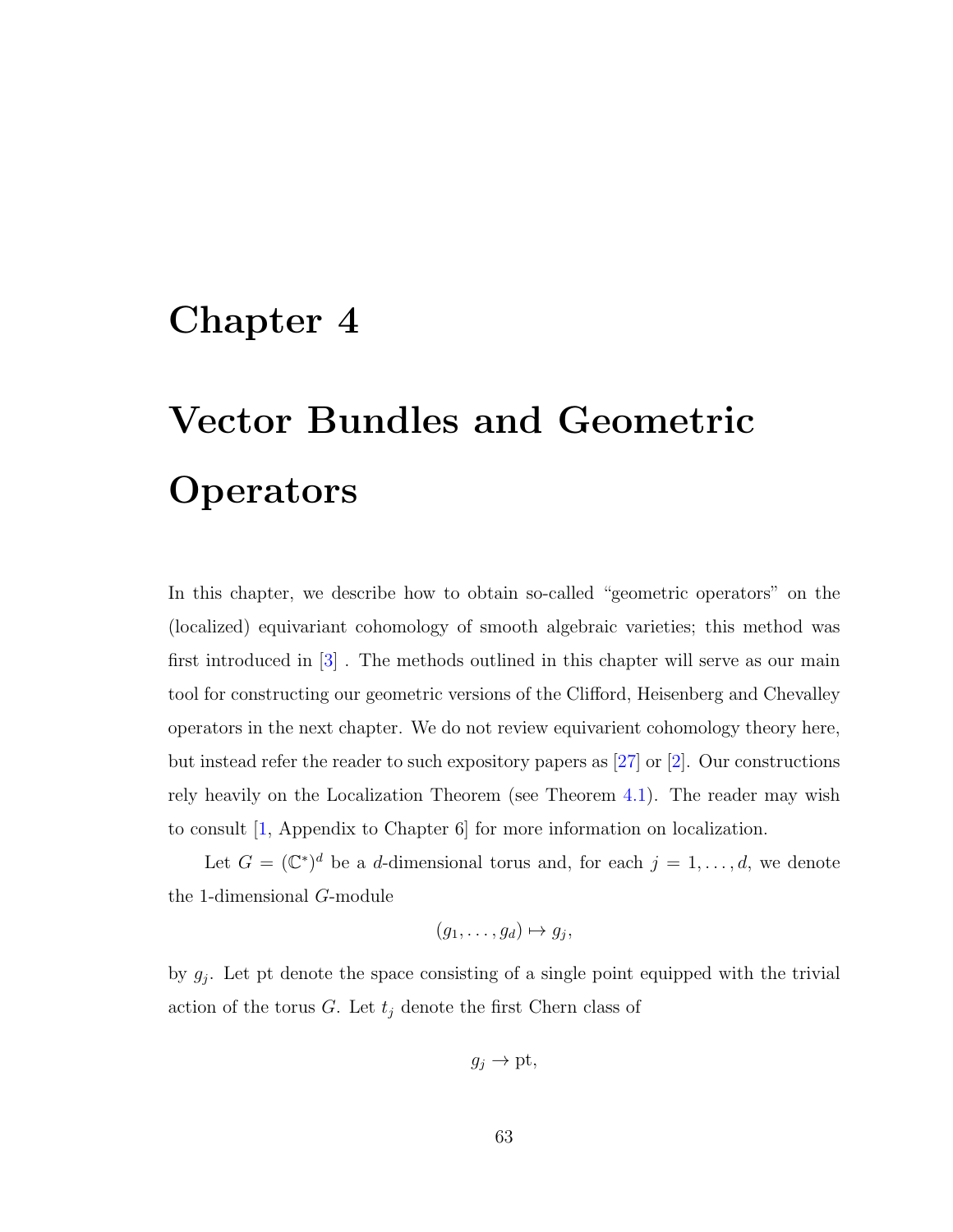for each  $j = 1, \ldots, d$ . Note that the  $t_j$  are elements of degree 2. Recall that the equivariant cohomology of pt is

$$
H_G^*(\text{pt}) = \mathbb{C}[t_1,\ldots,t_d].
$$

Let X be a space with a G-action. Then  $H^*_{G}(X)$  is an  $H^*_{G}(\text{pt})$ -module. We consider the *localized equivariant cohomology* of  $X$ :

$$
\mathcal{H}_G^*(X) := H_G^*(X) \otimes_{\mathbb{C}[t_1,\ldots,t_d]} \mathbb{C}(t_1,\ldots,t_d).
$$

Unless otherwise noted, "cohomology" will always mean "localized equivariant cohomology". Let

$$
i: X^G \hookrightarrow X,
$$

be the inclusion of the G-fixed points and let

$$
p:X^G\to\mathrm{pt}.
$$

The advantage of localized equivariant cohomology over nonlocalized equivariant cohomology is that its study can be reduced to the cohomology of the G-fixed points. We will only be interested in the case where  $X$  is a smooth variety with finitely many G-fixed points. In this situation, we have the following theorem.

<span id="page-68-0"></span>**Theorem 4.1** (Localization Theorem). The following map is an isomorphism of algebras:

<span id="page-68-1"></span>
$$
\mathcal{H}_G^*(X) \to \mathcal{H}_G^*(X^G) = \bigoplus_{x \in X^G} \mathcal{H}_G^*(\text{pt}),
$$
\n
$$
\alpha \mapsto \left(\frac{i_x^*(\alpha)}{e_G(\mathcal{T}_x)}\right)_{x \in X^G},
$$
\n(4.1)

where  $i_x: \{x\} \hookrightarrow X$ ,  $\mathcal{T}_x$  is the tangent space of x in X, and  $e_G(\mathcal{T}_x)$  is the equivariant Euler class of  $\mathcal{T}_x$ . The inverse of [\(4.1\)](#page-68-1) is given by the Gysin map  $i_* : \mathcal{H}_G^*(X^G) \to$  $\mathcal{H}^*_G(X).$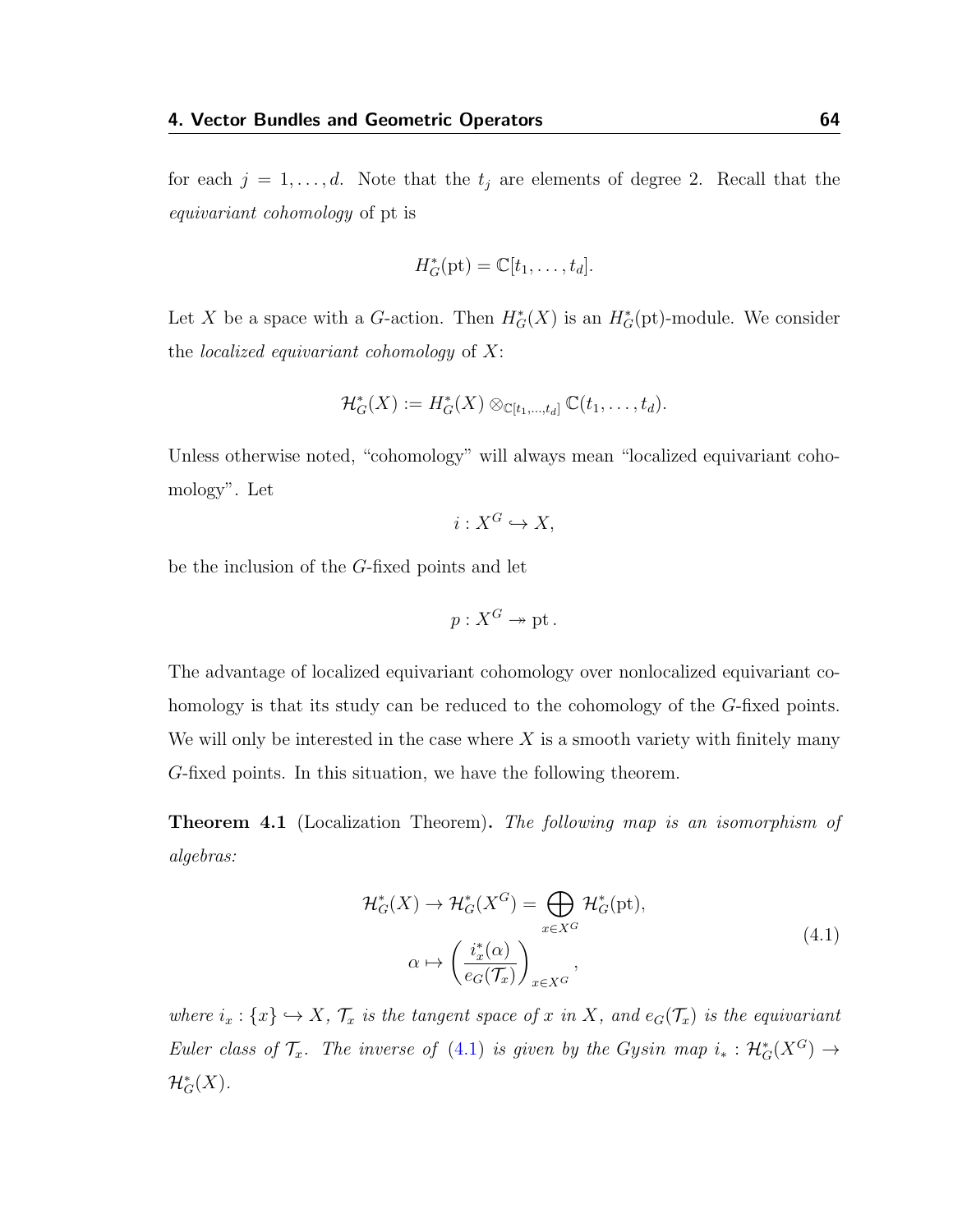**Proof:** This is a restatement of  $[5,$  Proposition 9.1.2 in the case that X has Π finitely many fixed points.

Suppose now that X has real dimension  $4n$ , for some  $n \in \mathbb{N}$ . We define a bilinear form  $\langle \text{-}, \text{-} \rangle_X$  on the middle degree localized equivariant cohomology  $\mathcal{H}^{2n}_G(X)$  by

$$
\langle a, b \rangle_X := (-1)^n p_*(i_*)^{-1} (a \cup b), \tag{4.2}
$$

where  $i_*$  is invertible by the Localization Theorem. We can extend this idea to a product of varieties. Indeed, suppose  $X_1, X_2$  are varieties of real dimension  $4n_1$  and  $4n_2$ , respectively. We define a bilinear form  $\langle \cdot, \cdot \rangle_{X_1 \times X_2}$  on  $\mathcal{H}_G^{2(n_1+n_2)}(X_1 \times X_2)$  by

$$
\langle a, b \rangle := (-1)^{n_2} p_*((i_1 \times i_2)_*)^{-1}(a \cup b), \tag{4.3}
$$

where  $i_1$  and  $i_2$  are the inclusions of the G-fixed points into the first and second factors, respectively. An element  $\alpha \in \mathcal{H}_G^{2(n_1+n_2)}(X_1 \times X_2)$  then defines an operator

$$
\alpha: \mathcal{H}_G^{2n_1}(X_1) \to \mathcal{H}_G^{2n_2}(X_2),\tag{4.4}
$$

by using the bilinear form to define structure constants:

$$
\langle \alpha(x), y \rangle_{X_2} := \langle \alpha, x \otimes y \rangle_{X_1 \times X_2}.
$$

Thus, an element  $\alpha \in \mathcal{H}_G^{2(n_1+n_2)}(X_1 \times X_2)$  will be called a *geometric operator*.

Recall that the torus  $T = (\mathbb{C}^*)^s \times \mathbb{C}^*$  acts on  $\mathcal{M}_c(s, n)$  via

<span id="page-69-0"></span>
$$
(e,t) \cdot [A,B,i,j] = [tA, t^{-1}B, ie^{-1}t^{-c}, et^cj],
$$
\n(4.5)

for all  $(e, t) \in T$  and  $[A, B, i, j] \in \mathcal{M}_c(s, n)$ . Let  $T_{\bullet} = \mathbb{C}^*$  and define an action of  $T_{\bullet}$ on  $\mathcal{M}_{c}(s, n)$  via the embedding

$$
T_{\bullet} \to T
$$
  

$$
z \mapsto (1, z, z^2, \dots, z^{s-1}, 1).
$$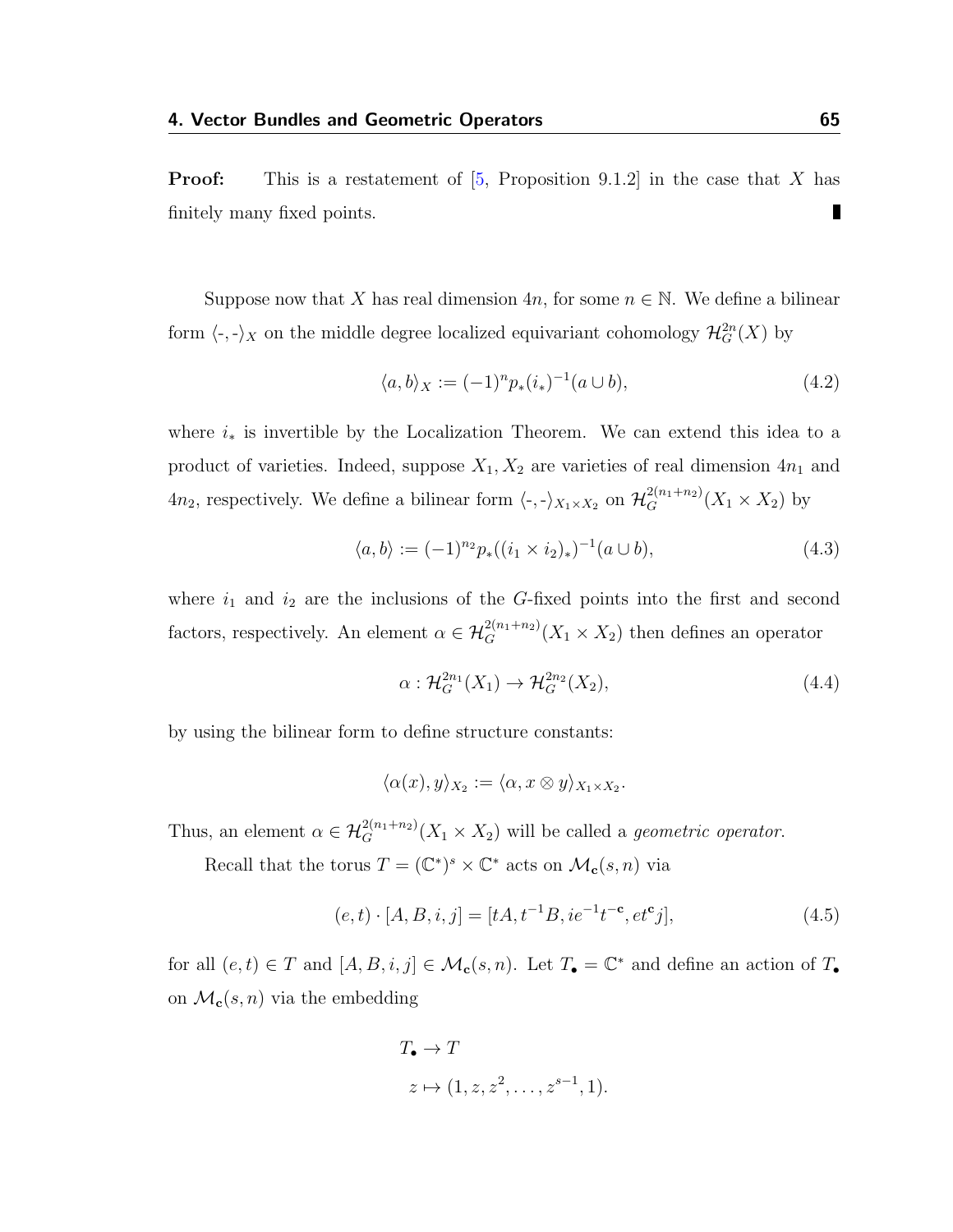Similar to Remark [3.15,](#page-58-1) one sees that  $[A, B, i, j] \in \mathcal{M}_c(s, n)^{T_{\bullet}}$  if and only if there exists a group homomorphism  $g: T_{\bullet} \to GL_n(\mathbb{C})$  such that

<span id="page-70-0"></span>
$$
g(z)^{-1}Ag(z) = A,
$$
  
\n
$$
g(z)^{-1}Bg(z) = B,
$$
  
\n
$$
g(z)^{-1}i = i(1, z^{-1}, \dots, z^{1-s}),
$$
  
\n
$$
jg(z) = (1, z, \dots, z^{s-1})j.
$$
\n(4.6)

Define

$$
V^k = V^k(A, B, i, j) := \{ v \in \mathbb{C}^n \mid g(z)v = z^{k-1}v \}. \tag{4.7}
$$

By the stability of  $(A, B, i, j)$ , we have that  $\mathbb{C}^n = \bigoplus_{k=1}^s V^k$ . Moreover,

$$
A(V^k), B(V^k), i(\mathbb{C} \mathbf{1}_k) \subseteq V^k
$$
, and  $j(V_k) \subseteq \mathbb{C} \mathbf{1}_k$ ,

for all  $k = 1, ..., s$ . Conversely, if there exists a decomposition  $\mathbb{C}^n = \bigoplus_{k=1}^s U^k$  such that  $A(U^k)$ ,  $B(U^k)$ ,  $i(1_k) \subseteq U^k$  and  $j(U^k) \subseteq \mathbb{C}1_k$ , then we may define a group homomorphism  $g: T_{\bullet} \to GL_n(\mathbb{C})$  by defining  $g(z)|_{U^k} = z^{k-1} \mathrm{id}_{U^k}$ . One easily checks that g satisfies the conditions of [\(4.6\)](#page-70-0) and  $U^k = V^k(A, B, i, j)$ . Thus,  $[A, B, i, j] \in$  $\mathcal{M}_{\mathbf{c}}(s,n)^{T_{\bullet}}.$ 

Now suppose  $\mathbf{n} = (\mathbf{n}_1, \dots, \mathbf{n}_s) \in \mathbb{N}^s$  such that  $|\mathbf{n}| = n$ . Define

$$
\mathcal{M}_{\mathbf{c}}(\mathbf{n}) := \mathcal{M}_{\mathbf{c}_1}(1, \mathbf{n}_1) \times \cdots \times \mathcal{M}_{\mathbf{c}_s}(1, \mathbf{n}_s).
$$

Identify  $\bigoplus_k \mathbb{C}^{n_k}$  with  $\mathbb{C}^n$  by identifying  $\mathbf{1}_{\ell}^k$  with  $\mathbf{1}_{n_1+\cdots+n_{k-1}+\ell}$ , where  $\{\mathbf{1}_{\ell}^k\}_{\ell=1}^{n_k}$  is the standard basis of  $\mathbb{C}^{n_k}$ . An element  $([A_1, B_1, i_1], \ldots, [A_s, B_s, i_s]) \in \mathcal{M}_c(\mathbf{n})$  then determines an element  $[A, B, i, 0] \in \mathcal{M}_c(s, n)^{T_{\bullet}}$  by defining

<span id="page-70-1"></span>
$$
A|_{\mathbb{C}^{\mathbf{n}_k}} := A_k, \quad B|_{\mathbb{C}^{\mathbf{n}_k}} := B_k, \quad i = i_1 + \dots + i_s. \tag{4.8}
$$

One can then check that we have a well-defined map

<span id="page-70-2"></span>
$$
\coprod_{|\mathbf{n}|=n} \mathcal{M}_{\mathbf{c}}(\mathbf{n}) \to \mathcal{M}_{\mathbf{c}}(s, n)^{T_{\bullet}},
$$
\n
$$
([A_1, B_1, i_1], \dots, [A_s, B_s, i_s]) \mapsto [A, B, i, 0],
$$
\n
$$
(4.9)
$$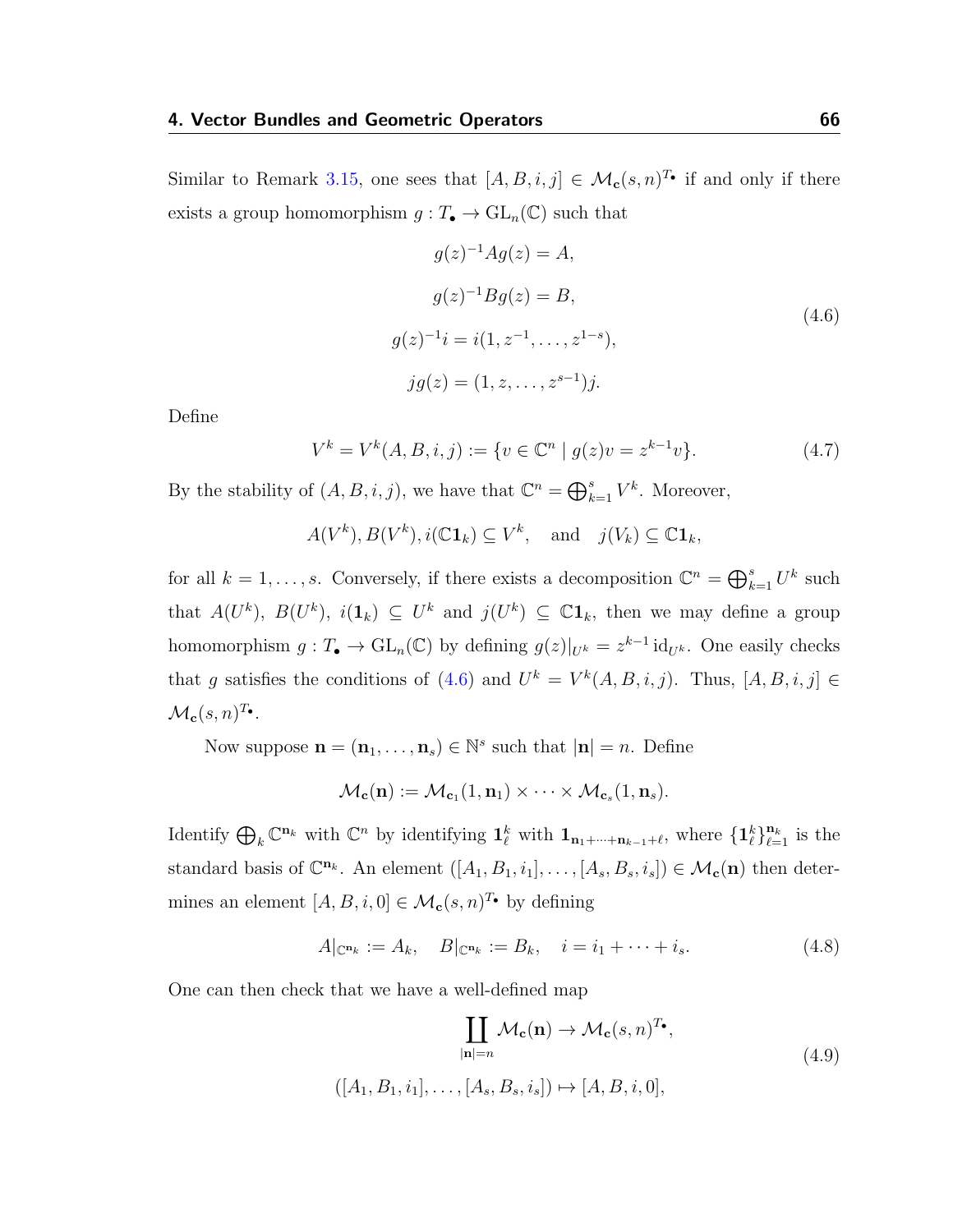where  $[A, B, i, 0]$  is defined as in  $(4.8)$ .

**Lemma 4.2.** The map [\(4.9\)](#page-70-2) is an isomorphism of varieties. Thus,  $\mathcal{M}_{c}(s, n)^{T_{\bullet}} \cong$  $\coprod_{|\mathbf{n}|=n} \mathcal{M}_{\mathbf{c}}(\mathbf{n}).$ 

**Proof:** This is a straight-forward generalization of [\[23,](#page-116-5) Lemma 3.2].

We fix once and for all an  $r \in \mathbb{N}^+$  and a partition of r of length s,

$$
\underline{r} := (r_1, \ldots, r_s).
$$

Let  $R' = \text{lcm}\lbrace r_1, \ldots, r_s \rbrace$  and define

$$
R := \begin{cases} R', & \text{if } R' \left( \frac{1}{r_k} + \frac{1}{r_\ell} \right) \in 2\mathbb{Z} \text{ for all } k, \ell, \\ 2R', & \text{otherwise.} \end{cases}
$$

Consider the product variety  $\mathcal{M}_{c}(n) = \mathcal{M}_{c_1}(1, n_1) \times \cdots \times \mathcal{M}_{c_s}(1, n_s)$ . Each component  $\mathcal{M}_{\mathbf{c}_\ell}(1, \mathbf{n}_\ell)$ , for  $\ell = 1, \ldots, s$ , carries with it the action of a 2-dimensional torus  $T = \mathbb{C}^* \times \mathbb{C}^*$  (given by setting  $s = 1$  in Equation [\(4.5\)](#page-69-0)). Let  $T_* = (\mathbb{C}^*)^s \times \mathbb{C}^*$  and define a  $T_{\star}$ -action on  $\mathcal{M}_{\mathbf{c}_{\ell}}(1, \mathbf{n}_{\ell})$  via the map

$$
T_{\star} \to T,
$$
  
(e, t) \mapsto (e\_{\ell}, t^{R/r\_{\ell}}).

That is,  $T_{\star}$  acts on  $\mathcal{M}_{\mathbf{c}_{\ell}}(1, \mathbf{n}_{\ell})$  by

$$
(e,t) \star [A_{\ell}, B_{\ell}, i_{\ell}] = (e_{\ell}, t^{R/r_{\ell}}) \cdot [A_{\ell}, B_{\ell}, i_{\ell}] = [t^{R/r_{\ell}} A_{\ell}, t^{-R/r_{\ell}} B, i_{\ell} e_{\ell}^{-1} t^{-c_{\ell} R/r_{\ell}}],
$$

for all  $(e, t) \in T_{\star}$  and  $[A_{\ell}, B_{\ell}, i_{\ell}] \in \mathcal{M}_{\mathbf{c}_{\ell}}(1, \mathbf{n}_{\ell})$ . Then  $T_{\star}$  acts on the product  $\mathcal{M}_{\mathbf{c}}(\mathbf{n})$ by acting on each of its components, i.e.

$$
(e,t)\star([A_1,B_1,i_1],\ldots,[A_s,B_s,i_s])=((e,t)\star[A_1,B_1,i_1],\ldots,(e,t)\star[A_s,B_s,i_s]).
$$

П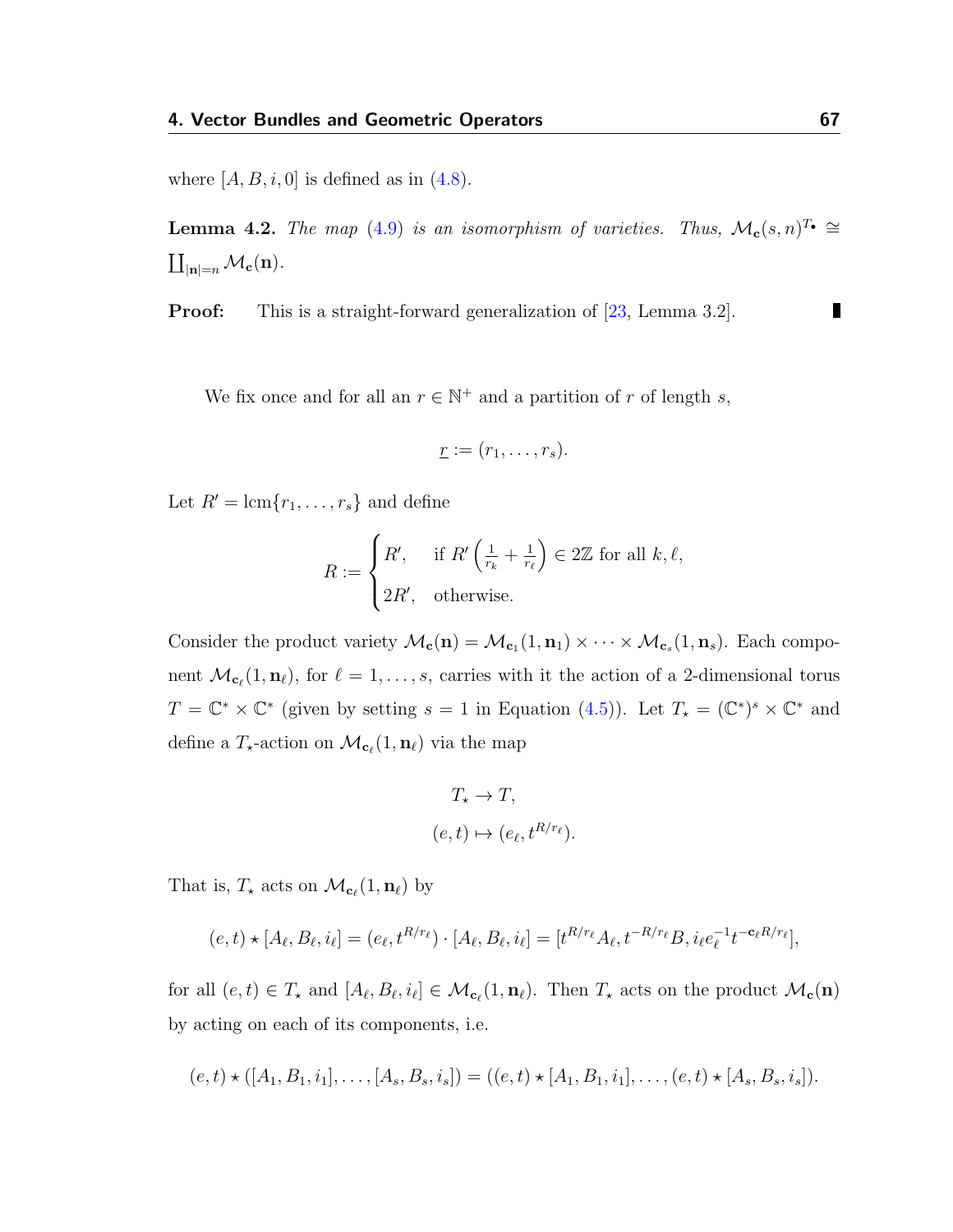<span id="page-72-0"></span>**Lemma 4.3.** The set  $\mathcal{M}_{c}(n)^{T_{\star}}$  is in one-to-one correspondence with the set

 $\{(I_1, \ldots, I_s) | I_\ell \text{ is a semi-infinite monomial of charge } \mathbf{c}_\ell \text{ and energy } \mathbf{n}_\ell\}.$ 

**Proof:** We first prove that

$$
\mathcal{M}_{\mathbf{c}}(\mathbf{n})^{T_{\star}} = \mathcal{M}_{\mathbf{c}_1}(1, \mathbf{n}_1)^T \times \cdots \times \mathcal{M}_{\mathbf{c}_s}(1, \mathbf{n}_s)^T.
$$

Let  $([A_1, B_1, i_1], \ldots, [A_s, B_s, i_s]) \in \mathcal{M}_{\mathbf{c}}(\mathbf{n})^{T_\star}$ . Fix  $\ell \in \{1, \ldots, s\}$ . For all  $(e, t) \in T =$  $\mathbb{C}^* \times \mathbb{C}^*$ , choose  $\xi \in \mathbb{C}^*$  such that  $\xi^{R/r_\ell} = t$ . Then

$$
(e,t) \cdot [A_{\ell}, B_{\ell}, i_{\ell}] = ((1, \ldots, e, \ldots, 1), \xi) \star [A_{\ell}, B_{\ell}, i_{\ell}] = [A_{\ell}, B_{\ell}, i_{\ell}].
$$

Therefore,  $\mathcal{M}_{\mathbf{c}}(\mathbf{n})^{T_\star} \subseteq \mathcal{M}_{\mathbf{c}_1}(1,\mathbf{n}_1)^T \times \cdots \times \mathcal{M}_{\mathbf{c}_s}(1,\mathbf{n}_s)^T$ . The reverse inclusion follows by construction of the action of  $T_{\star}$  on  $\mathcal{M}_{c}(n)$ .

Now, by [\[21,](#page-116-0) Proposition 2.9],  $\mathcal{M}_{c_{\ell}}(1, n_{\ell})^T$  is in one-to-one correspondence with the set of Young diagrams of size  $\mathbf{n}_{\ell}$ , which is itself in one-to-one correspondence with the set of semi-infinite monomials of charge  $c_\ell$  and energy  $n_\ell$  by Lemma [1.9.](#page-15-0) П

In light of Lemma [4.3,](#page-72-0) we will henceforth identify points of  $\mathcal{M}_{c}(n)^{T_{\star}}$  with s-tuples of semi-infinite monomials.

Define an action of  $\mathbb{Z}_R$  on  $\mathcal{M}_c(n)$  via the embedding

$$
\mathbb{Z}_R \to T_\star,
$$
  

$$
k \mapsto (1, \omega^k),
$$

where  $\omega = e^{2\pi\sqrt{-1}/R}$ . Then  $\mathbb{Z}_R$  acts on the  $\ell$ -th component,  $\mathcal{M}_{\mathbf{c}_\ell}(1, \mathbf{n}_\ell)$ , of  $\mathcal{M}_{\mathbf{c}}(\mathbf{n})$  via the embedding

$$
\mathbb{Z}_R \to T,
$$
  
\n
$$
k \mapsto (1, \omega^{R/r_{\ell}}) = (1, e^{2\pi\sqrt{-1}/r_{\ell}}).
$$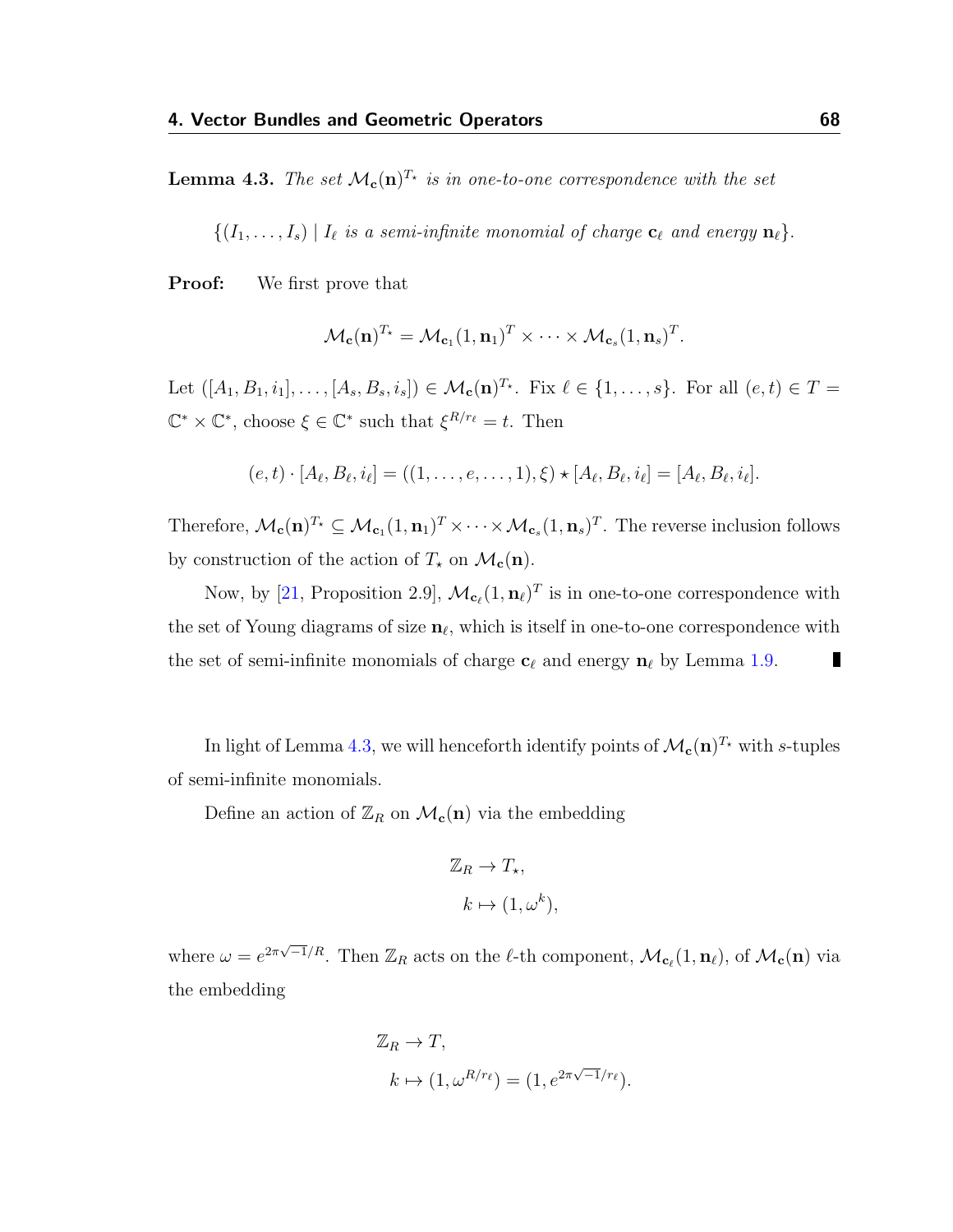Thus,

$$
\mathcal{M}_{\mathbf{c}}(\mathbf{n})^{\mathbb{Z}_R}=\mathcal{M}_{\mathbf{c}_1}(1,\mathbf{n}_1)^{\mathbb{Z}_{r_1}}\times\cdots\times\mathcal{M}_{\mathbf{c}_s}(1,\mathbf{n}_s)^{\mathbb{Z}_{r_s}},
$$

where the action of  $\mathbb{Z}_{r_\ell}$  on  $\mathcal{M}_{c_\ell}(1,n_\ell)$  is defined as in Equation [\(3.6\)](#page-58-0). By Theorem [3.20,](#page-64-0) we know that  $\mathcal{M}_{\mathbf{c}_{\ell}}(1, \mathbf{n}_{\ell})^{\mathbb{Z}_{r_{\ell}}} \cong \coprod_{|\mathbf{v}^{\ell}|=\mathbf{n}_{\ell}} \mathfrak{M}(r_{\ell}; \mathbf{v}^{\ell}, \mathbf{1}_{\bar{\mathbf{c}}_{\ell}})$ . Hence, we define

$$
\mathfrak{M}_{\mathbf{c}}(\mathbf{v}^1,\ldots,\mathbf{v}^s):=\mathfrak{M}(r_1;\mathbf{v}^1,\mathbf{1}_{\bar{\mathbf{c}}_1})\times\cdots\times\mathfrak{M}(r_s;\mathbf{v}^s,\mathbf{1}_{\bar{\mathbf{c}}_s}),
$$

and obtain

$$
\mathcal{M}_{\mathbf{c}}(\mathbf{n})^{\mathbb{Z}_R} \cong \coprod_{|\mathbf{v}^{\ell}|=\mathbf{n}_{\ell}} \mathfrak{M}_{\mathbf{c}}(\mathbf{v}^1,\dots,\mathbf{v}^s).
$$

We summarize the various fixed point varieties with the following diagram of inclusions:

<span id="page-73-0"></span>
$$
\mathcal{M}_{\mathbf{c}}(s,n) \supseteq \mathcal{M}_{\mathbf{c}}(s,n)^{T_{\bullet}} \cong \coprod_{\mathbf{n}} \mathcal{M}_{\mathbf{c}}(\mathbf{n}) \supseteq \coprod_{\mathbf{n}} \mathcal{M}_{\mathbf{c}}(\mathbf{n})^{\mathbb{Z}_{R}} \supseteq \coprod_{\mathbf{n}} \mathcal{M}_{\mathbf{c}}(\mathbf{n})^{T_{\star}}.
$$
\n
$$
\parallel \downarrow \parallel
$$
\n
$$
\coprod_{\mathbf{v}^{\ell}} \mathfrak{M}_{\mathbf{c}}(\mathbf{v}^{1},\ldots,\mathbf{v}^{s})
$$
\n(4.10)

We now consider the localized  $T_{\star}$ -equivariant cohomology of  $\mathcal{M}_{c}(n)$ . Denote the one-dimensional  $T_{\star}$ -modules

$$
(e,t) \mapsto e_k
$$
, and  $(e,t) \mapsto t$ ,

by  $e_k$  and  $t$ , respectively, and denote the tensor product of such modules by juxtaposition. Moreover, we denote the first Chern classes of

$$
e_k \mapsto \text{pt}, \quad \text{and} \quad t \mapsto \text{pt},
$$

by  $b_k$  and  $\epsilon$ , respectively. Thus,

$$
\mathcal{H}^*_{T_{\star}}(\mathcal{M}_{\mathbf{c}}(\mathbf{n})) = H_{T_{\star}}(\mathcal{M}_{\mathbf{c}}(\mathbf{n})) \otimes_{\mathbb{C}[b_1,\ldots,b_s,\epsilon]} \mathbb{C}(b_1,\ldots,b_s,\epsilon).
$$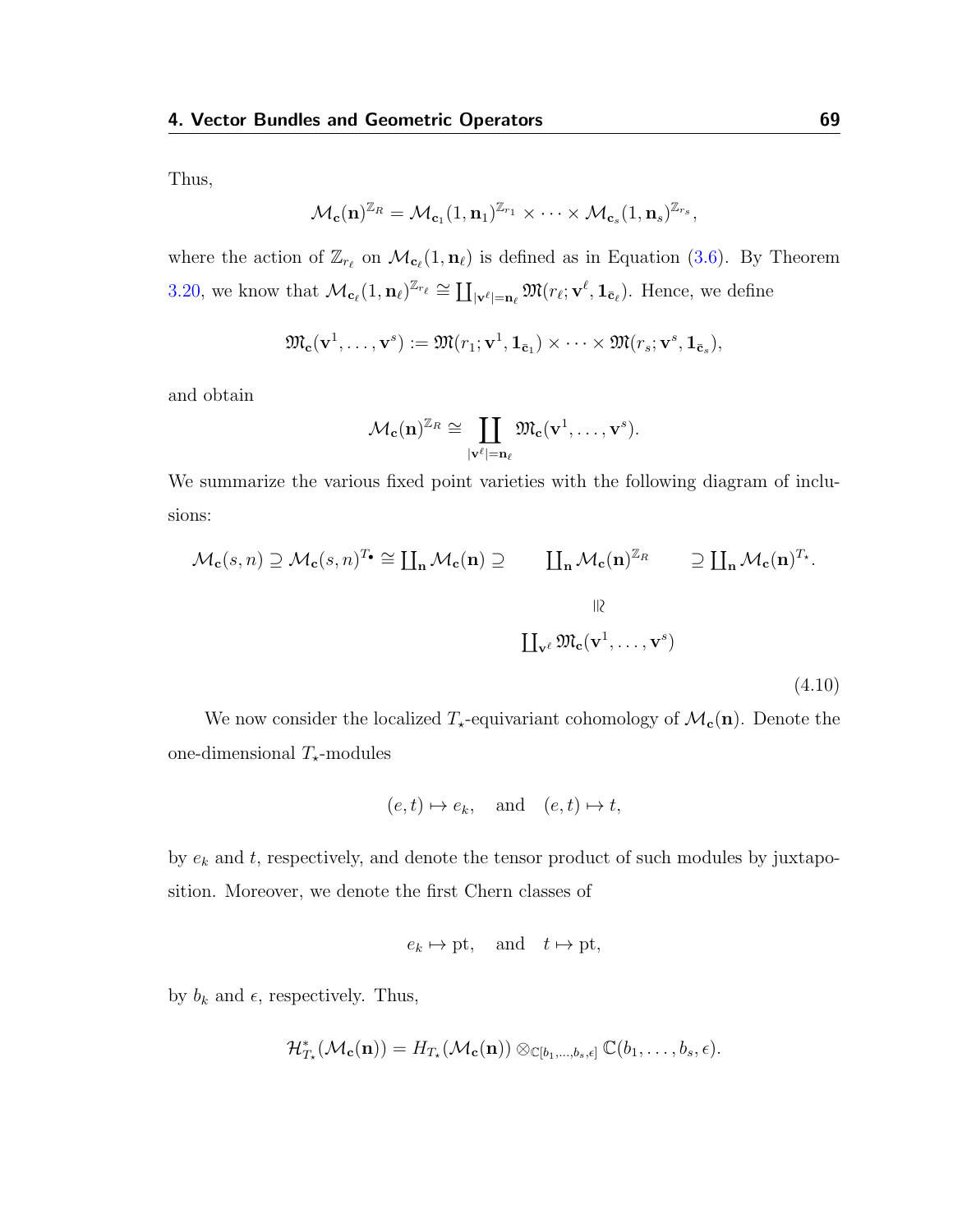Since  $\mathcal{M}_{\bf c}({\bf n})$  has real dimension 4 $|{\bf n}|$ , we define a bilinear form  $\langle$ -, - $\rangle_{{\bf n},{\bf c}}$  on  $\mathcal{H}_{T_{\bf r}}^{2|{\bf n}|}$  $T_\star^{\rm 2|n|}(\mathcal{M}_{\mathbf{c}}(\mathbf{n}))$ as in  $(4.2)$ , induced by

$$
i: \mathcal{M}_{\mathbf{c}}(s, n)^{T_{\star}} \hookrightarrow \mathcal{M}_{\mathbf{c}}(\mathbf{n}) \text{ and } p: \mathcal{M}_{\mathbf{c}}(\mathbf{n})^{T_{\star}} \to \text{pt}.
$$

We extend to a bilinear form  $\langle \cdot, \cdot \rangle$  on  $\bigoplus_{\mathbf{n},\mathbf{c}} \mathcal{H}_{T_{\star}}^{2|\mathbf{n}|}$  $\frac{2|\mathbf{n}|}{T_{\star}}(\mathcal{M}_{\mathbf{c}}(\mathbf{n})) \cong \bigoplus_{n,\mathbf{c}} \mathcal{H}_{T_{\star}}^{2n} \left(\mathcal{M}_{\mathbf{c}}(s,n)^{T_{\bullet}}\right)$ by

$$
\langle\text{-},\text{-}\rangle:=\sum_{\mathbf{n},\mathbf{c}}\langle\text{-},\text{-}\rangle_{\mathbf{n},\mathbf{c}}.
$$

One also defines a bilinear form  $\langle \cdot, \cdot \rangle_{n,m,c,d}$  on  $\mathcal{H}_{T_{+}}^{2(|n|+|m|)}$  $T_{\star}^{2(|\mathbf{n}|+|\mathbf{m}|)}(\mathcal{M}_{\mathbf{c}}(\mathbf{n}) \times \mathcal{M}_{\mathbf{d}}(\mathbf{m}))$  as in Equation [\(4.3\)](#page-69-1), which we extend to a bilinear form  $\langle \cdot, \cdot \rangle$  on  $\bigoplus_{n,m,c,d} \mathcal{H}_{T_{\star}}^{2(|n|+|m|)}$  $T_\star^{2(|\mathbf{n}|+|\mathbf{m}|)}(\mathcal{M}_{\mathbf{c}}(\mathbf{n})\times$  $\mathcal{M}_{\mathbf{d}}(\mathbf{m})$  by

$$
\langle\text{-},\text{-}\rangle := \sum_{\mathbf{n},\mathbf{m},\mathbf{c},\mathbf{d}} \langle\text{-},\text{-}\rangle_{\mathbf{n},\mathbf{m},\mathbf{c},\mathbf{d}}.
$$

Our goal will be to construct geometric operators on  $\bigoplus_{n,c} \mathcal{H}_{T_{\star}}^{2|n|}$  $T_{\star}^{2|\mathbf{n}|}(\mathcal{M}_{\mathbf{c}}(\mathbf{n}))$  as in Equation [\(4.4\)](#page-69-2). In order to simplify computations, it will be useful for us to introduce an orthonormal  $\mathbb{C}(b_1,\ldots,b_s,\epsilon)$ -basis for  $\mathcal{H}_{T_{\star}}^{\ast}(\mathcal{M}_{\mathbf{c}}(\mathbf{n}))$ . For each  $\mathbf{I} \in \mathcal{M}_{\mathbf{c}}(\mathbf{n})^{T_{\star}},$  the  $T_{\star}$ -action on  $\mathcal{M}_{c}(n)$  induces an action on the tangent space  $\mathcal{T}_{I} = \mathcal{T}_{I}(\mathcal{M}_{c}(n))$ . The decomposition of  $\mathcal{T}_{I}$  into one-dimensional  $T_{\star}$  modules is given in the following lemma.

**Lemma 4.4.** Let  $I = (I_1, \ldots, I_s) \in \mathcal{M}_c(n)^{T_\star}$ . Then, as a  $T_\star$ -module,

$$
\mathcal{T}_{\mathbf{I}} \cong \bigoplus_{\ell=1}^s \left( \bigoplus_{(i,j)\in \lambda(\mathbf{I}_{\ell})} (t^{-h_{\lambda(\mathbf{I}_{\ell})}(i,j)R/r_{\ell}} \oplus t^{h_{\lambda(\mathbf{I}_{\ell})}(i,j)R/r_{\ell}}) \right),
$$

where  $\lambda(I_\ell)$  is the Young diagram associated to  $I_\ell$  and  $h_{\lambda(I)}$  is the relative hook length (see equations  $(1.2)$  and  $(1.1)$ ).

Proof: We have that

$$
\mathcal{T}_\mathbf{I}(\mathcal{M}_\mathbf{c}(\mathbf{n})) \cong \bigoplus_{\ell=1}^s \mathcal{T}_{\mathbf{I}_\ell}(\mathcal{M}_{\mathbf{c}_\ell}(1,\mathbf{n}_\ell)).
$$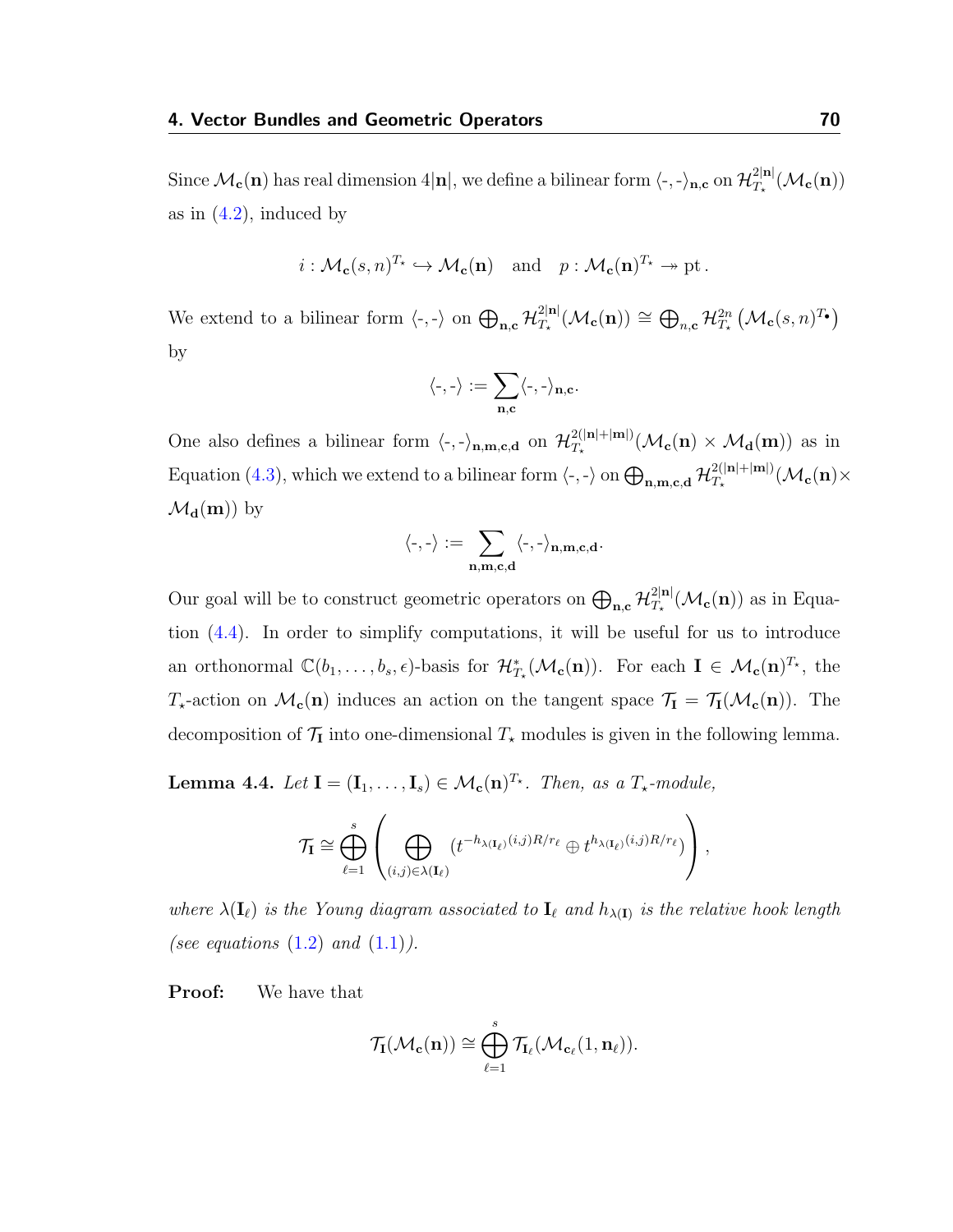The tangent space of  $\mathcal{M}_{c_\ell}(1, n_\ell)$  at  $I_\ell$  may then be computed by replacing t by  $t^{R/r_\ell}$ Π in  $[15,$  Proposition 2.2.

It will be convenient to use the decomposition  $\mathcal{T}_{I} = \mathcal{T}_{I}^{+} \oplus \mathcal{T}_{I}^{-}$ , where

$$
\mathcal{T}_{\mathbf{I}}^{\pm} := \bigoplus_{\ell=1}^{s} \left( \bigoplus_{(i,j)\in \lambda(\mathbf{I}_{\ell})} t^{\pm h_{\lambda(\mathbf{I}_{\ell})}(i,j)R/r_{\ell}} \right).
$$

**Lemma 4.5.** For  $I \in \mathcal{M}_{c}(n)^{T*}$ , the equivariant Euler classes of  $\mathcal{T}_{I}^{+}$  $\mathbf{I}^+$  and  $\mathcal{T}^ I^{\text{I}}$  are given by

$$
e_{T_{\star}}(\mathcal{T}_{\mathbf{I}}^{+}) = \prod_{\ell=1}^{s} \left( \prod_{(i,j)\in\lambda(\mathbf{I}_{\ell})} h_{\lambda(\mathbf{I}_{\ell})}(i,j) \frac{R}{r_{\ell}} \epsilon \right),
$$

$$
e_{T_{\star}}(\mathcal{T}_{\mathbf{I}}^{-}) = \prod_{\ell=1}^{s} \left( \prod_{(i,j)\in\lambda(\mathbf{I}_{\ell})} -h_{\lambda(\mathbf{I}_{\ell})}(i,j) \frac{R}{r_{\ell}} \epsilon \right) = (-1)^{|\mathbf{n}|} e_{T_{\star}}(\mathcal{T}_{\mathbf{I}}^{+}).
$$

**Proof:** This follows directly from the definitions of  $\mathcal{T}_{I}^{+}$  $\mathbf{I}^+$  and  $\mathcal{T}^ \frac{1}{1}$  .

For each  $\mathbf{I} \in \mathcal{M}_{\mathbf{c}}(\mathbf{n})^{T_{\star}},$  let

$$
[\mathbf{I}] := \frac{i_*(1_\mathbf{I})}{e_{T_\star}(\mathcal{T}_\mathbf{I}^-)} \in \mathcal{H}_{T_\star}^{2|\mathbf{n}|}(\mathcal{M}_\mathbf{c}(\mathbf{n})),
$$

where  $1_{\mathbf{I}}$  is the unit in  $\mathcal{H}_{T_{\star}}^{*}(\text{pt})$  and  $e_{T_{\star}}(\mathcal{T}_{\mathbf{I}}^{-})$  $\left( \begin{matrix} \mathbf{I} \\ \mathbf{I} \end{matrix} \right)$  is to be interpreted as an invertible element in this ring. Since the elements  $1_I$  form a  $\mathbb{C}(b_1, \ldots, b_s, \epsilon)$ -basis of the cohomlogy  $\bigoplus_{n,c} \mathcal{H}_{T_{\star}}^{*}(\mathcal{M}_{c}(n)^{T_{\star}}),$  by the Localization Theorem (Theorem [4.1\)](#page-68-0), the elements [I] form a  $\mathbb{C}(b_1,\ldots,b_s,\epsilon)$ -basis of  $\bigoplus_{\mathbf{n},\mathbf{c}}\mathcal{H}_{T_{\star}}^*(\mathcal{M}_{\mathbf{c}}(\mathbf{n})).$ 

<span id="page-75-0"></span>**Lemma 4.6.** The  $[I]$  are orthonormal with respect to the bilinear form  $\langle \cdot, \cdot \rangle$ .

**Proof:** The proof is completely analogous to [\[15,](#page-115-0) Proposition 2.4].

П

п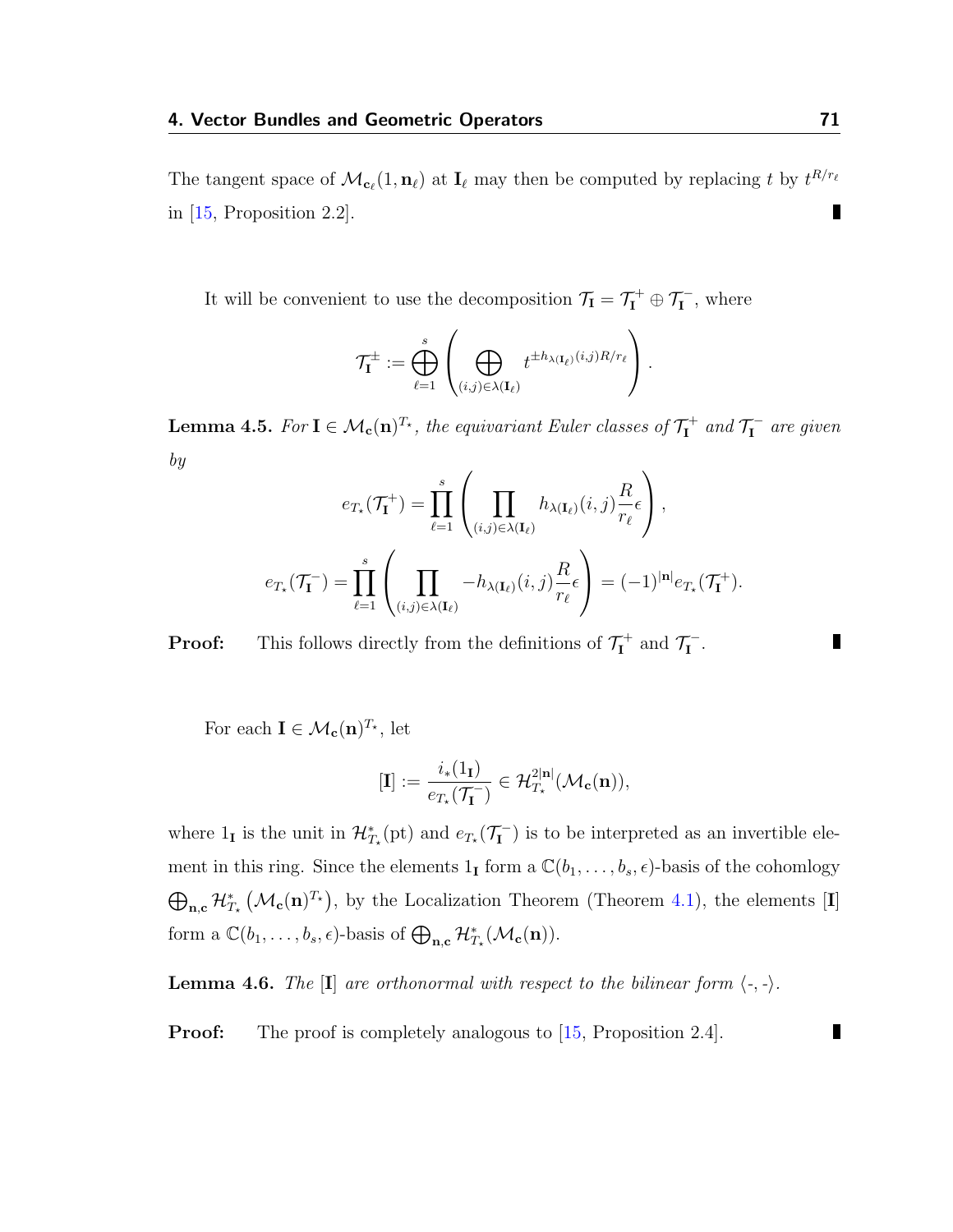Define

$$
\mathbf{A} = \operatorname{span}_{\mathbb{C}} \left\{ \left[ \mathbf{I} \right] \mid \mathbf{I} \in \mathcal{M}_{\mathbf{c}}(\mathbf{n})^{T_{\star}}, \ \mathbf{n} \in \mathbb{N}^{s}, \ \mathbf{c} \in \mathbb{Z}^{s} \right\}.
$$
 (4.11)

Then **A** is a full C-lattice in  $\bigoplus_{n,c} \mathcal{H}_{T_{\star}}^{*}(\mathcal{M}_{c}(n))$ . It will be useful for us to consider the following gradings on A:

$$
\mathbf{A} = \bigoplus_{\mathbf{n}, \mathbf{c}} \mathbf{A}_{\mathbf{c}}(\mathbf{n}), \quad \mathbf{A}_{\mathbf{c}}(\mathbf{n}) := \left\{ [\mathbf{I}] \ | \ \mathbf{I} \in \mathcal{M}_{\mathbf{c}}(\mathbf{n})^{T_\star} \right\},
$$

and

$$
\mathbf{A} = \bigoplus_{c \in \mathbb{Z}} \mathbf{A}(c), \quad \mathbf{A}(c) := \{ [\mathbf{I}] \mid \mathbf{I} \in \mathcal{M}_{\mathbf{c}}(\mathbf{n})^{T_{\star}} \text{ s.t. } |\mathbf{c}| = c \}.
$$

Corollary 4.7. The restriction of  $\langle -, - \rangle$  to A is non-degenerate and C-valued.

**Proof:** This follows directly from Lemma [4.6.](#page-75-0)

<span id="page-76-0"></span>Remark 4.8. Notice that via the Künneth formula

$$
\mathcal{H}^*_{\mathcal{I}_\star}(\mathcal{M}_{\mathbf{c}}(\mathbf{n})) \cong \mathcal{H}^*_{\mathcal{I}_\star}(\mathcal{M}_{\mathbf{c}_1}(1,\mathbf{n}_1)) \otimes \cdots \otimes \mathcal{H}^*_{\mathcal{I}_\star}(\mathcal{M}_{\mathbf{c}_s}(1,\mathbf{n}_s)),
$$

the element  $[\mathbf{I}] \in \mathcal{H}_{T_{\star}}^{*}(\mathcal{M}_{\mathbf{c}}(\mathbf{n})),$  where  $\mathbf{I} = (\mathbf{I}_{1}, \ldots, \mathbf{I}_{s}),$  maps to

$$
[\mathbf{I}_1]\otimes\cdots\otimes [\mathbf{I}_s]\in \mathcal{H}_{\mathcal{I}_{\star}}^*(\mathcal{M}_{\mathbf{c}_1}(1,\mathbf{n}_1))\otimes\cdots\otimes \mathcal{H}_{\mathcal{I}_{\star}}^*(\mathcal{M}_{\mathbf{c}_s}(1,\mathbf{n}_s)).
$$

Therefore,

$$
\mathbf{A_c(n)} \cong \mathbf{A_{c_1}(n_1)} \otimes \cdots \otimes \mathbf{A_{c_s}(n_s)}.
$$

Let X be an algebraic variety with a  $T_{\star}$ -action, and let  $E \to X$  be an  $T_{\star}$ equivariant vector bundle. We will denote the  $k$ -th equivariant Chern class of  $E$  by  $c_k(E)$ . Note that  $c_k(E) \in H^{2k}_{T_*}(X)$ . The following lemma will act as our main tool in constructing geometric operators in the following chapter.

П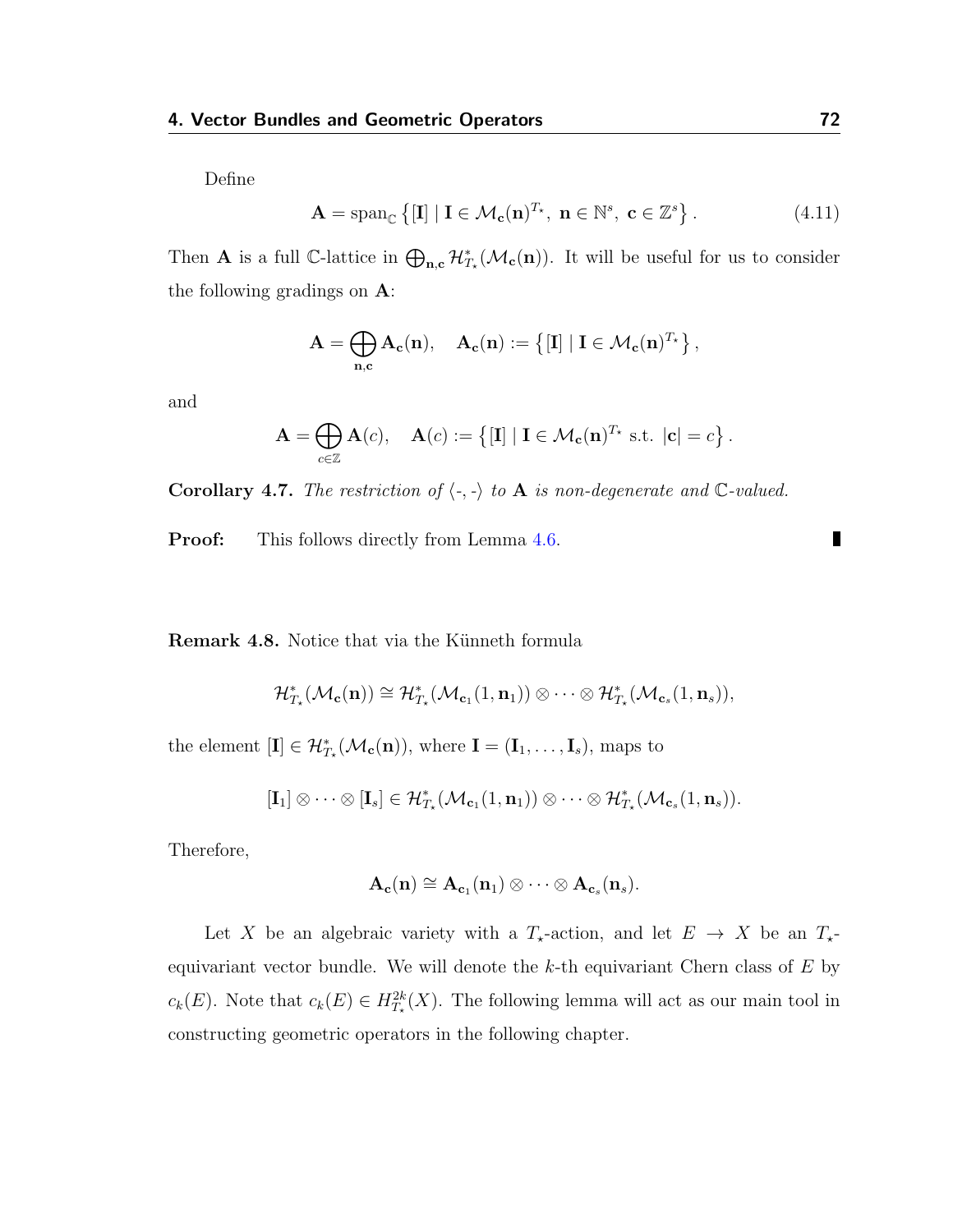<span id="page-77-0"></span>**Lemma 4.9.** Let  $I \in M_c(n)^{T_\star}$  and  $J \in M_d(m)^{T_\star}$ , let E be an equivariant vector bundle on  $\mathcal{M}_{c}(n) \times \mathcal{M}_{d}(m)$  and let  $\beta \in \mathcal{H}_{T_{*}}^{2k}(\mathcal{M}_{c}(n) \times \mathcal{M}_{d}(m))$ . Then

$$
\langle \beta \cup c_{|\mathbf{n}|+|\mathbf{m}|-k}(E)[\mathbf{I}], [\mathbf{J}]\rangle = \frac{\beta_{\mathbf{I},\mathbf{J}} \cup c_{|\mathbf{n}|+|\mathbf{m}|-k}(E_{(\mathbf{I},\mathbf{J})})}{e_{T_{\star}}(\mathcal{T}_{\mathbf{I}}^{-})e_{T_{\star}}(\mathcal{T}_{\mathbf{J}}^{+})},
$$

where  $c_{|\mathbf{n}|+|\mathbf{m}|-k}(E_{(\mathbf{I},\mathbf{J})}) \in H^*_{T^*}(\mathrm{pt}) = \mathbb{C}[b_1,\ldots,b_s,\epsilon]$  is the polynomial given by the equivariant Chern class of the fiber E over the point  $(I, J)$  and  $\beta_{I,J} = i_{I,J}^*(\beta)$ , where  $i_{I,J}: \{ (I,J) \} \hookrightarrow \mathcal{M}_c(n) \times \mathcal{M}_d(m)$  is the inclusion of the fixed point.

**Proof:** See  $[15, \text{Lemma } 2.6]$  $[15, \text{Lemma } 2.6]$ .

Remark 4.10. The precise statement of [\[15,](#page-115-0) Lemma 2.6] differs slightly from ours (since we use the variety  $\mathcal{M}_{c}(n)$  under the action of  $T_{\star}$  rather than  $\mathcal{M}_{c}(s, n)$  under the action of T). However, every step in the proof of  $[15, \text{ Lemma } 2.6]$  $[15, \text{ Lemma } 2.6]$  applies to Lemma [4.9;](#page-77-0) thus the two lemmas are essentially the same.

The next step will be to construct  $T_{\star}$ -equivariant vector bundles over  $\mathcal{M}_{c}(n) \times$  $\mathcal{M}_{d}(m)$  whose Chern classes will define the appropriate geometric operators (as our ultimate goal is to construct geometric versions of the Heisenberg, Clifford and Chevalley operators from Chapter [1\)](#page-8-0). We begin by defining vector bundles

$$
\mathbb{C}^n\times_{\mathrm{GL}_n(\mathbb{C})}M_0^{\mathrm{st}}(s,n)\to \mathcal{M}_{\mathbf{c}}(s,n),\quad \text{and}\quad \mathbb{C}^s\times \mathcal{M}_{\mathbf{c}}(s,n)\to \mathcal{M}_{\mathbf{c}}(s,n),
$$

which we denote by  $V = V(c, s, n)$  and  $W = W(c, s, n)$ , respectively. Note that V and W are simply the associated bundles of the trivial  $GL_n(\mathbb{C})$ -bundles

$$
\mathbb{C}^n \times M_0^{\text{st}}(s,n) \to M_0^{\text{st}}(s,n), \text{ and } \mathbb{C}^s \times M_0^{\text{st}}(s,n) \to M_0^{\text{st}}(s,n).
$$

The bundles V and W are T-equivariant with respect to the trivial action of T on  $\mathbb{C}^n$ and the natural action of T on  $\mathbb{C}^s$ , respectively. Consider the Hom-bundle Hom $(\mathcal{V}, \mathcal{V})$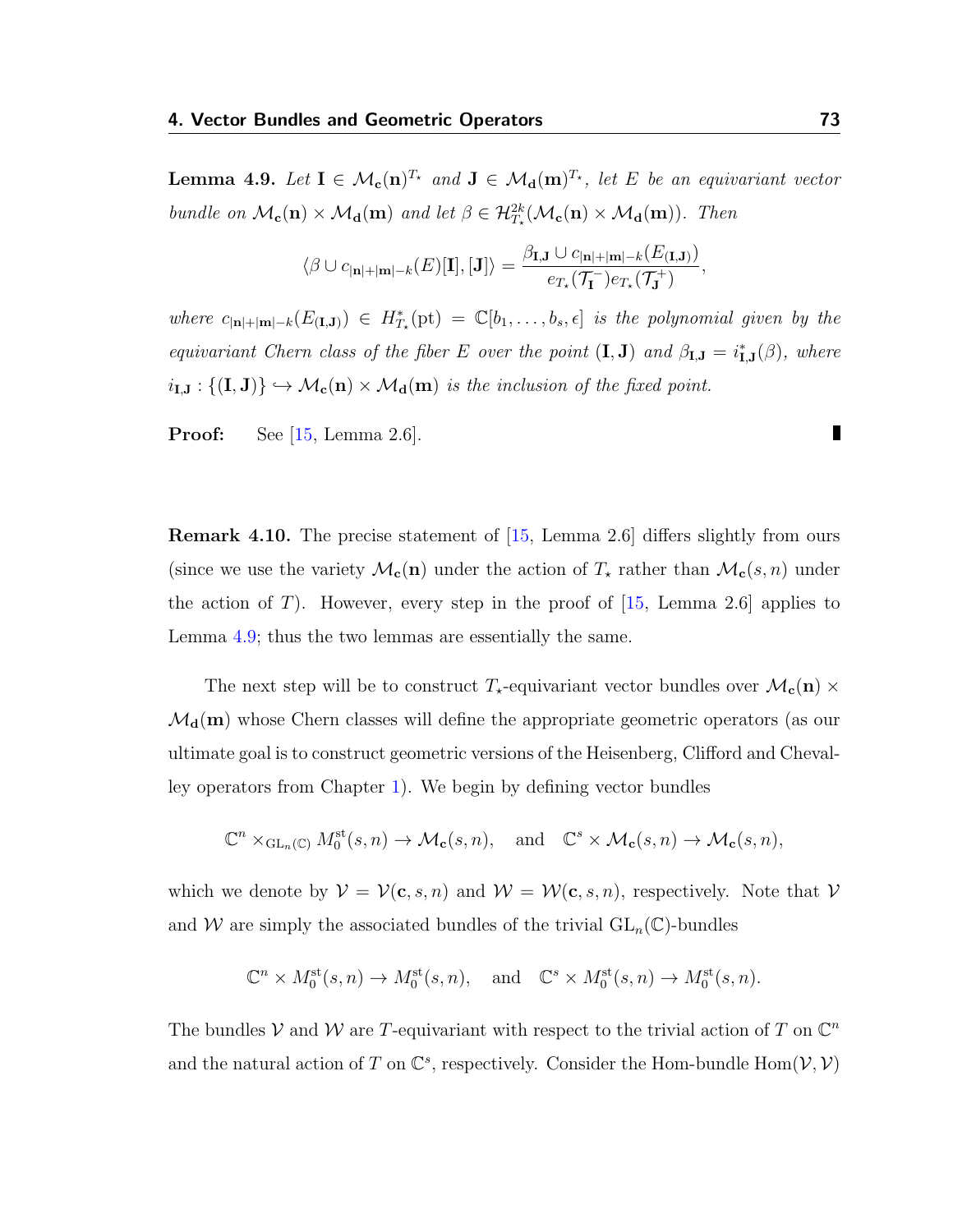on  $\mathcal{M}_{c}(s, n)$ . We can define a global section  $s : \mathcal{M}_{c}(s, n) \to \text{Hom}(\mathcal{V}, \mathcal{V})$  by defining  $s[A, B, i, j]$  to be the (well-defined) linear map

$$
\mathbb{C}^n \times_{\mathrm{GL}_n(\mathbb{C})} [A, B, i, j] \to \mathbb{C}^n \times_{\mathrm{GL}_n(\mathbb{C})} [A, B, i, j],
$$
  

$$
\mathrm{GL}_n(\mathbb{C}) \cdot (v, (A, B, i, j)) \mapsto \mathrm{GL}_n(\mathbb{C}) \cdot (Av, (A, B, i, j)).
$$

By a slight abuse of notation, we will denote the section  $s$  by  $A$ . We similarly define sections B, i and j of Hom $(V, V)$ , Hom $(W, V)$  and Hom $(V, W)$ , respectively.

One can extend this construction to a product of moduli spaces. The bundle  $\mathcal{V}(\mathbf{c}, s, n) \to \mathcal{M}_{\mathbf{c}}(s, n)$  may be extended to a vector bundle over the product  $\mathcal{M}_{\mathbf{c}}(s, n) \times \mathcal{M}_{\mathbf{d}}(s, m)$  by:

$$
\mathcal{V}(\mathbf{c}, s, n) \times \mathcal{M}_{\mathbf{d}}(s, m) \to \mathcal{M}_{\mathbf{c}}(s, n) \times \mathcal{M}_{\mathbf{d}}(s, m).
$$

We denote this vector bundle by  $\mathcal{V}_1 = \mathcal{V}_1(c, d, s, n, m)$ . Likewise, we extend the bundles  $W(c, s, n) \to \mathcal{M}_c(s, n)$ ,  $\mathcal{V}(\mathbf{d}, s, m) \to \mathcal{M}_\mathbf{d}(s, m)$  and  $\mathcal{W}(\mathbf{d}, s, m) \to \mathcal{M}_\mathbf{d}(s, m)$ to bundles  $W_1 = W_1(c, d, s, n, m)$ ,  $V_2 = V_2(c, d, s, n, m)$  and  $W_2 = W_2(c, d, s, n, m)$ over  $\mathcal{M}_c(s, n) \times \mathcal{M}_d(s, m)$ . We then have bundles  $Hom(\mathcal{V}_k, \mathcal{V}_k)$ ,  $Hom(\mathcal{W}_k, \mathcal{V}_k)$  and Hom( $V_k, W_k$ ) as vector bundles over  $\mathcal{M}_c(s, n) \times \mathcal{M}_d(s, m)$  with sections  $A_k, B_k, i_k$ and  $j_k$ , where  $k = 1, 2$ . We define a three-term, T-equivariant complex of vector bundles on  $\mathcal{M}_{\mathbf{c}}(s, n) \times \mathcal{M}_{\mathbf{d}}(s, m)$  by

<span id="page-78-0"></span>
$$
t \operatorname{Hom}(\mathcal{V}_1, \mathcal{V}_2) \oplus t^{-1} \operatorname{Hom}(\mathcal{V}_1, \mathcal{V}_2)
$$
  
Hom $(\mathcal{V}_1, \mathcal{V}_2) \xrightarrow{\zeta} \oplus$   
Hom $(\mathcal{W}_1, \mathcal{V}_2) \oplus \operatorname{Hom}(\mathcal{V}_1, \mathcal{W}_2)$   

$$
\xrightarrow{\tau} \operatorname{Hom}(\mathcal{V}_1, \mathcal{V}_2), \qquad (4.12)
$$

where

$$
\zeta(X) = \begin{pmatrix} XA_1 - A_2X \\ XB_1 - B_2X \\ Xi_1 \\ -j_2X \end{pmatrix}, \text{ and } \tau \begin{pmatrix} C \\ D \\ a \\ b \end{pmatrix} = A_2D - DA_1 + CB_1 - B_2C + i_2b + aj_1.
$$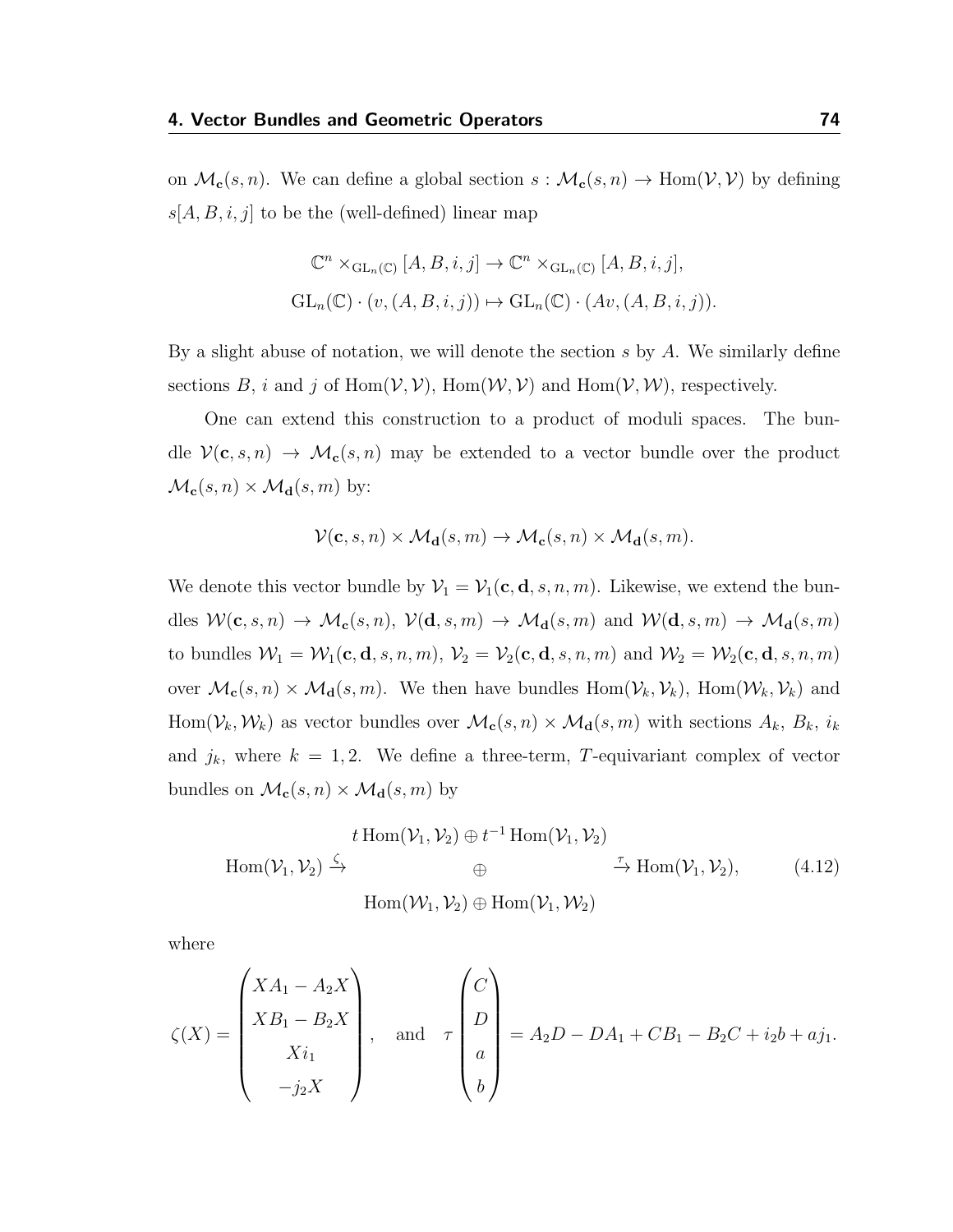Note that here the modules  $t^{\pm 1}$  are the one-dimensional T-modules  $(e, t) \mapsto t^{\pm 1}$ . One verifies that  $\tau \circ \zeta = 0$ .

**Remark 4.11.** We explain the presence of the " $t$ " and " $t^{-1}$ " terms in Complex [\(4.12\)](#page-78-0); they are the result of the action of T on the section  $A_k$  and  $B_k$ . Let  $\zeta_1$ :  $Hom(\mathcal{V}_1, \mathcal{V}_2) \to Hom(\mathcal{V}_1, \mathcal{V}_2)$  be the first component of  $\zeta$ . Denote the section " $A_1$ " by s. To simplify notation, for every  $(I_1, I_2) \in M_0^{\text{st}}(s, n) \times M_0^{\text{st}}(s, m)$ , we will denote the corresponding pair of orbits in  $\mathcal{M}_{c}(s, n) \times \mathcal{M}_{d}(s, m)$  by  $(\overline{I_1}, \overline{I_2})$ . Moreover, we will write  $s_{(\overline{I_1},\overline{I_2})} := s(\overline{I_1}, \overline{I_2})$  and  $\overline{v}_{(\overline{I_1},\overline{I_2})} := (\text{GL}_n(\mathbb{C}) \cdot (v, I_1), \overline{I_2})$  for elements in the fiber of  $\mathcal{V}_1$  over the point  $(\overline{I_1}, \overline{I_2})$ . We wish to compute the action of T on s. For every  $(e, t) \in T$  and  $(I_1, I_2) \in M_0^{\text{st}}(s, n) \times M_0^{\text{st}}(s, m)$ , with  $I_1 = (A_1, B_1, i_1, j_1)$ , the map

 $(e,t) \cdot s_{(\overline{I_1},\overline{I_2})}: (\mathbb{C}^n \times_{\text{GL}_n(\mathbb{C})} \overline{I_1}) \times \overline{I_2} \to (\mathbb{C}^n \times_{\text{GL}_n(\mathbb{C})} \overline{I_1}) \times \overline{I_2},$ 

is given by

$$
\begin{aligned} ((e,t)\cdot s_{(\overline{I_1},\overline{I_2})})(\overline{v}_{(\overline{I_1},\overline{I_2})}) &= (e,t)\cdot s_{(e,t)^{-1}\cdot(\overline{I_1},\overline{I_2})}((e,t)^{-1}\cdot\overline{v}_{(\overline{I_1},\overline{I_2})}) \\ &= (e,t)\cdot s_{(e,t)^{-1}\cdot(\overline{I_1},\overline{I_2})}(\overline{v}_{(e,t)^{-1}\cdot(\overline{I_1},\overline{I_2})}) \\ &= (e,t)\cdot\overline{t^{-1}Av}_{(e,t)^{-1}\cdot(\overline{I_1},\overline{I_2})} = \overline{t^{-1}Av}_{(\overline{I_1},\overline{I_2})}, \end{aligned}
$$

for all  $v \in \mathbb{C}^n$ . Thus, the action of T on  $A_1$  (viewed as a section) is given by  $(e, t) \cdot A_1 = t^{-1}A_1$ . Similarly,  $(e, t) \cdot A_2 = t^{-1}A_2$ . Therefore,

$$
\zeta_1((e,t)\cdot X) = ((e,t)\cdot X)A_1 - A_2((e,t)\cdot X)
$$
  
=  $(e,t)\cdot (X((e,t)^{-1}\cdot A_1) - ((e,t)^{-1}\cdot A_2)X)$   
=  $(e,t)\cdot (t(XA_1 - A_2X)) = t(e,t)\cdot \zeta_1(X),$ 

for all  $X \in \text{Hom}(\mathcal{V}_1, \mathcal{V}_2)$  and  $(e, t) \in T$ . Hence,  $\zeta_1 : \text{Hom}(\mathcal{V}_1, \mathcal{V}_2) \to t \text{Hom}(\mathcal{V}_1, \mathcal{V}_2)$  is T-equivariant, thus justifying the extra factor " $t$ " in Complex  $(4.12)$ . One can show, by a similar argument, that  $\zeta$  and  $\tau$  in Complex [\(4.12\)](#page-78-0) are both T-equivariant.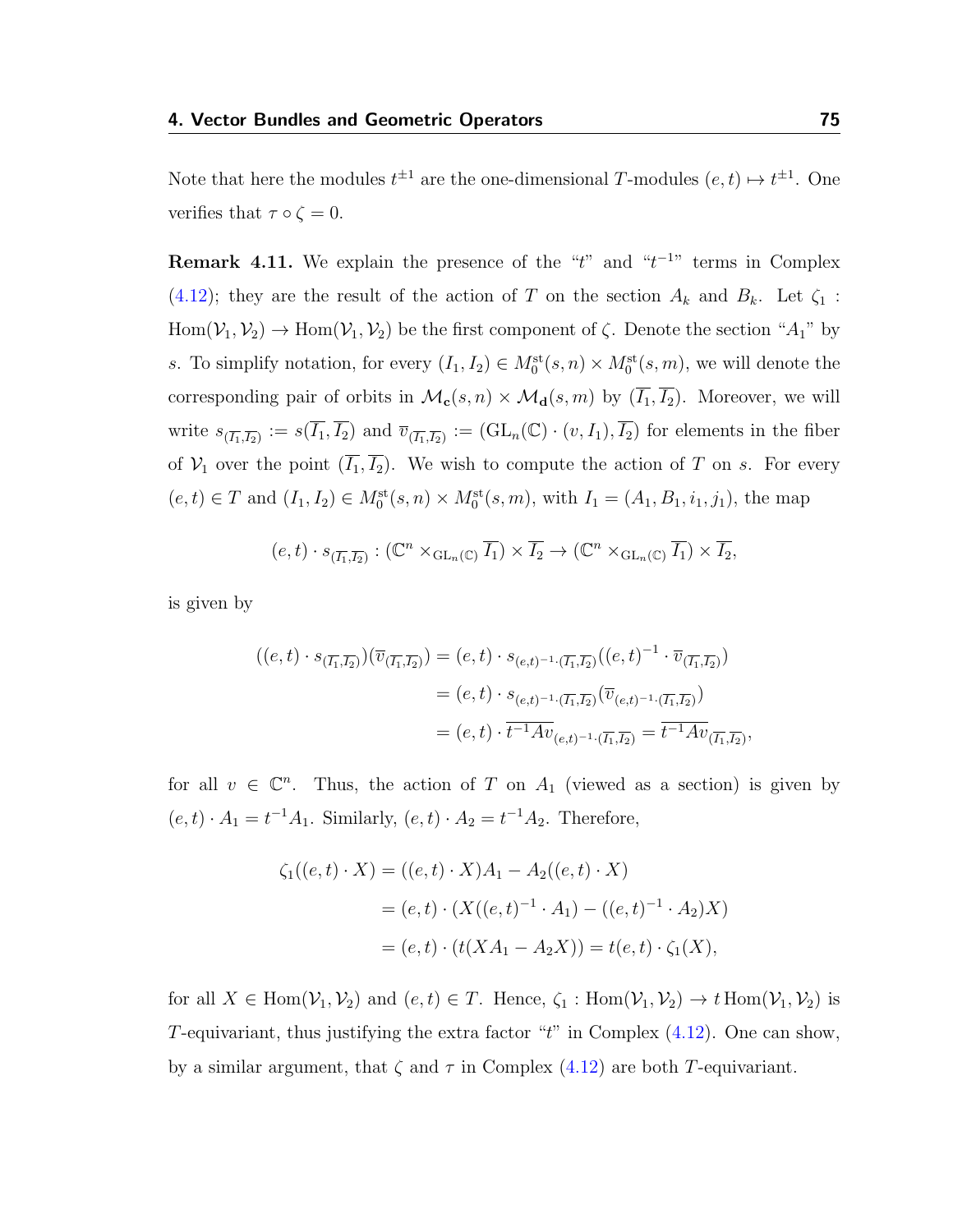**Lemma 4.12.** The cohomology ker  $\tau/m\zeta$  of Complex [\(4.12\)](#page-78-0) is a vector bundle on  $\mathcal{M}_{c}(s, n) \times \mathcal{M}_{d}(s, m).$ 

Proof: See [\[15,](#page-115-0) Lemma 3.2].

For  $n, m \in \mathbb{N}$ , we will denote the vector bundle

$$
\ker \tau / \operatorname{im} \zeta \to \mathcal{M}_{\mathbf{c}}(s, n) \times \mathcal{M}_{\mathbf{d}}(s, m),
$$

by  $\mathcal{K}_{\mathbf{c},\mathbf{d}}(s,n,m)$ . Notice that, by construction, one has the following vector bundle on  $\mathcal{M}_{\mathbf{c}}(s,n)^{T_{\bullet}} \times \mathcal{M}_{\mathbf{d}}(s,n)^{T_{\bullet}}$ :

$$
(\ker \tau / \operatorname{im} \zeta)^{T_{\bullet}} \to \mathcal{M}_{\mathbf{c}}(s, n)^{T_{\bullet}} \times \mathcal{M}_{\mathbf{d}}(s, n)^{T_{\bullet}},
$$

which we denote by  $\mathcal{K}_{\mathbf{c},\mathbf{d}}(s,n,m)^{T_{\bullet}}$ . By Lemma [4.2,](#page-71-0)

$$
\mathcal{M}_{\mathbf{c}}(s,n)^{T_{\bullet}} \times \mathcal{M}_{\mathbf{d}}(s,m)^{T_{\bullet}} \cong \coprod_{|\mathbf{n}|=n, \ |\mathbf{m}|=m} \mathcal{M}_{\mathbf{c}}(\mathbf{n}) \times \mathcal{M}_{\mathbf{d}}(\mathbf{m}),
$$

and so we may identify these varieties and consider the restriction of  $\mathcal{K}_{\mathbf{c},\mathbf{d}}(s,n,m)^{T_{\bullet}}$ :

$$
\mathcal{K}_{\mathbf{c},\mathbf{d}}(\mathbf{n},\mathbf{m}):=\mathcal{K}_{\mathbf{c},\mathbf{d}}(s,n,m)^{T_{\bullet}}|_{\mathcal{M}_{\mathbf{c}}(\mathbf{n})\times\mathcal{M}_{\mathbf{d}}(\mathbf{m})},
$$

which is a vector bundle on  $\mathcal{M}_{c}(n) \times \mathcal{M}_{d}(m)$ . On  $\mathcal{M}_{c_{\ell}}(1, n_{\ell}) \times \mathcal{M}_{d_{\ell}}(1, m_{\ell})$ , the product of the  $\ell$ -th components of  $\mathcal{M}_{c}(n)$  and  $\mathcal{M}_{d}(m)$ , one has the vector bundle  $\mathcal{K}_{\mathbf{c}_\ell,\mathbf{d}_\ell}(1,\mathbf{n}_\ell,\mathbf{m}_\ell).$  Let

$$
f_{\ell}: \mathcal{M}_{\mathbf{c}}(\mathbf{n}) \times \mathcal{M}_{\mathbf{d}}(\mathbf{m}) \to \mathcal{M}_{\mathbf{c}_{\ell}}(1, \mathbf{n}_{\ell}) \times \mathcal{M}_{\mathbf{d}_{\ell}}(1, \mathbf{m}_{\ell}),
$$

denote the canonical projection. Then the vector bundle pullback,  $f_\ell^* \mathcal{K}_{c_\ell, d_\ell}(1, n_\ell, m_\ell)$ , is a vector bundle on the full product  $\mathcal{M}_{c}(n) \times \mathcal{M}_{d}(m)$ .

<span id="page-80-0"></span>**Lemma 4.13.** Let  $X, X_1, X_2$  be smooth algebraic varieties,  $G, G_1, G_2$  reductive algebraic groups acting freely on  $X, X_1, X_2$ , respectively, such that  $X/G, X_1/G_1, X_2/G_2$ 

П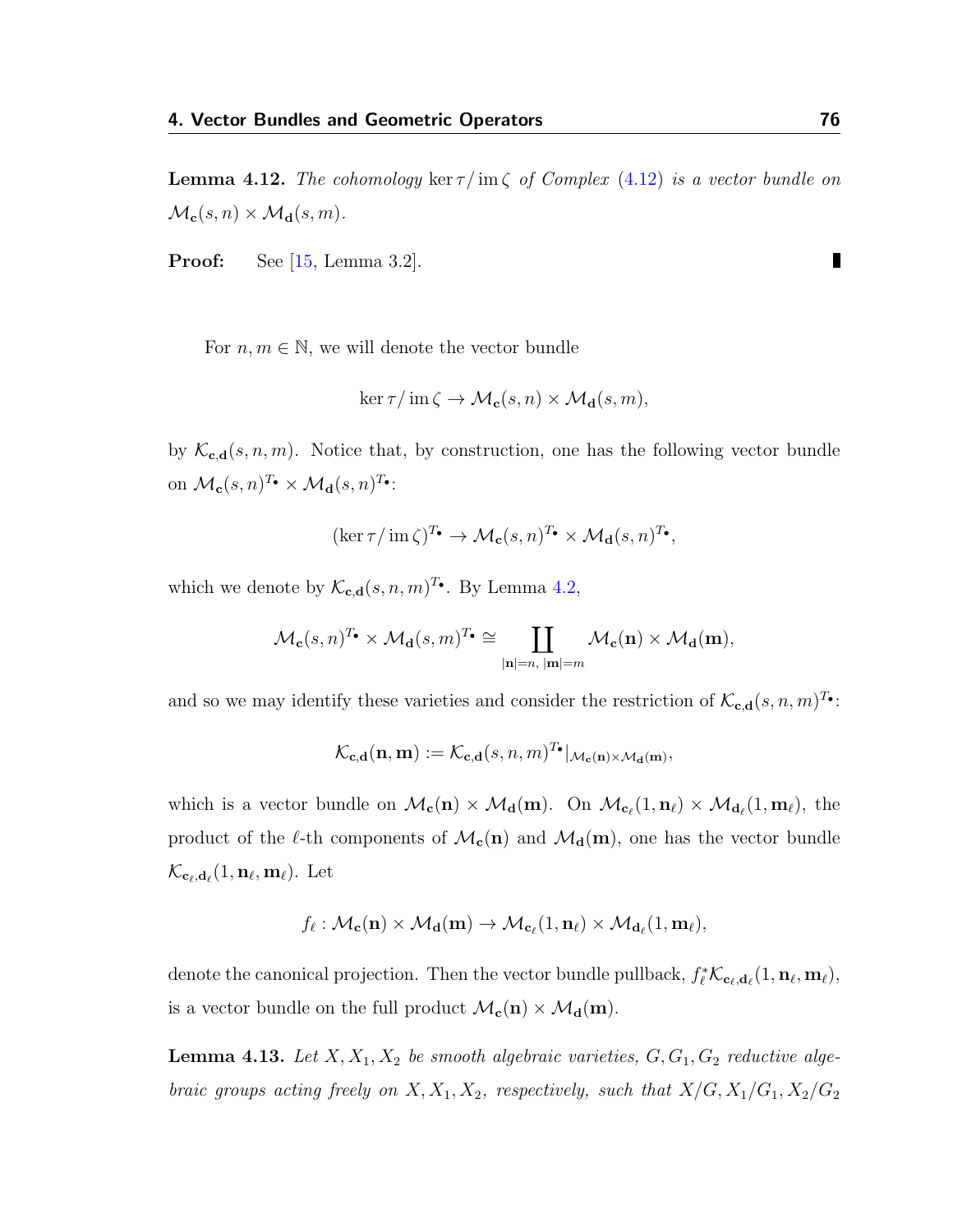are smooth, and let  $V, V_1, V_2$  be representations of  $G, G_1, G_2$ , respectively. Moreover, suppose that there exists an embedding  $G_1 \times G_2 \hookrightarrow G$  such that  $V \cong V_1 \oplus V_2$  as  $G_1 \times G_2$ representations and that there exists a  $G_1 \times G_2$ -equivariant morphism  $\varphi : X_1 \times X_2 \to X$ such that the induced morphism  $\overline{\varphi}: X_1/G_1 \times X_2/G_2 \to X/G$  is an isomorphism. Let  $f_i: X_1/G_1 \times X_2/G_2 \to X_i/G_i$  denote the projection. Then the vector bundles

$$
f_1^*(V_1 \times_{G_1} X_1) \oplus f_2^*(V_2 \times_{G_2} X_2) \to X_1/G_1 \times X_2/G_2, \quad and \quad V \times_G X \to X/G,
$$

are isomorphic.

**Proof:** For simplicity, we will view  $G_1 \times G_2$  as a subgroup of G and identify V with  $V_1 \oplus V_2$ , as  $G_1 \times G_2$ -modules. Define

$$
\psi : (V_1 \times X_1) \oplus (V_2 \times X_2) \to V \times X,
$$

$$
(v_1, x_1) \oplus (v_2, x_2) \mapsto (v_1 \oplus v_2, \varphi(x_1, x_2)).
$$

It is clear that  $\psi$  is a morphism of varieties. Moreover, one checks that the following diagram commutes:

$$
(G_1 \times G_2) \times ((V_1 \times X_1) \oplus (V_2 \times X_2)) \longrightarrow (V_1 \times X_1) \oplus (V_2 \times X_2)
$$
  
\n $i \times \psi \downarrow \qquad \qquad \downarrow \psi,$   
\n $G \times (V \times X) \longrightarrow V \times X$ 

where  $i: G_1 \times G_2 \to G$  is the inclusion map and the horizontal arrows represent the group action. So, by Lemma [2.3,](#page-34-0) we have an induced morphism  $\overline{\psi}$  :  $(V_1 \times_{G_1} X_1) \oplus$  $(V_2 \times_{G_2} X_2) \to V \times_G X$ , which yields the following commutative diagram:

$$
(V_1 \times_{G_1} X_1) \oplus (V_2 \times_{G_2} X_2) \xrightarrow{\psi} V \times_G X
$$
  
\n
$$
\downarrow \qquad \qquad \downarrow
$$
  
\n
$$
X_1/G_1 \times X_2/G_2 \xrightarrow{\overline{\varphi}} X/G.
$$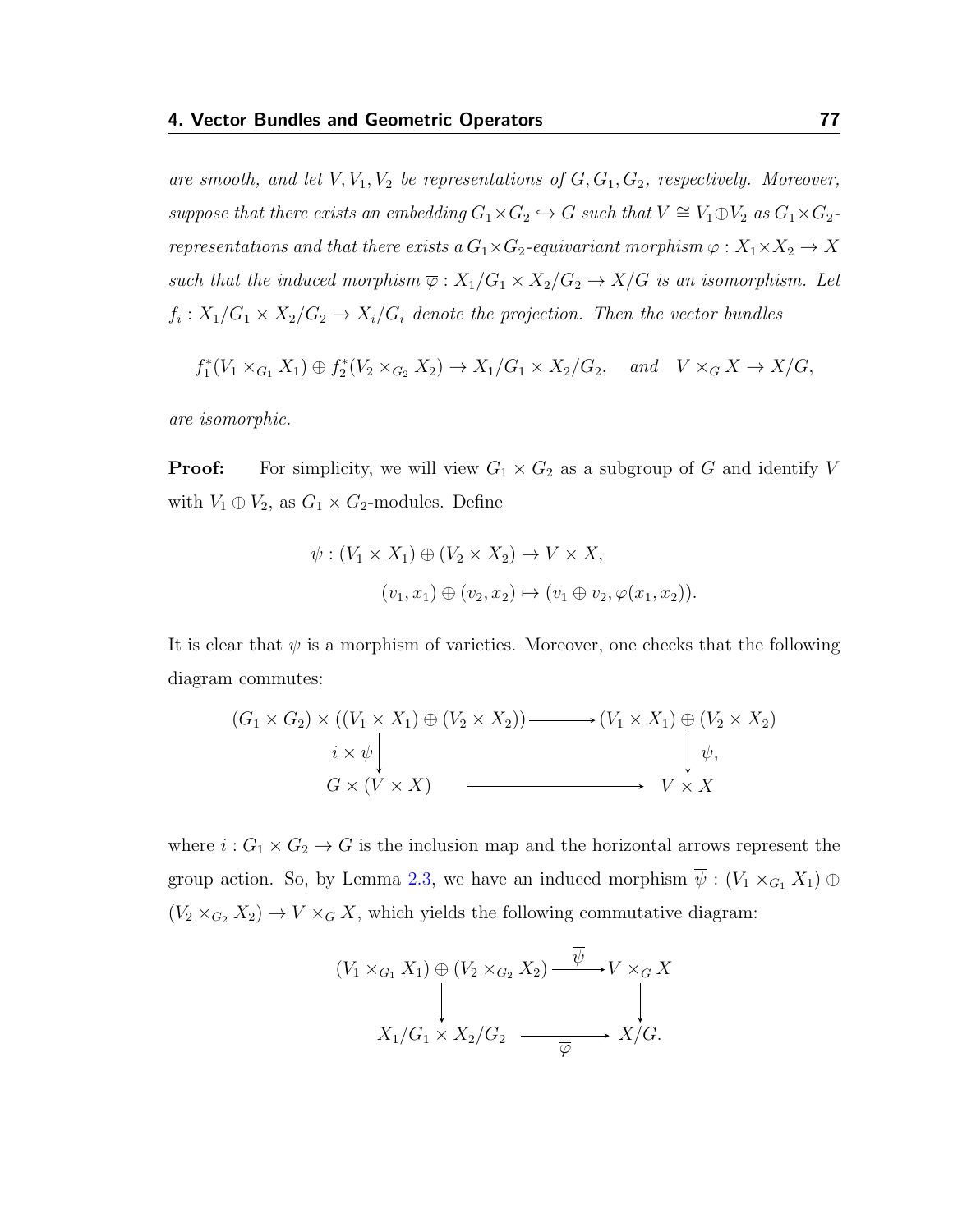Since, by assumption,  $\overline{\varphi}$  is an isomorphism, it remains only to show that  $\overline{\psi}$  is an isomorphism and that it induces linear maps on the corresponding fibers. The latter is obvious, and so we focus on the former. By virtue of  $X/G$ ,  $X_1/G_1$  and  $X_2/G_2$  being smooth, we have that  $(V_1 \times_{G_1} X_1) \oplus (V_2 \times_{G_2} X_2)$  and  $V \times_G X$  are smooth. Thus, by Lemma [2.11,](#page-45-0) it suffices to show that  $\overline{\psi}$  is bijective and étale. To show bijectivity, it suffices to look at the fibers. For every  $(G_1 \cdot x_1, G_2 \cdot x_2) \in X_1/G_1 \times X_2/G_2$ , the linear map induced by  $\overline{\psi}$  on the fibers is given by

$$
(V_1 \times_{G_1} G_1 \cdot x_1) \oplus (V_2 \times_{G_2} G_2 \cdot x_2) \to V \times_G G \cdot \varphi(x_1, x_2),
$$
  

$$
G_1 \cdot (v_1, x_1) \oplus G_2 \cdot (v_2, x_2) \mapsto G \cdot (v_1 \oplus v_2, \varphi(x_1, x_2)),
$$

which is clearly bijective. To show that  $\overline{\psi}$  is étale, by Corollary [2.6,](#page-38-0)

$$
\mathcal{T}_{G_1 \cdot (v_1, x_1) \oplus G_2 \cdot (v_2, x_2)} \left( \bigoplus_{k=1,2} (V_k \times_{G_k} X_k) \right) \cong \bigoplus_{k=1,2} \mathcal{T}_{(v_k, x_k)}(V_k \times X_k) / \operatorname{im} d\sigma^{(v_k, x_k)}
$$

$$
\cong \bigoplus_{k=1,2} \left( \mathcal{T}_{v_k}(V_k) \oplus \mathcal{T}_{x_k}(X_k) \right) / \operatorname{im} d\sigma^{(v_k, x_k)},
$$

and

$$
\mathcal{T}_{G\cdot(v_1\oplus v_2,\varphi(x_1,x_2))}(V\times_G X)\cong \mathcal{T}_{(v_1\oplus v_2,\varphi(x_1,x_2))}(V\times X)/\operatorname{im} d\sigma^{(v_1\oplus v_2,\varphi(x_1,x_2))}
$$
  

$$
\cong \left(\mathcal{T}_{(v_1\oplus v_2)}(V)\oplus \mathcal{T}_{\varphi(x_1,x_2)}(X)\right)/\operatorname{im} d\sigma^{(v_1\oplus v_2,\varphi(x_1,x_2))}.
$$

The differential  $d\overline{\psi}$  is given by

$$
((y_1 \oplus z_1) + \operatorname{im} d\sigma^{(v_1, x_1)}) \oplus ((y_2 \oplus z_2) + \operatorname{im} d\sigma^{(v_2, x_2)})
$$

$$
\mapsto ((y_1 \oplus y_2) \oplus d\varphi(z_1, z_2)) + \operatorname{im} d\sigma^{(v_1 \oplus v_2, \varphi(x_1, x_2))}.
$$

We will first show that  $d\overline{\psi}$  is surjective. Let  $(y'\oplus z') + \text{im } d\sigma^{(v_1 \oplus v_2, \varphi(x_1, x_2))} \in (\mathcal{T}_{v_1 \oplus v_2}(V) \oplus$  $\mathcal{T}_{\varphi(x_1,x_2)}(X)$  im  $d\sigma^{(v_1\oplus v_2,\varphi(x_1,x_2))}$ . Since  $d\overline{\varphi}$  is an isomorphism, there exists a  $(z_1 + z_2)$  $\text{im}\,\text{d}\sigma^{x_1}\text{)}\oplus\text{d}z_1+\text{im}\,\text{d}\sigma^{x_2}\text{)}\in\mathcal{T}_{x_1}(X_1)/\text{im}\,\text{d}\sigma^{x_1}\oplus\mathcal{T}_{x_2}(X_2)/\text{im}\,\text{d}\sigma^{x_2}$  such that

$$
d\overline{\varphi}((z_1+\operatorname{im} d\sigma^{x_1})\oplus (z_1+\operatorname{im} d\sigma^{x_2}))=d\varphi(z_1,z_2)+\operatorname{im} d\sigma^{\varphi(x_1,x_2)}=z'+\operatorname{im} d\sigma^{\varphi(x_1,x_2)}.
$$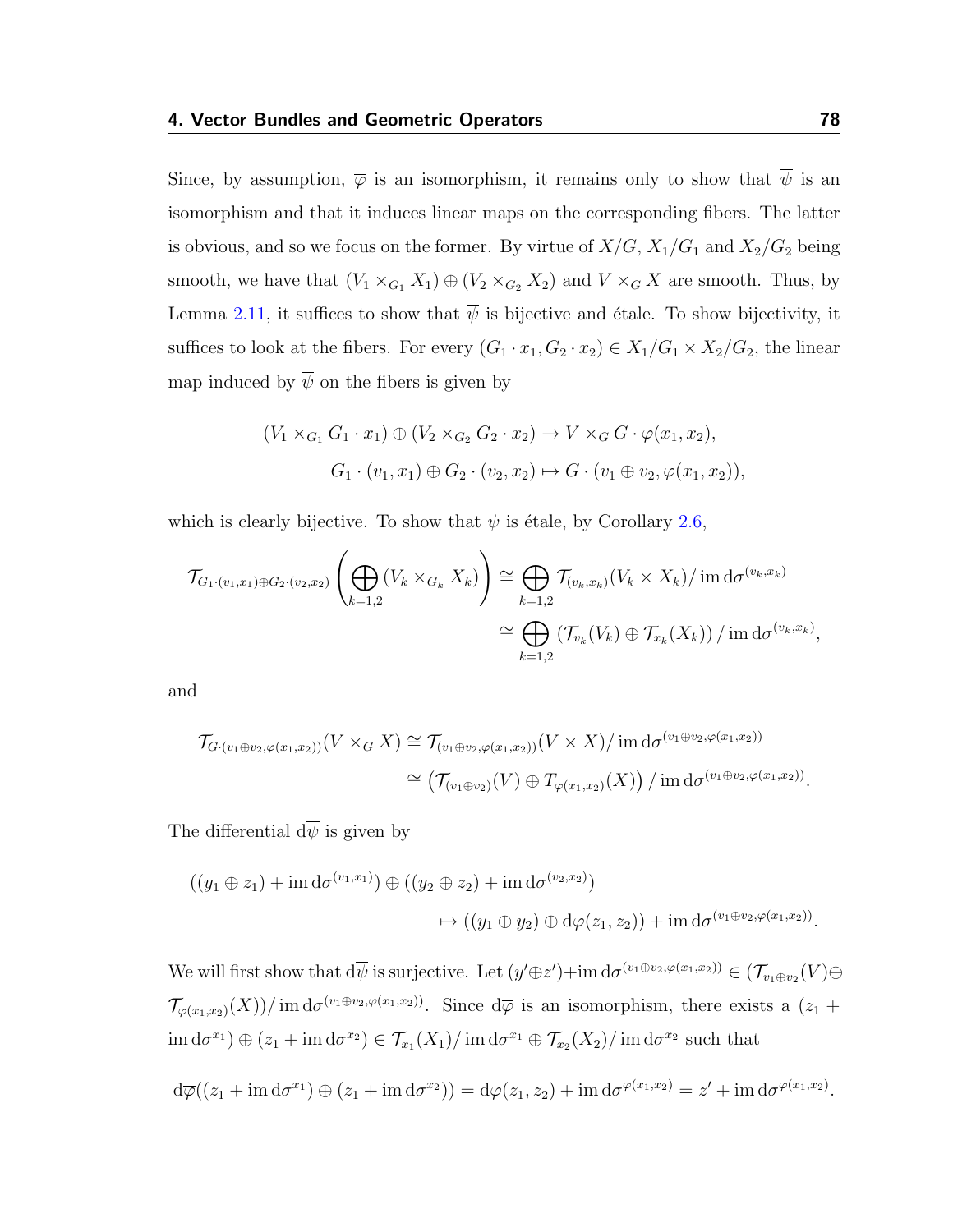Equivalently,  $z' - d\varphi(z_1, z_2) = d\sigma^{\varphi(x_1, x_2)}(h)$ , for some  $h \in \mathcal{T}_1(G)$ . We also note that  $\sigma^{(v_1 \oplus v_2, \varphi(x_1, x_2))}: G \to V \times X$  is the restriction of

$$
\sigma^{v_1 \oplus v_2} \times \sigma^{\varphi(x_1, x_2)} : G \times G \to V \times X,
$$

to the diagonal of  $G \times G$ . Hence,

$$
(y',z') + d\sigma^{(v_1 \oplus v_2, \varphi(x_1,x_2))} = ((y'-d\sigma^{v_1 \oplus v_2}(h)) \oplus \varphi(z_1,z_2)) + d\sigma^{(v_1 \oplus v_2, \varphi(x_1,x_2))}.
$$

Thus,  $(y', z') + d\sigma^{(v_1 \oplus v_2, \varphi(x_1, x_2))} \in \text{im } d\overline{\psi}$ . By dimension counting,  $d\overline{\psi}$  is an isomorphism, and so  $\overline{\psi}$  is étale.  $\blacksquare$ 

<span id="page-83-0"></span>Lemma 4.14. There is an isomorphism of vector bundles

$$
\mathcal{K}_{\mathbf{c},\mathbf{d}}(\mathbf{n},\mathbf{m}) \cong \bigoplus_{\ell=1}^s f_\ell^*(\mathcal{K}_{\mathbf{c}_\ell,\mathbf{d}_\ell}(1,\mathbf{n}_\ell,\mathbf{m}_\ell)).
$$

**Proof:** We identify each point

$$
([A_1^1, B_1^1, i_1^1], \ldots, [A_1^s, B_1^s, i_1^s], [A_2^1, B_2^1, i_2^1], \ldots, [A_2^s, B_2^s, i_2^s]) \in \mathcal{M}_{\mathbf{c}}(\mathbf{n}) \times \mathcal{M}_{\mathbf{d}}(\mathbf{m}),
$$

with its image,  $([A_1, B_1, i_1, 0], [A_2, B_2, i_2, 0]) \in \mathcal{M}_c(s, \mathbf{n}_i)^{T_\bullet} \times \mathcal{M}_d(s, \mathbf{m}_i)^{T_\bullet}$ , under the isomorphism given in Equation [\(4.9\)](#page-70-0). By Lemma [4.13,](#page-80-0)

$$
\mathcal{V}_k|_{\mathcal{M}_\mathbf{c}(\mathbf{n})\times\mathcal{M}_\mathbf{d}(\mathbf{m})}\cong\bigoplus_{\ell=1}^s f_\ell^*\mathcal{V}_k^\ell,
$$

where  $\mathcal{V}_k^{\ell} = \mathcal{V}_k(\mathbf{c}_{\ell}, \mathbf{d}_{\ell}, 1, \mathbf{n}_{\ell}, \mathbf{m}_{\ell})$ . Likewise,

$$
\mathcal{W}_{k}|_{\mathcal{M}_{\mathbf{c}}(\mathbf{n})\times\mathcal{M}_{\mathbf{d}}(\mathbf{m})}\cong \bigoplus_{\ell=1}^{s}f_{\ell}^{*}\mathcal{W}_{k}^{\ell},
$$

where  $\mathcal{W}_k^{\ell} = \mathcal{W}_k(c_{\ell}, d_{\ell}, 1, n_{\ell}, m_{\ell}).$  Thus,  $\mathcal{K}_{c,d}(s, |\mathbf{n}|, |\mathbf{m}|)$  restricted to  $\mathcal{M}_c(\mathbf{n}) \times$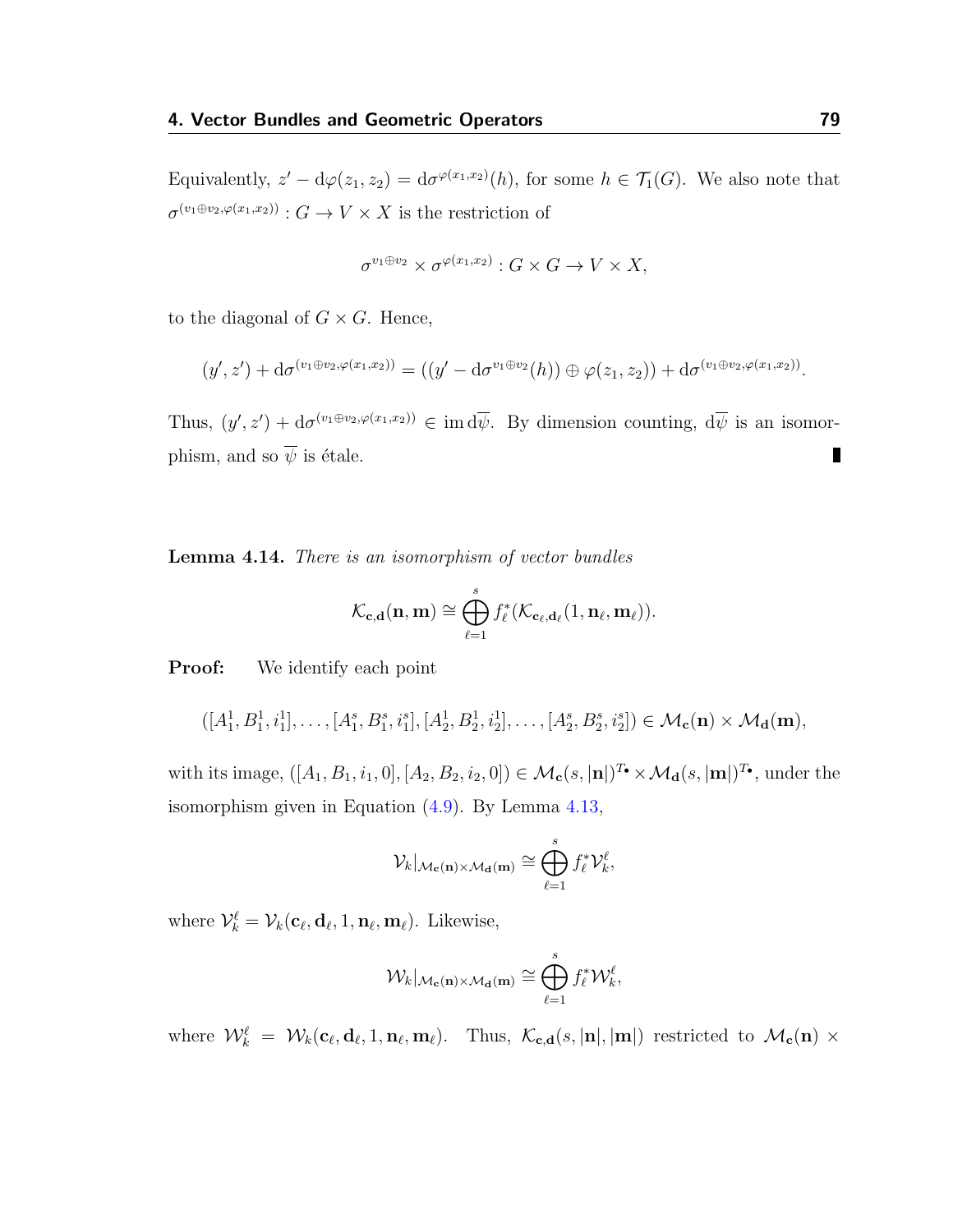$\mathcal{M}_d(m)$  is the middle cohomology of

$$
\oint_{k,\ell=1}^{s} \text{Hom}(f_{k}^{*} \mathcal{V}_{1}^{k}, f_{\ell}^{*} \mathcal{V}_{2}^{\ell}) \xrightarrow{\zeta_{\text{res}}} \bigoplus_{k,\ell=1}^{s} \left( \text{Hom}(f_{k}^{*} \mathcal{V}_{1}^{k}, f_{\ell}^{*} \mathcal{V}_{2}^{\ell}) \oplus \text{Hom}(f_{k}^{*} \mathcal{V}_{1}^{k}, f_{\ell}^{*} \mathcal{V}_{2}^{\ell}) \right) \n\text{Hom}(f_{k}^{*} \mathcal{W}_{1}^{k}, f_{\ell}^{*} \mathcal{V}_{2}^{\ell}) \oplus \text{Hom}(f_{k}^{*} \mathcal{V}_{1}^{k}, f_{\ell}^{*} \mathcal{W}_{2}^{\ell}) \n\xrightarrow{\tau_{\text{res}}} \bigoplus_{k,\ell=1}^{s} \text{Hom}(f_{k}^{*} \mathcal{V}_{1}^{k}, f_{\ell}^{*} \mathcal{V}_{2}^{\ell}),
$$
\n(4.13)

where  $\zeta_{\rm res}$  and  $\tau_{\rm res}$  are the restrictions of  $\zeta$  and  $\tau$  to the indicated domains (note that since we only consider the action of  $T_{\bullet}$ , the "t" and "t<sup>-1</sup>" terms from Complex [\(4.12\)](#page-78-0) may be safely omitted). It is easy to see that we have the following equality of sections:

<span id="page-84-0"></span>
$$
A_k = \bigoplus_{\ell=1}^s f_{\ell}^* A_k^{\ell}, \quad B_k = \bigoplus_{\ell=1}^s f_{\ell}^* B_k^{\ell}, \quad i_k = \bigoplus_{\ell=1}^s f_{\ell}^* i_k^{\ell},
$$

for  $k = 1, 2$ . Therefore, Complex  $(4.13)$  decomposes as a direct sum of complexes:

$$
\bigoplus_{k,\ell=1}^s \left( \text{Hom}(f_k^* \mathcal{V}_1^k, f_\ell^* \mathcal{V}_2^\ell) \xrightarrow{\zeta_{k\ell}} \text{Hom}(f_k^* \mathcal{V}_1^k, f_\ell^* \mathcal{V}_2^\ell) \oplus \text{Hom}(f_k^* \mathcal{V}_1^k, f_\ell^* \mathcal{V}_2^\ell) \right)
$$
\n
$$
\oplus \text{Hom}(f_k^* \mathcal{W}_1^k, f_\ell^* \mathcal{V}_2^\ell) \oplus \text{Hom}(f_k^* \mathcal{V}_1^k, f_\ell^* \mathcal{W}_2^\ell)
$$
\n
$$
\xrightarrow{\tau_{k\ell}} \text{Hom}(f_k^* \mathcal{V}_1^k, f_\ell^* \mathcal{V}_2^\ell) ,
$$

where

$$
\zeta_{k\ell}(X) = \begin{pmatrix} X f_k^*(A_1^k) - f_\ell^*(A_2^{\ell}) X \\ X f_k^*(B_1^k) - f_\ell^*(B_2) X \\ X f_k^*(i_1^k) \\ 0 \end{pmatrix}, \text{ and}
$$
\n
$$
\tau_{k\ell} \begin{pmatrix} C \\ D \\ a \\ a \\ b \end{pmatrix} = f_\ell^*(A_2^{\ell}) D - D f_k^*(A_1^k) + C f_k^*(B_1^k) - f_\ell^*(B_2^{\ell}) C + f_\ell^*(i_2^{\ell}) b.
$$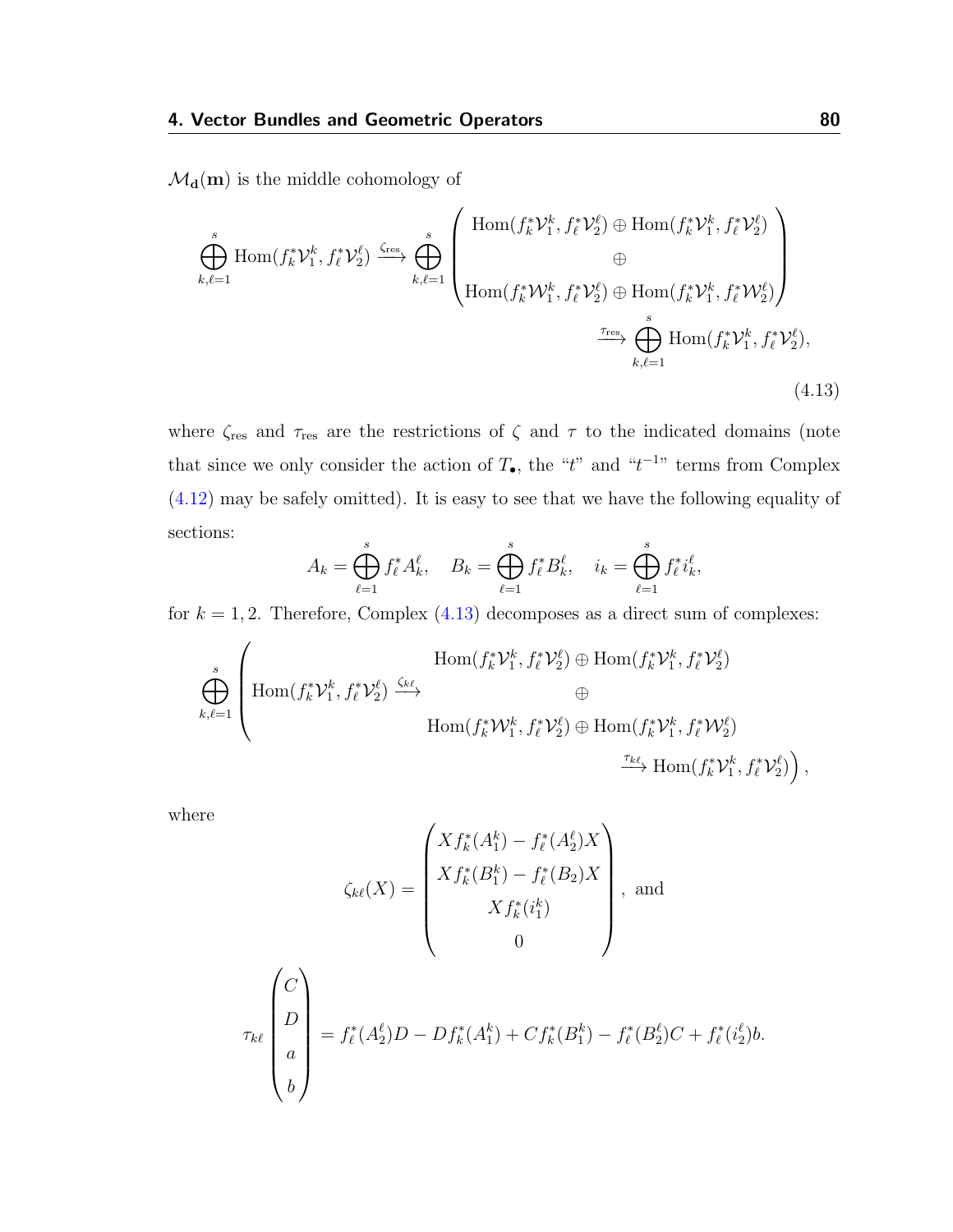We therefore have that

$$
\mathcal{K}_{\mathbf{c},\mathbf{d}}(\mathbf{n},\mathbf{m}) = \bigoplus_{k,\ell=1}^s (\ker \tau_{k\ell} / \operatorname{im} \zeta_{k\ell})^{T_{\bullet}}.
$$

The bundle ker  $\tau_{k\ell}/\text{im}\zeta_{k\ell}$  is the vector bundle pullback of  $\mathcal{K}_{c_k,d_\ell}(1,\mathbf{n}_k,\mathbf{m}_\ell)$  by the projection

$$
\mathcal{M}_{\mathbf{c}}(\mathbf{n}) \times \mathcal{M}_{\mathbf{d}}(\mathbf{m}) \to \mathcal{M}_{\mathbf{c}_k}(1, \mathbf{n}_k) \times \mathcal{M}_{\mathbf{d}_\ell}(1, \mathbf{m}_\ell).
$$

Thus the task of computing  $(\ker \tau_{k\ell}/\operatorname{im} \zeta_{k\ell})^T\bullet$ , reduces to computing  $\mathcal{K}_{\mathbf{c}_k,\mathbf{d}_\ell}(1,\mathbf{n}_k,\mathbf{m}_\ell)^T\bullet$ . The T-fixed points of  $\mathcal{K}_{c_k, d_\ell}(1, n_k, m_\ell)$  may be computed (as a set) by computing the T-fixed points of the fibers. Over the point  $([A_1^k, B_1^k, i_1^k], [A_2^\ell, B_2^\ell, i_2^\ell]) \in$  $\mathcal{M}_{\mathbf{c}_k}(1,\mathbf{n}_k) \times \mathcal{M}_{\mathbf{d}_\ell}(1,\mathbf{m}_\ell)$ , we may identify the fiber of  $\mathcal{V}_1^k$  with  $\mathbb{C}^{\mathbf{n}_k}$  by

$$
\begin{aligned} & \left( \mathbb{C}^{\mathbf{n}_k} \times_{\mathrm{GL}_{\mathbf{n}_k}(\mathbb{C})} \left( A_1^k, B_1^k, i_1^k \right) \right) \times \left[ A_2^\ell, B_2^\ell, i_2^\ell \right] \to \mathbb{C}^{\mathbf{n}_k}, \\ & \left( \mathrm{GL}_{\mathbf{n}_k}(\mathbb{C}) \cdot (v, (A_1^k, B_1^k, i_1^k)), \left[ A_2^\ell, B_2^\ell, i_2^\ell \right] \right) \mapsto v. \end{aligned}
$$

Similarly, we identify the fiber of  $\mathcal{V}_2^{\ell}$  with  $\mathbb{C}^{m_{\ell}}$ , the fiber of  $\mathcal{W}_1^k$  with  $\mathbb{C}^{n_k}$  and the fiber of  $\mathcal{W}_2^{\ell}$  with  $\mathbb{C}1_{\ell}$ . Via these identifications, the fiber of  $\mathcal{K}_{c,d}(n, m)$  is the middle cohomology of

$$
\begin{array}{ccc} \operatorname{Hom}(\mathbb{C}^{\mathbf{n}_{k}},\mathbb{C}^{\mathbf{m}_{\ell}})\oplus\operatorname{Hom}(\mathbb{C}^{\mathbf{n}_{k}},\mathbb{C}^{\mathbf{m}_{\ell}})\\ \oplus&\oplus&\stackrel{\tau_{k\ell}}{\longrightarrow}\operatorname{Hom}(\mathbb{C}^{\mathbf{n}_{k}},\mathbb{C}^{\mathbf{m}_{\ell}}),\\ \operatorname{Hom}(\mathbb{C}^{\mathbf{1}}{}_{k},\mathbb{C}^{\mathbf{m}_{\ell}})\oplus\operatorname{Hom}(\mathbb{C}^{\mathbf{n}_{k}},\mathbb{C}\mathbf{1}_{\ell})\end{array}
$$

where here we view  $\zeta_{k\ell}$  and  $\tau_{k\ell}$  as linear maps. By Lemma [2.10,](#page-43-0)  $(\ker \tau_{k\ell}/\operatorname{im} \zeta_{k\ell})^T \cong$  $\ker \tau_{k\ell}|_{T_{\bullet}}/\mathrm{im}\,\zeta_{k\ell}|_{T_{\bullet}},$  where  $\zeta_{k\ell}|_{T_{\bullet}}$  and  $\tau_{k\ell}|_{T_{\bullet}}$  are the restrictions of  $\zeta_{k\ell}$  and  $\tau_{k\ell}$  to the T<sub>•</sub>-fixed points of their respective domains. Via our identification of  $\mathcal{V}_1^k$  with  $\mathbb{C}^{\mathbf{n}_k}$ , we have that  $T_{\bullet}$  acts on  $\mathbb{C}^{\mathbf{n}_k}$  via multiplication by  $z^{k-1}$  for all  $z \in T_{\bullet}$ . That is,

$$
z \cdot v = z^{k-1}v,
$$

for all  $z \in T_{\bullet}$  and  $v \in \mathbb{C}^{n_k}$ . Likewise,  $T_{\bullet}$  acts on  $\mathbb{C}^{m_{\ell}}$  by multiplication by  $z^{\ell-1}$ , on  $\mathbb{C}1_k$  by multiplication by  $z^{k-1}$ , and on  $\mathbb{C}1_\ell$  by multiplication by  $z^{\ell-1}$ , for all  $z \in T_\bullet$ .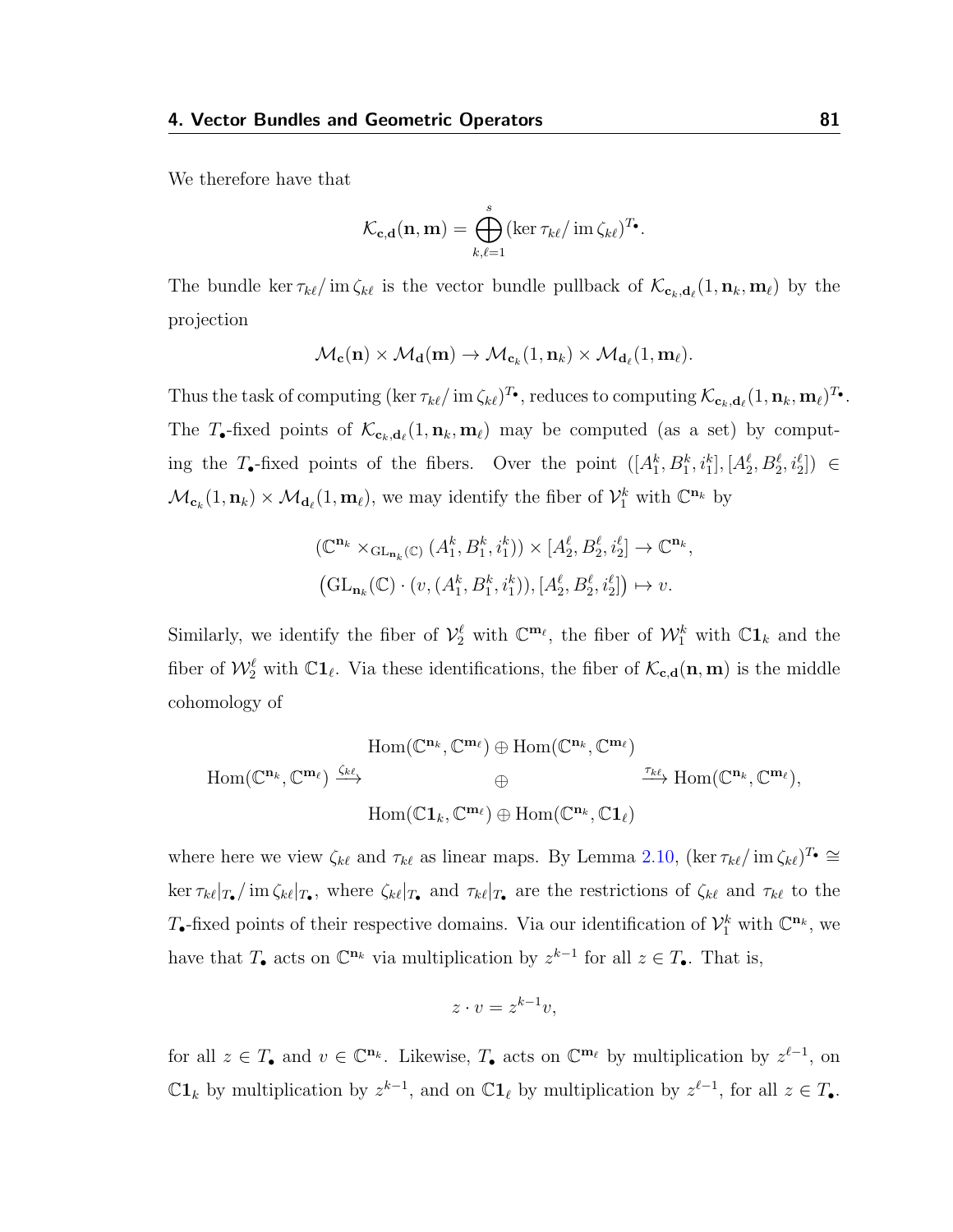Therefore, for all  $z \in T_{\bullet}$  and  $f \in \text{Hom}(\mathbb{C}^{\mathbf{n}_k}, \mathbb{C}^{\mathbf{m}_\ell}),$ 

$$
z \cdot f = z^{k-\ell} f.
$$

Thus,

$$
\text{Hom}(\mathbb{C}^{\mathbf{n}_k}, \mathbb{C}^{\mathbf{m}_\ell})^{T_\bullet} = \begin{cases} \text{Hom}(\mathbb{C}^{\mathbf{n}_k}, \mathbb{C}^{\mathbf{m}_k}), & \text{if } k = \ell, \\ 0, & \text{if } k \neq \ell. \end{cases}
$$

Similarly, Hom( $\mathbb{C}$ **1**<sub>k</sub>,  $\mathbb{C}^{\mathbf{m}_{\ell}}$ ) and Hom( $\mathbb{C}^{\mathbf{n}_{k}}$ ,  $\mathbb{C}$ **1**<sub> $\ell$ </sub>) are zero when  $k \neq \ell$ . Since the fibers of  $\mathcal{K}_{\mathbf{c}_k,\mathbf{d}_{\ell}}(1,\mathbf{n}_k,\mathbf{m}_{\ell})^{T_\bullet}$  are all zero when  $k\neq \ell$ , we conclude that  $\mathcal{K}_{\mathbf{c}_k,\mathbf{d}_{\ell}}(1,\mathbf{n}_k,\mathbf{m}_{\ell})^{T_\bullet}=0$ for all  $k \neq \ell$ . Therefore,

$$
\mathcal{K}_{\mathbf{c},\mathbf{d}}(\mathbf{n},\mathbf{m}) = \bigoplus_{\ell=1}^s f_{\ell}^* \mathcal{K}_{\mathbf{c}_{\ell},\mathbf{d}_{\ell}}(1,\mathbf{n}_{\ell},\mathbf{m}_{\ell}).
$$

From our diagram of inclusions, [\(4.10\)](#page-73-0), we have that

$$
\begin{aligned} \mathcal{M}_c(n)\times \mathcal{M}_d(m)&\supseteq \mathcal{M}_c(n)^{\mathbb{Z}_\mathit{R}}\times \mathcal{M}_d(m)^{\mathbb{Z}_\mathit{R}}\\ &\cong \coprod_{\stackrel{\vert v^\ell\vert=n_\ell}{\vert u^\ell\vert=m_\ell}}\mathfrak{M}_c(v^1,\dots,v^\ell)\times \mathfrak{M}_d(u^1,\dots,u^s).\end{aligned}
$$

We may thus view  $\mathfrak{M}_{c}(v^{1}, \ldots, v^{s}) \times \mathfrak{M}_{d}(u^{1}, \ldots, u^{s})$  as a subvariety of  $\mathcal{M}_{c}(n) \times$  $\mathcal{M}_{d}(m)$ , and consider the restriction of  $\mathcal{K}_{c,d}(n,m)$ :

$$
\mathfrak{K}_{\mathbf{c},\mathbf{d}}(\mathbf{v}^1,\mathbf{u}^1,\ldots,\mathbf{v}^s,\mathbf{u}^s):=\mathcal{K}_{\mathbf{c},\mathbf{d}}(\mathbf{n},\mathbf{m})|_{\mathfrak{M}_\mathbf{c}(\mathbf{v}^1,\ldots,\mathbf{v}^s)\times\mathfrak{M}_\mathbf{d}(\mathbf{u}^1,\ldots,\mathbf{u}^s)},
$$

which is a vector bundle on  $\mathfrak{M}_{c}(v^1,\ldots,v^s)\times \mathfrak{M}_{d}(u^1,\ldots,u^s)$ . In the following section, the vector bundles  $\mathcal{K}_{c,d}(n,m)$  and  $\mathfrak{K}_{c,d}(v^1, u^1, \ldots, v^s, u^s)$  will allows us to construct geometric versions of the Heisenberg algebra, the Clifford algebra and  $\mathfrak{gl}_r$ .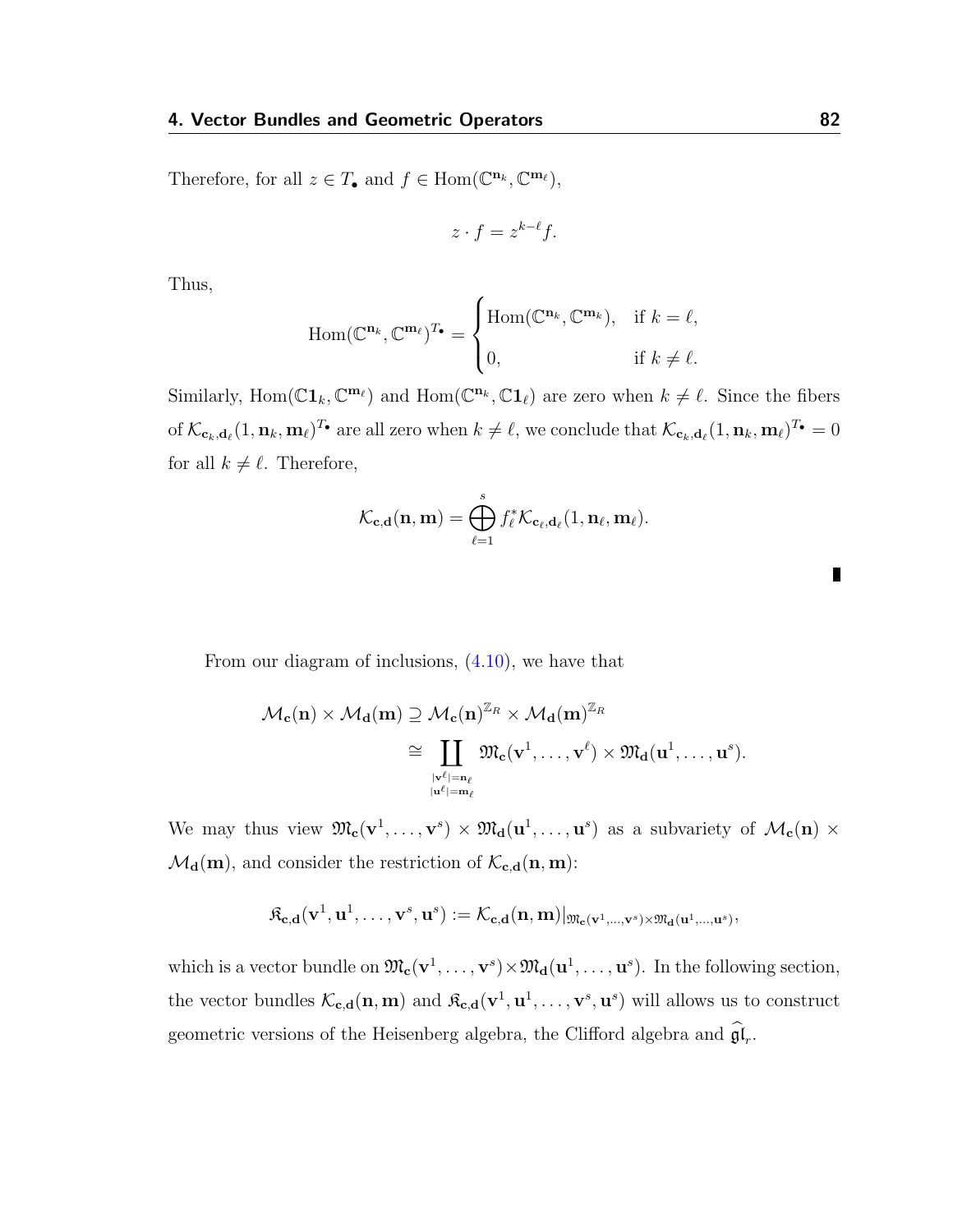## Chapter 5

## Geometric Realizations of the Basic Representation

In this chapter, we present the main theorem of this paper, Theorem [5.21,](#page-112-0) which describes our geometric realizations of the basic representation of  $\mathfrak{gl}_r$ . We will do so by constructing the oscillator algebra, the Clifford algebra and  $\mathfrak{gl}_r$  as geometric operators (in the sense of  $(4.4)$ ). Using the Localization Theorem, we will consider these geometric operators as operators on the same cohomology. We will show that these operators satisfy the same relations as those observed by their algebraic counterparts in Lemma [1.21,](#page-28-0) and that the cohomology on which they act (or more specifically the full  $\mathbb{C}\text{-lattice }A$  corresponds naturally to fermionic Fock space.

Throughout this chapter, for any  $T_{\star}$ -equivariant vector bundle E, we let  $c_{\text{trv}}(E)$ denote the *top nonvanishing*  $T_{\star}$ -equivariant Chern class of E. We will also frequently make use of the Künneth formula

$$
\mathcal{H}^*_{T_{\star}}(X \times Y) \cong \mathcal{H}^*_{T_{\star}}(X) \otimes \mathcal{H}^*_{T_{\star}}(Y),
$$

and simply identify the two rings.

We begin by constructing the geometric version of the oscillator/Heisenberg algebra. The dimension of  $\mathcal{M}_{c}(n)$  is 4|n|, thus elements of  $\mathcal{H}_{T_{+}}^{2(|n|+|m|)}$  $\frac{2(|\mathbf{n}|+|\mathbf{m}|)}{\sum_{\mathbf{k}}(\mathbf{n})\times \mathcal{M}_{\mathbf{d}}(\mathbf{m})}$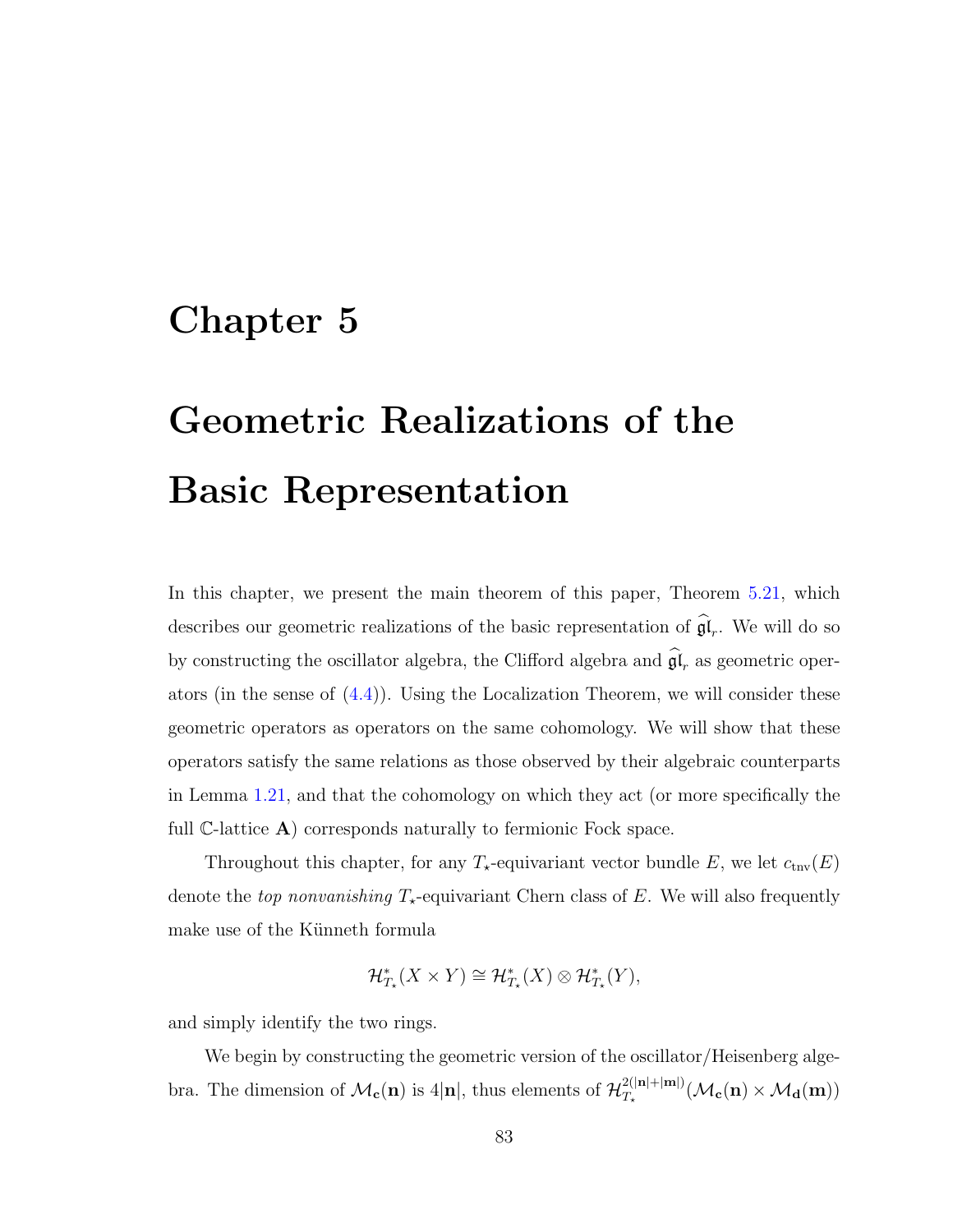will define operators  $\mathcal{H}_T^{2|\mathbf{n}|}$  $T_{\rm r}^{\rm 2|nl}(\mathcal{M}_{\rm c}(n)) \to \mathcal{H}_{T_{\star}}^{\rm 2|ml}(\mathcal{M}_{\rm d}(m))$ . Consider the vector bundle  $\mathcal{K}_{\mathbf{c},\mathbf{d}}(\mathbf{n},\mathbf{m})$  over  $\mathcal{M}_{\mathbf{c}}(\mathbf{n}) \times \mathcal{M}_{\mathbf{d}}(\mathbf{m})$ . The rank of  $\mathcal{K}_{\mathbf{c},\mathbf{d}}(\mathbf{n},\mathbf{m})$  is  $|\mathbf{n}| + |\mathbf{m}|$ , which can be seen from the following lemma.

**Lemma 5.1.** Let  $(I, J) \in \mathcal{M}_c(n)^{T_\star} \times \mathcal{M}_d(m)^{T_\star}$ . The equivariant Euler class of the restriction of  $\mathcal{K}_{\mathbf{c},\mathbf{d}}(\mathbf{n},\mathbf{m})$  to  $(\mathbf{I},\mathbf{J})$  is

$$
e_{T_{\star}}(\mathcal{K}_{\mathbf{c},\mathbf{d}}(\mathbf{n},\mathbf{m})_{(\mathbf{I},\mathbf{J})}) = \prod_{\ell=1}^{s} \left( \prod_{x \in \lambda(\mathbf{I}_{\ell})} (\mathbf{d}_{\ell} - \mathbf{c}_{\ell} - h_{\lambda(\mathbf{I}_{\ell}),\lambda(\mathbf{J}_{\ell})}(x)) \frac{R}{r_{\ell}} \epsilon \right) \times \left( \prod_{y \in \lambda(\mathbf{J}_{\ell})} (\mathbf{d}_{\ell} - \mathbf{c}_{\ell} + h_{\lambda(\mathbf{J}_{\ell}),\lambda(\mathbf{I}_{\ell})}(y)) \frac{R}{r_{\ell}} \epsilon \right).
$$

Proof: By Lemma  $4.14$ ,

$$
\mathcal{K}_{\mathbf{c},\mathbf{d}}(\mathbf{n},\mathbf{m}) \cong \bigoplus_{\ell=1}^s f_\ell^*(\mathcal{K}_{\mathbf{c}_\ell,\mathbf{d}_\ell}(1,\mathbf{n}_\ell,\mathbf{m}_\ell)),
$$

and so, by properties of the Euler class,

$$
e_{T_{\star}}(\mathcal{K}_{\mathbf{c},\mathbf{d}}(\mathbf{n},\mathbf{m})) = \prod_{\ell=1}^{s} f_{\ell}^{*}(e_{T_{\star}}(\mathcal{K}_{\mathbf{c}_{\ell},\mathbf{d}_{\ell}}(1,\mathbf{n}_{\ell},\mathbf{m}_{\ell})))
$$
  
= 
$$
\prod_{\ell=1}^{s} (1^{\otimes \ell-1} \otimes e_{T_{\star}}(\mathcal{K}_{\mathbf{c}_{\ell},\mathbf{d}_{\ell}}(1,\mathbf{n}_{\ell},\mathbf{m}_{\ell})) \otimes 1^{\otimes s-\ell}).
$$

Now, by setting  $r = 1$  and replacing  $\epsilon$  by  $(R/r_\ell)\epsilon$  in [\[15,](#page-115-0) Lemma 3.3], we have that

$$
e_{T_{\star}}(\mathcal{K}_{\mathbf{c}_{\ell},\mathbf{d}_{\ell}}(1,\mathbf{n}_{\ell},\mathbf{m}_{\ell})_{(\mathbf{I}_{\ell},\mathbf{J}_{\ell})}) = \left(\prod_{x \in \lambda(\mathbf{I}_{\ell})} (\mathbf{d}_{\ell} - \mathbf{c}_{\ell} - h_{\lambda(\mathbf{I}_{\ell}),\lambda(\mathbf{J}_{\ell})}(x)) \frac{R}{r_{\ell}} \epsilon \right) \times \left(\prod_{y \in \lambda(\mathbf{J}_{\ell})} (\mathbf{d}_{\ell} - \mathbf{c}_{\ell} + h_{\lambda(\mathbf{J}_{\ell}),\lambda(\mathbf{I}_{\ell})}(y)) \frac{R}{r_{\ell}} \epsilon \right).
$$

The result follows.

П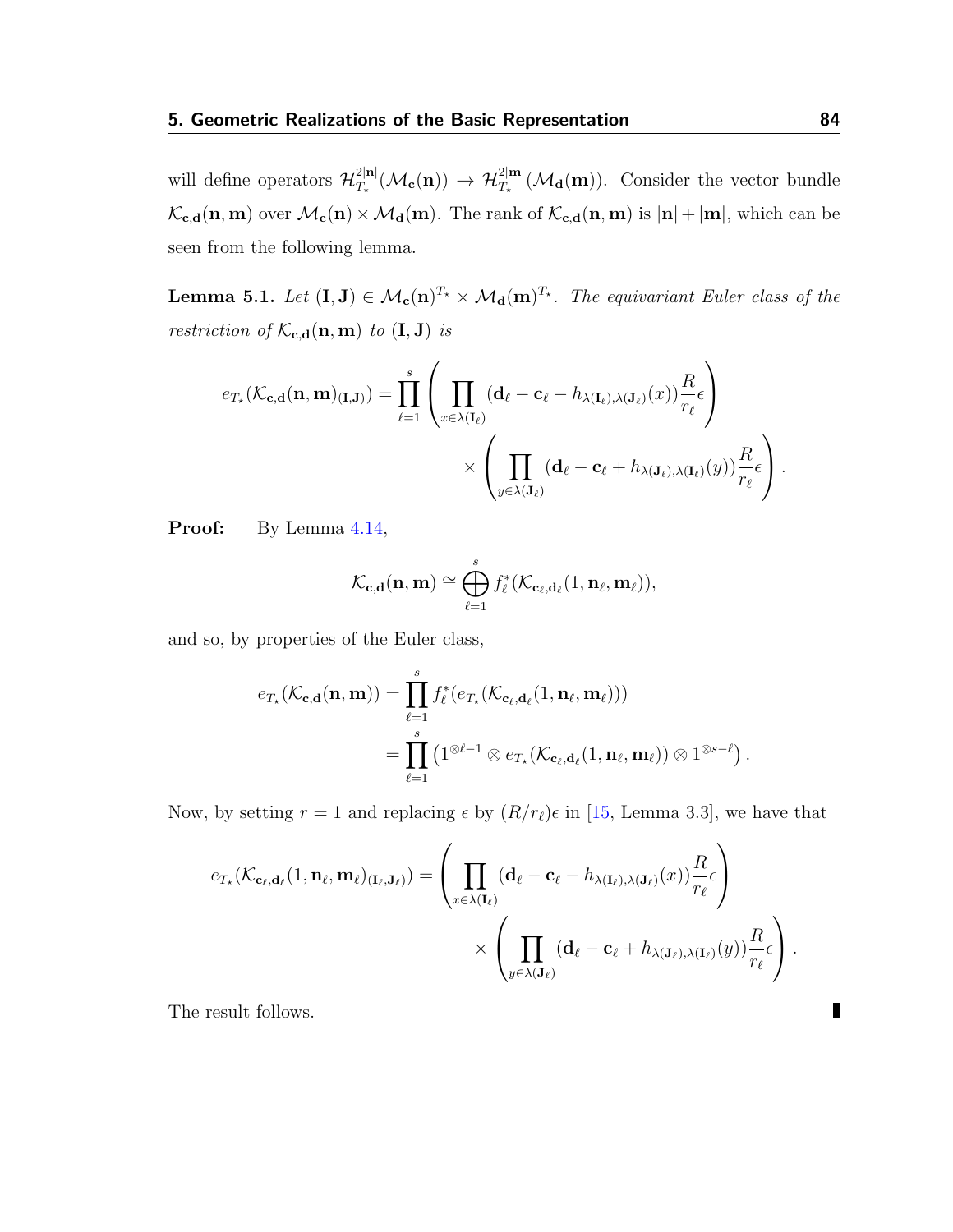Recall from [\[15,](#page-115-0) Section 3.3], that the top nonvanishing Chern class of  $\mathcal{K}_{c,c}(1,n,m)$ is  $\epsilon$ 

<span id="page-89-0"></span>
$$
c_{\text{tnv}}(\mathcal{K}_{c,c}(1,n,m)) = \begin{cases} c_{2n}(\mathcal{K}_{c,c}(1,n,n)), & \text{if } n = m, \\ c_{n+m-1}(\mathcal{K}_{c,c}(1,n,m)) & \text{if } n \neq m. \end{cases}
$$
(5.1)

By Lemma [4.14,](#page-83-0) the top nonvanishing Chern class of  $\mathcal{K}_{c,c}(n, m)$  may be computed by

$$
c_{\text{tnv}}(\mathcal{K}_{\mathbf{c},\mathbf{c}}(\mathbf{n},\mathbf{m})) = c_{\text{tnv}}\left(\bigoplus_{\ell=1}^{s} f_{\ell}^{*}(\mathcal{K}_{\mathbf{c}_{\ell},\mathbf{c}_{\ell}}(1,\mathbf{n}_{\ell},\mathbf{m}_{\ell}))\right) = \prod_{\ell=1}^{s} f_{\ell}^{*}(c_{\text{tnv}}(\mathcal{K}_{\mathbf{c}_{\ell},\mathbf{c}_{\ell}}(1,\mathbf{n}_{\ell},\mathbf{m}_{\ell})))
$$

$$
= \prod_{\ell=1}^{s} (1^{\otimes \ell-1} \otimes c_{\text{tnv}}(\mathcal{K}_{\mathbf{c}_{\ell},\mathbf{c}_{\ell}}(1,\mathbf{n}_{\ell},\mathbf{m}_{\ell})) \otimes 1^{\otimes s-\ell}).
$$

Therefore, if  $n = m$ ,

$$
c_{\text{tnv}}(\mathcal{K}_{\mathbf{c},\mathbf{c}}(\mathbf{n},\mathbf{n})) = c_{2|\mathbf{n}|}(\mathcal{K}_{\mathbf{c},\mathbf{c}}(\mathbf{n},\mathbf{n})),
$$

whereas if **n** differs from **m** in exactly one component,

$$
c_{\text{tnv}}(\mathcal{K}_{\mathbf{c},\mathbf{c}}(\mathbf{n},\mathbf{m})) = c_{|\mathbf{n}|+|\mathbf{m}|-1}(\mathcal{K}_{\mathbf{c},\mathbf{c}}(\mathbf{n},\mathbf{m})).
$$

For each  $\ell = 1, \ldots, s$ , define  $\alpha^{\ell} \in \mathcal{H}_{T_{\star}}^{*}(\mathcal{M}_{\mathbf{c}_{\ell}}(1, \mathbf{n}_{\ell})^{T_{\star}} \times \mathcal{M}_{\mathbf{d}_{\ell}}(1, \mathbf{m}_{\ell})^{T_{\star}}) = \bigoplus_{(I,J)} \mathcal{H}_{T_{\star}}^{*}(\mathrm{pt})$ to be the element with  $(I, J)$ -th component

$$
\alpha_{(I,J)}^{\ell} = \begin{cases} \frac{\epsilon}{e_{T_{\star}}(\mathcal{T}_{(I,J)})}, & \text{if } \mathbf{n}_{\ell} = \mathbf{m}_{\ell}, \\ 0, & \text{otherwise}, \end{cases}
$$

where  $\mathcal{T}_{(I,J)}$  is the tangent space of  $(I,J)$  in  $\mathcal{M}_{\mathbf{c}_{\ell}}(1,\mathbf{n}_{\ell}) \times \mathcal{M}_{\mathbf{d}_{\ell}}(1,\mathbf{m}_{\ell})$ . Let  $\widetilde{\alpha}^{\ell} := i_*(\alpha^{\ell}),$ where  $i : \mathcal{M}_{\mathbf{c}_{\ell}}(1, \mathbf{n}_{\ell})^{T_{\star}} \times \mathcal{M}_{\mathbf{d}_{\ell}}(1, \mathbf{m}_{\ell})^{T_{\star}} \hookrightarrow \mathcal{M}_{\mathbf{c}}(1, \mathbf{n}_{\ell}) \times \mathcal{M}_{\mathbf{d}}(1, \mathbf{m}_{\ell})$  is the natural inclusion. Denote by  $i_{I,J}$  the inclusion  $\{(I, J)\}\hookrightarrow \mathcal{M}_{c}(1, n_{\ell}) \times \mathcal{M}_{d}(1, m_{\ell})$ . Then by [\[5,](#page-114-0) Equation (9.3)],

$$
i_{I,J}^*(\widetilde{\alpha}^\ell)=(i_{I,J}^*\circ i_*)(\alpha^\ell)=e_{T_\star}(\mathcal{T}_{(I,J)})\cup \alpha_{(I,J)}^\ell=\begin{cases}\epsilon,&\text{if } \mathbf{n}_\ell=\mathbf{m}_\ell,\\0,&\text{otherwise.}\end{cases}
$$

Let  $\gamma^{\ell} := f_{\ell}^*(\widetilde{\alpha}^{\ell}) = 1^{\otimes \ell - 1} \otimes \widetilde{\alpha}^{\ell} \otimes 1^{\otimes s - \ell} \in \mathcal{H}_{T_{\star}}^*(\mathcal{M}_{\mathbf{c}}(\mathbf{n}) \times \mathcal{M}_{\mathbf{d}}(\mathbf{m}))$ . Note that  $\gamma^{\ell}$  is an element of degree 2.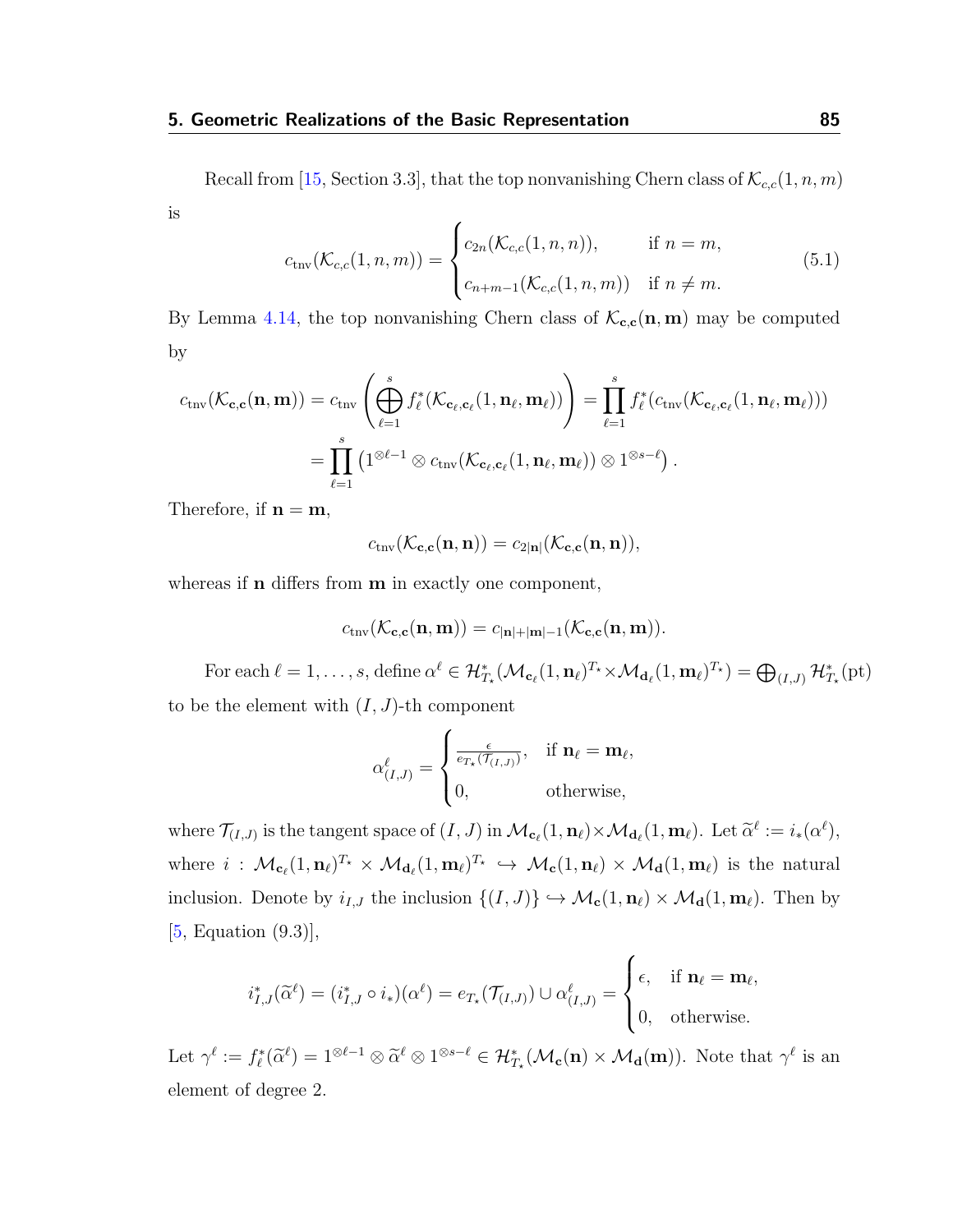<span id="page-90-1"></span>**Definition 5.2** (Geometric oscillator/Heisenberg operators). For  $\ell = 1, \ldots, s$  and  $k \in \mathbb{Z}$ , define operators

$$
\mathbf{P}_{\ell}(k):\bigoplus_{\mathbf{n},\mathbf{c}}\mathcal{H}_{T_{\star}}^{2|\mathbf{n}|}(\mathcal{M}_{\mathbf{c}}(\mathbf{n}))\rightarrow\bigoplus_{\mathbf{n},\mathbf{c}}\mathcal{H}_{T_{\star}}^{2|\mathbf{n}|}(\mathcal{M}_{\mathbf{c}}(\mathbf{n})),
$$

by

$$
\mathbf{P}_{\ell}(k)|_{\mathcal{H}_{T_{\star}}^{2|\mathbf{n}|}(\mathcal{M}_{\mathbf{c}}(\mathbf{n}))} = \begin{cases} (R/r_{\ell})\gamma^{\ell} \cup c_{\mathrm{triv}}(\mathcal{K}_{\mathbf{c},\mathbf{c}}(\mathbf{n}, \mathbf{n} - k\mathbf{1}_{\ell})), & \text{if } k < 0, \\ \ - (R/r_{\ell})\gamma^{\ell} \cup c_{\mathrm{triv}}(\mathcal{K}_{\mathbf{c},\mathbf{c}}(\mathbf{n}, \mathbf{n} - k\mathbf{1}_{\ell})), & \text{if } k > 0, \end{cases}
$$
  

$$
\in \mathcal{H}_{T}^{2(2|\mathbf{n}| - k)}(\mathcal{M}_{\mathbf{c}}(\mathbf{n}) \times \mathcal{M}_{\mathbf{c}}(\mathbf{n} - k\mathbf{1}_{\ell}))
$$

$$
\mathbf{P}_{\ell}(0)|_{\mathcal{H}^{2|\mathbf{n}|}_{T_{\star}}(\mathcal{M}_{\mathbf{c}}(\mathbf{n}))} = \mathbf{c}_{\ell} \cdot c_{\mathrm{tnv}}(\mathcal{K}_{c,c}(\mathbf{n}, \mathbf{n})) = \mathbf{c}_{\ell} \,\mathrm{id} \,.
$$

The  $\mathbf{P}_{\ell}(k)$  will be called *geometric oscillators* (or, for  $k \neq 0$ , *geometric Heisenberg* operators).

<span id="page-90-0"></span>**Theorem 5.3.** The operators  $P_{\ell}(k)$  preserve the space A and satisfy the commutation relations

$$
[\mathbf{P}_{\ell}(k), \mathbf{P}_{m}(0)] = 0, \quad and \quad [\mathbf{P}_{\ell}(k), \mathbf{P}_{m}(j)] = \frac{1}{k} \delta_{\ell, m} \delta_{k+j, 0} \text{ id}, \ k \neq 0.
$$

In particular, the mapping

$$
P_{\ell}(k) \mapsto \mathbf{P}_{\ell}(k),
$$

defines a representation of the s-coloured oscillator algebra on A and the linear map determined by

$$
[\mathbf{I}] \mapsto (s_{\lambda(\mathbf{I}_1)} \otimes q^{c(\mathbf{I}_1)}) \otimes \cdots \otimes (s_{\lambda(\mathbf{I}_s)} \otimes q^{c(\mathbf{I}_s)}) ,
$$

is an isomorphism of s-coloured oscillator algebra representations  $A \rightarrow \mathbb{B}$ . This isomorphism maps  $\mathbf{A}(c) \to \mathbb{B}(c)$ , for all  $c \in \mathbb{Z}$ .

**Proof:** Take  $\mathbf{m} = \mathbf{n} - k \mathbf{1}_{\ell}$ . We know that

$$
c_{\text{tnv}}(\mathcal{K}_{\mathbf{c},\mathbf{c}}(\mathbf{n},\mathbf{m})) = \prod_{i=1}^s \left(1^{\otimes i-1} \otimes c_{\text{tnv}}(\mathcal{K}_{\mathbf{c}_i,\mathbf{c}_i}(1,\mathbf{n}_i,\mathbf{m}_i)) \otimes 1^{\otimes s-i}\right).
$$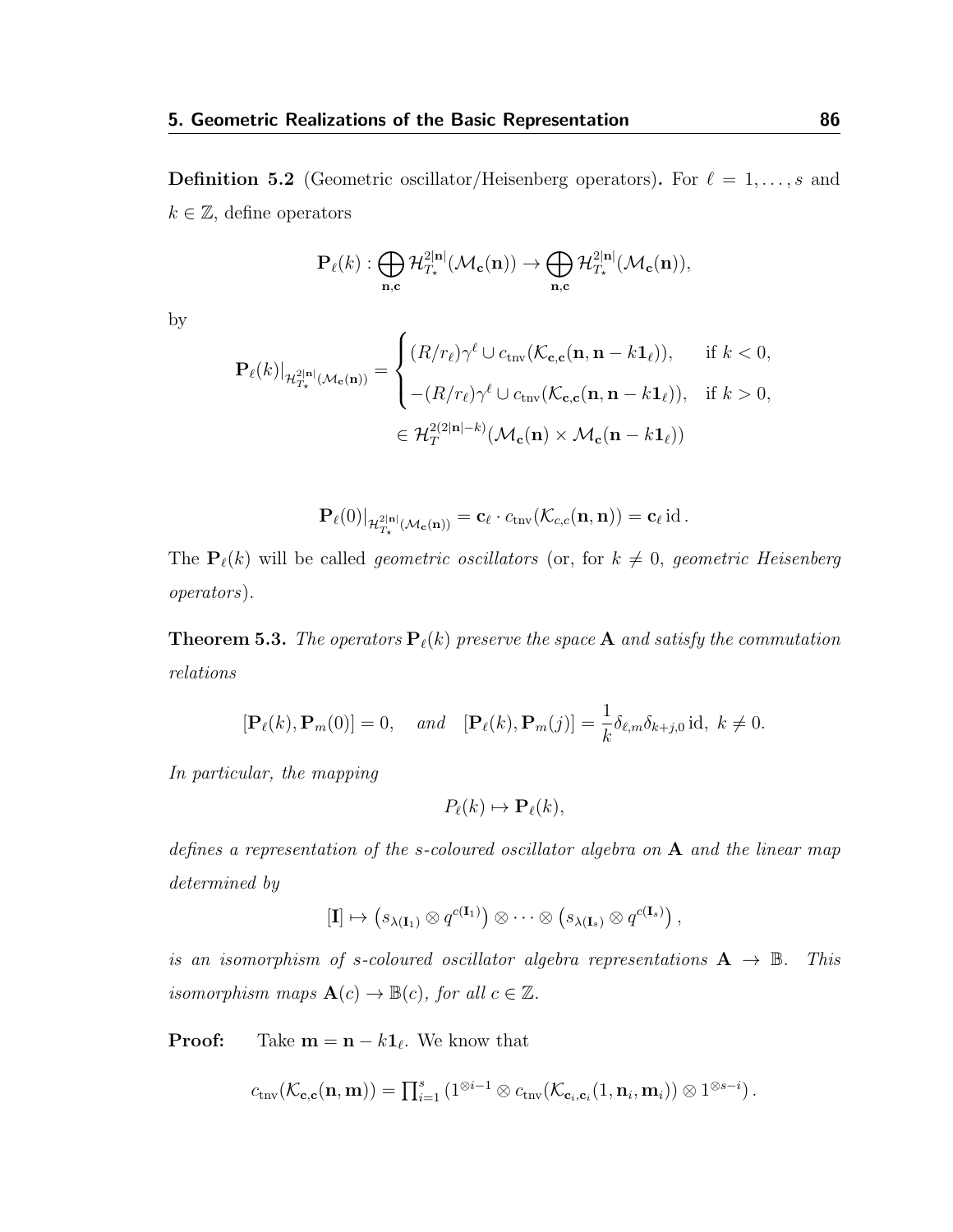By [\[15,](#page-115-0) Lemma 3.10], for  $i \neq \ell$ , we have that  $c_{\text{triv}}(\mathcal{K}_{\mathbf{c}_i,\mathbf{c}_i}(1,\mathbf{n}_i,\mathbf{n}_i))$  is the identity as an operator  $\mathcal{H}_{T_i}^{2n_i}$  $T_{\mathcal{I}_{\mathbf{x}}}^{2\mathbf{n}_i}(\mathcal{M}_{\mathbf{c}_i}(1,\mathbf{n}_i)) \rightarrow \mathcal{H}_{T_{\mathbf{x}}}^{2\mathbf{n}_i}(\mathcal{M}_{\mathbf{c}_i}(1,\mathbf{n}_i)),$  i.e.  $c_{\text{triv}}(\mathcal{K}_{\mathbf{c}_i,\mathbf{c}_i}(1,\mathbf{n}_i,\mathbf{m}_i)) = 1$ . Thus,

$$
c_{\text{triv}}(\mathcal{K}_{\mathbf{c},\mathbf{c}}(\mathbf{n},\mathbf{m})) = 1^{\otimes \ell - 1} \otimes c_{\text{triv}}(\mathcal{K}_{\mathbf{c}_{\ell},\mathbf{c}_{\ell}}(1,\mathbf{n}_{\ell},\mathbf{n}_{\ell} - k)) \otimes 1^{\otimes s - \ell}.
$$

Therefore, via the Künneth formula,

$$
\bigoplus_{\mathbf{n},\mathbf{c}}\mathcal{H}_{T_{\star}}^{2|\mathbf{n}|}(\mathcal{M}_{\mathbf{c}}(\mathbf{n})) \cong \bigoplus_{\mathbf{n},\mathbf{c}}\mathcal{H}_{T_{\star}}^{2\mathbf{n}_1}(\mathcal{M}_{\mathbf{c}_1}(1,\mathbf{n}_1)) \otimes \cdots \otimes \mathcal{H}_{T_{\star}}^{2\mathbf{n}_s}(\mathcal{M}_{\mathbf{c}_s}(1,\mathbf{n}_s)),
$$

we have

$$
\mathbf{P}_{\ell}(k)|_{\mathcal{H}_{T_{\star}}^{2|\mathbf{n}|}(\mathcal{M}_{\mathbf{c}}(\mathbf{n}))} = 1^{\otimes (\ell-1)} \otimes (R/r_{\ell}) \widetilde{\alpha}^{\ell} \cup c_{\text{triv}}(\mathcal{K}_{\mathbf{c}_{\ell},\mathbf{c}_{\ell}}(1,\mathbf{n}_{\ell},\mathbf{n}_{\ell}-k)) \otimes 1^{\otimes (s-\ell)}.
$$

By [\[15,](#page-115-0) Theorem 3.14], for a fixed  $\ell \in \{1, \ldots, s\}$ , the operators  $\mathbf{P}_{\ell}(k)$  preserve the space  $\bigoplus_{\mathbf{n}_\ell,\mathbf{c}_\ell} \mathbf{A}_{\mathbf{c}_\ell}(\mathbf{n}_\ell)$  (see Remark [4.8\)](#page-76-0) and satisfy the 1-coloured oscillator algebra relations. The general result then follows by extension to the whole tensor product. П

For the geometric version of the Clifford algebra, we recall from [\[15,](#page-115-0) Section 3.2] that

<span id="page-91-0"></span>
$$
c_{\text{tnv}}(\mathcal{K}_{c,c\pm 1}(1,n,m)) = c_{n+m}(\mathcal{K}_{c,c\pm 1}(1,n,m)).
$$
\n(5.2)

Therefore, by equations [\(5.1\)](#page-89-0) and [\(5.2\)](#page-91-0), if  $\mathbf{n}_i = \mathbf{m}_i$  for all  $i \neq \ell$ , then

$$
c_{\mathrm{tnv}}(\mathcal{K}_{\mathbf{c},\mathbf{c}\pm\mathbf{1}_{\ell}}(\mathbf{n},\mathbf{m})) = c_{|\mathbf{n}|+|\mathbf{m}|}(\mathcal{K}_{\mathbf{c},\mathbf{c}\pm\mathbf{1}_{\ell}}(\mathbf{n},\mathbf{m})).
$$

**Definition 5.4** (Geometric Clifford operators). For  $\ell = 1, \ldots, s$  and  $k \in \mathbb{Z}$ , define operators

$$
\Psi_{\ell}(k),\Psi_{\ell}^*(k): \bigoplus_{\mathbf{n},\mathbf{c}}\mathcal{H}^{2|\mathbf{n}|}_{T_{\star}}(\mathcal{M}_{\mathbf{c}}(\mathbf{n}))\rightarrow \bigoplus_{\mathbf{n},\mathbf{c}}\mathcal{H}^{2|\mathbf{n}|}_{T_{\star}}(\mathcal{M}_{\mathbf{c}}(\mathbf{n})),
$$

by

$$
\Psi_{\ell}(k)|_{\mathcal{H}_{T_{\star}}^{2|\mathbf{n}|}(\mathcal{M}_{\mathbf{c}}(\mathbf{n}))}:=(-1)^{\mathbf{c}_1+\cdots+\mathbf{c}_{\ell-1}}c_{\mathrm{tnv}}(\mathcal{K}_{\mathbf{c},\mathbf{c}+\mathbf{1}_{\ell}}(\mathbf{n},\mathbf{n}+(k-\mathbf{c}_\ell-1)\mathbf{1}_{\ell}))
$$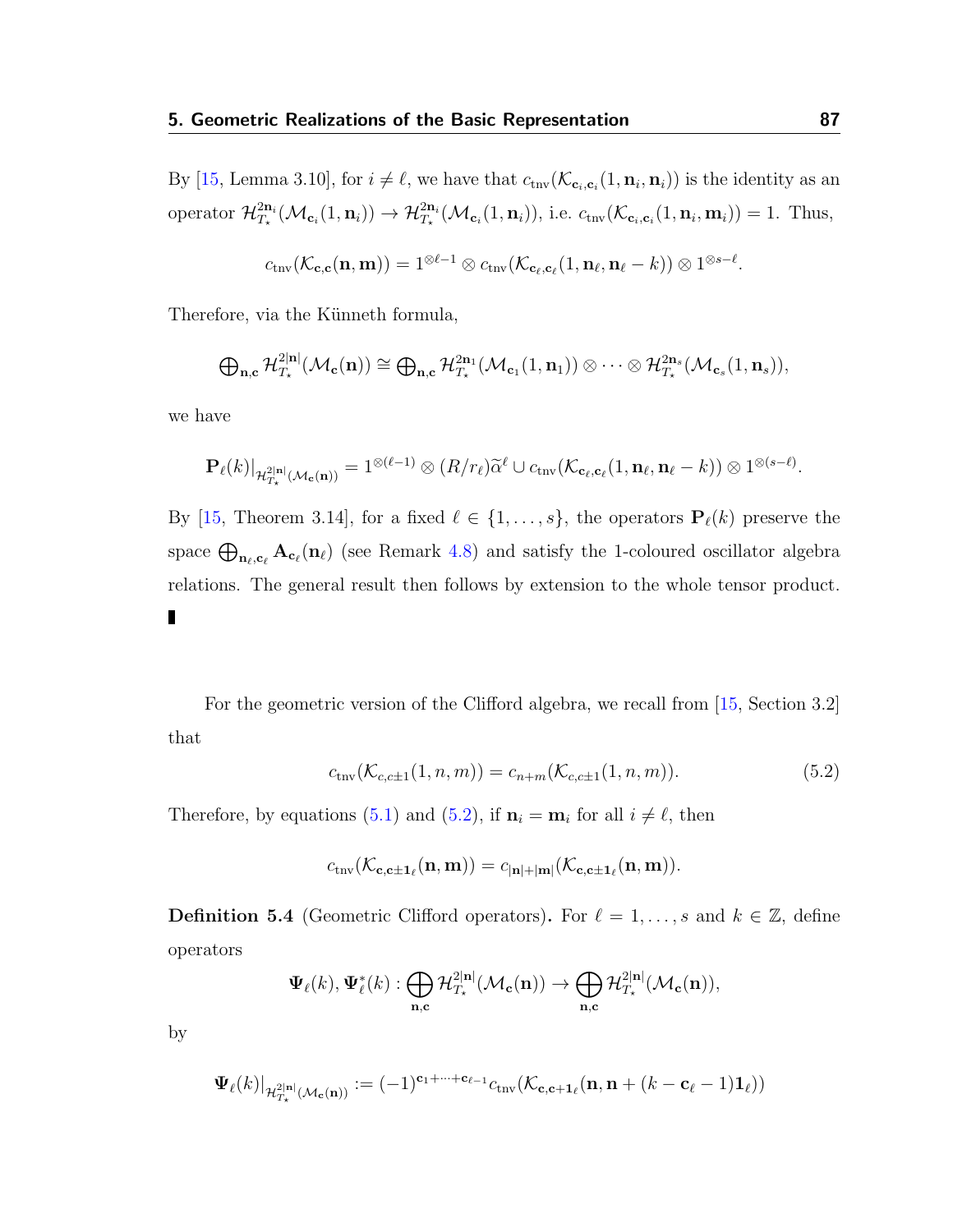$$
\in \mathcal{H}_{T_{\star}}^{2(2|\mathbf{n}|+k-\mathbf{c}_{\ell}-1)}(\mathcal{M}_{\mathbf{c}}(\mathbf{n}) \times \mathcal{M}_{\mathbf{c}+1_{\ell}}(\mathbf{n}+(k-\mathbf{c}_{\ell}-1)\mathbf{1}_{\ell})),
$$

$$
\begin{aligned} \Psi_\ell^*(k)|_{\mathcal{H}^{2|\mathbf{n}|}_{T_\star}(\mathcal{M}_\mathbf{c}(\mathbf{n}))} &:= (-1)^{\mathbf{c}_1 + \dots + \mathbf{c}_{\ell-1}} c_{\mathrm{tnv}}(\mathcal{K}_{\mathbf{c},\mathbf{c}-\mathbf{1}_{\ell}}(\mathbf{n},\mathbf{n} - (k - \mathbf{c}_\ell)\mathbf{1}_\ell)) \\ &\in \mathcal{H}^{2(2|\mathbf{n}| - k + \mathbf{c}_\ell)}_{T_\star}(\mathcal{M}_\mathbf{c}(\mathbf{n}) \times \mathcal{M}_{\mathbf{c}-\mathbf{1}_{\ell}}(\mathbf{n} - (k - \mathbf{c}_\ell)\mathbf{1}_\ell)). \end{aligned}
$$

The  $\Psi_{\ell}(k)$  and  $\Psi_{\ell}^{*}(k)$  will be called *geometric Clifford operators*.

<span id="page-92-0"></span>**Theorem 5.5.** The operators  $\Psi_{\ell}(k)$  and  $\Psi_{\ell}^{*}(k)$  preserve the space A and satisfy the relations

$$
\{\Psi_{\ell}(k),\Psi_j^*(i)\}=\delta_{ki}\delta_{\ell j},\quad \{\Psi_{\ell}(k),\Psi_j(i)\}=\{\Psi_{\ell}^*(k),\Psi_j^*(i)\}=0.
$$

In particular, the mapping

$$
\psi_{\ell}(k) \mapsto \Psi_{\ell}(k), \quad \psi_{\ell}^{*}(k) \mapsto \Psi_{\ell}^{*}(k),
$$

defines a representation of the s-coloured Clifford algebra on  $A$  and the linear map determined by

 $[I] \mapsto I$ ,

is an isomorphism of Clifford algebra representations  $A \rightarrow \mathbb{F}$ . This isomorphism  $maps \mathbf{A}(c) \rightarrow \mathbb{F}(c), \text{ for all } c \in \mathbb{Z}.$ 

**Proof:** Using an argument analogous to the proof of Theorem [5.3,](#page-90-0) one can show that

$$
\Psi_{\ell}(k)|_{\mathcal{H}_{T_{\star}}(\mathcal{M}_{\mathbf{c}}(\mathbf{n}))} = (-1)^{\mathbf{c}_1 + \dots + \mathbf{c}_{\ell-1}} (1^{\otimes \ell - 1} \otimes c_{\text{triv}}(\mathcal{K}_{\mathbf{c}_{\ell}, \mathbf{c}_{\ell}+1}(1, \mathbf{n}_{\ell}, \mathbf{n}_{\ell} + k - \mathbf{c}_{\ell} - 1)) \otimes 1^{\otimes s - \ell}),
$$
  

$$
\Psi_{\ell}^{*}(k)|_{\mathcal{H}_{T_{\star}}(\mathcal{M}_{\mathbf{c}}(\mathbf{n}))} = (-1)^{\mathbf{c}_1 + \dots + \mathbf{c}_{\ell-1}} (1^{\otimes \ell - 1} \otimes c_{\text{triv}}(\mathcal{K}_{\mathbf{c}_{\ell}, \mathbf{c}_{\ell} - 1}(1, \mathbf{n}_{\ell}, \mathbf{n}_{\ell} - k + \mathbf{c}_{\ell})) \otimes 1^{\otimes s - \ell}).
$$

By [\[15,](#page-115-0) Theorem 3.6], for fixed  $\ell$ , the operators  $(-1)^{c_1+\cdots+c_{\ell-1}}c_{\text{trv}}(\mathcal{K}_{c_\ell,c_{\ell}+1}(1,\mathbf{n}_{\ell},\mathbf{n}_{\ell}+1))$  $(k - c_{\ell} - 1)$ ) and  $(-1)^{c_1 + \cdots + c_{\ell-1}} c_{\text{triv}}(\mathcal{K}_{c_{\ell},c_{\ell}-1}(1, n_{\ell}, n_{\ell} - k + c_{\ell}))$  preserve the space  $\bigoplus_{\mathbf{n}_{\ell},\mathbf{c}_{\ell}}\mathbf{A}_{\mathbf{c}_{\ell}}(\mathbf{n}_{\ell})$  (see Remark [4.8\)](#page-76-0) and satisfy the 1-coloured Clifford algebra relations.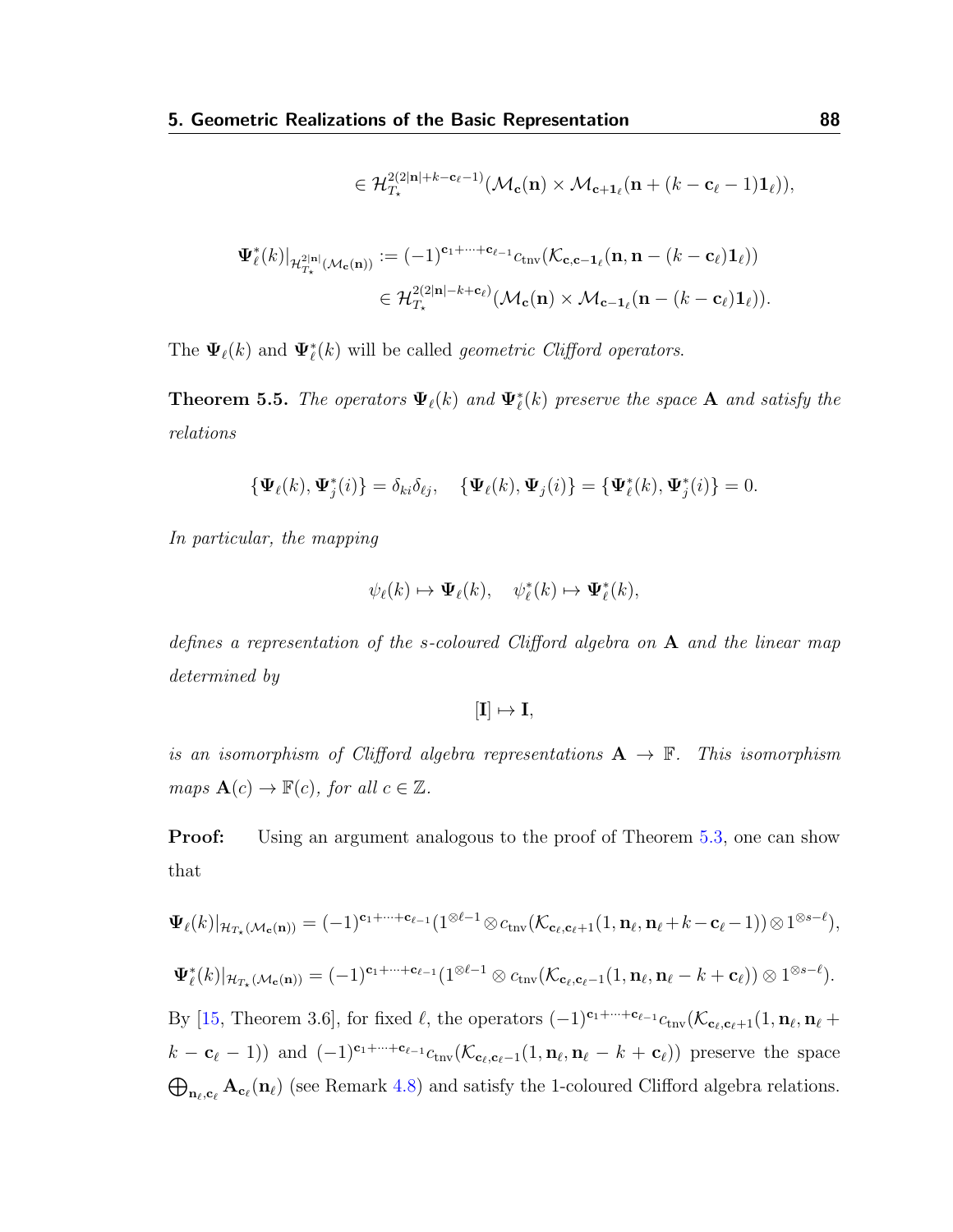The general result then follows by extension to the whole tensor product.

Recall from Diagram [4.10](#page-73-0) that, since

$$
\mathcal{M}_{\mathbf{c}}(\mathbf{n})^{\mathbb{Z}_R} \cong \coprod_{|\mathbf{v}^{\ell}|=n_{\ell}} \mathfrak{M}_{\mathbf{c}}(\mathbf{v}^1,\ldots,\mathbf{v}^s),
$$

we may view  $\mathfrak{M}_{\mathbf{c}}(\mathbf{v}^1,\ldots,\mathbf{v}^s) \times \mathfrak{M}_{\mathbf{d}}(\mathbf{u}^1,\ldots,\mathbf{u}^s)$  as a subvariety of  $\mathcal{M}_{\mathbf{c}}(\mathbf{n}) \times \mathcal{M}_{\mathbf{d}}(\mathbf{m})$ , where  $\mathbf{n}_{\ell} = |\mathbf{v}^{\ell}|$  and  $\mathbf{m}_{\ell} = |\mathbf{u}^{\ell}|$ . We therefore have an action of  $T_{\star}$  on  $\mathcal{M}_{\mathbf{c}}(\mathbf{v}^1, \ldots, \mathbf{v}^s)$ and

$$
\coprod_{\mathbf{v}^{\ell}}\mathfrak{M}_{\mathbf{c}}(\mathbf{v}^1,\ldots,\mathbf{v}^s)^{T_\star}=\coprod_{\mathbf{n}}\mathcal{M}_{\mathbf{c}}(\mathbf{n})^{T_\star}.
$$

Let

$$
\mathfrak{K}_{\mathbf{c}}(\mathbf{n};\ell,k)^{\pm} := \coprod_{|\mathbf{v}^i|= \mathbf{n}_i} \mathfrak{K}_{\mathbf{c},\mathbf{c}}(\mathbf{v}^1,\mathbf{v}^1,\ldots,\mathbf{v}^\ell,\mathbf{v}^\ell \pm \mathbf{1}_k,\ldots,\mathbf{v}^s,\mathbf{v}^s),
$$

which is a vector bundle on  $\coprod_{|\mathbf{v}^i|=\mathbf{n}_i} \mathfrak{M}_{\mathbf{c}}(\mathbf{v}^1, \dots, \mathbf{v}^s) \times \mathfrak{M}_{\mathbf{c}}(\mathbf{v}^1, \dots, \mathbf{v}^\ell \pm \mathbf{1}_k, \dots, \mathbf{v}^s)$ . By construction, for any  $(\mathbf{I}, \mathbf{J}) \in \mathfrak{M}_{\mathbf{c}}(\mathbf{v}^1, \dots, \mathbf{v}^s)^{T_\star} \times \mathfrak{M}_{\mathbf{c}}(\mathbf{v}^1, \dots, \mathbf{v}^\ell \pm \mathbf{1}_k, \dots, \mathbf{v}^\ell)^{T_\star},$ 

$$
c_{\mathrm{tnv}}(\mathfrak{K}_{\mathbf{c}}(\mathbf{n};\ell,k)_{(\mathbf{I},\mathbf{J})}^{\pm})=c_{\mathrm{tnv}}(\mathcal{K}_{\mathbf{c},\mathbf{c}}(\mathbf{n},\mathbf{n}\pm\mathbf{1}_{\ell})_{(\mathbf{I},\mathbf{J})}).
$$

Thus,

$$
c_{\text{tnv}}(\mathfrak{K}_{\mathbf{c}}(\mathbf{n};\ell,k)^{\pm}) = c_{(2|\mathbf{n}|\pm 1)-1}(\mathfrak{K}_{\mathbf{c}}(\mathbf{n};\ell,k)^{\pm}).
$$

By the same reasoning, for  $(\mathbf{I}, \mathbf{J}) \in \mathfrak{M}_{\mathbf{c}}(\mathbf{v}^1, \dots, \mathbf{v}^s)^{T_\star} \times \mathfrak{M}_{\mathbf{c}}(\mathbf{v}^1, \dots, \mathbf{v}^s)^{T_\star},$ 

$$
c_{\text{triv}}(\mathfrak{K}_{\mathbf{c},\mathbf{c}}(\mathbf{v}^1,\mathbf{v}^1,\ldots,\mathbf{v}^s,\mathbf{v}^s)_{(\mathbf{I},\mathbf{J})})=c_{\text{triv}}(\mathcal{K}_{\mathbf{c},\mathbf{c}}(\mathbf{n},\mathbf{n})_{(\mathbf{I},\mathbf{J})}),
$$

and so

$$
c_{\mathrm{tnv}}(\mathfrak{K}_{\mathbf{c},\mathbf{c}}(\mathbf{v}^1,\mathbf{v}^1,\ldots,\mathbf{v}^s,\mathbf{v}^s)) = c_{2|\mathbf{n}|}(\mathfrak{K}_{\mathbf{c},\mathbf{c}}(\mathbf{v}^1,\mathbf{v}^1,\ldots,\mathbf{v}^s,\mathbf{v}^s)).
$$

Let  $h : \coprod_{\mathbf{v}^{\ell},\mathbf{u}^{\ell}} \mathfrak{M}_{\mathbf{c}}(\mathbf{v}^1,\ldots,\mathbf{v}^s) \times \mathfrak{M}_{\mathbf{d}}(\mathbf{u}^1,\ldots,\mathbf{u}^s) \cong \mathcal{M}_{\mathbf{c}}(\mathbf{n})^{\mathbb{Z}_R} \times \mathcal{M}_{\mathbf{d}}(\mathbf{m})^{\mathbb{Z}_R} \hookrightarrow$  $\mathcal{M}_{\mathbf{c}}(\mathbf{n}) \times \mathcal{M}_{\mathbf{d}}(\mathbf{m})$  denote the natural inclusion and let  $\beta^{\ell} := h^*(\gamma^{\ell})$  for all  $\ell = 1, \ldots, s$ . For  $\ell = 1, \ldots, s$  and  $k = 0, \ldots, r_{\ell} - 1$ , we define

$$
\mathfrak{E}^{\ell}_{k}(\mathbf{c},\mathbf{n}):=-(R/r_{\ell})\beta^{\ell}\cup c_{\mathrm{tnv}}(\mathfrak{K}_{\mathbf{c}}(\mathbf{n};\ell,k)^{-})
$$

П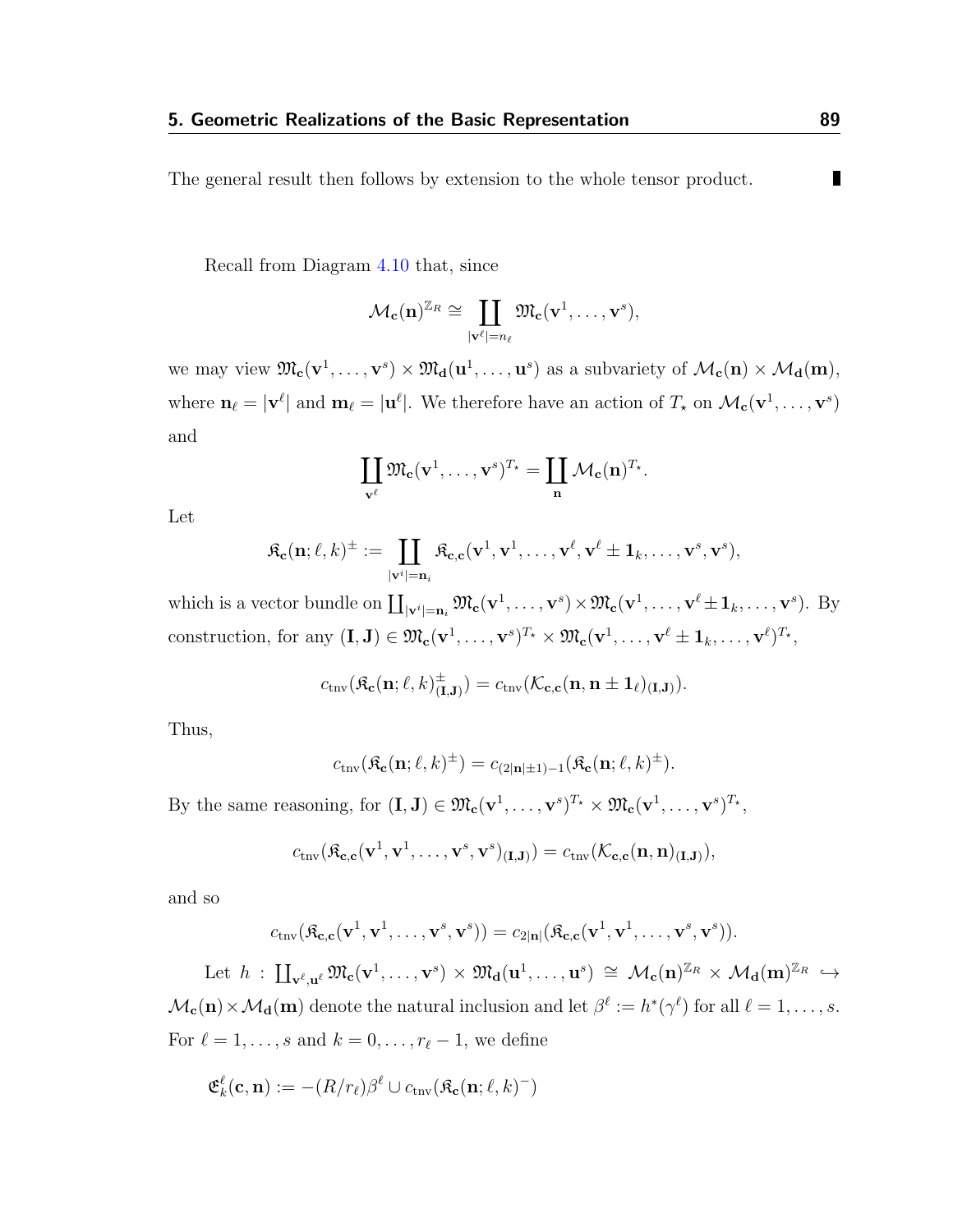$$
\in\mathcal{H}_{T_{\star}}^{4|\mathbf{n}|-2}\left(\coprod_{|\mathbf{v}^i|= \mathbf{n}_i}\mathfrak{M}_{\mathbf{c}}(\mathbf{v}^1,\ldots,\mathbf{v}^s)\times \mathfrak{M}_{\mathbf{c}}(\mathbf{v}^1,\ldots,\mathbf{v}^\ell-\mathbf{1}_k,\ldots,\mathbf{v}^s)\right),
$$

$$
\mathfrak{F}_{k}^{\ell}(\mathbf{c}, \mathbf{n}) := (R/r_{\ell})\beta^{\ell} \cup c_{\text{tnv}}(\mathfrak{K}_{\mathbf{c}}(\mathbf{n}; \ell, k)^{+})
$$
\n
$$
\in \mathcal{H}_{T_{\star}}^{4|\mathbf{n}|+2} \left( \prod_{|\mathbf{v}^{i}|=\mathbf{n}_{i}} \mathfrak{M}_{\mathbf{c}}(\mathbf{v}^{1}, \dots, \mathbf{v}^{s}) \times \mathfrak{M}_{\mathbf{c}}(\mathbf{v}^{1}, \dots, \mathbf{v}^{\ell} + \mathbf{1}_{k}, \dots, \mathbf{v}^{s}) \right),
$$

$$
\mathfrak{H}^{\ell}_{k}(\mathbf{c};\mathbf{v}^{1},\ldots,\mathbf{v}^{s}) := \left( (\mathbf{1}_{\bar{c}})_{k} - \sum_{j=0}^{r_{\ell}-1} a^{\ell}_{kj} \mathbf{v}^{\ell}_{j} \right) c_{\text{triv}}(\mathfrak{K}_{\mathbf{c},\mathbf{c}}(\mathbf{v}^{1},\mathbf{v}^{1},\ldots,\mathbf{v}^{s},\mathbf{v}^{s}))
$$
\n
$$
\in \mathcal{H}_{T_{\star}}^{4(|\mathbf{v}^{1}|+\cdots+|\mathbf{v}^{s}|)}(\mathfrak{M}_{\mathbf{c}}(\mathbf{v}^{1},\ldots,\mathbf{v}^{s}) \times \mathfrak{M}_{\mathbf{c}}(\mathbf{v}^{1},\ldots,\mathbf{v}^{s})),
$$

where  $a_{kj}^{\ell}$  is the  $(k, j)$ -th entry of the generalized Cartan matrix of type  $\widehat{A}_{r_{\ell}-1}$ , i.e.

$$
a_{kj}^{\ell} = \begin{cases} 2, & \text{if } k = j, \\ -1, & \text{if } k = j \pm 1, \\ 0, & \text{otherwise,} \end{cases}
$$
  

$$
a_{kj}^{\ell} = \begin{cases} 2, & \text{if } k = j, \\ -2 & \text{if } k = j \pm 1, \\ -2 & \text{if } k = j \pm 1, \\ a_{00}^{\ell} = 0, & \text{if } r_{\ell} = 1. \end{cases}
$$

Note that the elements  $\mathfrak{E}_k^{\ell}$ ,  $\mathfrak{F}_k^{\ell}$  and  $\mathfrak{H}_k^{\ell}$  do not define operators since they do not lie in the middle degree cohomology of their respective quiver varieties. However, we can push these elements forward to the middle degree cohomology of the appropriate moduli spaces; we describe this process below. For what follows, it will be convenient to view elements of  $\mathcal{H}_{T_{\star}}^{*}(\mathfrak{M}_{\mathbf{c}}(\mathbf{v}^1, \dots, \mathbf{v}^s) \times \mathfrak{M}_{\mathbf{d}}(\mathbf{u}^1, \dots, \mathbf{u}^s))$  as elements of  $\mathcal{H}_{T_{\star}}^{\ast}(\mathcal{M}_{c}(n)^{\mathbb{Z}_{R}} \times \mathcal{M}_{d}(m)^{\mathbb{Z}_{R}})$ . That is, by identifying

$$
\mathcal{H}^*_{\mathcal{I}_\star}(\mathcal{M}_c(n)^{\mathbb{Z}_R} \times \mathcal{M}_d(m)^{\mathbb{Z}_R}) \cong \mathcal{H}^*_{\mathcal{I}_\star}\left( \coprod_{\stackrel{|v^i|=n_i}{|u^i|=m_i}} \mathfrak{M}_c(v^1,\dots,v^s) \times \mathfrak{M}_d(u^1,\dots,u^s) \right)
$$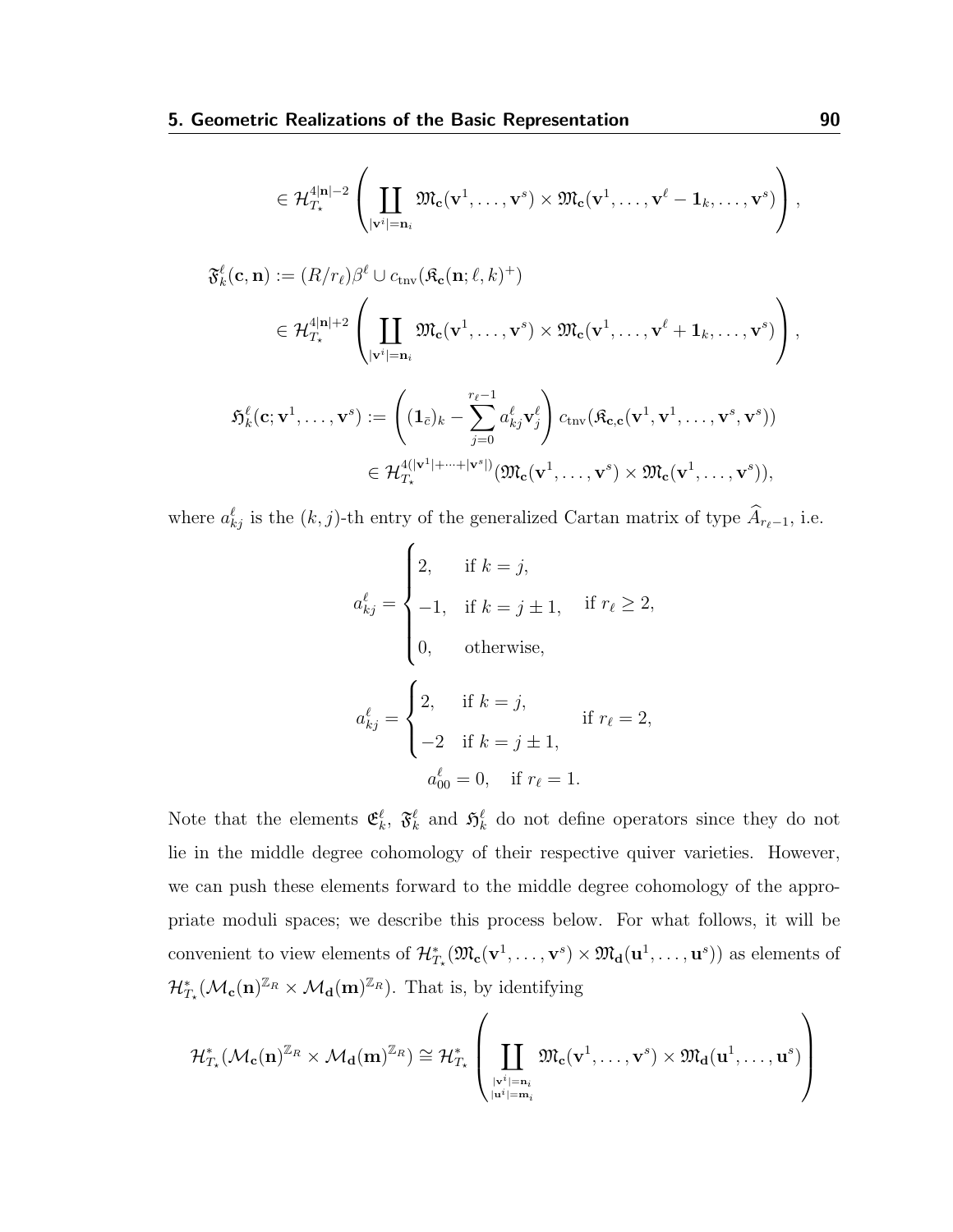$$
\cong \bigoplus_{\substack{|\mathbf{v}^i|= \mathbf{n}_i \\ |\mathbf{u}^i|= \mathbf{m}_i}} \mathcal{H}^*_{T_\star}(\mathfrak{M}_{\mathbf{c}}(\mathbf{v}^1,\dots,\mathbf{v}^s) \times \mathfrak{M}_{\mathbf{d}}(\mathbf{u}^1,\dots,\mathbf{u}^s)),
$$

we will identify elements of  $\mathcal{H}_{T_*}^*(\mathfrak{M}_c(\mathbf{v}^1,\ldots,\mathbf{v}^s)\times \mathfrak{M}_d(\mathbf{u}^1,\ldots,\mathbf{u}^s))$  with their images under the inclusion

$$
\mathcal{H}^*_{T_{\star}}\left(\mathfrak{M}_{\mathbf{c}}(\mathbf{v}^1,\ldots,\mathbf{v}^s)\times \mathfrak{M}_{\mathbf{d}}(\mathbf{u}^1,\ldots,\mathbf{u}^s)\right)\hookrightarrow \mathcal{H}^*_{T_{\star}}(\mathcal{M}_{\mathbf{c}}(\mathbf{n})^{\mathbb{Z}_R}\times \mathcal{M}_{\mathbf{d}}(\mathbf{m})^{\mathbb{Z}_R}).
$$

In this way, we will consider

$$
\mathfrak{E}^{\ell}_{k}(\mathbf{c}, \mathbf{n}) \in \mathcal{H}^{*}_{T_{\star}}(\mathcal{M}_{\mathbf{c}}(\mathbf{n})^{\mathbb{Z}_{R}} \times \mathcal{M}_{\mathbf{c}}(\mathbf{n} - \mathbf{1}_{\ell})^{\mathbb{Z}_{R}}),
$$
  

$$
\mathfrak{F}^{\ell}_{k}(\mathbf{c}, \mathbf{n}) \in \mathcal{H}^{*}_{T_{\star}}(\mathcal{M}_{\mathbf{c}}(\mathbf{n})^{\mathbb{Z}_{R}} \times \mathcal{M}_{\mathbf{c}}(\mathbf{n} + \mathbf{1}_{\ell})^{\mathbb{Z}_{R}}),
$$
  

$$
\mathfrak{H}^{\ell}_{k}(\mathbf{c}; \mathbf{v}^{1}, \dots, \mathbf{v}^{s}) \in \mathcal{H}^{*}_{T_{\star}}(\mathcal{M}_{\mathbf{c}}(\mathbf{n})^{\mathbb{Z}_{R}} \times \mathcal{M}_{\mathbf{c}}(\mathbf{n})^{\mathbb{Z}_{R}}).
$$

Recall from the Localization Theorem  $(4.1)$  that we have isomorphisms  $f_1$  and  $f_2$  as in the diagram below:

$$
\mathcal{H}^*_{T_\star}(\mathcal{M}_{\mathbf{c}}(\mathbf{n}) \times \mathcal{M}_{\mathbf{d}}(\mathbf{m})) \longleftrightarrow \cdots \hookrightarrow \mathcal{H}^*_{T_\star}(\mathcal{M}_{\mathbf{c}}(\mathbf{n})^{\mathbb{Z}_R} \times \mathcal{M}_{\mathbf{d}}(\mathbf{m})^{\mathbb{Z}_R})
$$
\n
$$
f_1
$$
\n
$$
\mathcal{H}^*_{T_\star}(\mathcal{M}_{\mathbf{c}}(\mathbf{n})^{T_\star} \times \mathcal{M}_{\mathbf{d}}(\mathbf{m})^{T_\star}).
$$

Let

$$
\mu: \mathcal{H}^*_{T_\star}(\mathcal{M}_{\mathbf{c}}(\mathbf{n})^{T_\star} \times \mathcal{M}_{\mathbf{d}}(\mathbf{m})^{T_\star}) \to \mathcal{H}^*_{T_\star}(\mathcal{M}_{\mathbf{c}}(\mathbf{n})^{T_\star} \times \mathcal{M}_{\mathbf{d}}(\mathbf{m})^{T_\star}),
$$

be the  $\mathbb{C}(b_1, \ldots, b_s, \epsilon)$ -linear map determined by

$$
1_{(\mathbf{I},\mathbf{J})}\mapsto \frac{e_{T_\star}(\mathcal{T}'_{\mathbf{I},\mathbf{J}})}{e_{T_\star}(\mathcal{T}_{\mathbf{I},\mathbf{J}})}1_{(\mathbf{I},\mathbf{J})},
$$

where  $\mathcal{T}_{\mathbf{I},\mathbf{J}}$  and  $\mathcal{T}'_{\mathbf{I},\mathbf{J}}$  are the tangent spaces of  $(\mathbf{I},\mathbf{J})$  in  $\mathcal{M}_{\mathbf{c}}(\mathbf{n}) \times \mathcal{M}_{\mathbf{d}}(\mathbf{m})$  and  $\mathcal{M}_{\mathbf{c}}(\mathbf{n})^{\mathbb{Z}_R} \times$  $\mathcal{M}_{\mathbf{d}}(\mathbf{m})^{\mathbb{Z}_R}$ , respectively. Let  $\eta: \mathcal{H}_{T_{\star}}^{\ast}(\mathcal{M}_{\mathbf{c}}(\mathbf{n})^{\mathbb{Z}_R} \times \mathcal{M}_{\mathbf{c}}(\mathbf{m})^{\mathbb{Z}_R}) \to \mathcal{H}_{T_{\star}}^{\ast}(\mathcal{M}_{\mathbf{c}}(\mathbf{n}) \times \mathcal{M}_{\mathbf{d}}(\mathbf{m}))$ be the composition

<span id="page-95-0"></span>
$$
\eta := f_1^{-1} \circ \mu \circ f_2. \tag{5.3}
$$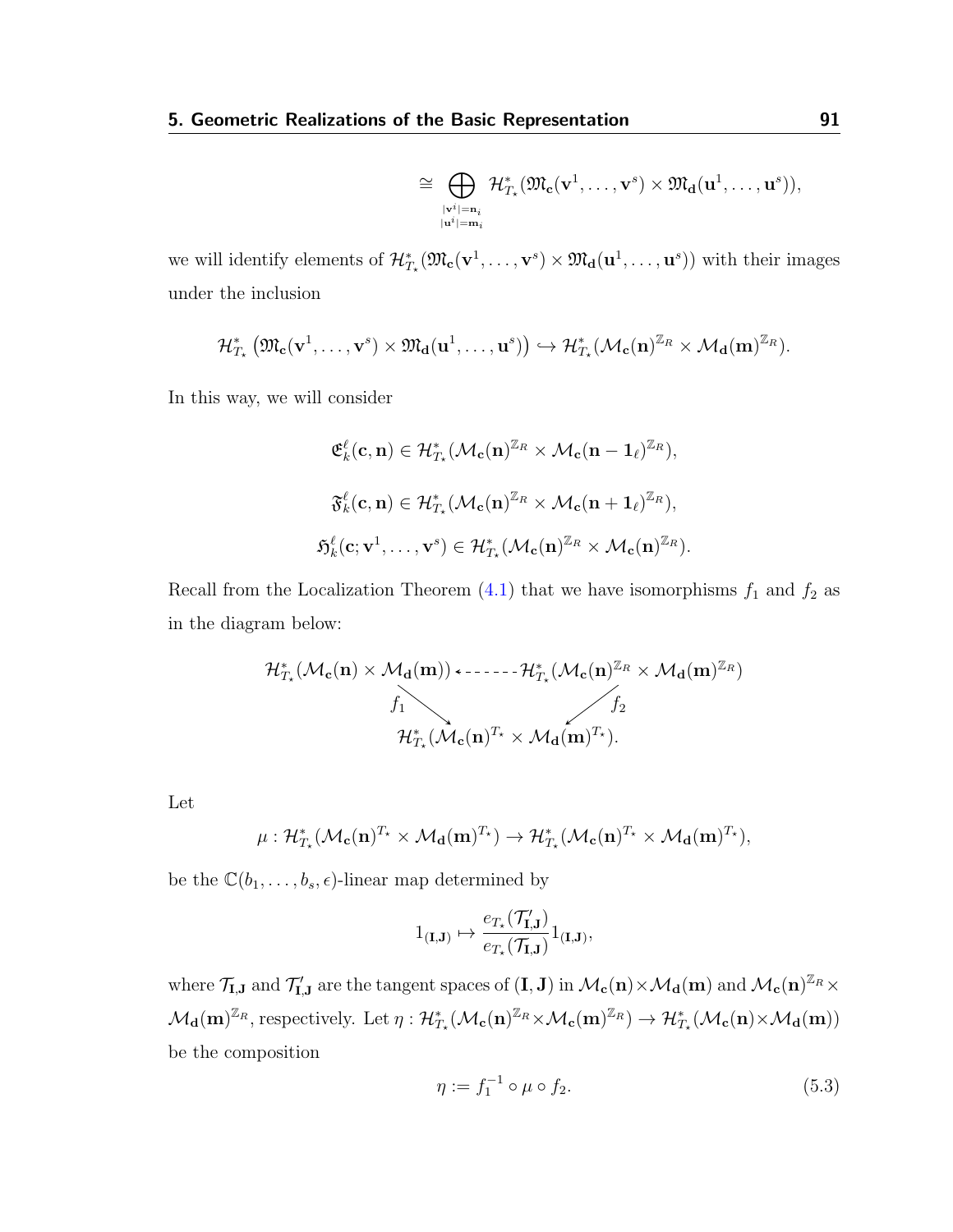**Lemma 5.6.** The map  $\eta$  is degree-preserving. In particular, the images of  $\mathfrak{E}_k^{\ell}(\mathbf{c},\mathbf{n})$ ,  $\mathfrak{F}^\ell_k(\mathbf{c},\mathbf{n})$  and  $\mathfrak{H}^\ell_k(\mathbf{c};\mathbf{v}^1,\dots,\mathbf{v}^s)$  under  $\eta$  lie in the middle degree cohomology of  $\mathcal{M}_{\mathbf{c}}(\mathbf{n})\times$  $\mathcal{M}_{c}(n \mp 1_{\ell})$  and  $\mathcal{M}_{c}(n) \times \mathcal{M}_{c}(n)$ , respectively.

**Proof:** The map  $f_2$  decreases the degree by  $rk(e_{T_{\star}}(\mathcal{T}_{\mathbf{I},\mathbf{J}}))$ . The map  $\mu$  increases the degree by  $rk(e_{T_{\star}}(\mathcal{T}_{\mathbf{I},\mathbf{J}})) - rk(e_{T_{\star}}(\mathcal{T}_{\mathbf{I},\mathbf{J}})).$  Finally, the map  $f_1^{-1}$  increases the degree by  $rk(e_{T_{\star}}(\mathcal{T}_{\mathbf{I},\mathbf{J}}))$ . Thus, the composition of these maps is degree preserving.

The second statement in the lemma follows from the fact that  $\mathfrak{E}_k^{\ell}(\mathbf{c},\mathbf{n}), \mathfrak{F}_k^{\ell}(\mathbf{c},\mathbf{n})$ and  $\mathfrak{H}_k^{\ell}$  are elements of degree  $4|\mathbf{n}| - 2$ ,  $4|\mathbf{n}| + 2$  and  $4|\mathbf{n}|$ , respectively. П

**Definition 5.7** (Geometric diagonal Chevalley operators). For  $\ell = 1, \ldots, s$  and  $k =$  $0, \ldots, r_{\ell} - 1$ , define operators

$$
\mathbf{E}_k^\ell, \mathbf{F}_k^\ell, \mathbf{H}_k^\ell: \bigoplus_{\mathbf{n},\mathbf{c}}\mathcal{H}^{2|\mathbf{n}|}_{T_\star}(\mathcal{M}_\mathbf{c}(\mathbf{n}))\rightarrow \bigoplus_{\mathbf{n},\mathbf{c}}\mathcal{H}^{2|\mathbf{n}|}_{T_\star}(\mathcal{M}_\mathbf{c}(\mathbf{n})),
$$

by

$$
\mathbf{E}_{k}^{\ell}|_{\mathcal{H}_{T_{\star}}^{2|\mathbf{n}|}(\mathcal{M}_{\mathbf{c}}(\mathbf{n}))} := \eta(\mathfrak{E}_{k}^{\ell}(\mathbf{c}, \mathbf{n})) \in \mathcal{H}_{T_{\star}}^{4|\mathbf{n}|-2}(\mathcal{M}_{\mathbf{c}}(\mathbf{n}) \times \mathcal{M}_{\mathbf{c}}(\mathbf{n}-\mathbf{1}_{\ell})),
$$
\n
$$
\mathbf{F}_{k}^{\ell}|_{\mathcal{H}_{T_{\star}}^{2|\mathbf{n}|}(\mathcal{M}_{\mathbf{c}}(\mathbf{n}))} := \eta(\mathfrak{F}_{k}^{\ell}(\mathbf{c}, \mathbf{n})) \in \mathcal{H}_{T_{\star}}^{4|\mathbf{n}|+2}(\mathcal{M}_{\mathbf{c}}(\mathbf{n}) \times \mathcal{M}_{\mathbf{c}}(\mathbf{n}+\mathbf{1}_{\ell})),
$$
\n
$$
\mathbf{H}_{k}^{\ell}|_{\mathcal{H}_{T_{\star}}^{2|\mathbf{n}|}(\mathcal{M}_{\mathbf{c}}(\mathbf{n}))} := \sum_{|\mathbf{v}^{i}|=\mathbf{n}_{i}} \eta(\mathfrak{H}_{k}^{\ell}(\mathbf{c}; \mathbf{v}^{1}, \dots, \mathbf{v}^{s})) \in \mathcal{H}_{T_{\star}}^{4|\mathbf{n}|}(\mathcal{M}_{\mathbf{c}}(\mathbf{n}) \times \mathcal{M}_{\mathbf{c}}(\mathbf{n})).
$$

The  $\mathbf{E}_k^{\ell}$ ,  $\mathbf{F}_k^{\ell}$  and  $\mathbf{H}_k^{\ell}$  will be called *geometric (diagonal) Chevalley operators*.

Our next goal will be to describe the geometric Chevalley operators in terms of geometric Clifford operators. To that end, we prove the following useful lemma.

<span id="page-96-0"></span>Lemma 5.8. Let  $(I, J) \in \mathcal{M}_c(n)^{T_\star} \times \mathcal{M}_d(m)^{T_\star}$  and  $\beta \in \mathcal{H}_{T_\star}^{2k}(\mathfrak{M}_c(v^1, \ldots, v^s) \times$  $\mathfrak{M}_{\mathbf{d}}(\mathbf{u}^1,\ldots,\mathbf{u}^s))$ . Let

$$
\mathcal{M}_{\mathbf{c}}(\mathbf{n}) \times \mathcal{M}_{\mathbf{d}}(\mathbf{m}) \xleftarrow{i_1 \times i_2} \mathcal{M}_{\mathbf{c}}(\mathbf{n})^{T_\star} \times \mathcal{M}_{\mathbf{d}}(\mathbf{m})^{T_\star} \xleftarrow{j_1 \times j_2} \mathcal{M}_{\mathbf{c}}(\mathbf{n})^{\mathbb{Z}_R} \times \mathcal{M}_{\mathbf{d}}(\mathbf{m})^{\mathbb{Z}_R},
$$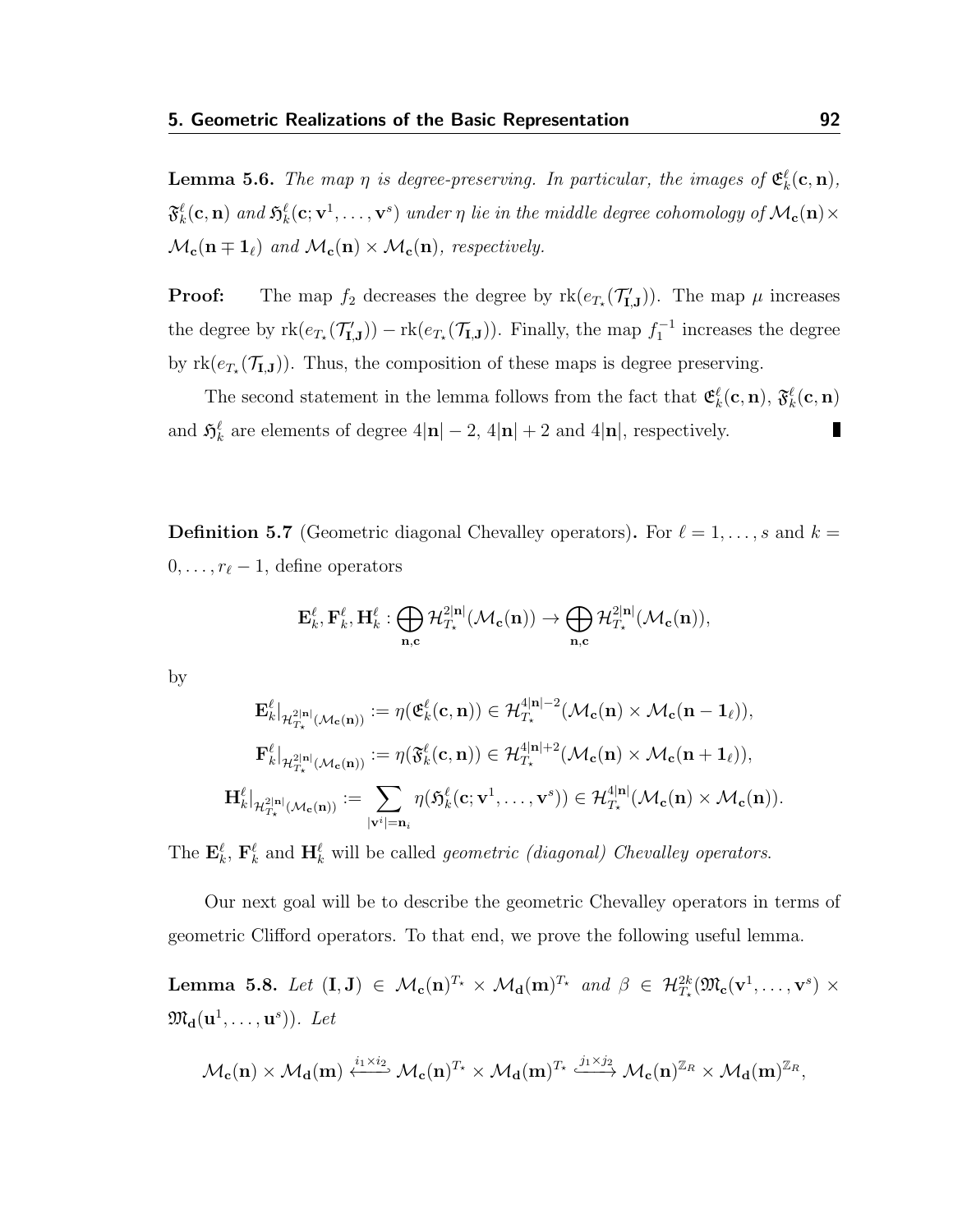be the natural inclusions and let  $(i_1 \times i_2)_{(I,J)}$  and  $(j_1 \times j_2)_{(I,J)}$  denote the restrictions of  $i_1 \times i_2$  and  $j_1 \times j_2$ , respectively, to  $\{(\mathbf{I}, \mathbf{J})\}$ . If

$$
(\mathbf{I},\mathbf{J})\in \mathfrak{M}_{\mathbf{c}}(\mathbf{v}^1,\ldots,\mathbf{v}^s)^{T_\star}\times \mathfrak{M}_{\mathbf{d}}(\mathbf{u}^1,\ldots,\mathbf{u}^s)^{T_\star},
$$

then

$$
\langle \eta(\beta \cup c_{|\mathbf{n}|+|\mathbf{m}|-k}(\mathfrak{K}_{\mathbf{c},\mathbf{d}}(\mathbf{v}^1,\mathbf{u}^1,\ldots,\mathbf{v}^s,\mathbf{u}^s))[I],[J]\rangle = \langle \beta' \cup c_{|\mathbf{n}|+|\mathbf{m}|-k}(\mathcal{K}_{\mathbf{c},\mathbf{d}}(\mathbf{n},\mathbf{m}))[I],[J]\rangle,
$$

where  $\beta'$  is a preimage of  $(j_1 \times j_2)_{(I,J)}^* (\beta)$  under the map  $(i_1 \times i_2)_{(I,J)}^*$ . Otherwise,

$$
\langle \eta(\beta \cup c_{|\mathbf{n}|+|\mathbf{m}|-k}(\mathfrak{K}_{\mathbf{c},\mathbf{d}}(\mathbf{v}^1,\mathbf{u}^1,\ldots,\mathbf{v}^s,\mathbf{u}^s)))[\mathbf{I}], [\mathbf{J}]\rangle = 0.
$$

**Proof:** To simplify notation, we write  $\mathbf{\hat{x}} = \mathbf{\hat{x}_{c,d}}(\mathbf{v}^1, \mathbf{u}^1, \dots, \mathbf{v}^s, \mathbf{u}^s), \mathcal{K} = \mathcal{K}_{c,d}(\mathbf{n}, \mathbf{m})$ and  $c = c_{|\mathbf{n}|+|\mathbf{m}|-k}$ . We begin by explicitly computing  $\eta(\beta \cup c(\mathbf{\hat{x}}))$  (recall  $\eta = f_1^{-1} \circ \mu \circ f_2$ as in  $(5.3)$ ). By definition of  $f_2$ ,

$$
f_2(\beta \cup c(\mathfrak{K})) = \left( \frac{(j_1 \times j_2)_{(\mathbf{K},\mathbf{L})}^*(\beta \cup c(\mathfrak{K}))}{e_{T_\star}(\mathcal{T}'_{(\mathbf{K},\mathbf{L})})} \right)_{(\mathbf{K},\mathbf{L}) \in \mathcal{M}_{\mathbf{c}}(\mathbf{n})^{T_\star} \times \mathcal{M}_{\mathbf{d}}(\mathbf{m})^{T_\star}}
$$
  
= 
$$
\left( \frac{\beta_{\mathbf{K},\mathbf{L}} \cup (j_1 \times j_2)_{(\mathbf{K},\mathbf{L})}^*(c(\mathfrak{K}))}{e_{T_\star}(\mathcal{T}'_{(\mathbf{K},\mathbf{L})})} \right)_{(\mathbf{K},\mathbf{L}) \in \mathcal{M}_{\mathbf{c}}(\mathbf{n})^{T_\star} \times \mathcal{M}_{\mathbf{d}}(\mathbf{m})^{T_\star}}
$$

where  $\mathcal{T}'_{(\mathbf{K},\mathbf{L})}$  is the tangent space of  $(\mathbf{K},\mathbf{L})$  in  $\mathcal{M}_{\mathbf{c}}(\mathbf{n})^{\mathbb{Z}_R} \times \mathcal{M}_{\mathbf{c}}(\mathbf{m})^{\mathbb{Z}_R}$ , and  $\beta_{\mathbf{K},\mathbf{L}} =$  $(j_1 \times j_2)_{(\mathbf{K},\mathbf{L})}^* (\beta)$ . By applying  $\mu$ , we get

$$
\mu \circ f_2(\beta \cup c(\mathfrak{K})) = \left( \frac{\beta_{\mathbf{K},\mathbf{L}} \cup (j_1 \times j_2)_{(\mathbf{K},\mathbf{L})}^*(c(\mathfrak{K}))}{e_{T_{\star}}(\mathcal{T}_{(\mathbf{K},\mathbf{L})})} \right)_{(\mathbf{K},\mathbf{L}) \in \mathcal{M}_{\mathbf{c}}(\mathbf{n})^{T_{\star}} \times \mathcal{M}_{\mathbf{d}}(\mathbf{m})^{T_{\star}}},
$$

where  $\mathcal{T}_{(K,L)}$  is the tangent space of  $(K,L)$  in  $\mathcal{M}_{c}(n) \times \mathcal{M}_{d}(m)$ . By definition, the map  $f_1^{-1} = (i_1 \times i_2)_*,$  and thus,

$$
\eta(\beta \cup c(\mathfrak{K})) = (i_1 \times i_2)_* \left( \frac{\beta_{\mathbf{K},\mathbf{L}} \cup (j_1 \times j_2)_{(\mathbf{K},\mathbf{L})}^*(c(\mathfrak{K}))}{e_{T_*}(\mathcal{T}_{(\mathbf{K},\mathbf{L})})} \right)_{(\mathbf{K},\mathbf{L}) \in \mathcal{M}_{\mathbf{c}}(\mathbf{n})^{T_*} \times \mathcal{M}_{\mathbf{d}}(\mathbf{m})^{T_*}}
$$

,

.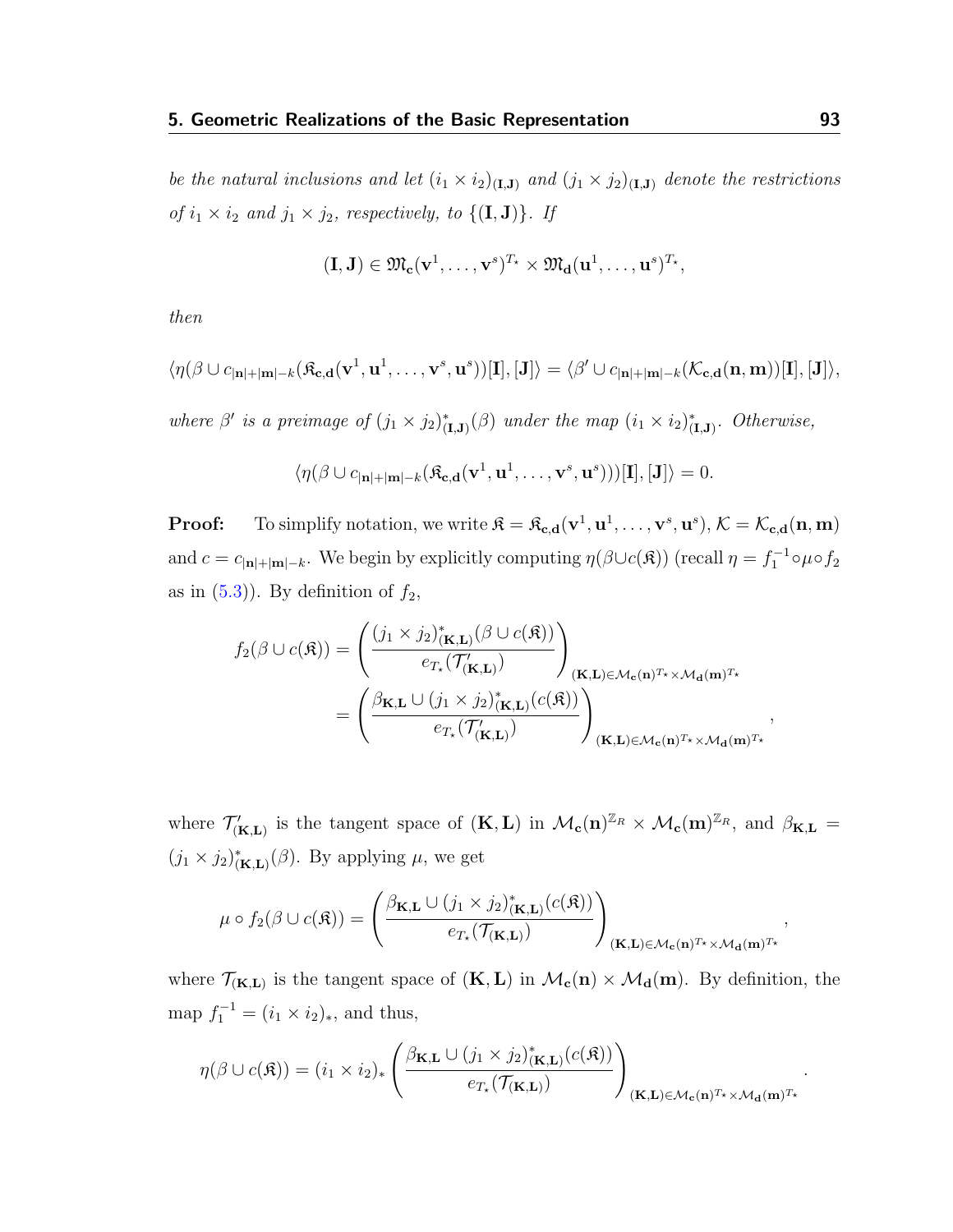By definition of the bilinear form,

$$
\langle \eta(\beta \cup c(\mathfrak{K}))[\mathbf{I}], [\mathbf{J}]\rangle = (-1)^{|\mathbf{m}|} p_*((i_1 \times i_2)_*)^{-1} (\eta(\beta \cup c(\mathfrak{K})) \cup [\mathbf{I}] \otimes [\mathbf{J}])
$$
  
= 
$$
(-1)^{|\mathbf{m}|} p_*((i_1 \times i_2)_*)^{-1} \left( \frac{\eta(\beta \cup c(\mathfrak{K}))}{e_{T_*}(\mathcal{T}_\mathbf{I}^-) e_{T_*}(\mathcal{T}_\mathbf{J}^-)} \cup (i_1 \times i_2)_*(1_{(\mathbf{I},\mathbf{J})}) \right),
$$

where the last equality comes from the definition of [I] and [J]. By the projection formula,

$$
\langle \eta(\beta \cup c(\mathfrak{K}))[\mathbf{I}], [\mathbf{J}]\rangle = (-1)^{|\mathbf{m}|} p_*\left( \frac{(i_1 \times i_2)^*(\eta(\beta \cup c(\mathfrak{K})))}{e_{T_*}(\mathcal{T}_\mathbf{I})} \cup 1_{(\mathbf{I},\mathbf{J})} \right).
$$

By [\[5,](#page-114-0) Equation 9.3],  $(i_1 \times i_2)^*(i_1 \times i_2)_*$  is simply multiplication by the Euler class of the tangent space. Hence,

$$
(i_1 \times i_2)^*\eta(\beta \cup c(\mathfrak{K})) = (\beta_{\mathbf{K},\mathbf{L}} \cup (j_1 \times j_2)^*_{(\mathbf{K},\mathbf{L})}(c(\mathfrak{K})))_{(\mathbf{K},\mathbf{L}) \in \mathcal{M}_{\mathbf{c}}(\mathbf{n})^{T_\star} \times \mathcal{M}_{\mathbf{d}}(\mathbf{m})^{T_\star}}.
$$

Thus,

$$
\langle \eta(\beta \cup c(\mathfrak{K}))[\mathbf{I}], [\mathbf{J}]\rangle = (-1)^{|\mathbf{m}|} p_* \left( \frac{\beta_{\mathbf{I},\mathbf{J}} \cup (j_1 \times j_2)_{(\mathbf{I},\mathbf{J})}^*(c(\mathfrak{K}))}{e_{T_*}(\mathcal{T}_\mathbf{I}) e_{T_*}(\mathcal{T}_\mathbf{J})} \right).
$$

By construction, if

$$
(\mathbf{I},\mathbf{J}) \notin \mathfrak{M}_{\mathbf{c}}(\mathbf{v}^1,\ldots,\mathbf{v}^s)^{T_\star} \times \mathfrak{M}_{\mathbf{d}}(\mathbf{u}^1,\ldots,\mathbf{u}^s)^{T_\star},
$$

then

$$
(j_1 \times j_2)_{(\mathbf{I},\mathbf{J})}^*(c(\mathfrak{K})) = 0.
$$

On the other hand, if

$$
(\mathbf{I},\mathbf{J})\in \mathfrak{M}_{\mathbf{c}}(\mathbf{v}^1,\dots,\mathbf{v}^s)^{T_\star}\times \mathfrak{M}_{\mathbf{d}}(\mathbf{u}^1,\dots,\mathbf{u}^s)^{T_\star},
$$

then by functoriality of the Chern class and the construction of  $\mathfrak{K}$ ,

$$
(j_1 \times j_2)_{(\mathbf{I},\mathbf{J})}^*(c(\mathfrak{K})) = c(\mathfrak{K}_{(\mathbf{I},\mathbf{J})}) = c(\mathcal{K}_{(\mathbf{I},\mathbf{J})}).
$$

Therefore,

$$
\langle \eta(\beta \cup c(\mathfrak{K}))[\mathbf{I}], [\mathbf{J}]\rangle = (-1)^{|m|} \frac{\beta_{\mathbf{I},\mathbf{J}} \cup c(\mathcal{K}_{(\mathbf{I},\mathbf{J})})}{e_{T_{\star}}(\mathcal{T}_{\mathbf{I}}^-)e_{T_{\star}}(\mathcal{T}_{\mathbf{J}}^-)} = \frac{\beta_{\mathbf{I},\mathbf{J}} \cup c(\mathcal{K}_{(\mathbf{I},\mathbf{J})})}{e_{T_{\star}}(\mathcal{T}_{\mathbf{J}}^-)e_{T_{\star}}(\mathcal{T}_{\mathbf{J}}^+)} = \langle \beta' \cup c(\mathcal{K})[\mathbf{I}], [\mathbf{J}]\rangle,
$$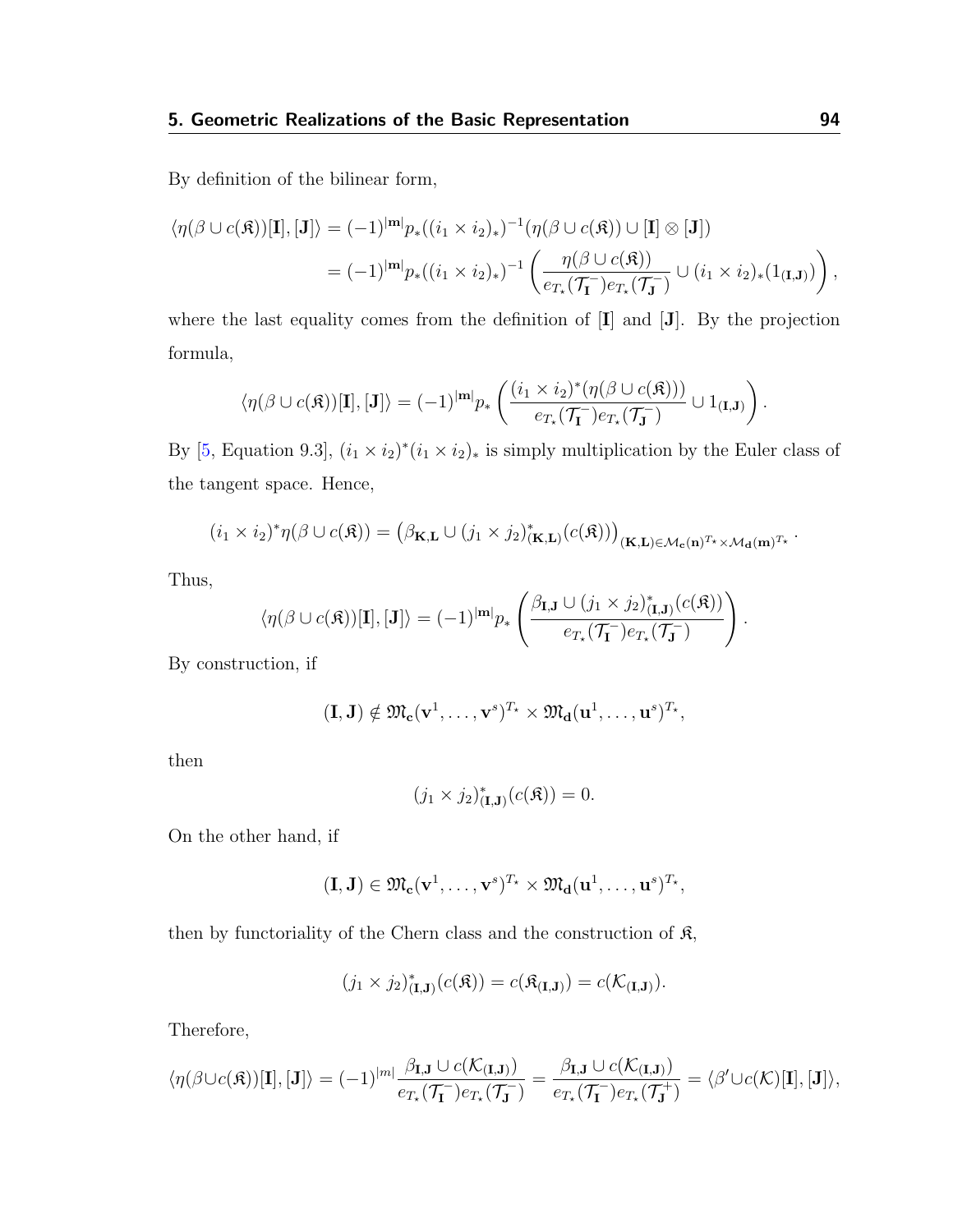where the last equality follows from Lemma [4.9.](#page-77-0)

<span id="page-99-0"></span>Corollary 5.9. Let  $(I, J) \in \mathcal{M}_{c}(n)^{T_{\star}} \times \mathcal{M}_{c}(m)^{T_{\star}}$ .

1. For  $\mathbf{m} = \mathbf{n} - \mathbf{1}_{\ell}, \; \mathbf{i}$ 

$$
(\mathbf{I},\mathbf{J})\in \mathfrak{M}_{\mathbf{c}}(\mathbf{v}^1,\ldots,\mathbf{v}^s)^{T_\star}\times \mathfrak{M}_{\mathbf{c}}(\mathbf{v}^1,\ldots,\mathbf{v}^\ell-\mathbf{1}_k,\ldots,\mathbf{v}^s)^{T_\star},
$$

then

$$
\langle \mathbf{E}_k^\ell[\mathbf{I}],[\mathbf{J}]\rangle = \langle \mathbf{P}_\ell(1)[\mathbf{I}],[\mathbf{J}]\rangle.
$$

Otherwise

$$
\langle \mathbf{E}_k^{\ell}[\mathbf{I}], [\mathbf{J}] \rangle = 0.
$$

2. For  $\mathbf{m} = \mathbf{n} + \mathbf{1}_{\ell}, \text{ if}$ 

$$
(\mathbf{I},\mathbf{J}) \in \mathfrak{M}_{\mathbf{c}}(\mathbf{v}^1,\ldots,\mathbf{v}^s)^{T_\star} \times \mathfrak{M}_{\mathbf{c}}(\mathbf{v}^1,\ldots,\mathbf{v}^\ell + \mathbf{1}_k,\ldots,\mathbf{v}^s)^{T_\star},
$$

then

$$
\langle \mathbf{F}_k^{\ell}[\mathbf{I}], [\mathbf{J}] \rangle = \langle \mathbf{P}_{\ell}(-1)[\mathbf{I}], [\mathbf{J}] \rangle.
$$

Otherwise

$$
\langle \mathbf{F}_k^{\ell}[\mathbf{I}], [\mathbf{J}] \rangle = 0.
$$

3. For  $m = n$ ,

$$
\langle \mathbf{H}_k^{\ell}[\mathbf{I}], [\mathbf{J}] \rangle = \left( (\mathbf{1}_{\bar{\mathbf{c}}_{\ell}})_k - \sum_j a_{kj}^{\ell} \mathbf{v}_j^{\ell} \right) \delta_{\mathbf{I}, \mathbf{J}}.
$$

**Proof:** Statements (1) and (2) follow directly from Lemma [5.8](#page-96-0) and the definitions of  $\mathbf{P}_{\ell}(\pm 1)$  (note that, in the notation of Lemma [5.8,](#page-96-0)  $(i_1 \times i_2)^*(\gamma^{\ell}) = (j_1 \times j_2)^*(\beta^{\ell})$ ). The third statement follows from Lemma [5.8](#page-96-0) and the fact that  $c_{\text{trv}}(\mathcal{K}_{c,c}(n, n)) = id$ as an operator on  $\mathcal{H}_{T}^{2|\mathbf{n}|}$  $\blacksquare$  $T_{\star}^{2|\mathbf{n}|}(\mathcal{M}_{\mathbf{c}}(\mathbf{n}))$  (see Definition [5.2\)](#page-90-1).

 $\blacksquare$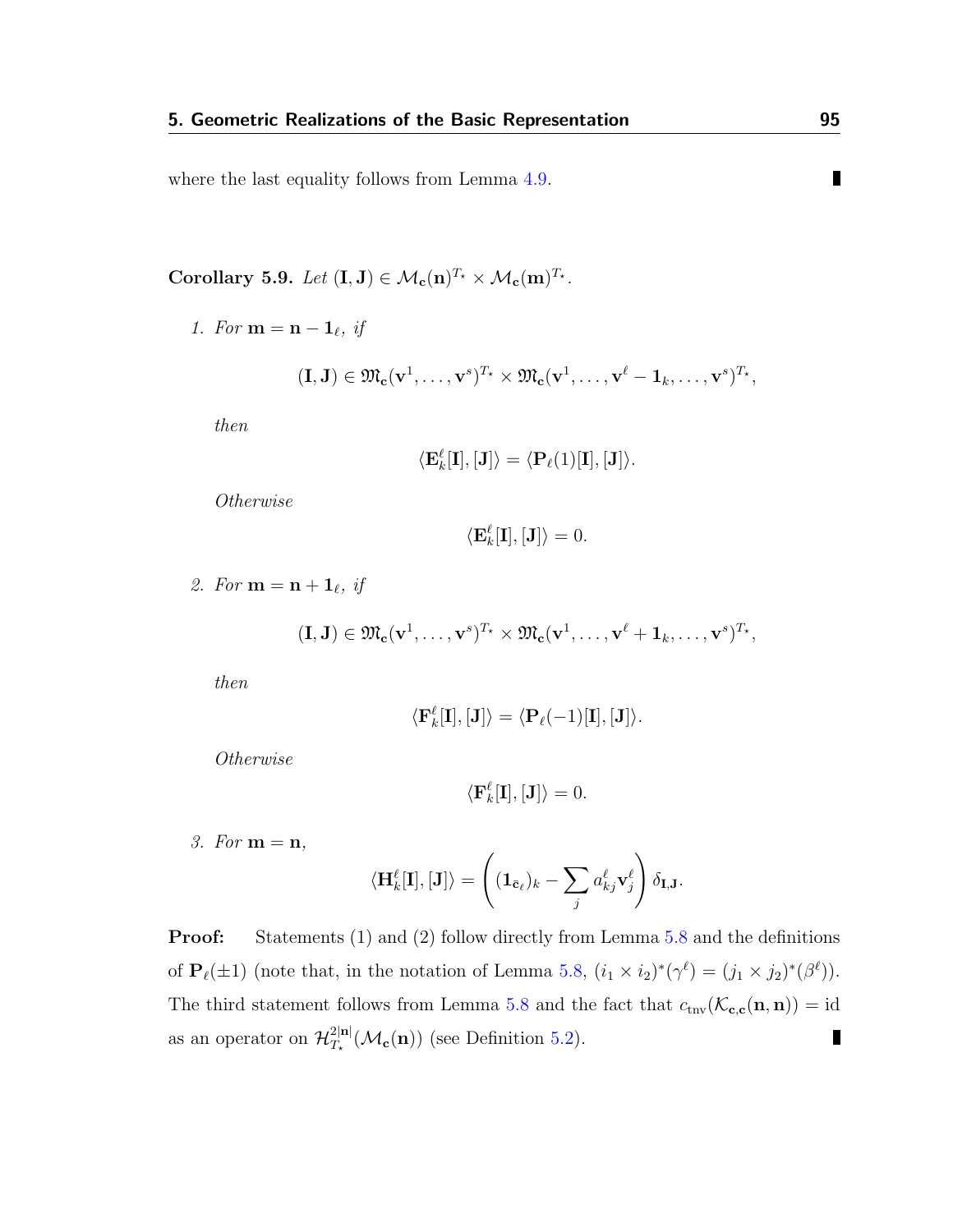<span id="page-100-0"></span>**Proposition 5.10.** Let  $(\mathbf{I}, \mathbf{J}) \in \mathcal{M}_{\mathbf{c}}(\mathbf{n})^{T_\star} \times \mathcal{M}_{\mathbf{c}}(\mathbf{n} + \mathbf{1}_{\ell})^{T_\star}$ . If  $\lambda(\mathbf{I}_{\alpha}) = \lambda(\mathbf{J}_{\alpha})$  for all  $\alpha \neq \ell$  and  $\lambda(\mathbf{J}_{\ell})$  can be obtained by adding one box to  $\lambda(\mathbf{I}_{\ell})$ , then

$$
\langle \mathbf{P}_{\ell}(-1)[\mathbf{I}],[\mathbf{J}]\rangle = 1.
$$

*Otherwise*,  $\langle P_{\ell}(-1)[\mathbf{I}], [\mathbf{J}]\rangle = 0.$ 

**Proof:** This is a direct result of [\[15,](#page-115-0) Proposition 5.3 and the proof of Theorem 3.14]. Note that in our case,  $\lambda(\mathbf{J}_{\ell}) - \lambda(\mathbf{I}_{\ell})$  consists of a single box.

<span id="page-100-1"></span>**Lemma 5.11.** If  $I \in \mathfrak{M}_{c}(v^{1},...,v^{s})^{T_{\star}},$  then  $v_{k}^{\ell}$  is equal to the number of boxes in  $\lambda(\mathbf{I}_{\ell})$  whose residue is congruent to  $k - \mathbf{c}_{\ell}$  modulo  $r_{\ell}$ .

**Proof:** Let  $I_{\ell} = [A, B, i] \in \mathcal{M}_{c_{\ell}}(1, n_{\ell})^{T_{\star}}$ . By [\[24,](#page-116-1) Proposition 2.9],  $\lambda(I_{\ell})$  is obtained from  $I_\ell$  by drawing a box in the  $(p, q)$ -th position if  $A^{p-1}B^{q-1}i \neq 0$  (note that our Young diagrams are rotated 90 clockwise from those in [\[24\]](#page-116-1)). From Equation  $(3.8),$  $(3.8),$ 

$$
\mathbf{v}_k^{\ell} = \dim \operatorname{span} \{ A^p B^q i \mid q - p \equiv k - \mathbf{c}_{\ell} \mod r_{\ell} \}.
$$

Since the nonzero  $A^p B^q i$  are linearly independent, the boxes  $(p, q) \in \lambda(\mathbf{I}_{\ell})$  whose residue is congruent to  $k - c_\ell$  mod  $r_\ell$  are in one-to-one correspondence with a basis of span $\{A^pB^q i \mid q-p \equiv k-\mathbf{c}_\ell \bmod r_\ell\}$ . Thus,  $\mathbf{v}_k^\ell$  is equal to the number of such boxes.

<span id="page-100-2"></span>Lemma 5.12. Let  $(I, J) \in \mathcal{M}_{\mathbf{c}}(\mathbf{n})^{T_\star} \times \mathcal{M}_{\mathbf{c}}(\mathbf{n} + \mathbf{1}_{\ell})^{T_\star}$ . Then

$$
\langle \mathbf{F}_k^{\ell}[\mathbf{I}],[\mathbf{J}]\rangle = 1,
$$

if  $\lambda(I_\alpha) = \lambda(J_\alpha)$  for all  $\alpha \neq \ell$  and  $\lambda(J_\ell)$  can be obtained from  $\lambda(I_\ell)$  by adding one box whose residue is congruent to  $k - \mathbf{c}_{\ell}$  modulo  $r_{\ell}$ . Otherwise,  $\langle \mathbf{F}_k^{\ell}[\mathbf{I}], [\mathbf{J}]\rangle = 0$ .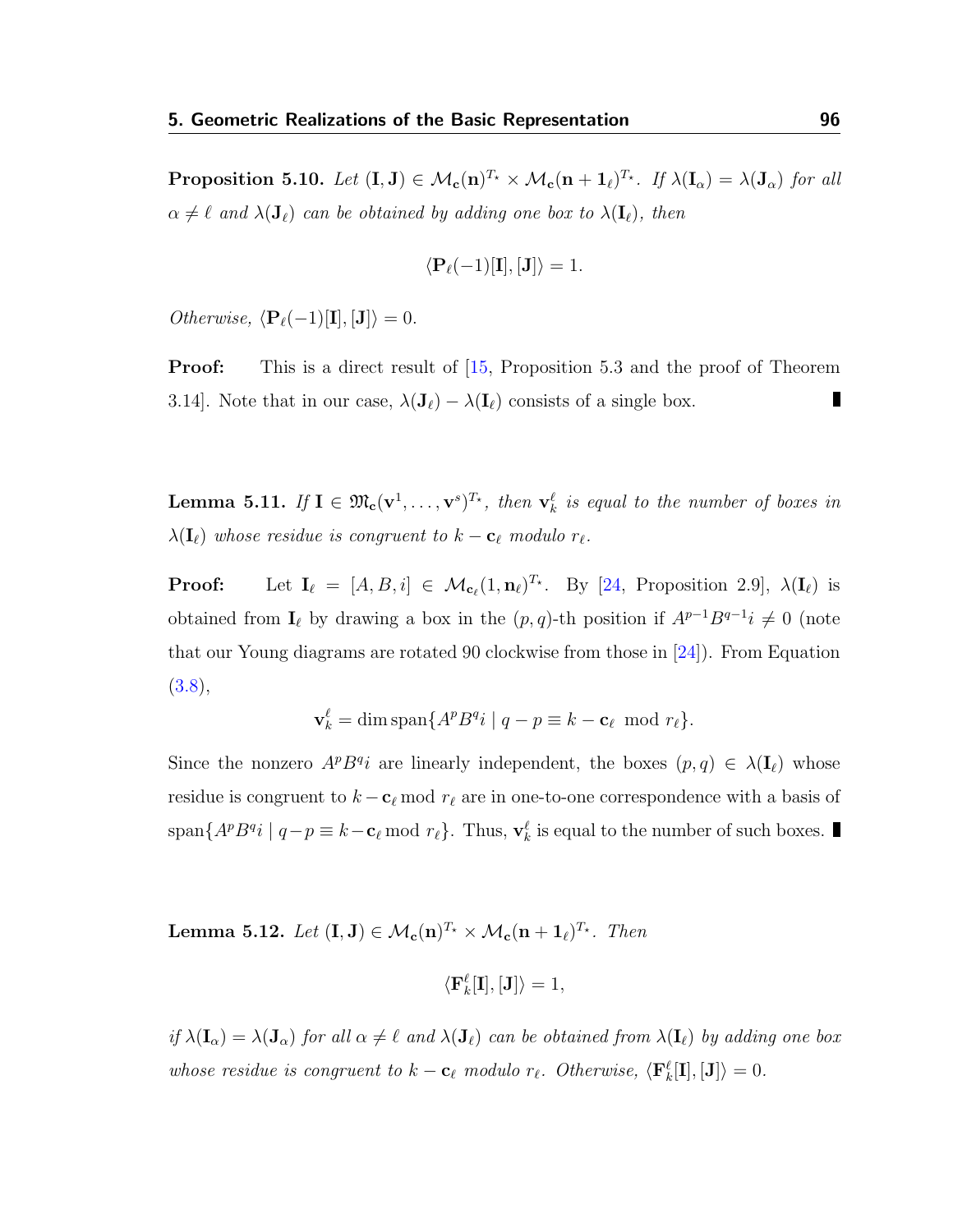Proof: This follows immediately from Corollary [5.9,](#page-99-0) Proposition [5.10](#page-100-0) and Lemma П [5.11.](#page-100-1)

<span id="page-101-1"></span>**Proposition 5.13.** Let  $(I, J) \in \mathcal{M}_c(n)^{T_\star} \times \mathcal{M}_c(n + 1_\ell)^{T_\star}$ . Then for all  $i \in \mathbb{Z}$ ,

$$
\langle \mathbf{\Psi}_{\ell}(i)\mathbf{\Psi}_{\ell}^{*}(i-1)[\mathbf{I}], [\mathbf{J}]\rangle = \begin{cases} 1, & if \mathbf{J} = \psi_{\ell}(i)\psi_{\ell}^{*}(i-1)\mathbf{I}, \\ 0, & otherwise. \end{cases}
$$

**Proof:** This follows immediately from Theorem [5.5.](#page-92-0)

<span id="page-101-2"></span>**Theorem 5.14.** For  $\ell = 1, ..., s$  and  $k = 0, 1, ..., r_{\ell} - 1$ ,

$$
\mathbf{E}_{k}^{\ell} = \sum_{i \in \mathbb{Z}} \Psi_{\ell}(k + ir_{\ell}) \Psi_{\ell}^{*}(k + ir_{\ell} + 1),
$$
  

$$
\mathbf{F}_{k}^{\ell} = \sum_{i \in \mathbb{Z}} \Psi_{\ell}(k + ir_{\ell} + 1) \Psi_{\ell}^{*}(k + ir_{\ell}),
$$

as operators on  $\bigoplus_{\mathbf{n},\mathbf{c}} \mathcal{H}_{T_{\star}}^{2|\mathbf{n}|}$  $T_\star^{\text{2|n|}}(\mathcal{M}_{\mathbf{c}}(\mathbf{n})).$ 

**Proof:** Let **I**, **J** be two *s*-tuples of semi-infinite monomials of charge **c**. We first prove that

<span id="page-101-0"></span>
$$
\langle \mathbf{F}_k^{\ell}[\mathbf{I}], [\mathbf{J}] \rangle = \left\langle \sum_{i \in \mathbb{Z}} \mathbf{\Psi}_{\ell}(k + ir_{\ell} + 1) \mathbf{\Psi}_{\ell}^*(k + ir_{\ell})[\mathbf{I}], [\mathbf{J}] \right\rangle.
$$
 (5.4)

If there exists an  $\alpha \neq \ell$  such that  $I_{\alpha} \neq J_{\alpha}$ , then both sides of Equation [\(5.4\)](#page-101-0) are zero and we are done. Thus, we assume that  $I_{\alpha} = J_{\alpha}$  for all  $\alpha \neq \ell$ . Write

 $\mathbf{I}_{\ell} = i_1 \wedge i_2 \wedge i_3 \wedge \cdots$ , and  $\mathbf{J}_{\ell} = j_1 \wedge j_2 \wedge j_3 \wedge \cdots$ ,

where  $i_m, j_m \in \mathbb{Z}$ . Recall that the number of boxes in the m-th row of  $\lambda(\mathbf{I}_{\ell})$  is  $i_m - c_\ell + m - 1$  (likewise for  $\lambda(\mathbf{J}_\ell)$ ). Suppose that  $\langle \mathbf{F}_k^{\ell}[\mathbf{I}], [\mathbf{J}] \rangle = 1$ . Then by Lemma [5.12,](#page-100-2)  $\lambda(\mathbf{J}_{\ell})$  is obtained by adding one box of the appropriate residue to  $\lambda(\mathbf{I}_{\ell})$ . This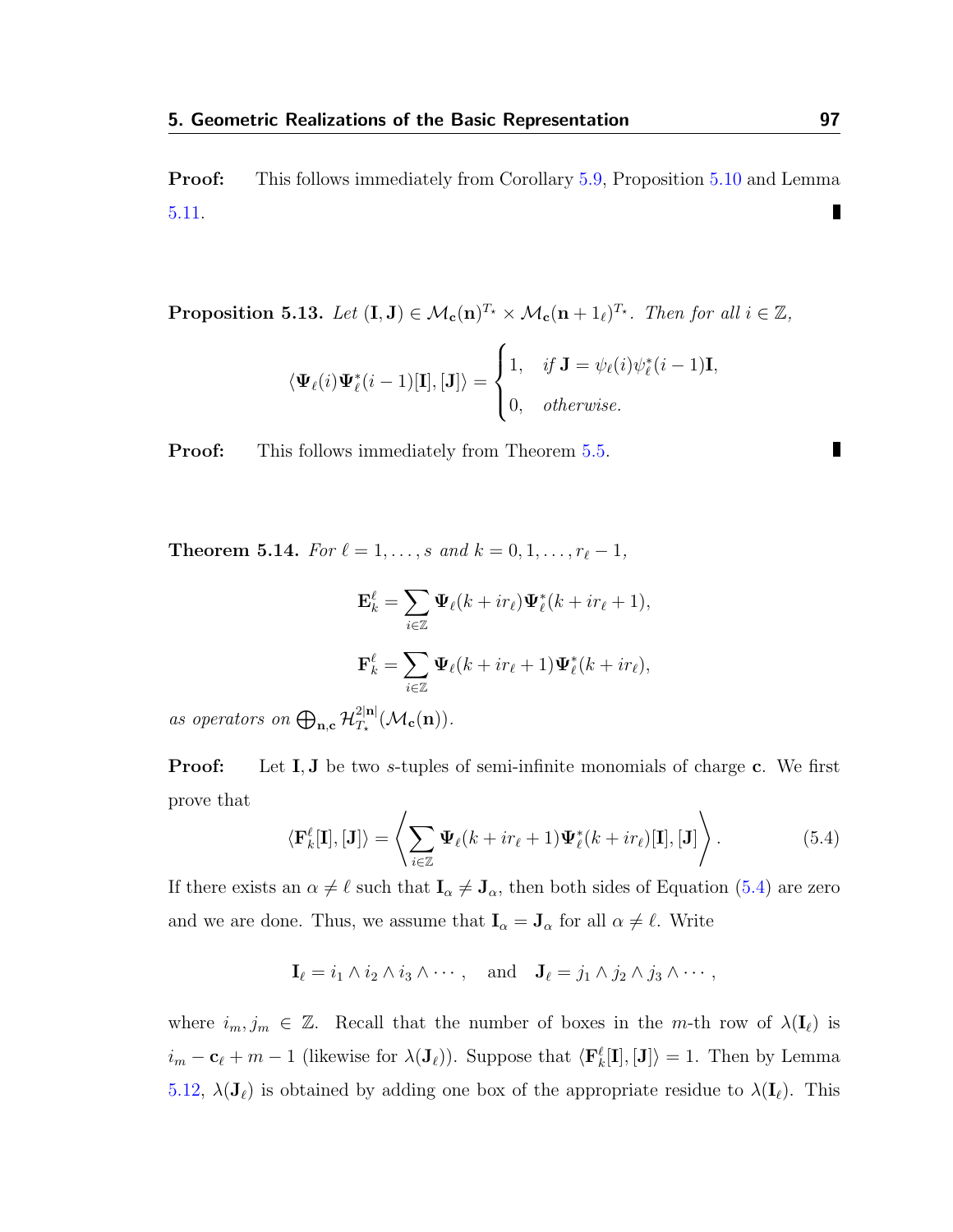means that there exists an  $m \in \mathbb{N}$  such that  $j_n = i_n$  for all  $n \neq m$  and  $j_m = i_m + 1$ . The position of the added box is thus  $(m, j_m - c_\ell + m - 1)$ . The residue of the added box must be congruent to  $k - \mathbf{c}_{\ell}$  modulo  $r_{\ell}$ , and so,

$$
(j_m - \mathbf{c}_{\ell} + m - 1) - m = j_m - \mathbf{c}_{\ell} - 1 \equiv k - \mathbf{c}_{\ell} \mod r_{\ell},
$$

or equivalently

$$
j_m - k - 1 \equiv 0 \mod r_{\ell}.
$$

Thus,  $j_m = k + ir_\ell + 1$ , for some  $i \in \mathbb{Z}$ . Now, since  $j_n = i_n$  for all  $n \neq m$  and  $j_m = i_m + 1$ , we have that

$$
\mathbf{J} = \psi_{\ell}(j_m)\psi_{\ell}^*(j_m - 1)\mathbf{I}, \text{ and } \mathbf{J} \neq \psi_{\ell}(j)\psi_{\ell}^*(j - 1)\mathbf{I}, \text{ for all } j \neq j_m.
$$

Hence,

$$
\left\langle \sum_{i\in\mathbb{Z}}\Psi_\ell(k+ir_\ell+1)\Psi_\ell^*(k+ir_\ell)[\mathbf{I}], [\mathbf{J}]\right\rangle=\langle \Psi_\ell(j_m)\Psi_\ell^*(j_m-1)[\mathbf{I}], [\mathbf{J}]\rangle=1,
$$

by Proposition [5.13.](#page-101-1) We have therefore proven that Equation [\(5.4\)](#page-101-0) holds when  $\langle \mathbf{F}_k^{\ell}[\mathbf{I}], [\mathbf{J}]\rangle = 1.$ 

Suppose now that  $\langle \mathbf{F}_k^{\ell}[\mathbf{I}], [\mathbf{J}]\rangle = 0$ . Then  $\lambda(\mathbf{J}_{\ell})$  cannot be obtained by adding one box to  $\lambda(\mathbf{I}_{\ell})$ . In particular,  $\mathbf{J} \neq \psi_{\ell}(i)\psi_{\ell}^*(i-1)\mathbf{I}$  for all  $i \in \mathbb{Z}$ . Thus,

$$
\left\langle \sum_{i\in\mathbb{Z}}\boldsymbol{\Psi}_{\ell}(k+ir_{\ell}+1)\boldsymbol{\Psi}_{\ell}^{*}(k+ir_{\ell})[\mathbf{I}],[\mathbf{J}]\right\rangle =0.
$$

Therefore, Equation [\(5.4\)](#page-101-0) holds in all cases, and so

$$
\mathbf{F}_k^{\ell} = \sum_{i \in \mathbb{Z}} \mathbf{\Psi}_{\ell}(k + ir_{\ell} + 1) \mathbf{\Psi}_{\ell}^*(k + ir_{\ell}).
$$

Now, since  $P_{\ell}(-1)$  and  $P_{\ell}(1)$  are adoint (see [\[15,](#page-115-0) Lemma 3.13]), it follows by Corollary [5.9](#page-99-0) that  $\mathbf{E}_k^{\ell}$  and  $\mathbf{F}_k^{\ell}$  are adoint. Moreover, since  $\Psi_{\ell}(i)$  and  $\Psi_{\ell}^*(i)$  are adjoint (see  $[15, \text{Lemma } 3.5]$  $[15, \text{Lemma } 3.5]$ ), it follows that

$$
\sum_{i\in\mathbb{Z}}\Psi_{\ell}(k+ir_{\ell}+1)\Psi_{\ell}^{*}(k+ir_{\ell}), \text{ and } \sum_{i\in\mathbb{Z}}\Psi_{\ell}(k+ir_{\ell})\Psi_{\ell}^{*}(k+ir_{\ell}+1),
$$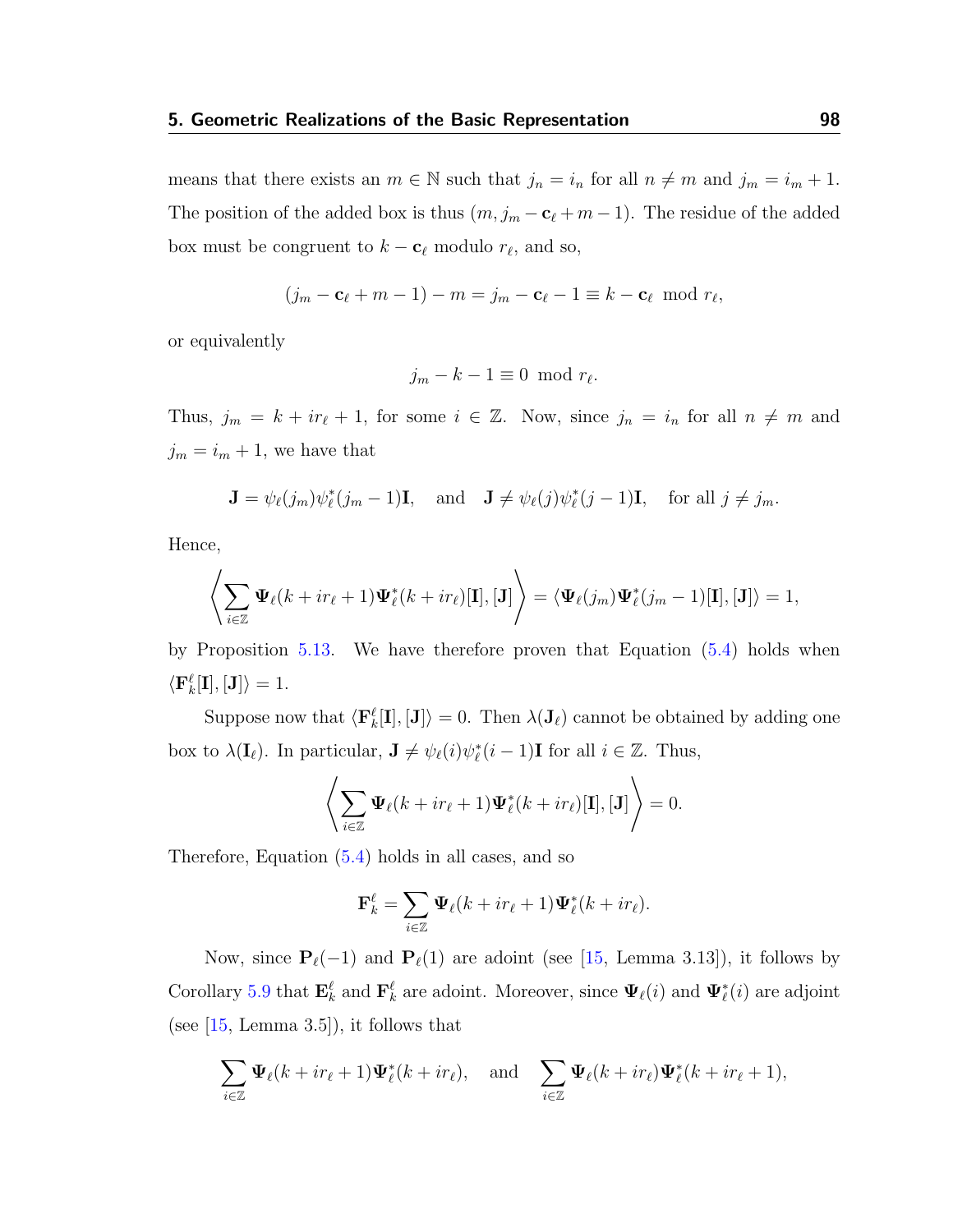are adjoint. Therefore, for all s-tuples of semi-infinite monomials  $I, J$ ,

$$
\langle \mathbf{E}_k^{\ell}[\mathbf{I}], [\mathbf{J}] \rangle = \langle [\mathbf{I}], \mathbf{F}_k^{\ell}[\mathbf{J}] \rangle = \left\langle [\mathbf{I}], \sum_{i \in \mathbb{Z}} \Psi_{\ell}(k + ir_{\ell} + 1) \Psi_{\ell}^*(k + ir_{\ell})[\mathbf{J}] \right\rangle
$$

$$
= \left\langle \sum_{i \in \mathbb{Z}} \Psi_{\ell}(k + ir_{\ell}) \Psi_{\ell}^*(k + ir_{\ell} + 1)[\mathbf{I}], [\mathbf{J}] \right\rangle.
$$

Thus,

$$
\mathbf{E}_{k}^{\ell} = \sum_{i \in \mathbb{Z}} \mathbf{\Psi}_{\ell}(k + ir_{\ell}) \mathbf{\Psi}_{\ell}^{*}(k + ir_{\ell} + 1).
$$

**Proposition 5.15.** For all  $\ell = 1, \ldots, s$  and  $k = 0, 1, \ldots, r_{\ell} - 1$ ,

$$
[{\bf E}_k^\ell, {\bf F}_k^\ell]={\bf H}_k^\ell.
$$

**Proof:** If  $r_\ell = 1$ , then

$$
\mathbf{E}_0^{\ell} = \mathbf{P}_{\ell}(1), \quad \mathbf{F}_0^{\ell} = \mathbf{P}_{\ell}(-1), \quad \mathbf{H}_0^{\ell} = id,
$$

and the result follows from Theorem [5.3.](#page-90-0)

Now, fix an  $\ell \in \{1, \ldots, s\}$  such that  $r_\ell \geq 2$ . For any semi-infinite monomial I of charge  $c \in \mathbb{Z}$ , we will say that a box  $(p, q) \in \lambda(I)$  is a k-box if its residue is congruent to  $k - c \mod r_\ell$ . We will say that a box  $(p, q) \in \lambda(I)$  is k-removable if  $(p, q)$  is a k-box and  $(p, q)$  may be removed from  $\lambda(I)$  to create a new Young diagram. Denote the set of k-removable boxes of  $\lambda(I)$  by R. We will say that a box  $(p, q) \notin \lambda(I)$  is k-addable if  $(p, q)$  is a k-box and  $(p, q)$  may be added to  $\lambda(I)$  to create a new Young diagram. Denote the set of k-addable boxes of  $\lambda(I)$  by A.

By Theorem [5.14,](#page-101-2) we have that, for all  $I \in \mathfrak{M}_{c}(\mathbf{v}^1, \ldots, \mathbf{v}^s)^{T_\star}$ 

$$
\mathbf{E}_k^{\ell}[\mathbf{I}] = \sum_{\mathbf{J}} [\mathbf{J}], \text{ and } \mathbf{F}_k^{\ell}[\mathbf{I}] = \sum_{\mathbf{K}} [\mathbf{K}],
$$

Г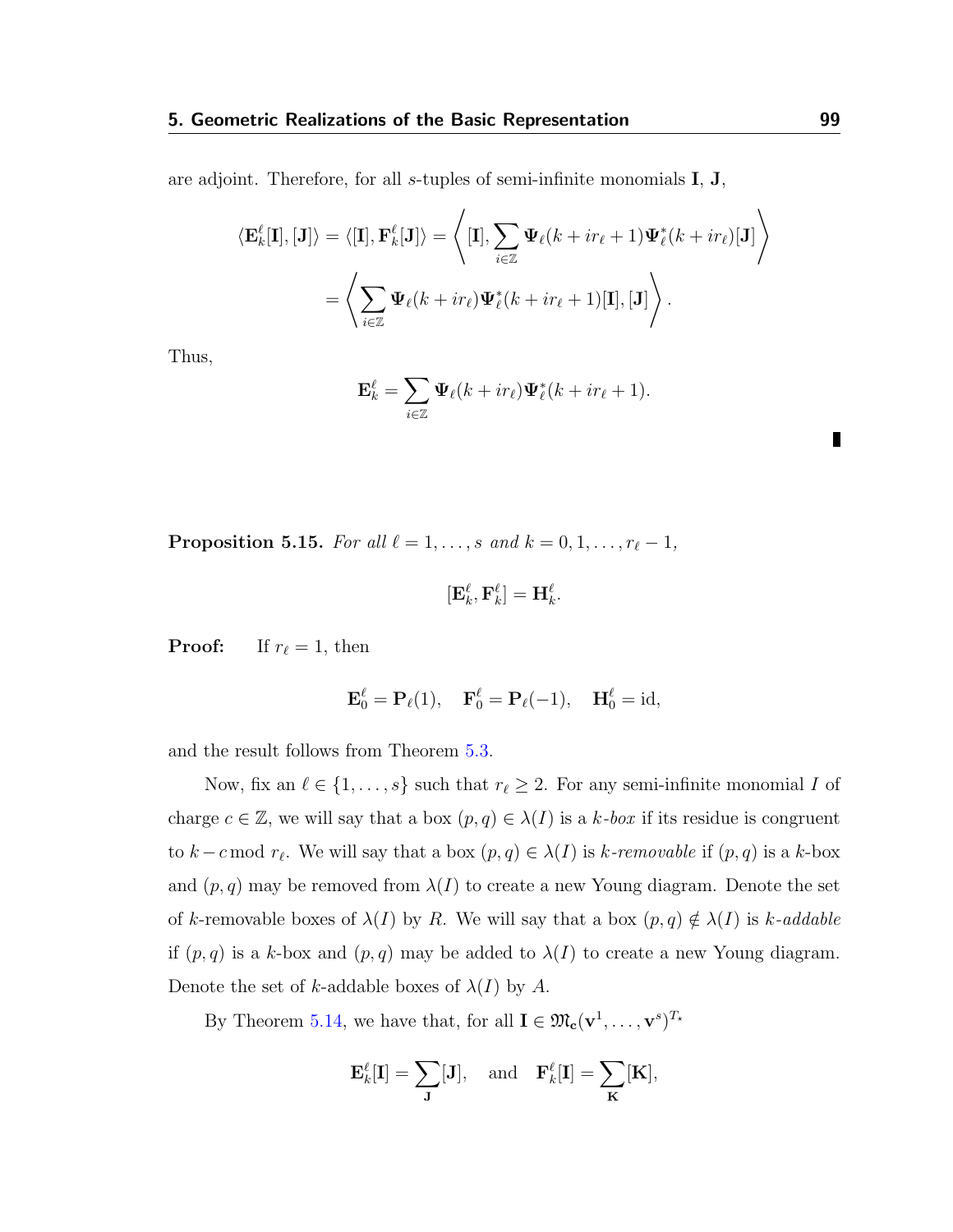where the **J** run over all semi-infinite monomials such that  $J_i = I_i$  for all  $i \neq \ell$  and  $J_{\ell}$  is obtained from  $I_{\ell}$  by removing a k-removable box, and the K run over all semiinfinite monomials such that  $\mathbf{K}_i = \mathbf{I}_i$  for all  $i \neq \ell$  and  $\mathbf{K}_\ell$  is obtained from  $\mathbf{I}_\ell$  by adding a  $k$ -addable box. Thus, it is easy to see that

$$
[\mathbf{E}_k^{\ell}, \mathbf{F}_k^{\ell}][\mathbf{I}] = (|A| - |R|)[\mathbf{I}],
$$

where here A and R refer to the sets of k-addable and k-removable boxes of  $I_{\ell}$ , respectively. Therefore, it suffices to show that

$$
|A| - |R| = (\mathbf{1}_{\bar{c}})_k - \sum_{j=0}^{r_\ell} a^\ell_{kj} \mathbf{v}^\ell_j = \delta_{\bar{c},\bar{k}} - 2\mathbf{v}^\ell_k + v^\ell_{k+1} + \mathbf{v}^\ell_{k-1} = \delta_{\bar{c},\bar{k}} + (\mathbf{v}^\ell_{k+1} - \mathbf{v}^\ell_k) + (\mathbf{v}^\ell_{k-1} - \mathbf{v}^\ell_k),
$$

where, of course, the indices of  $\mathbf{v}^{\ell}$  are taken modulo  $r_{\ell}$ .

For the remainder of the proof, we will identify  $\mathbf{I}_{\ell}$  with its Young diagram  $\lambda =$  $\lambda(I_\ell)$ . The case where  $\lambda$  is the empty Young diagram is trivial, so we assume  $\lambda$ consists of at least one box. The k-border of  $\lambda$  is the set

$$
B := \{k\text{-boxes } (p,q) \in \lambda \mid (p+1,q), (p,q+1), \text{ or } (p+1,q+1) \notin \lambda\}.
$$

We partition B with respect to the main diagonal of  $\lambda$  as follows:

$$
B = U \cup M \cup L,
$$

$$
U = \{(p, q) \in B \mid q > p\}, \quad M = \{(p, p) \in B\}, \quad L = \{(p, q) \in B \mid p > q\}.
$$

The sets  $B, U, M$  and  $L$  are illustrated in the following diagram: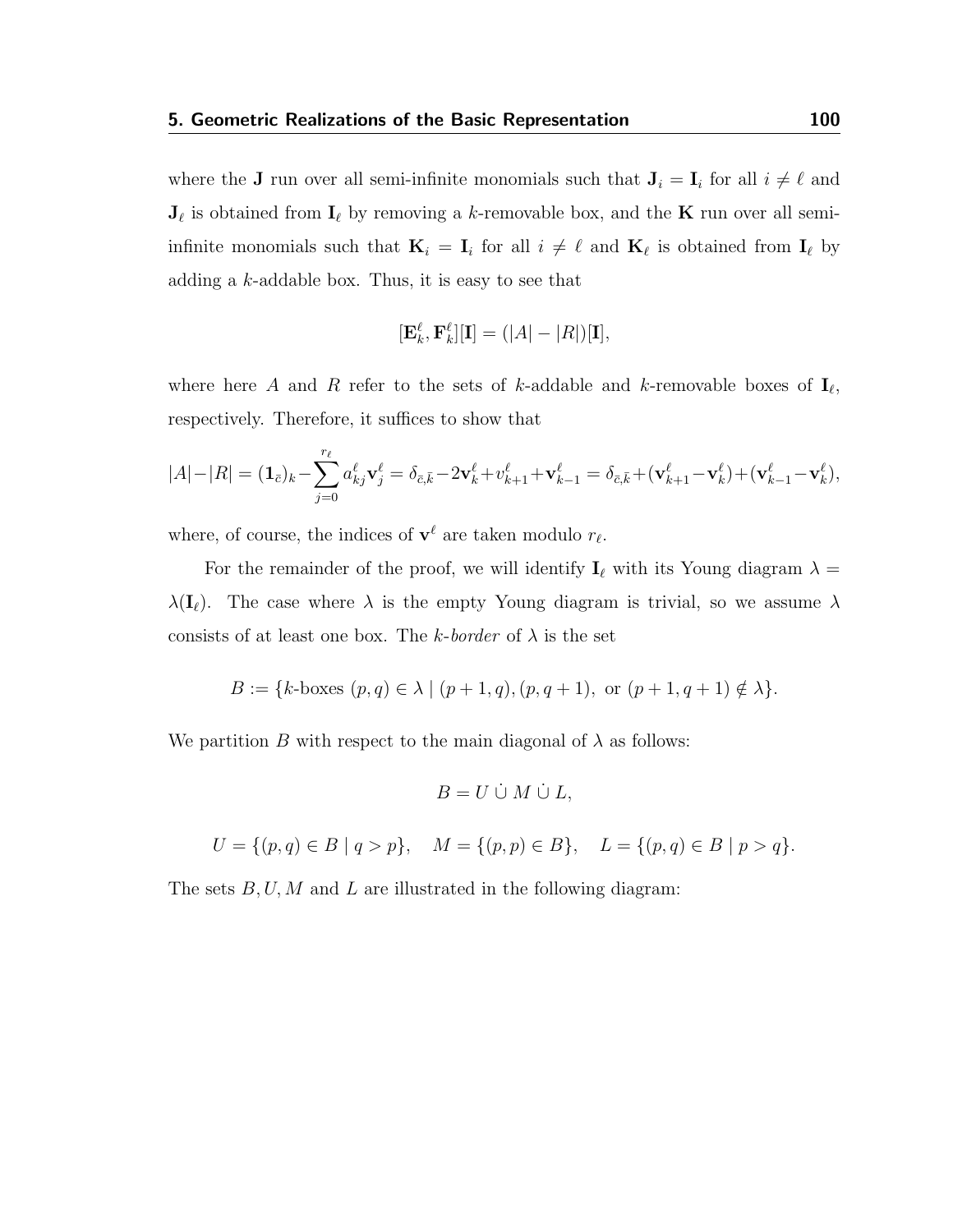

Here B is the set of k-boxes in the shaded region, U (resp. L) is the set of boxes in B that lie above (resp. below) the dashed line, and  $M$  is the intersection of  $B$  with the dashed line. Let  $\Delta_{\rightarrow}$  (resp.  $\Delta_{\downarrow}$ ) be the subset of B consisting of boxes which have a right (resp. lower) neighbour. That is,

$$
\Delta_{\rightarrow} = \{ (p,q) \in B \mid (p,q+1) \in \lambda \}, \quad \text{and} \quad \Delta_{\downarrow} = \{ (p,q) \in B \mid (p+1,q) \in \lambda \}.
$$

Denote by  $\Delta'_{\rightarrow}$  and  $\Delta'_{\downarrow}$  the complements of  $\Delta_{\rightarrow}$  and  $\Delta_{\downarrow}$ , respectively, in B.

We begin with the case where  $k \neq c_\ell \mod r_\ell$  (so that  $M = \emptyset$ ). In the portion of  $\lambda$  above the main diagonal, every  $(k + 1)$ -box occurs as the right neighbour of a k-box. Conversely, every right neighbour of a k-box (if it has one) is a  $(k + 1)$ -box. If a k-box does not have a right neighbour, it must therefore lie in  $B$ . Hence, the number of k-boxes less the number of  $(k+1)$ -boxes above the main diagonal is equal to  $|U \cap \Delta'_{\rightarrow}|$ . In the portion of  $\lambda$  below and including the main diagonal, we can dualize this argument and conclude that the number of  $(k+1)$ -boxes less the number of k-boxes is equal to the number of  $(k + 1)$ -boxes (on the border) with no lower neighbour. Any  $(k + 1)$ -box not in the first column and without a lower neighbour has a left neighbour, which must be a k-box and lie in L and  $\Delta_{\rightarrow}$ . Hence, the number of  $(k + 1)$ -boxes less the number of k-boxes is equal to  $|L \cap \Delta_{\rightarrow}| + \delta$ , where  $\delta = 1$  if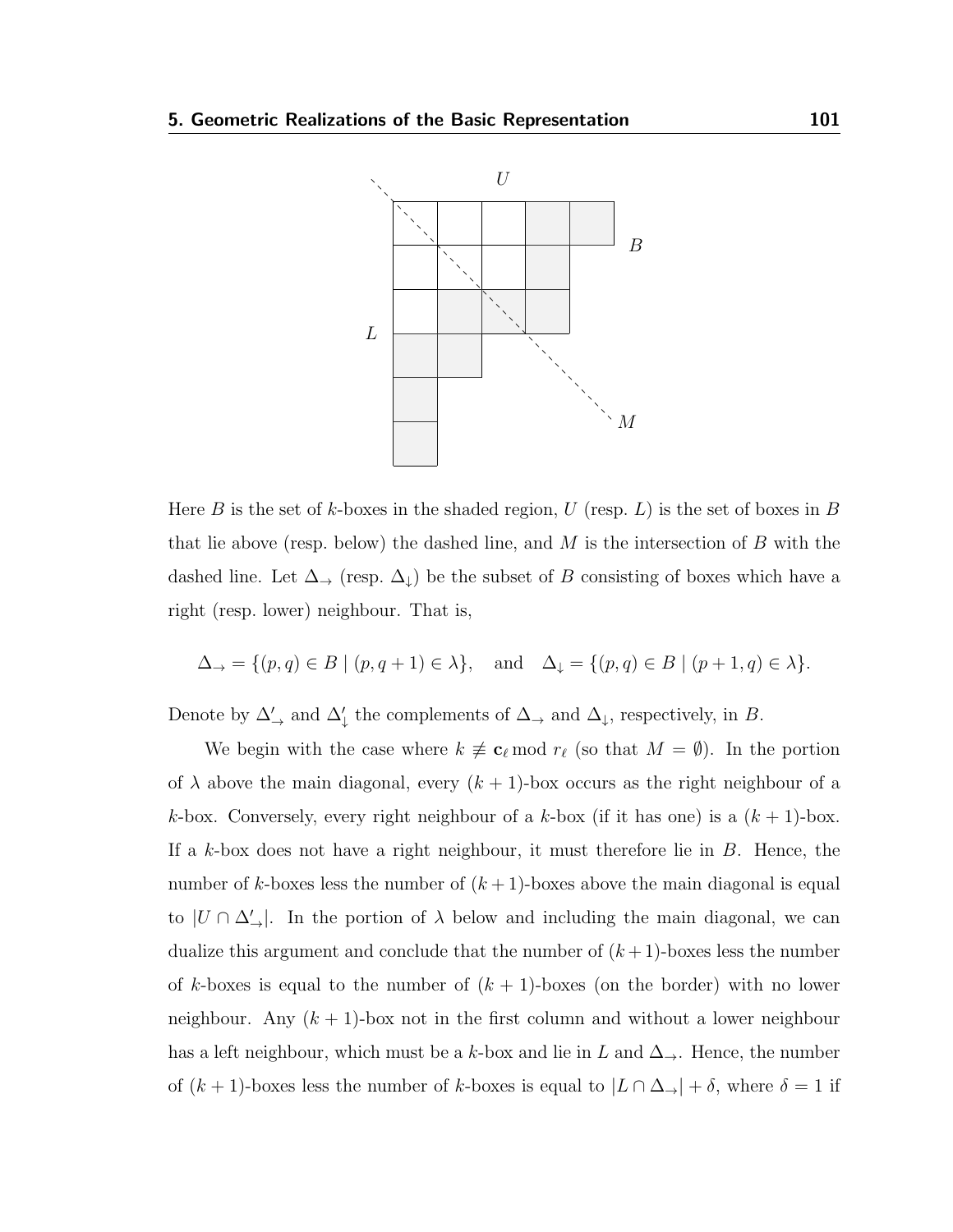the last box of the first column of  $\lambda$  is a  $(k+1)$ -box and  $\delta = 0$  otherwise. Since  $\mathbf{v}_k^{\ell}$ (resp.  $\mathbf{v}_{k+1}^{\ell}$ ) is the number of k-boxes (resp.  $(k+1)$ -boxes) in  $\lambda$ ,

$$
\mathbf{v}_{k+1}^{\ell} - \mathbf{v}_k^{\ell} = |L \cap \Delta_{\rightarrow}| + \delta - |U \cap \Delta_{\rightarrow}^{\prime}|. \tag{5.5}
$$

By a completely analogous argument,

$$
\mathbf{v}_{k-1}^{\ell} - \mathbf{v}_k^{\ell} = |U \cap \Delta_{\downarrow}| + \delta' - |L \cap \Delta_{\downarrow}^{\prime}|,
$$

where  $\delta' = 1$  if the last box of the first row of  $\lambda$  is a  $(k-1)$ -box and  $\delta' = 0$  otherwise. Now, we note that a  $k$ -box is k-removable if and only if it has no right or lower neighbours. Hence,  $R = \Delta'_{\rightarrow} \cap \Delta'_{\downarrow}$  and so

<span id="page-106-0"></span>
$$
|R| = |\Delta'_{\to} \cap \Delta'_{\downarrow}| = |B| - |\Delta_{\to} \cup \Delta_{\downarrow}|.
$$
\n(5.6)

We can add a  $k$ -box at the end of the first row (resp. column) if and only if the last box of the first row (resp. column) is a  $(k-1)$ -box (resp.  $(k+1)$ -box). A k-box  $(p, q)$ , where  $p, q \neq 1$ , is k-addable if and only if both  $(p-1, q)$  and  $(p, q-1)$  are in  $\lambda$ , which occurs if and only if  $(p-1, q-1) \in \Delta_{\rightarrow} \cap \Delta_{\downarrow}$ . Hence,

<span id="page-106-1"></span>
$$
|A| = |\Delta_{\rightarrow} \cap \Delta_{\downarrow}| + \delta + \delta' = |\Delta_{\rightarrow}| + |\Delta_{\downarrow}| - |\Delta_{\rightarrow} \cup \Delta_{\downarrow}| + \delta + \delta'. \tag{5.7}
$$

Since  $M = \emptyset$ , we have that  $B = U \cup L$ , and so

<span id="page-106-2"></span>
$$
|\Delta_{\rightarrow/\downarrow}| = |U \cap \Delta_{\rightarrow/\downarrow}| + |L \cap \Delta_{\rightarrow/\downarrow}| \tag{5.8}
$$

Combining equations  $(5.6)$ ,  $(5.7)$  and  $(5.8)$ , we get

$$
|A| - |R| = |U \cap \Delta_{\rightarrow}| + |L \cap \Delta_{\rightarrow}| + |U \cap \Delta_{\downarrow}| + |L \cap \Delta_{\downarrow}| - |B| + \delta + \delta'
$$
  
\n
$$
= |U| - |U \cap \Delta_{\rightarrow}'| + |L \cap \Delta_{\rightarrow}| + |U \cap \Delta_{\downarrow}| + |L| - |L \cap \Delta_{\downarrow}'| - |B| + \delta + \delta'
$$
  
\n
$$
= -|U \cap \Delta_{\rightarrow}'| + |L \cap \Delta_{\rightarrow}| + |U \cap \Delta_{\downarrow}| - |L \cap \Delta_{\downarrow}'| + \delta + \delta'
$$
  
\n
$$
= (\mathbf{v}_{k+1}^{\ell} - \mathbf{v}_{k}^{\ell}) + (\mathbf{v}_{k-1}^{\ell} - \mathbf{v}_{k}^{\ell}).
$$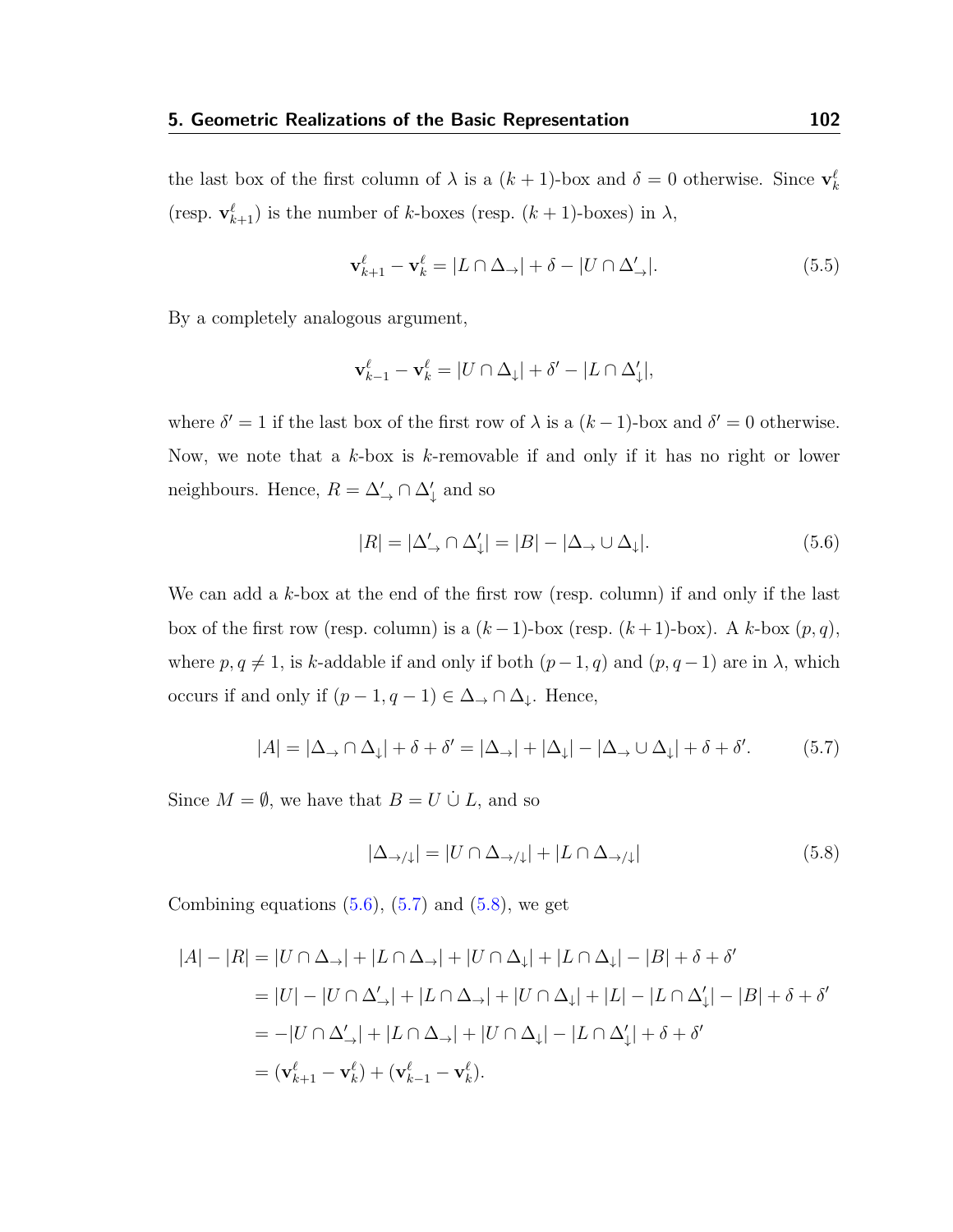## 5. Geometric Realizations of the Basic Representation 103

In the case where  $k \equiv \mathbf{c}_{\ell} \bmod r_{\ell}$ , one only has to make a few modifications to the above arguments owing to the fact that M now consists of a box. In the portion of  $\lambda$  above and including the main diagonal, the number of k-boxes less the number of  $(k+1)$ -boxes is  $|U \cap \Delta'_{\rightarrow}| + |M \cap \Delta'_{\rightarrow}|$ . In the portion of  $\lambda$  below the main diagonal, one again has that the number of  $(k+1)$ -boxes less the number of k-boxes is  $|L \cap \Delta_{\rightarrow}| + \delta$ . Hence,

$$
\mathbf{v}_{k+1}^{\ell} - \mathbf{v}_k^{\ell} = |L \cap \Delta_{\rightarrow}| + \delta - |U \cap \Delta_{\rightarrow}'| - |M \cap \Delta_{\rightarrow}'|.
$$

And again by a completely analogous argument,

$$
\mathbf{v}_{k-1}^{\ell} - \mathbf{v}_k^{\ell} = |U \cap \Delta_1| + \delta' - |L \cap \Delta_1'| - |M \cap \Delta_1'|.
$$
 (5.9)

One can compute |A| and |R| exactly as in equations  $(5.7)$  and  $(5.6)$ . The difference now is that, since  $M \neq \emptyset$ , we have  $B = U \cup M \cup L$ , and so

$$
|\Delta_{\rightarrow/\downarrow}| = |U \cap \Delta_{\rightarrow/\downarrow}| + |M \cap \Delta_{\rightarrow/\downarrow}| + |L \cap \Delta_{\rightarrow/\downarrow}|.
$$

Therefore, using similar calculations as before,

$$
|A| - |R| = |U| - |U \cap \Delta'_{\rightarrow}| + |L \cap \Delta_{\rightarrow}| + |U \cap \Delta_{\downarrow}| + |L| - |L \cap \Delta'_{\downarrow}| - |B| + \delta + \delta'
$$
  
+ |M \cap \Delta\_{\rightarrow}| + |M \cap \Delta\_{\downarrow}|  
= |U| - |U \cap \Delta'\_{\rightarrow}| + |L \cap \Delta\_{\rightarrow}| + |U \cap \Delta\_{\downarrow}| |L| - |L \cap \Delta'\_{\downarrow}| - |B| + \delta + \delta'  
+ |M| - |M \cap \Delta'\_{\rightarrow}| + |M| - |M \cap \Delta'\_{\downarrow}|  
= -|U \cap \Delta'\_{\rightarrow}| + |L \cap \Delta\_{\rightarrow}| + |U \cap \Delta\_{\downarrow}| - |L \cap \Delta'\_{\downarrow}| + \delta + \delta' - |M \cap \Delta'\_{\rightarrow}|  
+ |M| - |M \cap \Delta'\_{\downarrow}|  
= 1 + (\mathbf{v}\_{k+1}^{\ell} - \mathbf{v}\_{k}^{\ell}) + (\mathbf{v}\_{k-1}^{\ell} - \mathbf{v}\_{k}^{\ell}),

which completes the proof.

With the operators  $\mathbf{E}_k^{\ell}$ ,  $\mathbf{F}_k^{\ell}$  and  $\mathbf{H}_k^{\ell}$ , we are able to give the following partial result towards our goal of giving a geometric realization of  $V_{\text{basic}}$ .

П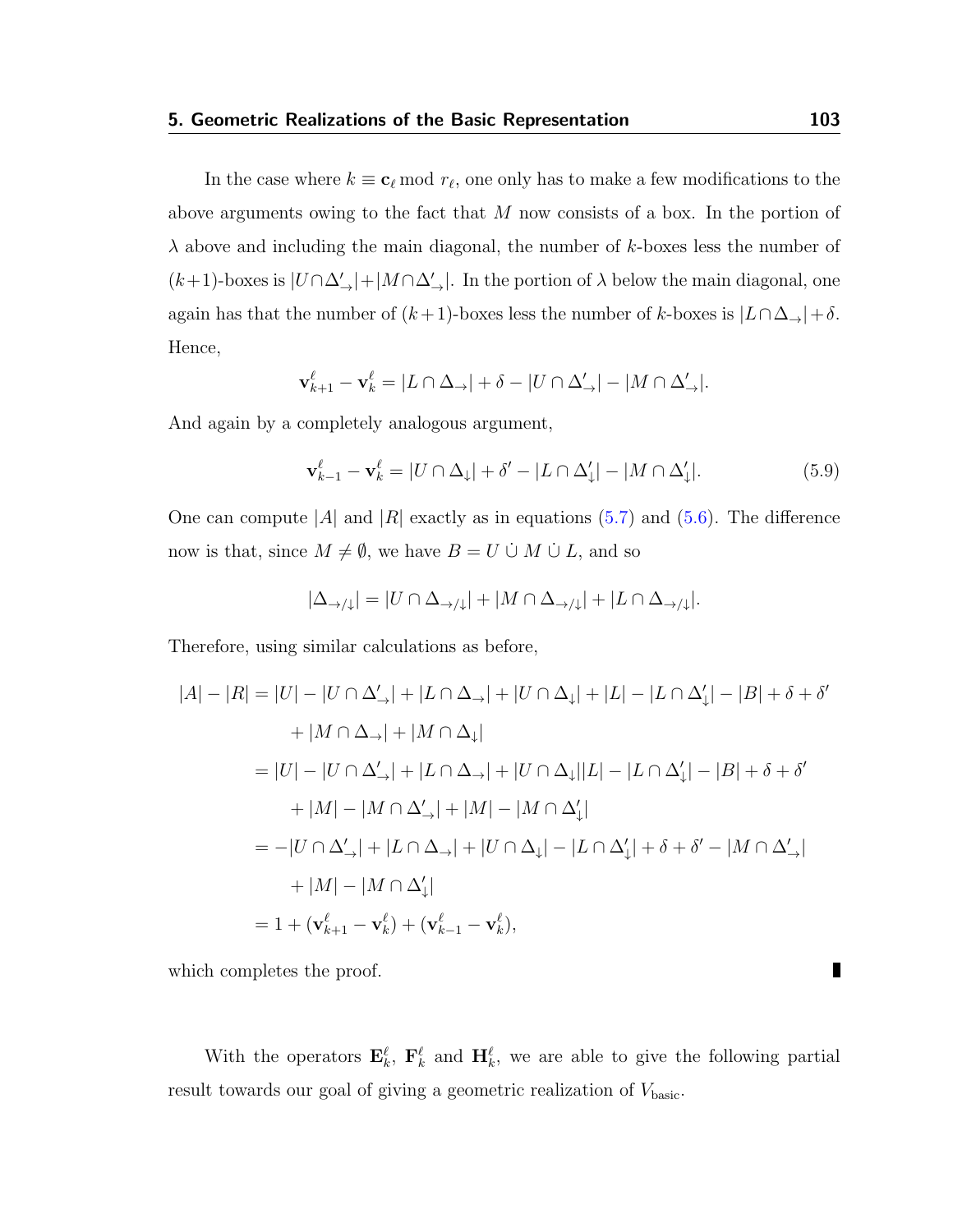<span id="page-108-1"></span>**Proposition 5.16.** The geometric diagonal Chevalley operators preserve the space **A**. Moreover, when  $r_{\ell} \geq 2$ , the operators  $\mathbf{E}_k^{\ell}$ ,  $\mathbf{F}_k^{\ell}$  and  $\mathbf{H}_k^{\ell}$  satisfy the Kac-Moody relations for  $\mathfrak{sl}_{r_{\ell}}$ . In particular, the mapping

<span id="page-108-0"></span>
$$
E_k \mapsto \mathbf{E}_k^{\ell}, \quad F_k \mapsto \mathbf{F}_k^{\ell}, \quad H_k \mapsto \mathbf{H}_k^{\ell}, \tag{5.10}
$$

for  $k = 0, 1, \ldots, r_{\ell} - 1$ , defines a representation of  $\mathfrak{sl}_{r_{\ell}}$  on  $\mathbf A$  and the linear isomorphism determined by  $[\mathbf{I}] \mapsto \mathbf{I}$ , is an isomorphism of  $\widehat{\mathfrak{sl}}_{r_{\ell}}$ -representations  $\mathbf{A} \to \mathbb{F}$ . The mapping [\(5.10\)](#page-108-0) together with

$$
I \otimes t^n \mapsto |n|r_{\ell} \mathbf{P}_{\ell}(nr_{\ell}), \quad and \quad I \otimes 1 \mapsto \mathbf{P}_{\ell}(0),
$$

for  $n \in \mathbb{Z} - \{0\}$ , defines a representation of  $\widehat{\mathfrak{gl}}_{r_{\ell}}$  on  $A$  and the mapping  $[\mathbf{I}] \mapsto \mathbf{I}$  is then an isomorphism of  $\widehat{\mathfrak{gl}}_{r_{\ell}}$ -representations  $A \to \mathbb{F}$ .

When  $r_{\ell} = 1$ , the mapping

$$
I \otimes t^n \mapsto |n| \mathbf{P}_{\ell}(n), \quad I \otimes 1 \mapsto \mathbf{P}_{\ell}(0), \quad c \mapsto \mathrm{id}_{\mathbf{A}},
$$

for all  $n \in \mathbb{Z} - \{0\}$ , defines a representation of  $\widehat{\mathfrak{gl}}_1$  on  $A$  and the mapping  $[\mathbf{I}] \mapsto \mathbf{I}$  is an isomorphism of  $\widehat{\mathfrak{gl}}_1$ -representations  $A \to \mathbb{F}$ .

**Proof:** The fact that the geometric diagonal Chevalley operators preserve **A** is clear from Corollary [5.9.](#page-99-0) By Theorem [5.5,](#page-92-0) we have the following commutative diagram:

<span id="page-108-2"></span>
$$
\begin{array}{ccc}\n & A \longrightarrow & \mathbb{F} \\
\Psi_{\ell}(i), \Psi_{\ell}^{*}(i) & \psi_{\ell}(i), \psi_{\ell}^{*}(i), \\
& A \longrightarrow & \mathbb{F}\n\end{array}
$$
\n(5.11)

for each  $\ell = 1, \ldots, s$  and  $i \in \mathbb{Z}$ . Fix a value of  $\ell \in \{1, \ldots, s\}$  such that  $r_{\ell} \geq 2$ . For each  $k = 0, 1, \ldots, r_{\ell} - 1$ , let

$$
E_k^{\ell} = E_{r_1 + \dots + r_{\ell-1} + k}, \quad F_k^{\ell} = F_{r_1 + \dots + r_{\ell-1} + k}, \quad H_k^{\ell} = H_{r_1 + \dots + r_{\ell-1} + k}.
$$

Then by Lemma [1.21](#page-28-0) and Theorem [5.14,](#page-101-0) we have the following commutative diagram: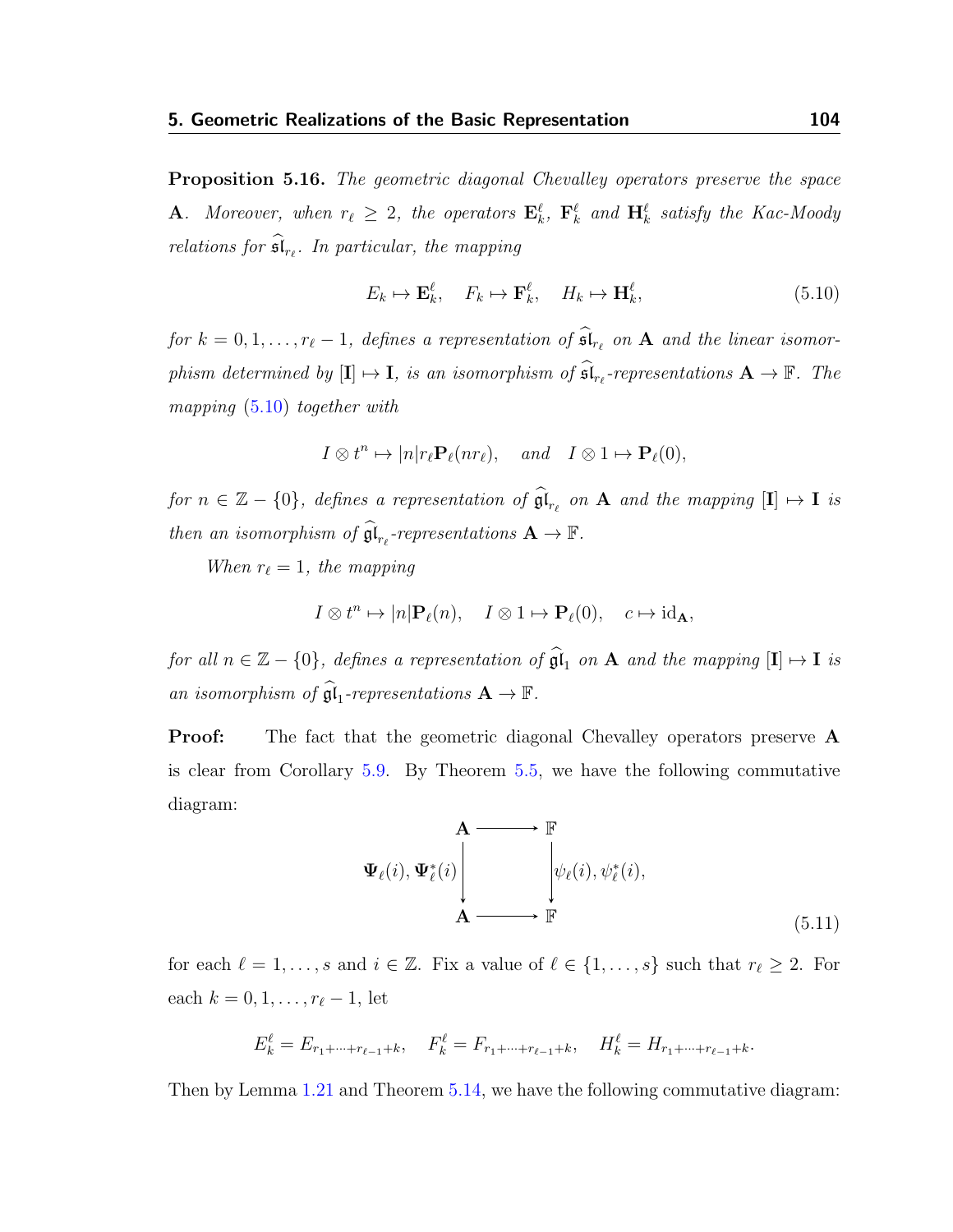

for all  $k = 0, 1, \ldots, r_{\ell} - 1$ . By Proposition [5.15,](#page-103-0) we therefore also have the following commutative diagram:



Thus, when  $r_\ell \geq 2$ , we have a representation of  $\widehat{\mathfrak{sl}}_{r_\ell}$  on **A** and the map  $\mathbf{A} \to \mathbb{F}$  is an isomorphism of  $\mathfrak{sl}_{r_{\ell}}$ -representations. The fact that the addition of the mapping

$$
I \otimes t^n \mapsto |n| r_{\ell} \mathbf{P}_{\ell}(n r_{\ell}), \quad I \otimes 1 \mapsto \mathbf{P}_{\ell}(0),
$$

gives us a representation of  $\mathfrak{gl}_{r_{\ell}}$  on **A** follows from Lemma [1.21](#page-28-0) and Theorem [5.3.](#page-90-0)  $\blacksquare$ The case where  $r_{\ell} = 1$  is obvious.

Proposition [5.16](#page-108-1) shows that the operators  $\mathbf{E}_k^{\ell}$ ,  $\mathbf{F}_k^{\ell}$ ,  $\mathbf{H}_k^{\ell}$  and  $\mathbf{P}_{\ell}(nr_{\ell})$  on A correspond to the operators associated to the  $(\ell, \ell)$ -th diagonal blocks of  $\widehat{\mathfrak{gl}}_r$  on  $\mathbb{F}$ . Thus, as was the case algebraically, to complete our realization of  $\mathfrak{gl}_r$ , it remains only to construct the operators associated to the off-diagonal blocks.

Let  $\mathbf{c} \in \mathbb{Z}^s$  and  $i \neq j \in \{1, \ldots, s\}$ . Suppose  $\mathbf{n}, \mathbf{m} \in \mathbb{N}^s$  such that  $\mathbf{n}_{\ell} = \mathbf{m}_{\ell}$  for all  $\ell \neq i, j$ . By equations [\(5.1\)](#page-89-0) and [\(5.2\)](#page-91-0), we have that

$$
c_{\text{tnv}}(\mathcal{K}_{\mathbf{c},\mathbf{c}+\mathbf{1}_i-\mathbf{1}_j}(\mathbf{n},\mathbf{m})) = c_{|\mathbf{n}|+|\mathbf{m}|}(\mathcal{K}_{\mathbf{c},\mathbf{c}+\mathbf{1}_i-\mathbf{1}_j}(\mathbf{n},\mathbf{m})).
$$

For  $i = 1, \ldots, s - 1$  and  $k \in \mathbb{Z}$ , define

$$
\mathcal{K}_{\mathbf{c}}^+(\mathbf{n};i,k) := \mathcal{K}_{\mathbf{c},\mathbf{c}+1_i-1_{i+1}}(\mathbf{n},\mathbf{n} + ((k+1)r_i - \mathbf{c}_i - 1)\mathbf{1}_i - (kr_{i+1} - \mathbf{c}_{i+1} + 1)\mathbf{1}_{i+1}),
$$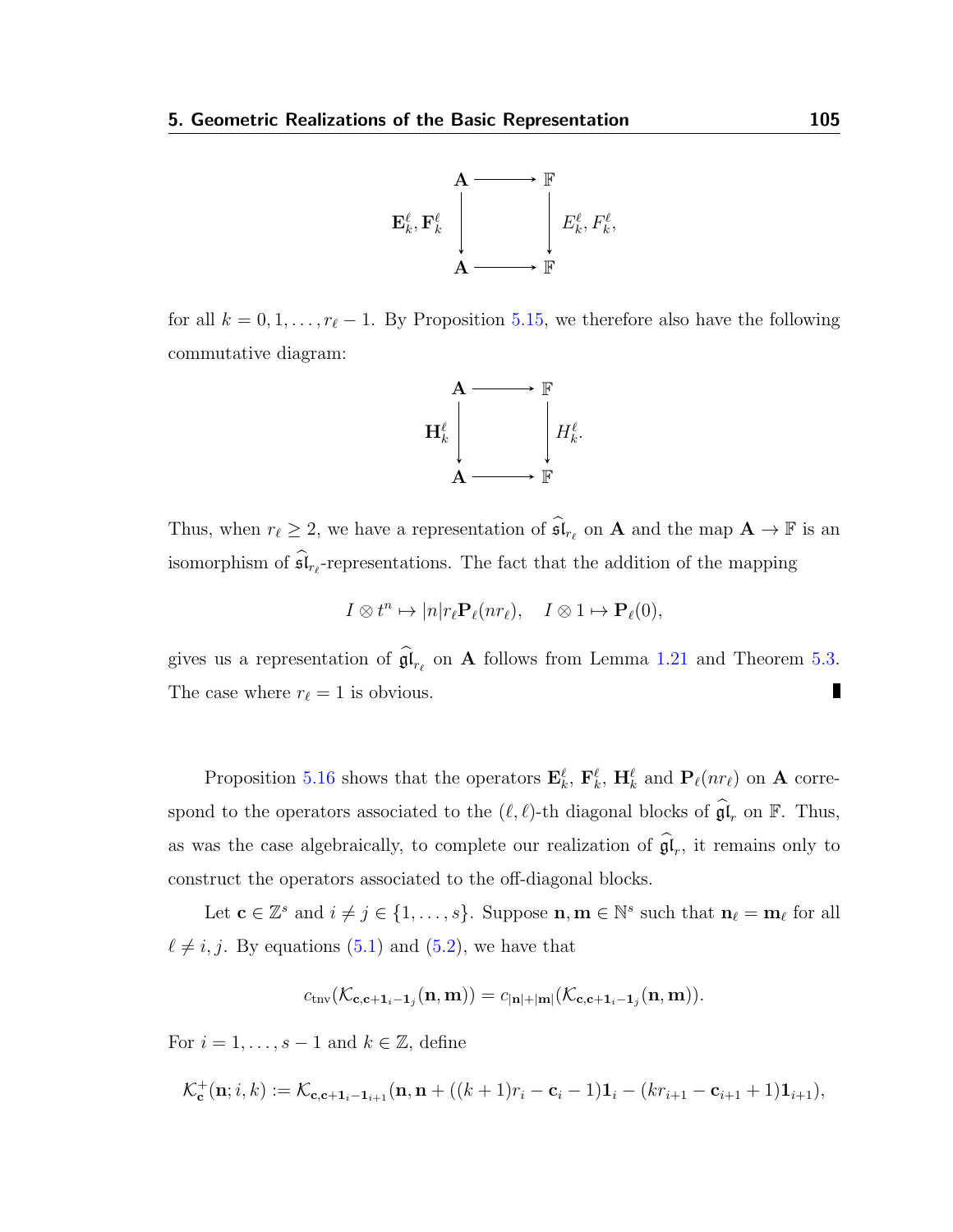$$
\mathcal{K}_{\mathbf{c}}^{-}(\mathbf{n}; i, k) := \mathcal{K}_{\mathbf{c}, \mathbf{c} + \mathbf{1}_{i+1} - \mathbf{1}_i}(\mathbf{n}, \mathbf{n} + ((k-1)r_{i+1} - \mathbf{c}_{i+1})\mathbf{1}_{i+1} - (kr_i - \mathbf{c}_i)\mathbf{1}_i).
$$

We also define

$$
\mathcal{K}_{\mathbf{c}}^{+}(\mathbf{n};0,k) := \mathcal{K}_{\mathbf{c},\mathbf{c}+1_{s}-1_{1}}(\mathbf{n},\mathbf{n}+(kr_{s}-\mathbf{c}_{s}-1)\mathbf{1}_{s}-(kr_{1}-\mathbf{c}_{1}+1)\mathbf{1}_{1}),
$$
  

$$
\mathcal{K}_{\mathbf{c}}^{-}(\mathbf{n};0,k) := \mathcal{K}_{\mathbf{c},\mathbf{c}+1_{1}-1_{s}}(\mathbf{n},\mathbf{n}+(kr_{1}-\mathbf{c}_{1})\mathbf{1}_{1}-(kr_{s}-\mathbf{c}_{s})\mathbf{1}_{s}).
$$

**Definition 5.17** (Geometric off-diagonal Chevalley operators). For  $i = 0, 1, ..., s-1$ , define operators

$$
\mathbf{E}'_i, \mathbf{F}'_i, \mathbf{H}'_i : \bigoplus_{\mathbf{n}, \mathbf{c}} \mathcal{H}^{2|\mathbf{n}|}_{T_{\star}}(\mathcal{M}_{\mathbf{c}}(\mathbf{n})) \to \bigoplus_{\mathbf{n}, \mathbf{c}} \mathcal{H}^{2|\mathbf{n}|}_{T_{\star}}(\mathcal{M}_{\mathbf{c}}(\mathbf{n})),
$$

by

$$
\begin{aligned} \mathbf{E}_i' |_{\mathcal{H}^{2|\mathbf{n}|}_{T_\star}(\mathcal{M}_\mathbf{c}(\mathbf{n}))} & = (-1)^{\mathbf{c}_i} \sum_{k \in \mathbb{Z}} c_{\mathrm{trv}}(\mathcal{K}_\mathbf{c}^+(\mathbf{n};i,k)),\\ \mathbf{F}_i' |_{\mathcal{H}^{2|\mathbf{n}|}_{T_\star}(\mathcal{M}_\mathbf{c}(\mathbf{n}))} & = (-1)^{\mathbf{c}_i} \sum_{k \in \mathbb{Z}} c_{\mathrm{trv}}(\mathcal{K}_\mathbf{c}^-(\mathbf{n};i,k)), \end{aligned}
$$

for  $i = 1, \ldots, s - 1$ , and

$$
\mathbf{E}'_0|_{\mathcal{H}^{2|\mathbf{n}|}_{T_\star}(\mathcal{M}_\mathbf{c}(\mathbf{n}))} = (-1)^{\mathbf{c}_1 + \dots + \mathbf{c}_{s-1}} \sum_{k \in \mathbb{Z}} c_{\text{trv}}(\mathcal{K}^+_\mathbf{c}(\mathbf{n}; 0, k)),
$$
  

$$
\mathbf{F}'_0|_{\mathcal{H}^{2|\mathbf{n}|}_{T_\star}(\mathcal{M}_\mathbf{c}(\mathbf{n}))} = (-1)^{\mathbf{c}_1 + \dots + \mathbf{c}_{s-1}} \sum_{k \in \mathbb{Z}} c_{\text{trv}}(\mathcal{K}^-_\mathbf{c}(\mathbf{n}; 0, k)),
$$

and finally,  $\mathbf{H}'_i := [\mathbf{E}'_i, \mathbf{F}'_i]$ , for all  $i = 0, \ldots, s - 1$ .

**Remark 5.18.** For the diagonal Chevalley operators, the space  $A_c(v^1, \ldots, v^s)$  is a subspace of the the  $\mathbf{v}^{\ell}$ -weight space of  $\hat{\mathfrak{gl}}_{r_{\ell}}$ , thus allowing us to define the operators  $\mathbf{H}_k^{\ell}$  explicitly in terms of the  $\mathbf{v}^{\ell}$ . For the off-diagonal Chevalley operators, the  $\mathbf{v}^{\ell}$  no longer encode information about the weights of  $\mathfrak{gl}_r$ . Hence, our defining  $\mathbf{H}'_i$  simply as the commutator of  $\mathbf{E}'_i$  and  $\mathbf{F}'_i$  seems the best we can achieve.

<span id="page-110-0"></span>Lemma 5.19. As operators on A,

$$
\mathbf{E}'_i = \sum_{k \in \mathbb{Z}} \mathbf{\Psi}_i((k+1)r_i)\mathbf{\Psi}^*_{i+1}(kr_{i+1}+1), \quad \mathbf{F}'_i = \sum_{k \in \mathbb{Z}} \mathbf{\Psi}_{i+1}((k-1)r_{i+1}+1)\mathbf{\Psi}^*_{i}(kr_i),
$$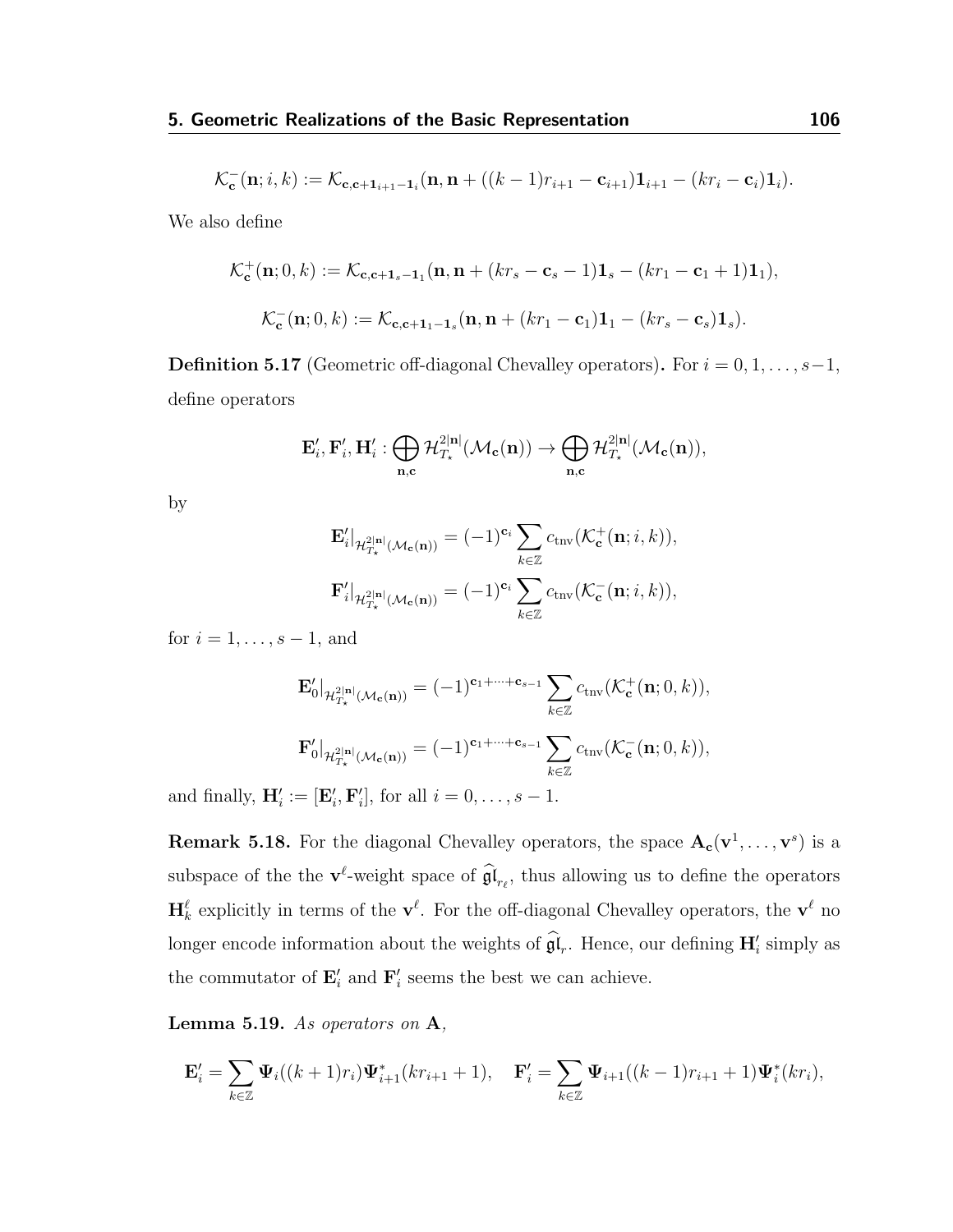for  $i = 1, \ldots, s - 1, \text{ and}$ 

$$
\mathbf{E}'_0 = \sum_{k \in \mathbb{Z}} \mathbf{\Psi}_s(kr_s) \mathbf{\Psi}_1^*(kr_1 + 1), \quad \mathbf{F}'_0 = \sum_{k \in \mathbb{Z}} \mathbf{\Psi}_1(kr_1 + 1) \mathbf{\Psi}_s^*(kr_s).
$$

**Proof:** Fix  $i \in \{1, ..., s-1\}$ . Consider the restriction of  $\mathbf{E}'_i$  to  $\mathcal{H}_{T_{\star}}^{2|\mathbf{n}|}$  $T_{\star}^{\text{2|n}}(\mathcal{M}_{\mathbf{c}}(\mathbf{n}))$ . To simplify notation, let  $\mathbf{d} = \mathbf{c} + \mathbf{1}_i - \mathbf{1}_{i+1}$  and  $\mathbf{m}^k = \mathbf{n} + ((k+1)r_i - \mathbf{c}_i - 1)\mathbf{1}_i - (kr_{i+1} - \mathbf{1}_i)$  $c_{i+1} + 1$ ) $1_{i+1}$ . Then

$$
\mathbf{E}'_i = (-1)^{\mathbf{c}_i} \sum_{k \in \mathbb{Z}} c_{\text{trv}}(\mathcal{K}_{\mathbf{c},\mathbf{d}}(\mathbf{n},\mathbf{m}^k)) = (-1)^{\mathbf{c}_i} \sum_{k \in \mathbb{Z}} c_{\text{trv}} \left( \bigoplus_{\ell=1}^s f_\ell^* \mathcal{K}_{\mathbf{c}_\ell,\mathbf{d}_\ell}(1,\mathbf{n}_\ell,(\mathbf{m}^k)_\ell) \right)
$$
  
=  $(-1)^{\mathbf{c}_i} \sum_{k \in \mathbb{Z}} \left( \prod_{\ell=1}^s (1^{\otimes \ell-1} \otimes c_{\text{trv}}(\mathcal{K}_{\mathbf{c}_\ell,\mathbf{d}_\ell}(1,\mathbf{n}_\ell,(\mathbf{m}^k)_\ell)) \otimes 1^{\otimes s-\ell}) \right),$ 

where the second equality follows from Lemma [4.14](#page-83-0) and the third equality is the application of the Künneth formula. For  $\ell \neq i, i + 1$ ,

$$
c_{\text{triv}}(\mathcal{K}_{\mathbf{c}_{\ell},\mathbf{d}_{\ell}}(1,\mathbf{n}_{\ell},(\mathbf{m}^{k})_{\ell})) = c_{\text{triv}}(\mathcal{K}_{\mathbf{c}_{\ell},\mathbf{c}_{\ell}}(1,\mathbf{n}_{\ell},\mathbf{n}_{\ell})) = 1,
$$

by [\[15,](#page-115-0) Lemma 3.10]. Thus,

$$
\mathbf{E}'_i = (-1)^{\mathbf{c}_i} \sum_{k \in \mathbb{Z}} \left( 1^{\otimes i-1} \otimes c_{\text{tnv}}(\mathcal{K}_{\mathbf{c}_i, \mathbf{d}_i}(1, \mathbf{n}_i, (\mathbf{m}^k)_i)) \otimes 1^{\otimes s-i} \right) \times
$$
\n
$$
\left( 1^{\otimes i} \otimes c_{\text{tnv}}(\mathcal{K}_{\mathbf{c}_{i+1}, \mathbf{d}_{i+1}}(1, \mathbf{n}_{i+1}, (\mathbf{m}^k)_{i+1})) \otimes 1^{\otimes s-i-1} \right)
$$
\n
$$
= \sum_{k \in \mathbb{Z}} \Psi_i((k+1)r_i) \Psi_{i+1}^*(kr_{i+1}+1).
$$

The remaining equalities can be proved in an analogous manner.

For  $k = 0, 1, \ldots, r$ , we can write

$$
k=r_1+\cdots+r_{\ell-1}+k',
$$

for unique  $1 \leq \ell \leq s$  and  $0 \leq k' \leq r_{\ell} - 1$ . For all k such that  $k' \neq 0$ , let

$$
\mathbf{E}_k := \mathbf{E}^\ell_{k'}, \quad \mathbf{F}_k := \mathbf{F}^\ell_{k'}, \quad \mathbf{H}_k := \mathbf{H}^\ell_{k'}.
$$

П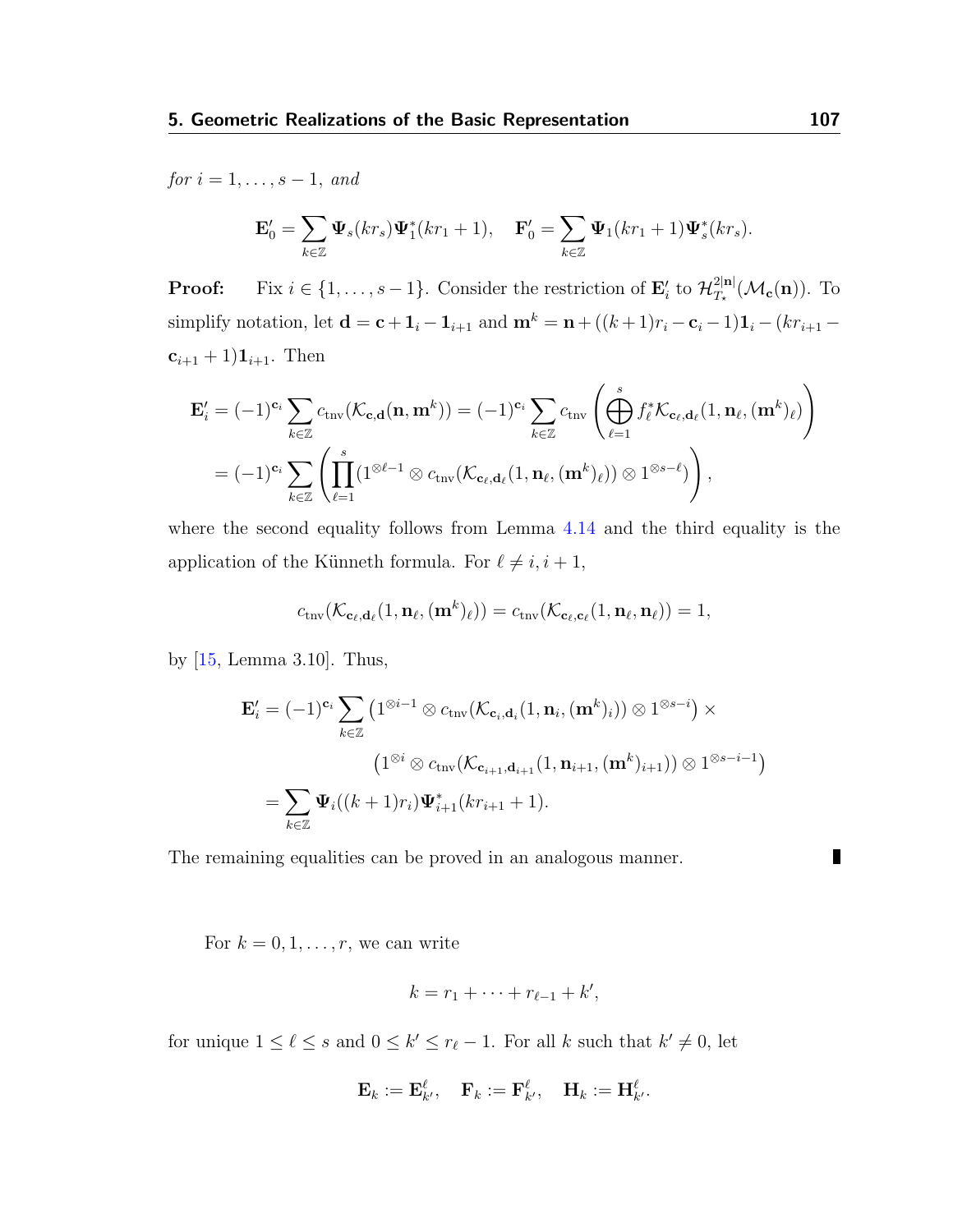For all k such that  $\ell \neq 1$  and  $k' = 0$ , let

$$
\mathbf{E}_k := \mathbf{E}'_{\ell-1}, \quad \mathbf{F}_k := \mathbf{F}'_{\ell-1}, \quad \mathbf{H}_k := \mathbf{H}'_{\ell-1}.
$$

For  $k = 0$ ,

$$
\mathbf{E}_0:=\mathbf{E}_0',\quad \mathbf{F}_0:=\mathbf{F}_0',\quad \mathbf{H}_0=\mathbf{H}_0'.
$$

<span id="page-112-0"></span>**Theorem 5.20.** The operators  $\mathbf{E}_k$ ,  $\mathbf{F}_k$  and  $\mathbf{H}_k$ ,  $k = 0, 1, \ldots, s-1$ , preserve the space A and satisfy the Kac-Moody relations for  $\widehat{\mathfrak{sl}}_r$ . In particular, the mapping

$$
E_k \mapsto \mathbf{E}_k, \quad F_k \mapsto \mathbf{F}_k, \quad H_k \mapsto \mathbf{H}_k,
$$

defines a representation of  $\widehat{\mathfrak{sl}}_r$  on A and the linear map determined by  $[I] \to I$  is an isomorphism of  $\widehat{\mathfrak{sl}}_r$ -representations  $A \mapsto \mathbb{F}$ .

**Proof:** This follows from the commutativity of Diagram  $(5.11)$  and comparison of Theorem [5.14](#page-101-0) and Lemma [5.19](#page-110-0) with Lemma [1.21.](#page-28-0) П

By Theorem [5.20,](#page-112-0) we have a geometric version of  $\widehat{\mathfrak{sl}}_r$ . As before, to get a similar geometric version of  $\mathfrak{gl}_r$ , we need to add operators corresponding to the loops on the identity. This leads us to our main theorem, from which we conclude that  $\mathbf{A}(0)$  is a geometric version of  $V_{\text{basic}}$ .

**Theorem 5.21.** For  $k = 0, 1, \ldots, s - 1$ , and  $n \in \mathbb{Z} - \{0\}$ , the mapping

$$
E_k \mapsto \mathbf{E}_k, \quad F_k \mapsto \mathbf{F}_k, \quad H_k \mapsto \mathbf{H}_k, \quad I \otimes t^n \mapsto |n| \sum_{\ell=1}^s r_\ell \mathbf{P}_\ell(nr_\ell), \quad I \otimes 1 \mapsto \sum_{\ell=1}^s \mathbf{P}_\ell(0),
$$

defines a representation of  $\mathfrak{gl}_r$  on the space **A** and the linear map determined by  $[I] \mapsto I$  is an isomorphism of  $\widehat{\mathfrak{gl}}_r$ -representations  $A \to \mathbb{F}$ . This isomorphism maps  $\mathbf{A}(0) \to \mathbb{F}(0)$ , and thus  $\mathbf{A}(0) \cong V_{\text{basic}}$ .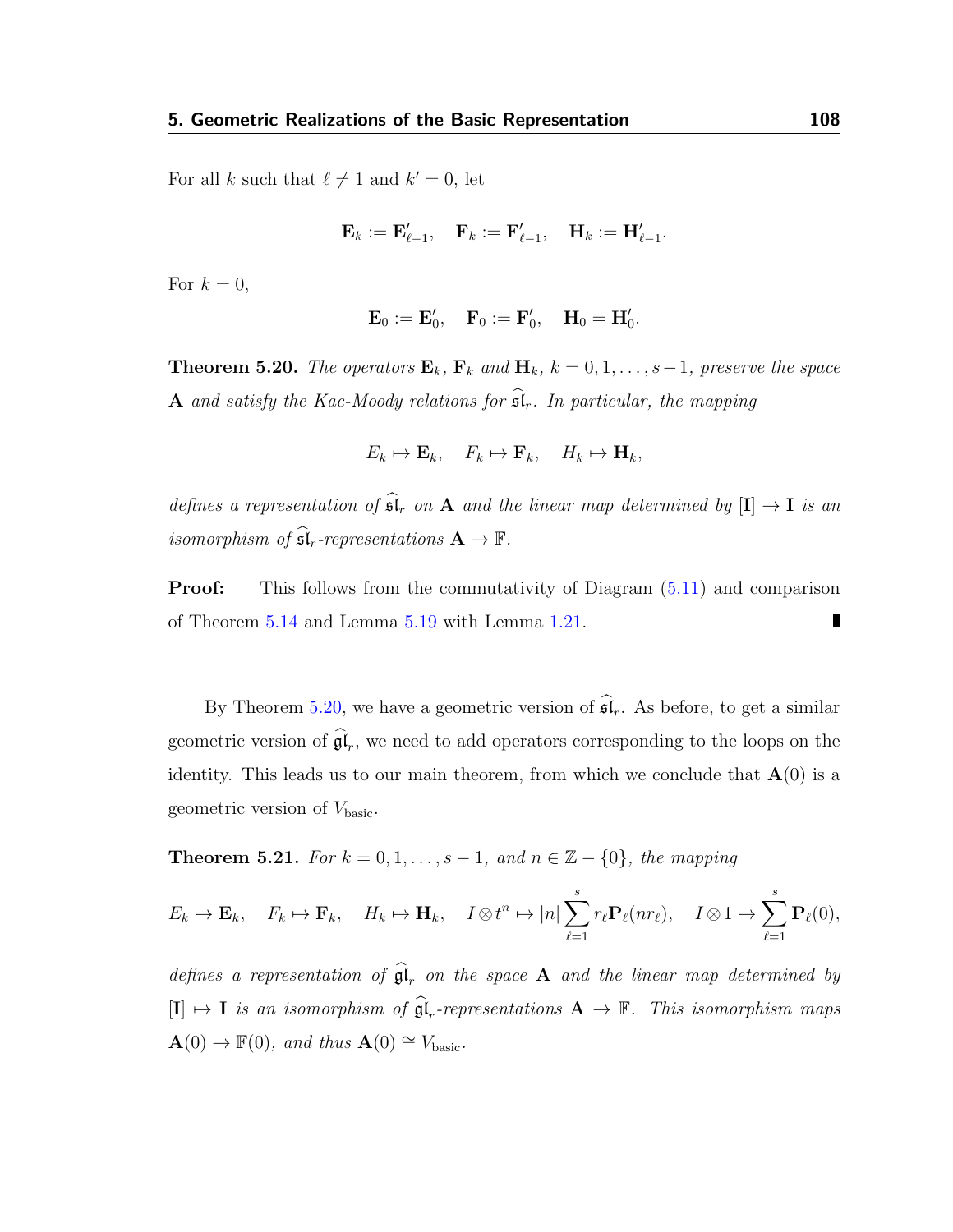**Proof:** From Theorem [5.20,](#page-112-0) the mapping

$$
E_k \mapsto \mathbf{E}_k, \quad F_k \mapsto \mathbf{F}_k, \quad H_k \mapsto \mathbf{H}_k,
$$

gives us a representation of  $\widehat{\mathfrak{sl}}_r$  on **A**. The additional mapping

$$
I \otimes t^n \mapsto |n| \sum_{\ell=1}^s r_\ell \mathbf{P}_\ell(nr_\ell), \quad I \otimes 1 \mapsto \sum_{\ell=1}^s \mathbf{P}_\ell(0),
$$

gives us a representation of  $\mathfrak{gl}_r$  on **A** by Lemma [1.21.](#page-28-0)

 $\blacksquare$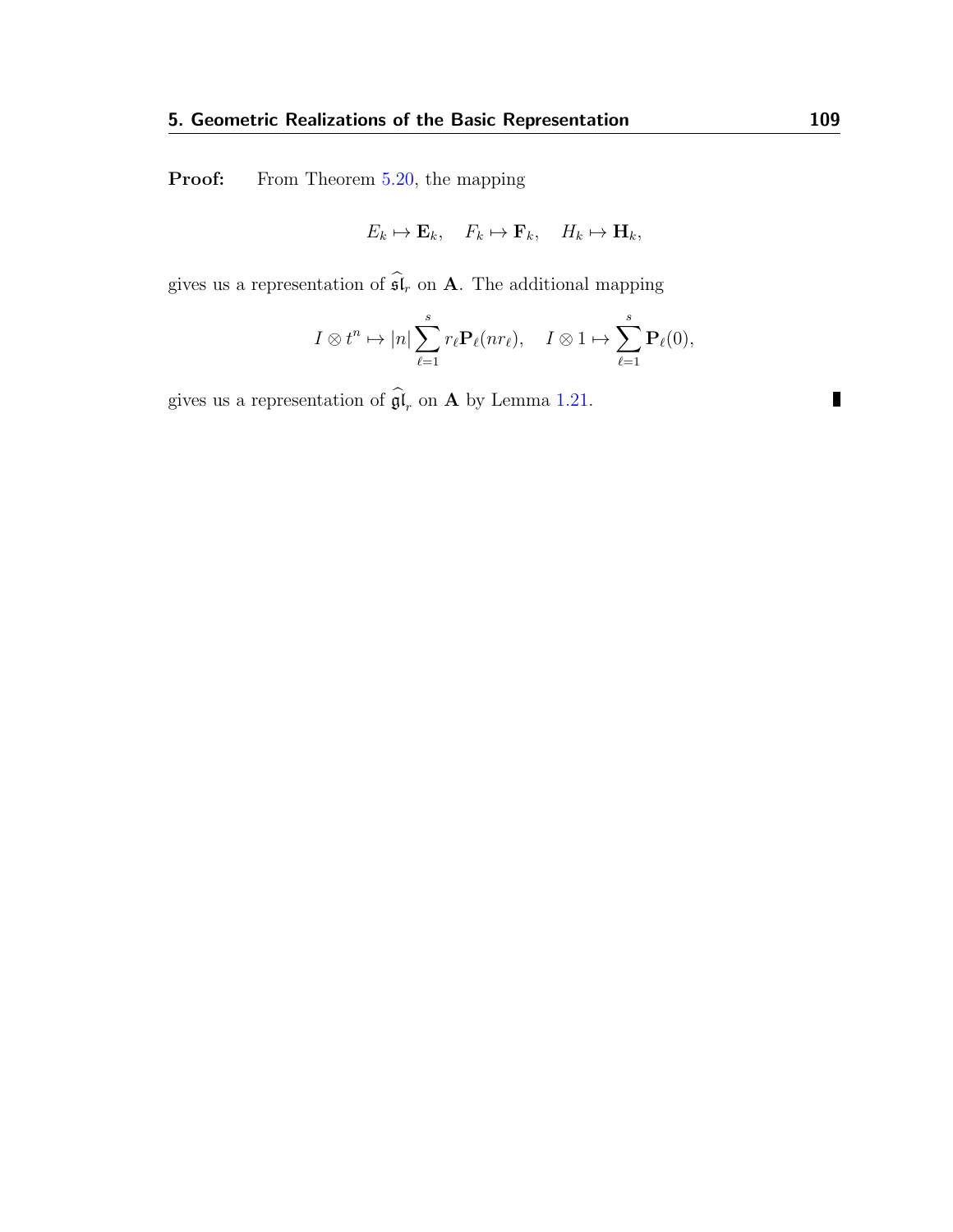## Bibliography

- [1] Michèle Audin. The topology of torus actions on symplectic manifolds, volume 93 of Progress in Mathematics. Birkhäuser Verlag, Basel, 1991. Translated from the French by the author.
- [2] Michel Brion. Equivariant cohomology and equivariant intersection theory. In Representation theories and algebraic geometry (Montreal, PQ, 1997), volume 514 of NATO Adv. Sci. Inst. Ser. C Math. Phys. Sci., pages 1–37. Kluwer Acad. Publ., Dordrecht, 1998. Notes by Alvaro Rittatore.
- [3] Erik Carlsson and Andrei Okounkov. Exts and vertex operators. Duke Math. J., 161(9):1797–1815, 2012.
- [4] Roger W. Carter. Simple groups of Lie type. John Wiley & Sons, London-New York-Sydney, 1972. Pure and Applied Mathematics, Vol. 28.
- [5] David A. Cox and Sheldon Katz. Mirror symmetry and algebraic geometry, volume 68 of Mathematical Surveys and Monographs. American Mathematical Society, Providence, RI, 1999.
- [6] I. B. Frenkel and V. G. Kac. Basic representations of affine Lie algebras and dual resonance models. *Invent. Math.*,  $62(1):23-66$ ,  $1980/81$ .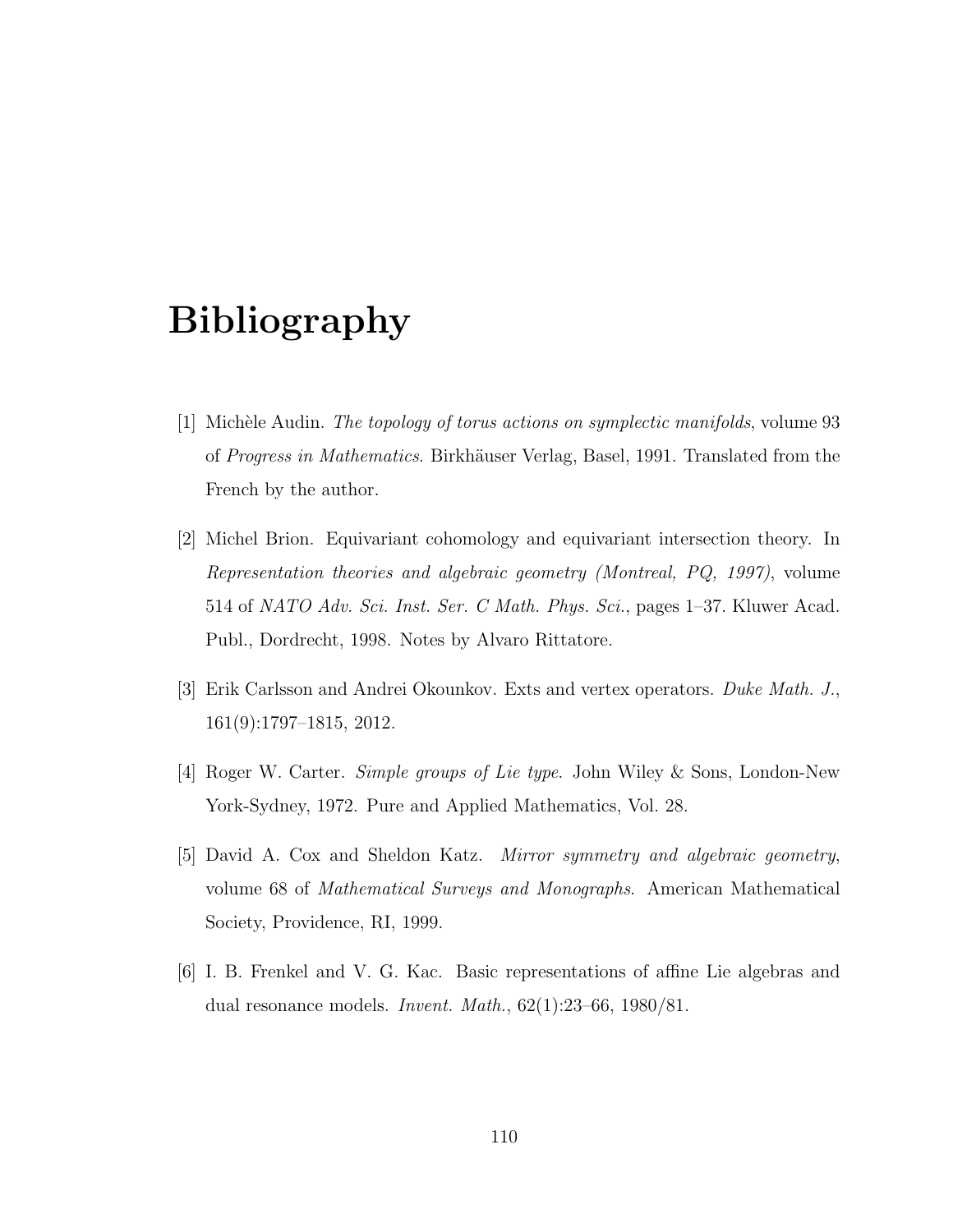- $[7]$  A. Grothendieck. Éléments de géométrie algébrique. IV. Étude locale des schémas et des morphismes de schémas IV. Inst. Hautes Études Sci. Publ. Math.,  $(32):361$ , 1967.
- [8] James E. Humphreys. Introduction to Lie algebras and representation theory, volume 9 of Graduate Texts in Mathematics. Springer-Verlag, New York, 1978. Second printing, revised.
- [9] Birger Iversen. A fixed point formula for action of tori on algebraic varieties. Invent. Math., 16:229–236, 1972.
- [10] V. G. Kac, D. A. Kazhdan, J. Lepowsky, and R. L. Wilson. Realization of the basic representations of the Euclidean Lie algebras. Adv. in Math., 42(1):83–112, 1981.
- [11] Victor G. Kac. Infinite-dimensional Lie algebras, volume 44 of Progress in Mathematics. Birkhäuser Boston Inc., Boston, MA, 1983. An introduction.
- [12] Victor G. Kac and Dale H. Peterson. 112 constructions of the basic representation of the loop group of  $E_8$ . In Symposium on anomalies, geometry, topology (Chicago, Ill., 1985), pages 276–298. World Sci. Publishing, Singapore, 1985.
- [13] J. Lepowsky. Calculus of twisted vertex operators. Proc. Nat. Acad. Sci. U.S.A., 82(24):8295–8299, 1985.
- [14] James Lepowsky and Robert Lee Wilson. Construction of the affine Lie algebra  $A<sub>1</sub>(1)$ . Comm. Math. Phys., 62(1):43–53, 1978.
- <span id="page-115-0"></span>[15] Anthony Licata and Alistair Savage. Vertex operators and the geometry of moduli spaces of framed torsion-free sheaves. Selecta Math.  $(N.S.)$ ,  $16(2):201-240$ , 2010.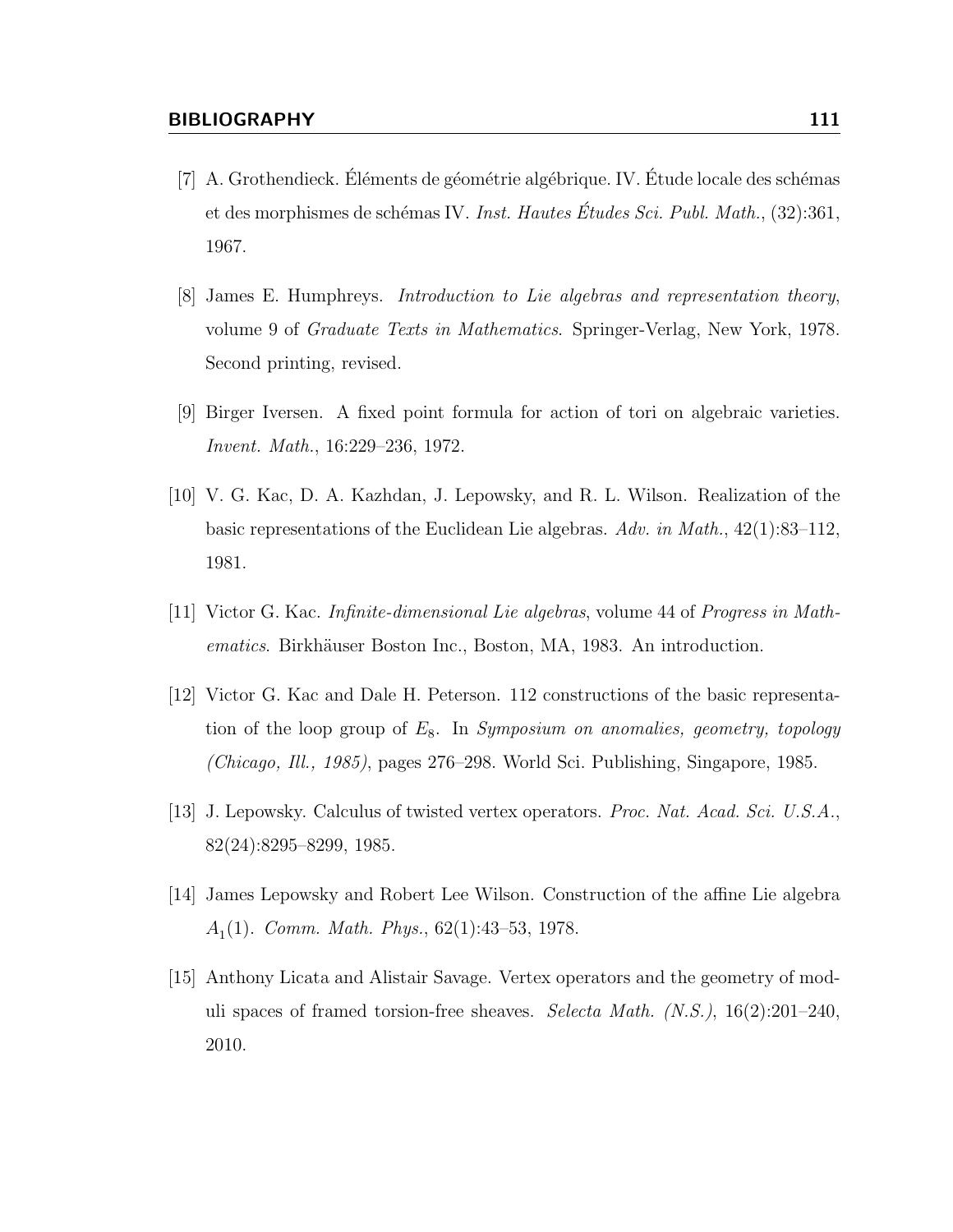- [16] Domingo Luna. Slices étales. In Sur les groupes algébriques, pages 81–105. Bull. Soc. Math. France, Paris, Mémoire 33. Soc. Math. France, Paris, 1973.
- [17] I. G. Macdonald. Symmetric functions and Hall polynomials. Oxford Mathematical Monographs. The Clarendon Press Oxford University Press, New York, second edition, 1995. With contributions by A. Zelevinsky, Oxford Science Publications.
- [18] James S. Milne. Algebraic geometry (v5.22), 2012. Available at www.jmilne.org/math/.
- [19] D. Mumford, J. Fogarty, and F. Kirwan. Geometric invariant theory, volume 34 of Ergebnisse der Mathematik und ihrer Grenzgebiete (2) [Results in Mathematics and Related Areas (2)]. Springer-Verlag, Berlin, third edition, 1994.
- [20] David Mumford. The red book of varieties and schemes, volume 1358 of Lecture Notes in Mathematics. Springer-Verlag, Berlin, expanded edition, 1999. Includes the Michigan lectures (1974) on curves and their Jacobians, With contributions by Enrico Arbarello.
- [21] Hiraku Nakajima. Quiver varieties and Kac-Moody algebras. Duke Math. J., 91(3):515–560, 1998.
- [22] Hiraku Nakajima. Lectures on Hilbert schemes of points on surfaces, volume 18 of University Lecture Series. American Mathematical Society, Providence, RI, 1999.
- [23] Hiraku Nakajima. Quiver varieties and tensor products. Invent. Math., 146(2):399–449, 2001.
- [24] Hiraku Nakajima and Kōta Yoshioka. Instanton counting on blowup. I. 4dimensional pure gauge theory. *Invent. Math.*,  $162(2):313-355$ , 2005.